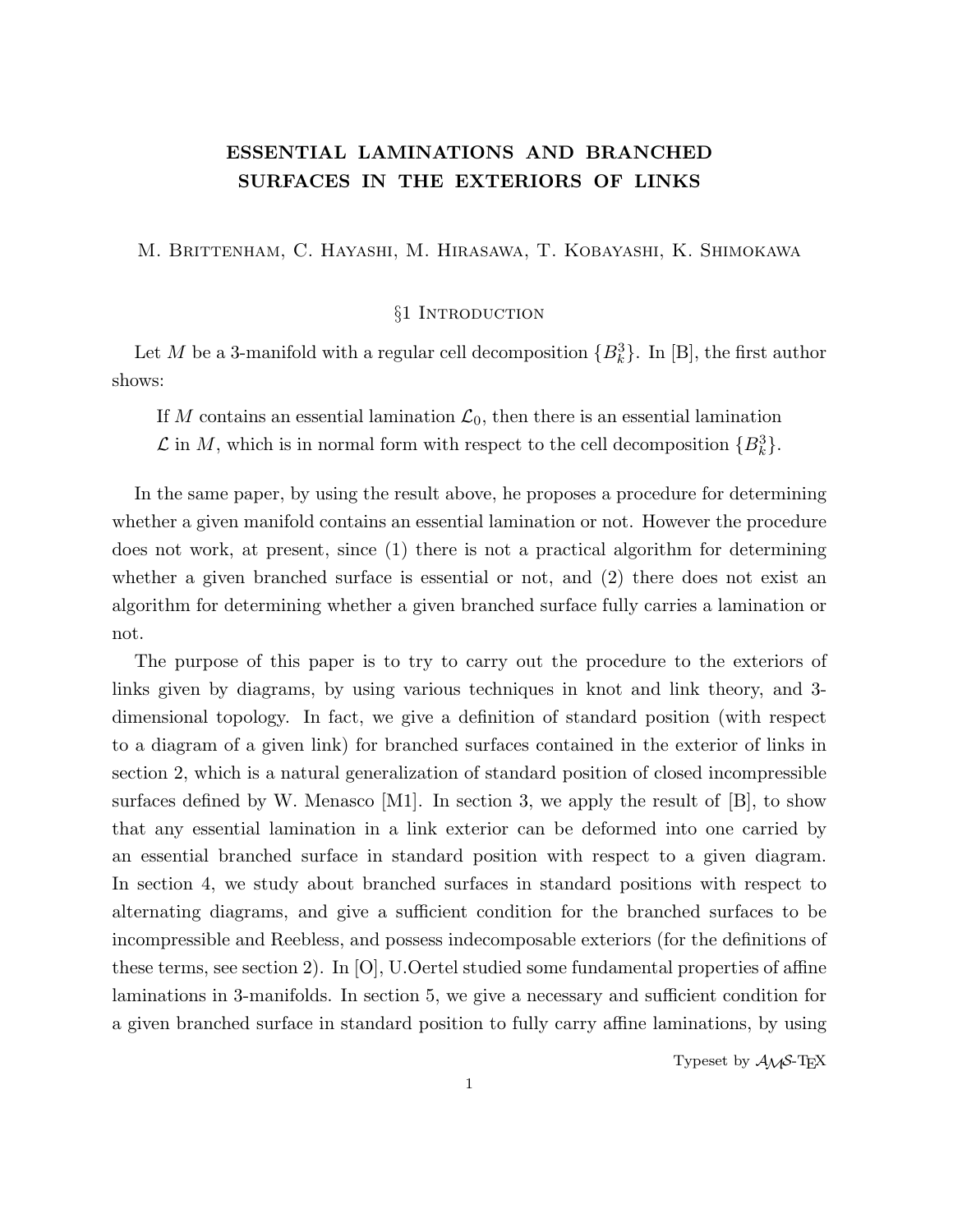admissible weights on train tracks obtained by the branched surface. We note that the results of sections 4 and 5 correspond to the above steps (1) and (2). They are not necessary and sufficient conditions. Conceivably, the conditions in section 4 are very far from necessary condition (see Example 6.2 of section 6), for branched surfaces to be incompressible and Reebless. However, we see that they are efficient enough to give a non-trivial example of a lamination with non-trivial holonomy in the figure eight knot complement.

#### §2 Preliminaries

For the definition of lamination, we refer to Chapter I of [MS]. For the definitions of essential lamination, and terms concerned with essential laminations, we refer to section 1 of [GO].

The notion of branched surfaces is defined in [FO]. Figure 2.1 shows a local model for a branched surface *B* and its corresponding fibred neighborhood *N*(*B*) in a 3-manifold *M*. Each branch locus of a branched surface *B* is a circle or an arc properly immersed in *M*, and these branch loci are in general position in *B*, that is, intersecting each other transversely. Note that *B* has smooth structure near branch loci. There is a projection map  $N(B) \to B$  which collapses every *I*-fiber of the *I*-bundle  $N(B)$  to a point of *B*. The boundary  $\partial N(B)$  is the union of three compact subsurfaces  $\partial_h N(B)$ ,  $\partial_v N(B)$  and *N*(*B*) ∩  $\partial M$ , which meet only in their common boundary points; every *I*-fiber of the *I*-bundle  $N(B)$  meets  $\partial_h N(B)$  transversely at its endpoints, while each *I*-fiber of  $N(B)$ either is disjoint from  $\partial_v N(B)$  or intersects  $\partial_v N(B)$  in a union of at most two closed intervals in the interior of the fiber. Note that vertical boundary  $\partial_{\nu}N(B)$  is also an *I*-bundle and is collapsed into the union of branch loci of *B* by the projection map.

# *F igure* 2*.*1

We recall the definition of essential branched surfaces in [GO]. A disk *D* properly embedded in  $N(B)$  is called a *disk of contact* if *D* is transverse to the fibers and  $\partial D \subset$ int  $\partial_v N(B)$ . A disk *D* properly embedded in cl(*M* − *N*(*B*)) is called a monogon if  $\alpha = \partial D \cap \partial_v N(B)$  is an *I*-fiber of  $\partial_v N(B)$  and if  $\partial D - \alpha \subset \partial_h N(B)$ . A Reeb branched surface is a union of a torus *T* bounding a solid torus *V* and a meridian disk *D* of *V* which are glued at the branched locus  $T \cap D = \partial D$  so that  $\partial_v N(T \cup D) \subset \text{int } V$ . A branched surface *B'* is *carried* by *B* if  $B' \subset N(B)$ , and *B'* is transverse to the fibers of  $N(B)$ . A lamination  $\mathcal L$  is *carried* by *B* if  $\mathcal L$  is embedded in  $N(B)$  and is transverse to the fibers. It is fully carried by *B* if  $\mathcal L$  intersects every fiber of  $N(B)$ . A lamination  $\mathcal L_R$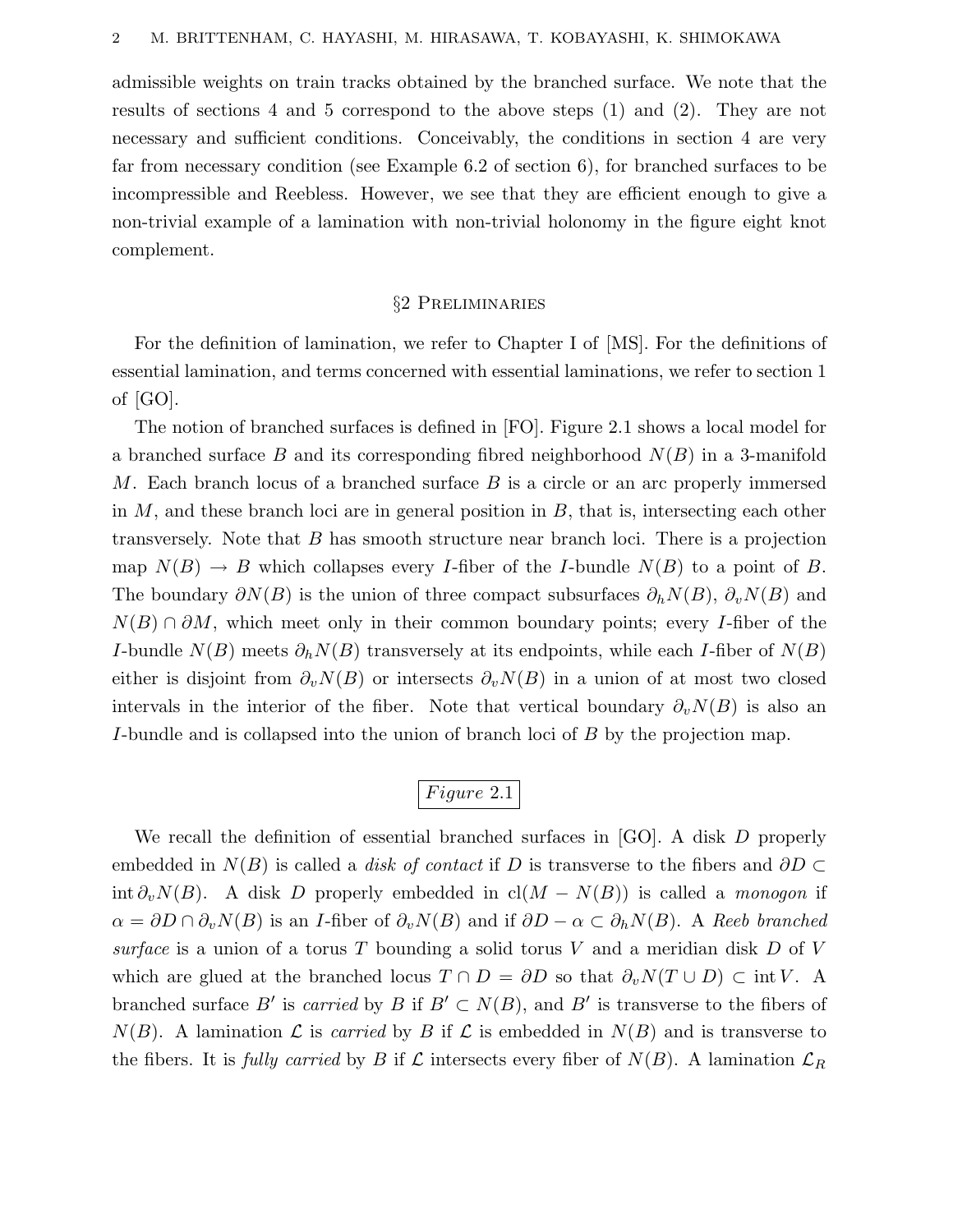is a Reeb lamination if there is a solid torus V with a Reeb foliation  $\mathcal F$  in  $M$  such that  $\mathcal{L}_R$  is a union of leaves of  $\mathcal F$  containing the toral leaf and at least one other.

A closed branched surface *B* is called essential if it satisfies the five conditions below.

- (1) *B* has no disk of contact.
- (2) No component of  $\partial_h N(B)$  is a sphere,  $\partial_h N(B)$  is incompressible in cl( $M N(B)$ ) and there is no monogon in  $cl(M - N(B))$
- (3) cl( $M N(B)$ ) is irreducible and  $\partial M$  is incompressible in cl( $M N(B)$ ).
- (4) *B* is Reebless i.e., *B* does not carry a Reeb branched surface.
- (5) *B* fully carries a lamination.

#### Remarks.

(1) Suppose that *M* is an orientable, irreducible 3-manifold. Then a branched surface satisfying  $(1)$ ,  $(2)$  are called *incompressible* ([FO]).

(2) We say that the exterior of a fibered neighborhood of a branched surface is indecom*posable* if the branched surface satisfies  $(3)(\text{see }[GO, \text{Remark } 1.3])$ .

(3) We will show in Appendix A that *B* satisfies the condition (4) above if and only if *B* does not carry a Reeb lamination.

It was shown by D. Gabai and U. Oertel that a lamination is essential if and only if there is an essential branched surface which fully carries the lamination ([GO, Proposition 4.5]). It is shown in [GO, Theorem 6.1] that if a compact orientable 3-manifold contains an essential lamination, then its universal cover is homeomorphic to  $\mathbb{R}^3$ . Y-Q. Wu showed that essential laminations in the exteriors of knots remain essential after majority of Dehn surgeries on the knots ([W]). Hence, to find an essential branched surface in a knot exterior is a very effective tactics on the study on Dehn surgeries on the knot. See, for example, [B], [B3], [DR], [Hay] and [HK].

Let *L* be a link in  $S^3$ , *S* the projection sphere, and *E* the diagram of *L* on *S*. We position *L* so that it lies on *S* except near crossings of *E*, where *L* lies on a "bubble" as shown in Figure 2.2. The inside of each bubble is called a *crossing ball*. Let  $S_+$ (resp. *S*−) be *S* with each disk of *S* inside a bubble replaced by the upper (resp. lower) hemisphere of that bubble. Let  $S_0$  be  $S$  with interiors of the crossing balls are removed, i.e.,  $S_0 = S_+ \cap S_-.$  Let  $B_+$  ( $B_-$  resp.) be the ball in  $S^3$  bounded by  $S_+$  ( $S_-$  resp.) and lying above *S*<sup>+</sup> (below *S*<sup>−</sup> resp.). A region of the diagram *E* is the closure of a component of  $S_0 - E$ .

*F igure* 2*.*2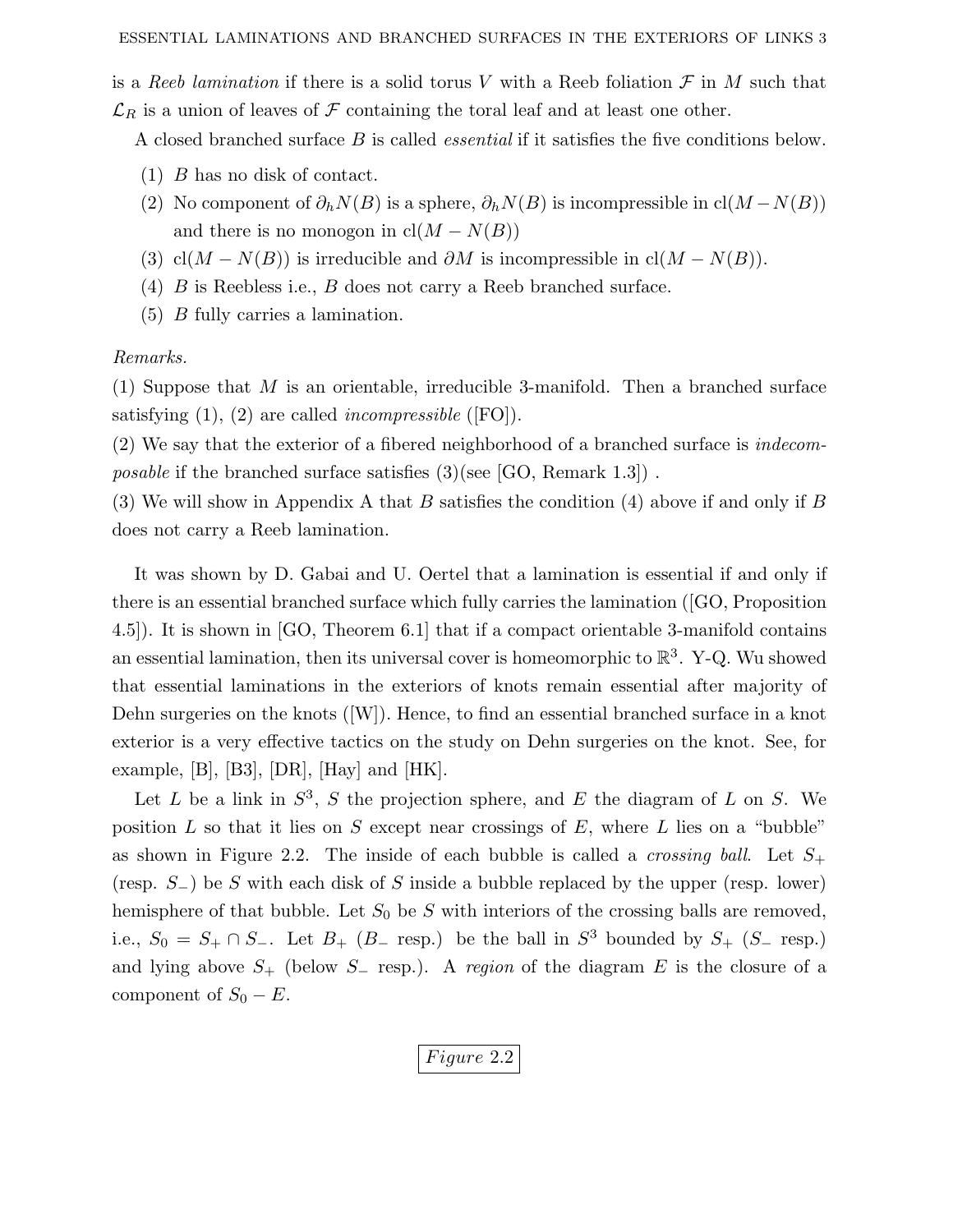#### 4 M. BRITTENHAM, C. HAYASHI, M. HIRASAWA, T. KOBAYASHI, K. SHIMOKAWA

Let F be a closed 2-manifold. A train track  $\tau$  is a graph embedded in F such that each edge is smooth and has the same differential at each vertex. In this paper, we treat train tracks whose vertices have valency one or three. Let  $B'$  and  $B''$  be branched surfaces in a 3-manifold M. We say that  $B''$  is a pinching of  $B'$ , or  $B'$  is a splitting of  $B''$ , if after an isotopy of *B*' and *B*'' there are neighborhoods  $N(B')$ ,  $N(B'')$  and an *I*-bundle *J* over a union of finitely many compact surfaces in *M* such that  $N(B'') = N(B') \cup J$ , where  $J \cap N(B') \subset \partial J \cap \partial N(B'), \partial_h J \cap N(B') = \partial_h J \subset \partial_h N(B')$  and  $\partial_v J \cap N(B')$  is empty or consists of finitely many components which are unions of fibers of  $\partial_v N(B')$ .

Let *B* be a closed branched surface in the exterior  $E(L) = cl(S^3 - N(L))$  of the link *L*. We say that *B* is in standard position with respect to the diagram *E* if *B* satisfies the next six conditions.

- (1) *B* intersects each crossing ball in "saddle-shaped" disks as shown in Figure 2.2. In particular, crossing balls do not meet branch loci of *B*.
- (2) *B* intersects  $S_+$  ( $S_-$  resp.) transversely. Hence  $B \cap S_+$  ( $B \cap S_-$  resp.) are train tracks, say  $\tau_+$  ( $\tau_-$  resp.).
- (3) Each branch locus intersects *S*, i.e., no branch locus is entirely contained in  $B_{\pm}$ .
- (4) There exists a union of finite number of mutually disjoint smooth disks  $D_1^+ \cup \cdots \cup$  $D_m^+$  ( $D_1^-$  ∪ ···∪ $D_n^-$  resp.) properly embedded in  $B_+$  ( $B_-\$  resp.) and carried by  $B \cap B_+$  ( $B \cap B_-$  resp.) such that

(4-1) the branched surface  $B \cap B_+$  ( $B \cap B_-$  resp.) is a pinching of  $D_1^+ \cup \cdots \cup D_m^+$  $(D_1^- \cup \cdots \cup D_n^-$  resp.), where no pinching occurs between subsurfaces of a single component of  $D_1^+, \ldots, D_m^+$   $(D_1^-, \ldots, D_n^-$  resp.).

(4-2) The boundary of each  $D_i^+$  ( $D_j^-$  resp.) meets a bubble.

(4-3) The boundary of each  $D_i^+$  ( $D_j^-$  resp.) does not meet the same side of the bubble more than once.

(5) No arc component of (branch loci)  $\cap$   $B_{\pm}$  has its both endpoints in a region.

We call the system of disks in  $B_+$  ( $B_-\text{resp.}$ ) of the condition (4) of the above definition a system of generating disks for  $B \cap B_+$  ( $B \cap B_-$  resp.).

Remark on Condition  $(4-1)$ . We note that no pinching occurs between subsurfaces of a single component of  $D_1^+ \cup \cdots \cup D_m^+$   $(D_1^- \cup \cdots \cup D_n^-$  resp.) if and only if each  $D_i^+$   $(D_j^$ resp.) is mapped to an embedded disk by the projection map  $N(B \cap B_+) \to B \cap B_+$  $(N(B \cap B_-) \to B \cap B_-$  resp.), i.e., each fiber of  $N(B \cap B_+)$   $(N(B \cap B_-)$  resp.) meets each  $D_i^+$  ( $D_j^-$  resp.) in at most one point.

In fact, 'if' part of this assertion is clear. We can prove 'only if' part as follows. Since the argument is the same, we prove this only for  $D_1^+ \cup \cdots \cup D_m^+$ . Suppose that there exists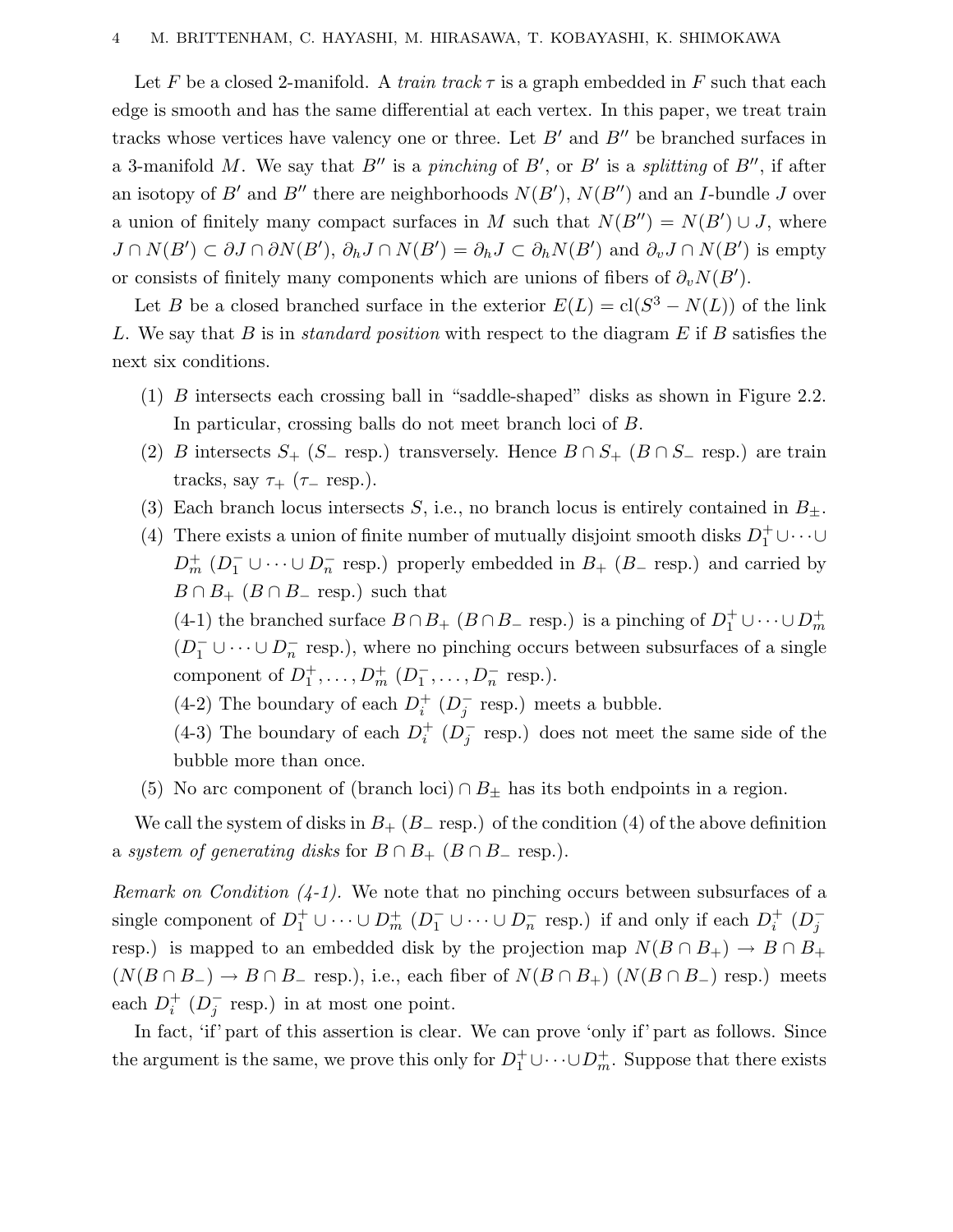a fiber, say *J*, of  $N(B \cap B_+)$  intersecting  $D_i^+$  more than once. Let *J'* be a subinterval of *J* such that  $J' \cap D_i^+ = \partial J'$ . Suppose  $D_k^+ \cap J' \neq \emptyset$   $(k \neq i)$ . Then we note that  $J'$  $i$  intersects  $D_i^+$  in more than one points, since  $D_i^+$ ,  $D_k^+$  are mutually disjoint disks properly embedded in the 3-ball  $B_+$ . Hence by retaking  $D_i^+$  if necessary, we may suppose that  $J \cap (D_1^+ \cup \cdots \cup D_m^+) = J \cap D_i^+ = \partial J$ . This shows that a pinching occurs between subsurfaces in  $D_i^+$ .

#### Remark on Condition (4).

We note that there is a branched surface *B* properly embedded in a ball such that *B* is a union of smooth disks and *∂B* contains a smooth circle bounding no smooth disk in *B*. Here is an example:

We will construct *B* as a union of three smooth disks  $D_1$ ,  $D_2$  and  $D_3$  properly embedded in a ball. We place these three disks to be parallel in the ball so that  $D_2$  is between *D*<sub>1</sub> and *D*<sub>3</sub>. We glue *D*<sub>1</sub> and *D*<sub>2</sub> in a half disk, then the union  $D_1 \cup D_2$  is a branched surface with a single branch arc  $\alpha$ . We glue  $D_2$  and  $D_3$  in a half disk, then the union  $D_2 \cup D_3$  is a branched surface with a single branch arc *β*. Here we perform the pinching operations so that  $\alpha$  and  $\beta$  intersect in two points on  $D_2$  and that  $D_1 \cap D_2 \cap D_3$  consists of two disks. Then the boundary of the branched surface  $D_1 \cup D_2 \cup D_3$  is a union of two smooth circles glued in two subarcs. Then this boundary contains four smooth circles. But one of them does not bound a smooth disk in the branched surface.

## *Figure* 2.3

Furthermore, we can construct an example where no pair of subarcs of branch loci intersect each other more than one point. In the above branched surface, we take an arc *γ* in  $(D_2 \cap D_3) - D_1$  connecting the arcs  $\beta$  and  $(\partial D_2) \cap (\partial D_3)$ . Let  $N(\gamma)$  be a regular neighborhood of  $\gamma$  in the half disk  $D_2 \cap D_3$ . We split  $D_2 \cup D_3$  along the band  $N(\gamma)$ . Then the branch arc  $\beta$  is deformed into two arcs each of which intersects  $\alpha$  in a single point. But the boundary of  $D_1 \cup D_2 \cup D_3$  still contains a smooth circle which does not bound a smooth disk.

This definition of standard position is a mimicry of that for closed surfaces in [M1]. However, we do not know whether every closed essential branched surface can be isotoped to be in standard position or not, while it can be after adequate splitting operations when *E* is connected (cf. Theorem 3.1).

A disk ∆ embedded in the interior of a surface is a 0-gon if *∂*∆ is a smooth circle, and it is a monogon if *∂*∆ is smooth except one corner point.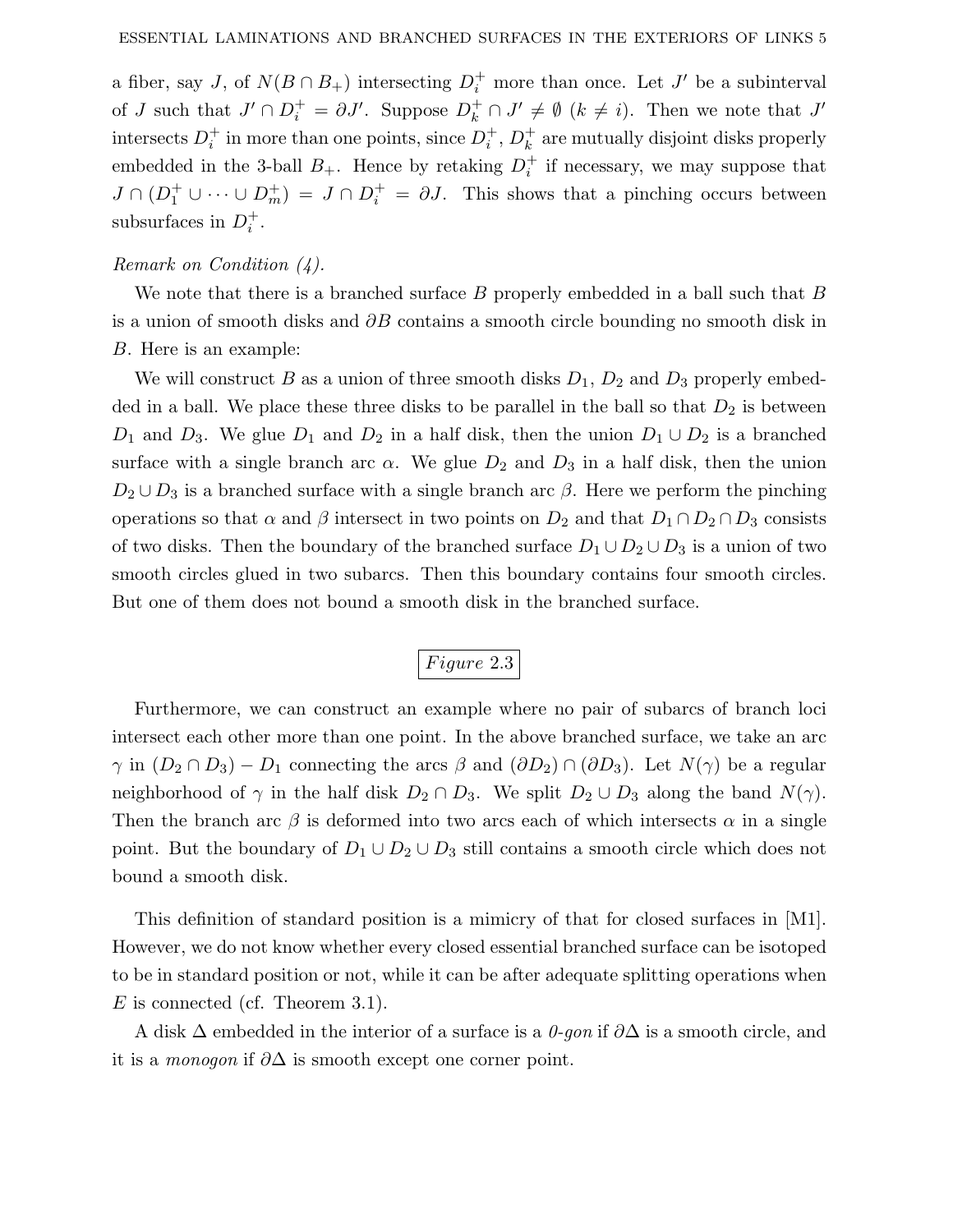**Lemma 2.1.** Let *E*, *B*,  $\tau_{\pm}$  be as above. Suppose that *B* is in a standard position and that *E* is connected. Let  $\Delta$  be a disk entirely contained in a region of *E* so that  $\partial \Delta \subset \tau_{\pm}$ . Then  $\Delta$  is neither a 0-gon nor a monogon.

*Proof.* Since the argument is the same, we prove this only for  $\tau_{+}$ . Assume that there exists such a 0-gon or monogon, say  $\Delta$ . An elementary calculation on Euler characteristics shows that the closure of a component of  $\Delta - B$ , say  $\Delta'$  is a 0-gon, monogon or bigon. Let *D'* be the closure of the component of  $S_+ - N(B)$  contained in  $\Delta'$ . Let  $Q_1, \ldots, Q_{2m}$ be duplicated parallel copies of  $D_1^+$ ,  $\ldots$ ,  $D_m^+$  in  $N(B \cap B_+)$  such that  $(Q_1 \cup \cdots \cup Q_{2m})$  $\partial_h N(B \cap B_+)$ , where  $D_1^+$ , ...,  $D_m^+$  are disks in the definition of standard position. Suppose  $Q_k \cap \partial D' \neq \emptyset$ . If  $\Delta'$  is a 0-gon, then we have  $\partial D_i^+ = \partial \Delta'$  for the disk  $D_i^+$  parallel to  $Q_k$ , contradicting the condition (4-2) of the definition of standard position. If  $\Delta'$  is a monogon, then we see that a pinching occurs between subsurfaces of the disk  $D_i^+$  parallel to  $Q_k$ , contradicting the condition  $(4-1)$  of the definition of standard position.  $\Box$ 

#### §3 Deforming an essential lamination to be in standard position

The goal of this section is the next theorem.

**Theorem 3.1.** Let *L* be a link in the 3-sphere, *E* a diagram of *L* and *E*(*L*) the exterior of *L*. Suppose that *E* is connected and that  $E(L)$  contains an essential lamination  $\mathcal{L}_0$ without boundary. Then  $E(L)$  contains an essential lamination  $\mathcal L$  without boundary such that it is fully carried by a closed essential branched surface *B* which is in standard position with respect to *E*.

Moreover, we can take the lamination  $\mathcal L$  so that  $\mathcal L$  also remains essential in M, where *M* is any 3-manifold obtained by a Dehn surgery along the link *L* and containing  $\mathcal{L}_0$  as an essential lamination. In particular, if the lamination  $\mathcal{L}_0$  does not contain a toral leaf parallel to a component of the boundary  $\partial E(L)$ , then we can take L not to do.

First of all, we note that this theorem is based mainly on the result by the first author in  $[B]$ . A cell decomposition C of a 3-manifold is called *regular* if every *k*-cell is a polyhedron, and every face of every *k*-cell is glued to a (*k* −1)-cell by a homeomorphism. Let *Z* be a 3-cell of a regular cell decomposition C of a 3-manifold, and C*∂Z* the regular cell decomposition of the 2-sphere *∂Z* induced from C. Note that C*∂Z* may have two or more cells which are copies of the same cell of C. A disk *D* properly embedded in *Z* is said to be essential if *∂D* does intersect 1-skeleton of C*∂Z* transversely at one or more point. An essential disk *D* in *Z* is called a normal disk if *∂D* intersects every 1-cell of C*∂Z* at no more than one point. Note that a normal disk may intersect a 1-cell of  $\mathcal C$  in two or more points. Two normal disks in a 3-cell are in the same type if their boundaries cobound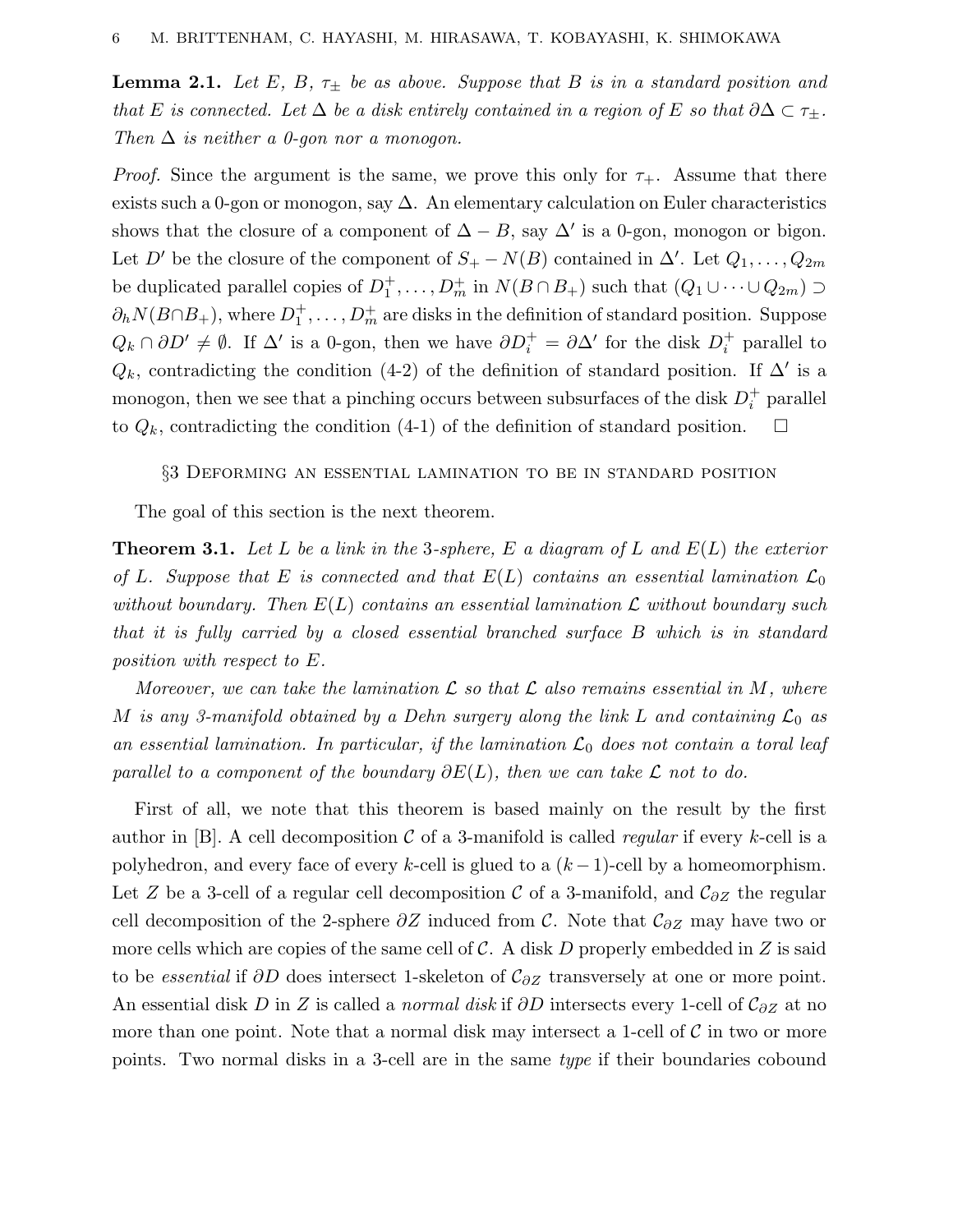an annulus which is divided into rectangles by the 1-skeleton. A lamination  $\mathcal{L} \subset M$  is in normal form with respect to the regular cell decomposition  $\mathcal C$  if it is transverse to the decomposition, and it intersects the 3-cells in normal disks. A regular cell decomposition C of *M* is said to be nice in this paper if it has no 3-cell *Z* such that the induced cell decomposition C*∂Z* contains a pair of 2-cells sharing one or more 1-cells and amalgamated into a 2-cell of  $\mathcal{C}$ .

Then the following is known.

**Theorem in** [B]**.** If *M* is a compact irreducible 3-manifold with a regular cell decomposition C, and M contains an essential lamination  $\mathcal{L}_0$  without boundary, then there is an essential lamination  $\mathcal L$  without boundary in  $M$  which is in normal form with respect to  $\mathcal{C}.$ 

N.B. We give a warning that the regular cell decomposition  $\mathcal C$  need to be nice in the above theorem because the *∂*-compressing operation described in [B], page 4 below Figure 2 cannot be pursued if  $\mathcal C$  is not nice.

When every 3-cell of the cell decomposition  $\mathcal C$  is embedded in  $M$ , the same arguments as in [B4] will show the above theorem. Hence it is sufficient to read [B4] and the arguments below for understanding of Theorem 3.1.

We note that Theorem in [B] can be strengthened as in the following form.

**Addendum to Theorem in** [B]**.** Let *W* be a compact 3-manifold containing *M* as a submanifold so that no component of  $cl(W - M)$  contains more than one component of *∂M*. Suppose that the original lamination  $\mathcal{L}_0$  is essential in *W*. Then we can take the resultant lamination  $\mathcal L$  to be essential also in W. We can take  $\mathcal L$  to be the same one for all such 3-manifolds *W*.

Proof. We assume good familiarity of the reader with [B]. We take a regular cell decomposition  $\mathcal{C}'$  of W such that the restriction of  $\mathcal{C}'$  on M is exactly the regular cell decomposition C of M. Then we apply the argument of [B] to  $\mathcal{L}_0$  and C' to obtain an essential lamination  $\mathcal L$  which is in normal form with respect to  $\mathcal C'$ . It is easy to see that the deformations for obtaining  $\mathcal L$  from  $\mathcal L_0$  stay in *M*. In fact,  $\mathcal L$  can intersect a 3-cell *C* of  $\mathcal{C}'$  only if  $\mathcal{L}_0$  intersects  $C$ . We slightly change the operations described between Lemma and Proposition in section 4 in [B4] which is cited at right after Figure 9 in section 4 in [B]. There we discard certain sublaminations containing compressible toral leaves, but here we discard sublaminations containing separating toral leaves. (Note that we may assume the original lamination consists of non-compact leaves, and hence the toral leaves are split-and-paste leaves.) Since every component of  $cl(W - M)$  contains no more than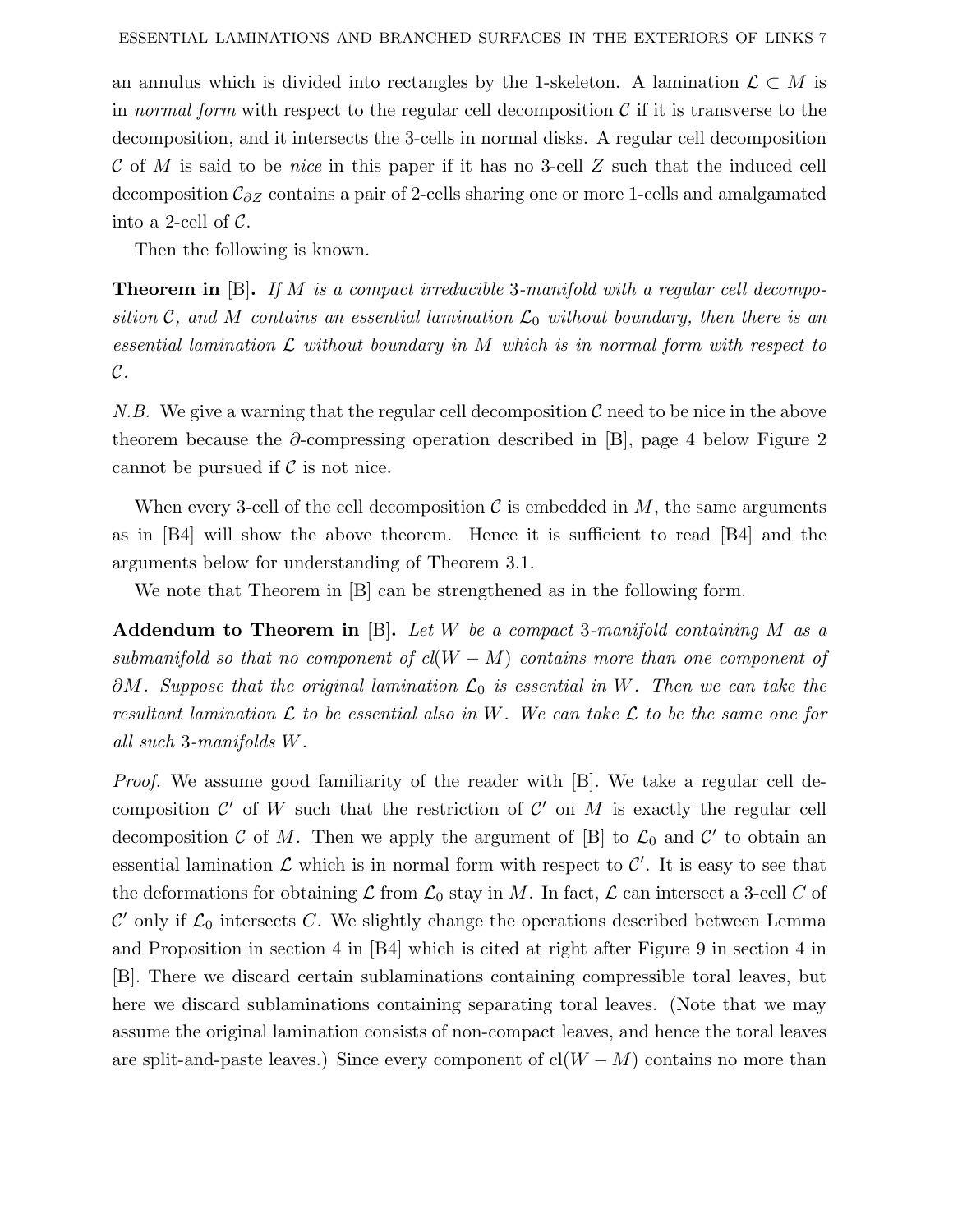one component of *∂M*, a torus in *M* is separating if and only if it is separating in *W*. Hence we can obtain the essential lamination  $\mathcal L$  also by applying the same arguments for  $\mathcal{L}_0$  and  $\mathcal{C}$  as for  $\mathcal{L}_0$  and  $\mathcal{C}'$ . Thus we can see that  $\mathcal{L}$  is essential also in  $M$ .  $\Box$ 

We say that a branched surface *B* is in a normal form with respect to the regular cell decomposition  $\mathcal C$  if

- (1) The branch loci are disjoint from the 1-skeleton,
- (2) *B* is transverse to  $\mathcal{C}$ ,
- (3) no branch locus is entirely contained in a 3-cell,
- (4) *B* intersects every 3-cell in a pinching of the union of zero or more mutually disjoint smooth normal disks, where no pinching occurs between subsurfaces of a single disk,
- (5) no arc of (a branch locus)  $\cap$  (a 3-cell) has its both endpoints in a 2-cell.

**Lemma 3.2.** Let  $\mathcal{L}$  be an essential lamination without boundary in a normal form with respect to a regular cell decomposition C of a 3-manifold M. Then  $\mathcal L$  is fully carried by a closed essential normal branched surface.

*Proof.* First, we split leaves of  $\mathcal L$  containing the highest or lowest normal disk of every type in every 3-cell (see lines 4–5 in the proof of Proposition 4.5 in [GO]). Note that the number of such disks is finite, and hence the number of such leaves is finite. We form a branched surface neighborhood *N* as below. Let *X* be an arbitrary 3-cell of C. For each type of normal disks in  $\mathcal{L} \cap X$ , we take a ball in X of the shape (disk) ×*I* between the highest disk and the lowest disk of this type. Note that every normal disk type contains at least two disks because of the splitting. Then we take a branched surface neighborhood *N'* as the union of these balls over all the normal disk types in  $\mathcal{L} \cap X$  and over all the 3-cells *X*. Note that  $\partial_h N' \subset \mathcal{L}$ . Let *U* be the open *I*-bundle  $N' - \mathcal{L}$ . As in the proof of Proposition 4.5 in [GO], we  $\mathcal{L}$ -split  $N'$  by removing all components of  $U$ which are bundles over compact surfaces. Let *N* be the resulting *I*-bundle. Let *B* be the branched surface obtained by collapsing the interval fibers of *N* to points. (We need to perturb vertical boundary of *N* so that the branch loci of *B* is in general position.) Then the obtained branched surface *B* satisfies the conditions  $(1),(2),(3)$  and  $(5)$  of the definition of essential branched surfaces by the argument in lines 11–18 in the proof of Proposition 4.5 in [GO]. Hence by Lemma 4.3 and its proof in [GO] there is an essential branched surface  $B'$  which is obtained from  $B$  by applying a sequence of splittings, and fully carries the lamination  $\mathcal{L}$ . (However, we give some remarks on the proof of Lemma 4.3 in [GO] right after this proof of Lemma 3.2.) Note that *B'* intersects every 3-cell in a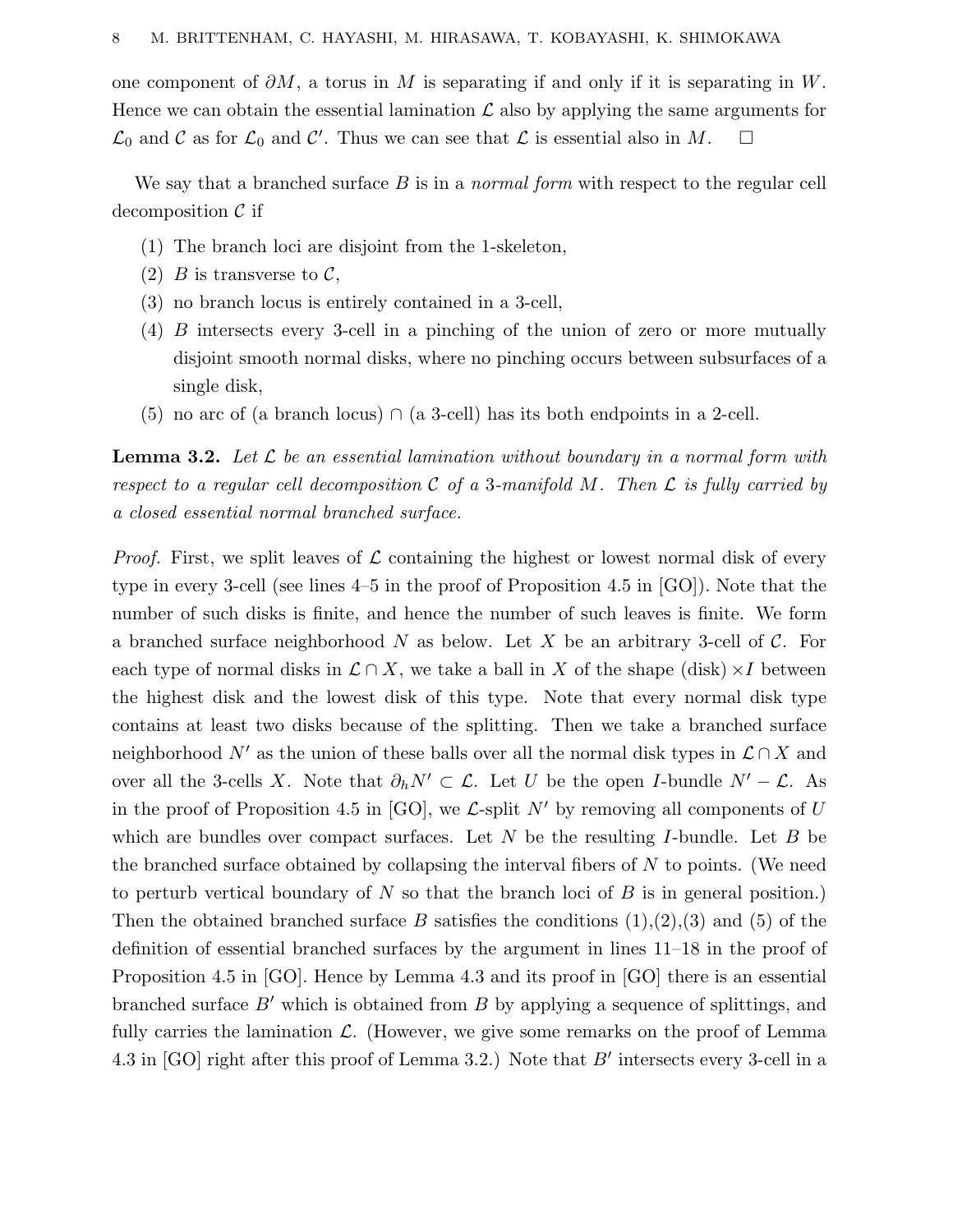union of pinched normal disks. We can slightly perturb branch loci of  $B'$  to be transverse to the 2-skeleton of the cell decomposition  $\mathcal{C}$ .

Suppose that a branch locus *c* is contained in a 3-cell. Then *c* is contained in two normal disks  $D_1$  and  $D_2$ . Let  $Q_i$  be the subdisk of  $D_i$  bounded by  $c$  for  $i = 1$  and 2. We can take *c* so that  $Q_i$  contains no branch locus entirely for  $i = 1$  and 2. Note that  $Q_1 \cap Q_2 = \partial Q_1 = \partial Q_2$  since the components of *U*, which are *I*-bundles over compact surfaces, are removed. Then the sphere  $Q_1 \cup Q_2$  bounds a ball *Z* in the 3-cell such that  $Z \cap B' = Q_1 \cup Q_2$ . We can perform a pinching operation on *B'* along the ball *Z*. This eliminates the branch locus  $c$ . We repeat such operations until  $B'$  has no branch locus entirely contained in a 3-cell.

Suppose that a branch locus intersects in an arc  $\alpha$  with a 3-cell so that  $\alpha$  has its both endpoints in a 2-cell. Then there are two normal disks  $P_1$  and  $P_2$  containing  $\alpha$ , and subarcs of the edges  $\beta_1$  and  $\beta_2$  of  $P_1$  and  $P_2$  connecting the two points  $\partial \alpha$ . The loops  $\alpha \cup \beta_1$  and  $\alpha \cup \beta_2$  bound disks  $R_1$  and  $R_2$  in  $P_1$  and  $P_2$  respectively. We can take  $\alpha$  to be outermost, that is, so that  $R_i$  does not contain such a subarc of branch locus entirely for  $i = 1$  and 2. If  $R_1 = R_2$ , then we can split *B'* along  $R_1 = R_2$  to push  $\alpha$  out of the 3-cell. If  $R_1 \neq R_2$ , then the loop  $\beta_1 \cup \beta_2$  bounds a disk *R* in a 2-cell. Then the sphere  $R \cup R_1 \cup R_2$  bounds a ball *Y* in the 3-cell. We can perform a pinching operation on *B'* along this ball *Y* to push  $\alpha$  out of the 3-cell Repeating such operations, we obtain a branched surface in normal form with respect to  $\mathcal C$ . Note that  $B'$  is still essential after such splitting operations and pinching operations. Since the number of the points (the branch loci of *B*) ∩ (union of the 2-cells in  $\mathcal{C}$ ) is finite, we see that the sequence of these procedures terminates in finitely many steps to give a branched surface *B*<sup>∗</sup> satisfying the conditions  $(1)$ – $(5)$  of the definition of a normal form.  $\Box$ 

Remark on the proof of Lemma 4.3 in [GO]. In the second sentence of the second paragraph of the proof of Lemma 4.3 in [GO], it is claimed that  $\hat{N}(B)$  intersects *T* twice. However, the authors of this paper took a considerable time to understand this fact. We will give a detailed proof of this fact in Fact 3 in Appendix B.

In the first sentence of the third paragraph of the proof, we take a sequence of splittings of *B* whose "inverse limit" is the lamination  $\lambda$ . However, there may not be such a sequence of splittings of *B*. We need to split and isotope  $\lambda$  so that  $\partial_h N(B) \subset \lambda$ , and need to extend *λ* by adding interstitial foliations transverse to the open *I*-bundle structure in the interstitial open *I*-bundles disjoint from  $\partial_v N(B)$ . Then we can take such a sequence of splittings of *B*.

In the second sentence of the third paragraph of the proof, we take a subset *K* of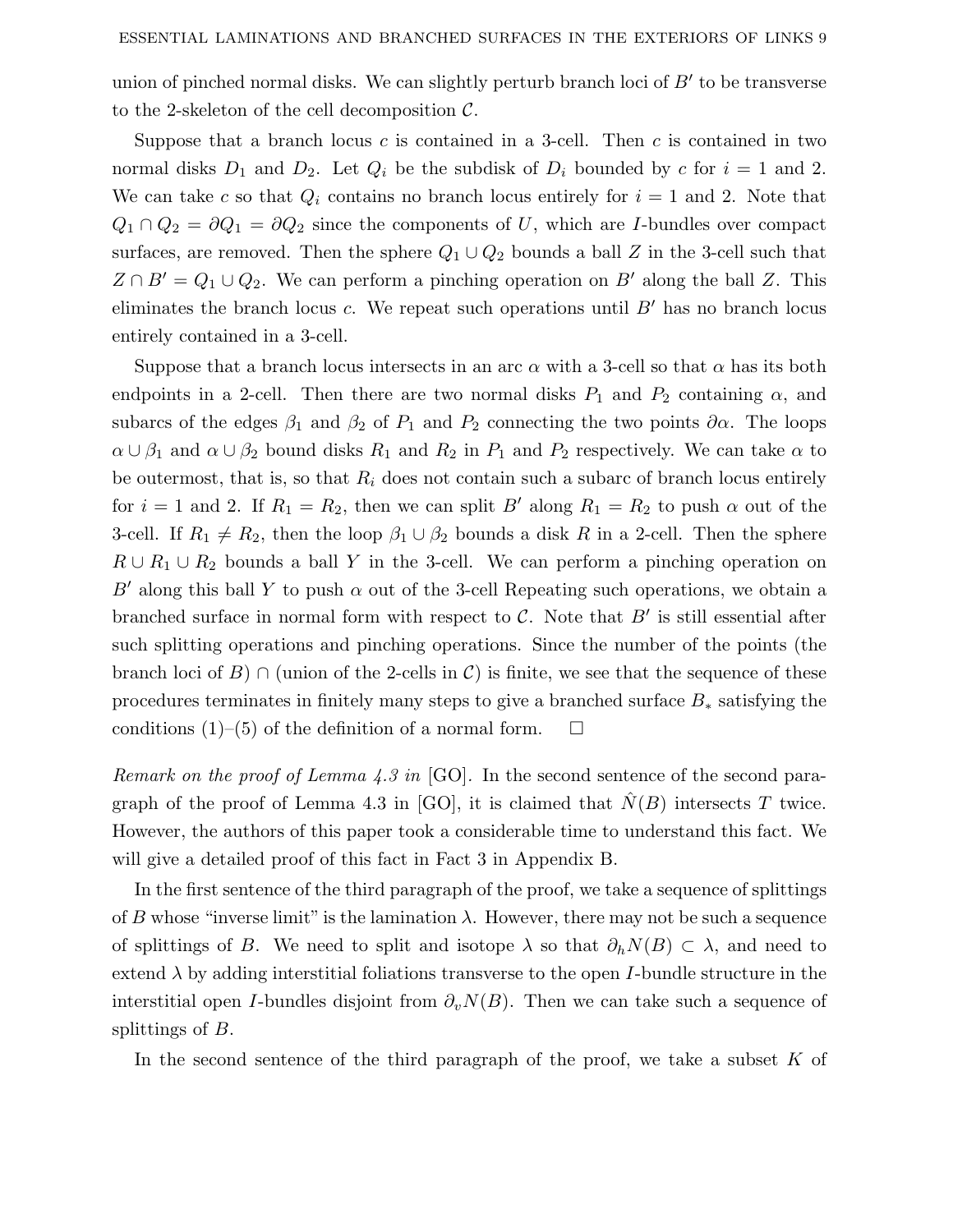$\mathcal{M}(B)$  representing projective transverse measures on  $\lambda$ . The subset K may consist of a single element, the trivial measure  $0$  on  $\lambda$ . However, it does not matter to the arguments there.

In the fourth sentence of the third paragraph of the proof, the equation  $\cap K_i = K$ is given. However, the authors of this paper cannot tell why this equation holds. This equation leads to the fact that there is a branched surface  $B_n$  in the sequence of splittings such that  $B_n$  carries none of the tori  $T_i$ . In the rest of this remark we give another proof of the fact that there is a finite sequence of splittings giving a Reebless branched surface.

Suppose for a contradiction that for every integer  $i$  the branched surface  $B_i$  carries the same torus *T* which is compressible in *M*. We first show that *T* is isotopic to a leaf of  $\lambda$  by a fiber preserving isotopy in the *I*-bundle  $N(B)$ . Let *J* be an *I*-fiber of  $N(B)$  intersecting *T*. Since the union ∪*λ* of the leaves of  $\lambda$  is a closed subset of *M*,  $J' = J \cap (\cup \lambda)$  is a closed subset of *J*. Hence an arcwise connected component of *J'* is a point or a subinterval in *J*. Thus an arcwise connected component of  $\cup \lambda$  is a surface or an *I*-bundle. The torus *T* is contained in  $\cup \lambda = \bigcap_{i=0}^{\infty} N(B_i)$ . If *T* is contained in a surface component of ∪*λ*, then *T* is equal to the surface, and we are done. If *T* is contained in an *I*-bundle component *W* of  $\cup \lambda$ , then we can isotope *T* in *W* so that  $T \subset \partial W$  by a fiber preserving isotopy. Since  $\partial W$  is a leaf of  $\lambda$ , it implies that T is isotopic to a leaf of  $\lambda$  in the *I*-bundle  $N(B)$  by a fiber preserving isotopy.

By adding parallel leaves, we can assume that the toral leaf  $T$  of  $\lambda$  is contained in Int $N(B)$ . We cut the branched surface neighborhood  $N(B)$  along *T* and collapsing the *I*-fibres to points, to obtain a branched surface *B* . Let *D* be a compressing disk of *T*. We isotope *D* near *∂D* keeping that *∂D* ⊂ *T* so that *∂D* is transverse to the branch loci of *B*<sup>'</sup>, and isotope *D* fixing  $\partial D$  so that *D* is transverse to *B*<sup>'</sup>. Then  $B' \cap D$  is a train track  $\tau$  containing the boundary loop  $\partial D$ . Since *B'* does not admit a monogon,  $\tau$ does not have a monogon face in *D*. Hence we can see that  $\tau$  have a 0-gon face *Q* in *D* by an easy calculation on Euler characteristic of *D*. Set  $Q' = Q \cap (M - \text{Int}N(B)).$ Then the circle  $\partial Q'$  bounds a disk  $Q''$  on  $\partial_h N(B)$  because  $\partial_h N(B)$  is incompressible. Let F be the thickening of  $\lambda$  in  $N(B)$ . By the Reeb stability theorem ([Lemma 2.2, GO]) and by the condition that  $\lambda$  does not have a vanishing cycle,  $\mathcal F$  contains a product foliation  $Q'' \times [0,1]$ , where  $Q'' \times \{0\} = Q''$  and  $Q'' \times \{1\}$  is incident to  $\partial_h N(B)$ . We split *B* by deleting the interstitial open *I*-bundle over  $cl(Q'' \times \{1\} - \partial_h N(B))$ . Let *B*<sup>*n*</sup> be the branched surface obtained by the above splitting. Let  $Q^{\prime\prime\prime}$  be the disk bounded by  $\partial Q'' \times \{1\}$  on the compressing disk *D*. Then we can retake *D* by replacing  $Q'''$  with  $Q'' \times \{1\}$  and isotoping slightly off of the split  $N(B'')$ . This operation decreases either the number of the components of  $\tau$  or the number of the branched points of  $\tau$ . Repeating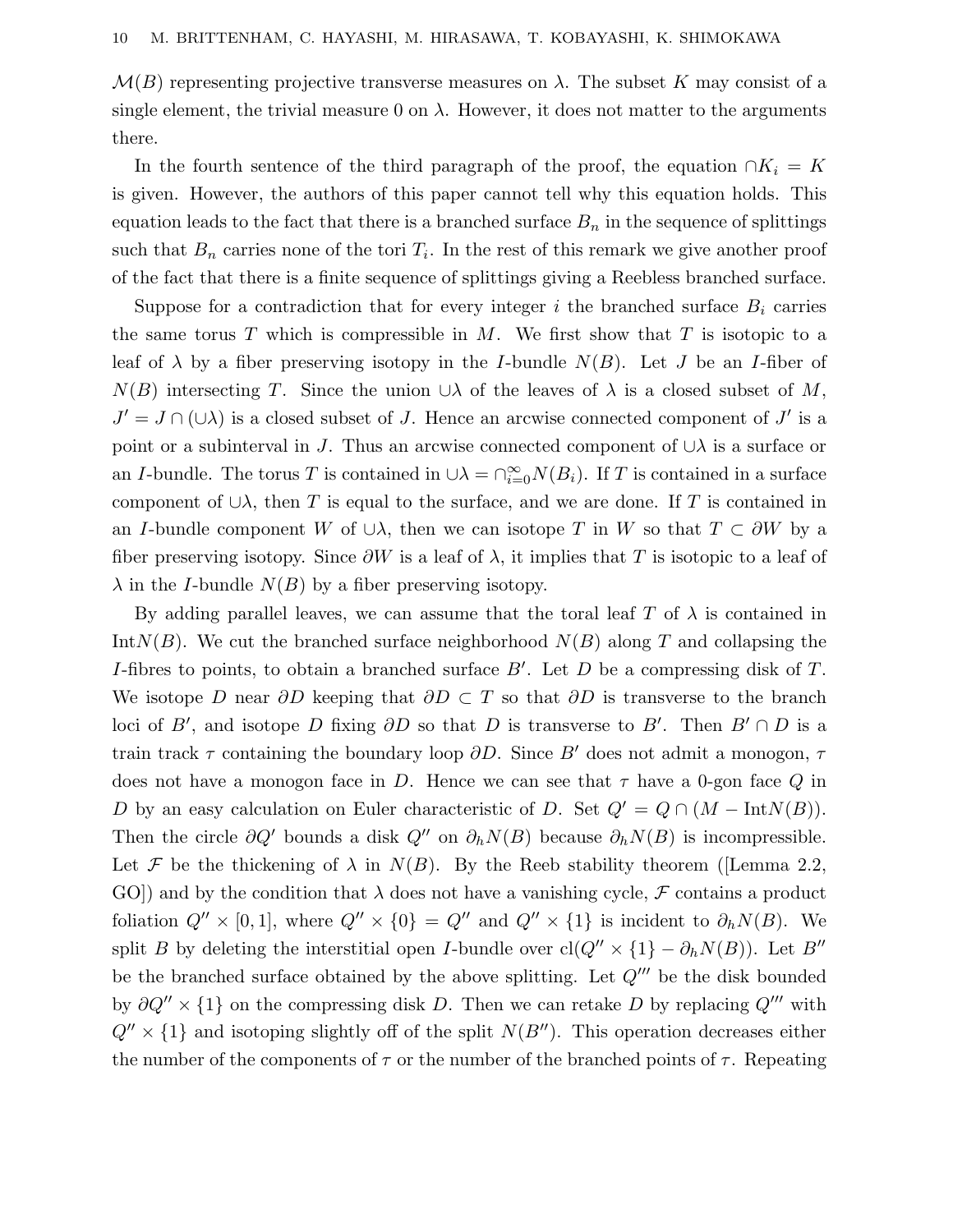such operations, we can retake *D* so that  $B_* \cap D = \tau = \partial D$ , for some branched surface  $B_*$ which is obtained from *B* by splitting operations with respect to  $\lambda$ . Similar arguments as above show that *D* intersects  $\mathcal F$  in parallel circles which bound parallel disks in  $\mathcal F$ . This implies that *∂D* is not essential in the torus *T*, which is a contradiction.

Proof of Theorem 3.1. It is well known that there is a nice regular cell decomposition C of *E*(*L*) induced from the connected link diagram *E*. (See, for example, [M0] or [We, chapter 2]). That is, let *F* be the union of disks  $S_0$  – Int  $N(L)$  and twisted rectangles, two intersecting in a polar axis in each crossing ball. (Note that *F* is the union of the white spanning surface and the black spanning surface.) Then *F* divides the exterior  $E(L)$  into two 3-cells. The 1-cells of C are the polar axes and the arcs of  $\partial F \cap N(L)$ .

Then there is an essential lamination  $\mathcal L$  in  $E(L)$  which is carried by an essential branched surface in a normal form with respect to  $\mathcal C$  by Theorem in [B] and Lemma 3.2. It is easy to check that it satisfies the conditions of standard position in section 2 (in fact, the conditions  $(1)$ – $(5)$  of the definition of normal branched surface respectively correspond to the conditions  $(1)$ – $(5)$  of the definition of standard position).

Moreover, if  $\mathcal{L}_0$  is essential in some 3-manifold M obtained by a Dehn filling, then we can take  $\mathcal L$  to be also essential in  $M$  by Addendum to Theorem in [B].

When  $\mathcal{L}_0$  is inessential in all 3-manifolds obtained by a Dehn filling along a boundary component *T*,  $\mathcal{L}_0$  contains a toral leaf parallel to *T* by Theorems 1 and 2 in [W]. Hence, if  $\mathcal{L}_0$  does not contain a toral leaf parallel to a boundary component, then  $\mathcal{L}_0$  is essential in some 3-manifold *M* obtained by a Dehn filling. Then by the previous paragraph, the lamination  $\mathcal L$  is essential in M. Thus  $\mathcal L$  does not contain a toral leaf parallel to a boundary component of *∂E*(*L*).

#### §4 A method for examining the essentiality of branched surfaces

Let *L*, *S*, *E*,  $S_{\pm}$ ,  $S_0$ ,  $\tau_{\pm}$  be as in section 2. In this section, we suppose that *L* is an alternating link, and *E* is an alternating diagram which is reduced to have no nugatory crossing as in Figure 4.1.

## *Figure* 4.1

By Menasco [M1], if the link *L* is non-split and prime, then the diagram *E* is connected and prime, that is, *S* contains no embedded circle meeting *E* twice transversely and bounding no disk intersecting *E* in a simple arc. He also showed that closed incompressible surfaces in complements of alternating links are isotoped to be in "standard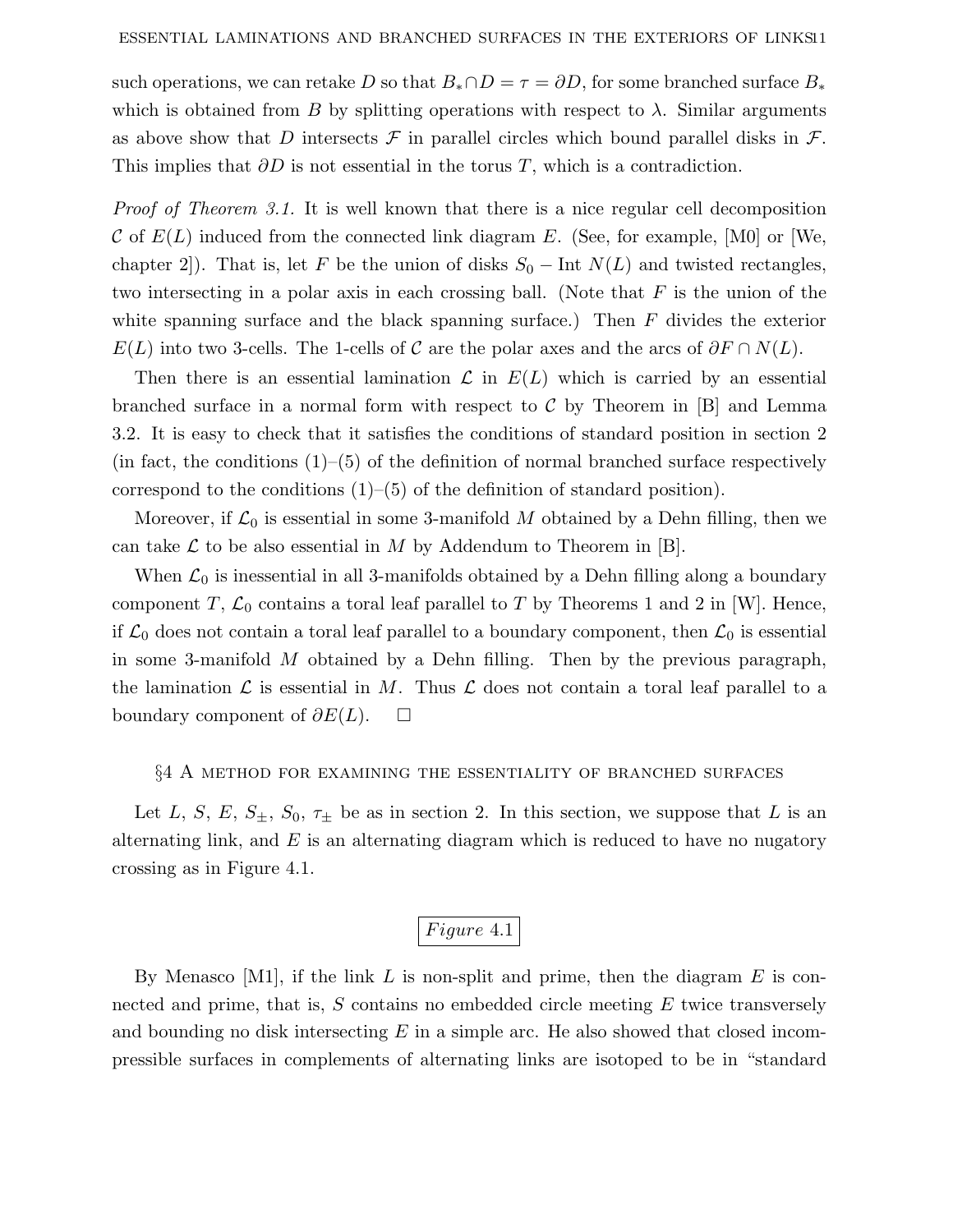position" with respect to *E* in [M1], and claimed that closed surfaces in standard position are incompressible under certain conditions in [M2]. C. Delman and R. Roberts constructed essential laminations in the 3-manifolds obtained by non-trivial Dehn surgery on alternating knots in  $S^3$  other than  $(2, p)$ -torus knots in [DR]. As a corollary they showed that all alternating knots have property *P*. The essential laminations they constructed meet the attached solid tori of the surgeries. However, it is still unknown whether there exist essential laminations without boundary in alternating knot complements other than (2*, p*)-torus knots which survive all non-trivial Dehn surgeries, i.e., are also essential after all non-trivial Dehn surgeries.

In this section, we study on essential laminations without boundary, and closed branched surfaces in complements of alternating links. We first show that under certain conditions a branched surface in standard position with respect to *E* satisfies the conditions (1)-(3) of the definition of essential branched surfaces (Theorem 4.1). We note that in Appendix B, we show some (known) methods for proving non-existence of disks of contact and Reeb branched surfaces for general branched surfaces in 3-manifolds. Recall that a train track  $\tau$  is a graph imbedded in a surface. In this section, we treat train tracks with valency three at each vertex. Note that *τ* has a certain kind of smooth structure as follows. Let *v* be a vertex of  $\tau$  and  $e, f, g$  the three edges incident to *v*. Then two unions of two edges, say  $e \cup f$  and  $e \cup g$  are smooth arc, and the other union  $f \cup g$ is not smooth. We say that *v* has the smooth valency equal to 2 along *e*, and smooth valencies of *v* along *f* and *g* are both 1.

We return to our situation. Let *B* be a branched surface in the exterior *E*(*L*) of *L*. Suppose *B* is in standard position with respect to *E* with a system of generating disks  $D_1^+$ ,..., $D_m^+$  ( $D_1^-$ ,..., $D_n^-$  resp.) for  $B \cap B_+$  ( $B \cap B_-$  resp.). Let  $\Lambda$  be the union of the branch loci of *B*.

We say that *B* is *nice* if it satisfies the six conditions below.

- (1)  $\tau_+$  and  $\tau_-$  are both connected.
- (2) No smooth circle of the train track  $\tau_+$  ( $\tau_-$  resp.) bounding a disk  $D_i^+$  ( $D_j^-$  resp.) of a system of generating disks for  $B \cap B_+$  ( $B \cap B_-$  resp.) meets the same region of *E* more than once.
- (3) There is no such pattern as shown in Figure 4.2. In Figure 4.2,  $\gamma$  is an arc of  $(B - \Lambda) \cap S_0$  in a region R. There is a very small arrow v tangent to R incident and normal to *γ*. Let  $\alpha$  and  $\beta$  be the smooth circles in  $\tau_+$  and  $\tau_-$  respectively such that  $\gamma \subset (\alpha \cap \beta)$  where they are the innermost smooth circles containing  $\gamma$ in the direction of *v* in  $\tau_+$  and  $\tau_-$  respectively. Let  $R_+$  and  $R_-$  be intersections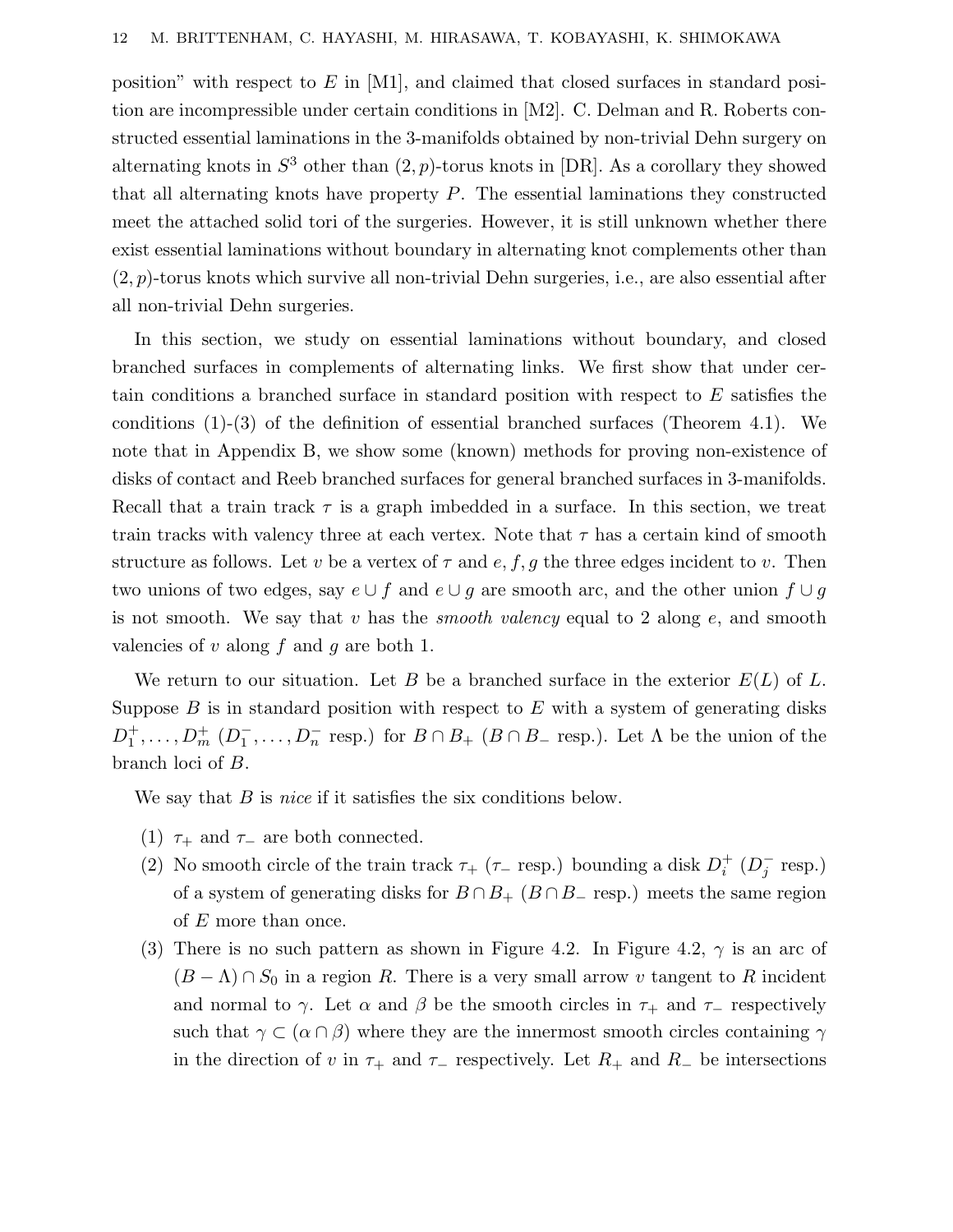of *R* and the innermost disks bounded by  $\alpha$  and  $\beta$  on  $S_+$  and  $S_-$  respectively. There is a common bubble *X* meeting both  $R_+$  and  $R_-$ , and  $\alpha$  and  $\beta$  miss the arc  $X \cap R$ . Let  $R_1$  and  $R_2$  are regions of *E* adjacent to *R* around *X*. The circle *α* intersects  $R_1$  and the circle  $\beta$  intersects  $R_2$ . The arrangement of  $R$ ,  $R_1$ ,  $R_2$ and the overstrand at *X* is as in Figure 4.2 (or its mirror image), that is, the component of  $L \cap S_0$  between R and  $R_1$  (resp. R and  $R_2$ ) connects with the understrand (resp. overstrand) of *X*.

- (4) No region of *E* contains an edge *e* of  $\tau_+ \cap \tau_-$  such that smooth valencies at the two endpoints of *e* along *e* are both 2. See Figure 4.3.
- (5) There is no such pattern as shown in Figure 4.4. There, *X* is a bubble, and  $R_1, R_2, R_3$  are regions of *E* appearing in this order around *X*. There are two edges of  $\tau_+$ , say  $\alpha \subset (R_1 \cup X \cup R_2)$ , and of  $\tau_-$ , say  $\beta \subset (R_2 \cup X \cup R_3)$  such that  $\alpha \cap R_2 = \beta \cap R_2$  and each of  $\alpha$  and  $\beta$  meets *X* just once. Along the edges  $\alpha$  and  $\beta$  their endpoints have smooth valencies 2.
- (6) There is no such pattern as shown in Figure 4.5. In Figure 4.5,  $X_1, \dots, X_n$  are bubbles, and  $R_1, \dots, R_{2n+1}$  are regions of *E* possibly  $X_i = X_j$  (resp.  $R_i = R_j$ ) for some *i* and *j* with  $|i - j| \geq 2$ . The regions  $R_{2i-1}$ ,  $R_{2i}$  and  $R_{2i+1}$  appears in this order around  $X_i$  as in Figure 4.5, where  $1 \leq i \leq n$ . In case *n* is odd, it is as in Figure 4.5(1). That is, there are edges of  $\tau_+$ , say  $\alpha_1 \subset (R_1 \cup X_1 \cup R_2)$ and  $\alpha_i \subset (R_{4i-4} \cup X_{2i-2} \cup R_{4i-3} \cup X_{2i-1} \cup R_{4i-2})$ , where  $2 \leq i \leq \frac{n+1}{2}$ , and of  $\tau_{-}$ , say  $\beta_j \subset (R_{4j-2} \cup X_{2j-1} \cup R_{4j-1} \cup X_{2j} \cup R_{4j})$ , where  $1 \leq j \leq \frac{n-1}{2}$ , and  $\beta_{\frac{n+1}{2}} \subset (R_{2n} \cup X_n \cup R_{2n+1})$  such that  $\alpha_i \cap R_{4i-2} = \beta_i \cap R_{4i-2}$  and that  $\alpha_{i+1} \cap R_{4i} = \beta_i \cap R_{4i}$ . Along the edges  $\alpha_i$  and  $\beta_j$ , their endpoints have smooth valencies 2. In case  $n$  is even, it is as in Figure 4.5(2). That is, there are edges of  $\tau_+$ , say  $\alpha_1 \subset (R_1 \cup X_1 \cup R_2), \ \alpha_i \subset (R_{4i-4} \cup X_{2i-2} \cup R_{4i-3} \cup X_{2i-1} \cup R_{4i-2}),$ where  $2 \leq i \leq \frac{n}{2}$ , and  $\alpha_{\frac{n+2}{2}} \subset (R_{2n} \cup X_n \cup R_{2n+1})$ , and of  $\tau_-$ , say  $\beta_j \subset (R_{4j-2} \cup$  $X_{2j-1} \cup R_{4j-1} \cup X_{2j} \cup R_{4j}$ , where  $1 \leq j \leq \frac{n}{2}$ , such that  $\alpha_i \cap R_{4i-2} = \beta_i \cap R_{4i-2}$ and that  $\alpha_{i+1} \cap R_{4i} = \beta_i \cap R_{4i}$ . Along the edges  $\alpha_i$  and  $\beta_j$ , their endpoints have smooth valencies 2. We also admit the patterns where edges of  $\tau_{+}$ (resp.  $\tau_{-}$ ) play the role of  $\tau_{-}$ (resp.  $\tau_{+}$ ) in Figure 4.5.

*F igures* 4*.*2*,* 4*.*3*,* 4*.*4 *and* 4*.*5

**Theorem 4.1.** Let L be an alternating link in  $S^3$ , *S* the projection 2-sphere, *E* a reduced connected prime alternating diagram of *L* on *S*. Let *B* be a branched surface without boundary in standard position with respect to *E*. Then no component of  $\partial_h N(B)$  is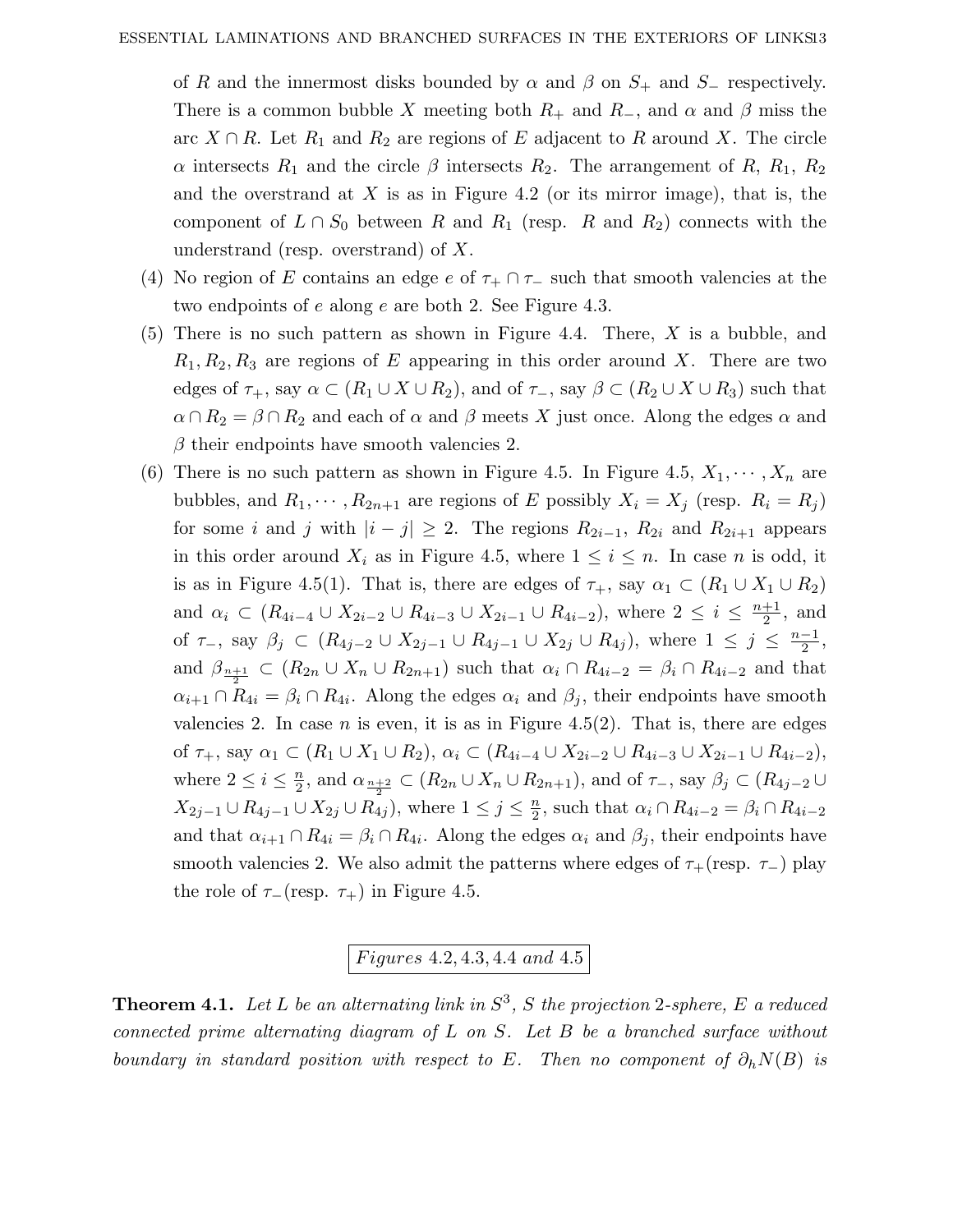a sphere,  $M - Int N(B)$  is irreducible and  $\partial M$  is incompressible in  $M - Int N(B)$ . Furthermore, if *B* is nice, then *B* has no disk of contact,  $\partial_h N(B)$  is incompressible in  $M - Int N(B)$  and there is no monogon in  $M - Int N(B)$ . Hence if *B* is nice, *B* satisfies the condition  $(1)-(3)$  of the definition of essential branched surfaces.

Before proving Theorem 4.1, we prepare three lemmas which are valid for branched surfaces in standard position with respect to general (not necessarily alternating) diagrams *E*.

Recall that *B* is a branched surface in the exterior  $E(L)$  of *L*, where *B* is in a standard position with respect to *E* with a system of generating disks  $D_1^+, \ldots, D_m^+$   $(D_1^-, \ldots, D_n^-)$ resp.) for  $B \cap B_+$  ( $B \cap B_-$  resp.). In the following, we suppose that  $\partial_h N(B) \cap B_\pm =$  $\partial_h N(B \cap B_{\pm})$  and  $\partial_v N(B) \cap B_{\pm} = \partial_v N(B \cap B_{\pm})$ . Let  $E(L \cup B) = \text{cl}(E(L) - N(B))$ 

**Lemma 4.2.** Each component of  $E(L \cup B) \cap B_+$  is a 3-ball.

*Proof.* Since the argument is the same, we prove this only for  $E(L \cup B) \cap B_+$ . We split  $B \cap B_+$  into mutually disjoint smooth disks  $D_1^+ \cup \cdots \cup D_m^+$ . Each component of the exterior of these disks is a 3-ball. If we pinch these disks with a connected *I*-bundle such that no component of the resultant branch locus is a closed curve contained in  $B \cap B_+$ , then the exterior of the obtained branched surface is the union of 3-balls. Since  $B \cap B_+$ is obtained by repeating pinchings as above, the lemma follows.  $\Box$ 

#### **Lemma 4.3.**  $\partial_h N(B) \cap B_+$  is a disjoint union of disks.

*Proof.* Since the argument is the same, we prove this only for  $\partial_h N(B) \cap B_+$ . Suppose, for a contradiction, that there is a non-disk component of  $\partial_h N(B) \cap B_+$ . We take a loop, say *C*, on the component of  $\partial_h N(B) \cap B_+$  which is disjoint from  $\Lambda$  and does not bound a disk on the component. Let  $Q_1, \ldots, Q_{2m}$  be duplicated parallel copies of  $D_1^+, \ldots, D_m^+$ in  $N(B \cap B_+)$  such that  $\partial_h N(B \cap B_+)$  ⊂  $Q_1 \cup \cdots \cup Q_{2m}$ . Let  $Q_k$  be the disk such that  $Q_k \supset C$ . Then *C* bounds a disk, say *D* in  $Q_k$ . Since *C* does not bound a disk in  $\partial_h N(B \cap B_+)$ , we see that there is an annulus component of  $\partial_v N(B \cap B_+)$ , say *A*, such that a component of *∂A* is contained in *C*. However this shows that there is a component of Λ contained in *D*, which contradicts the condition (3) of the definition of standard position.  $\square$ 

**Lemma 4.4.** If there is a disk *D* properly embedded in  $E(L \cup B) \cap B_+$  ( $E(L \cup B) \cap B_-$ ) resp.) disjoint from  $\partial_v N(B)$  such that  $\partial D$  is a union of two subarcs say  $\xi_1 \subset \partial_h N(B) \cap$ *B*+ ( $\xi$ <sup>1</sup> ⊂  $\partial$ <sup>*h*</sup>*N*(*B*) ∩ *B*− *resp.*) and  $\xi$ <sup>2</sup> ⊂ (*S*+ − *L*) ( $\xi$ <sup>2</sup> ⊂ (*S*− − *L*) resp.). Then we can  $move$   $D_1^+ \cup \cdots \cup D_m^+$   $(D_1^- \cup \cdots \cup D_n^-$  resp.) by an isotopy in  $N(B \cap B_+)$   $(N(B \cap B_-))$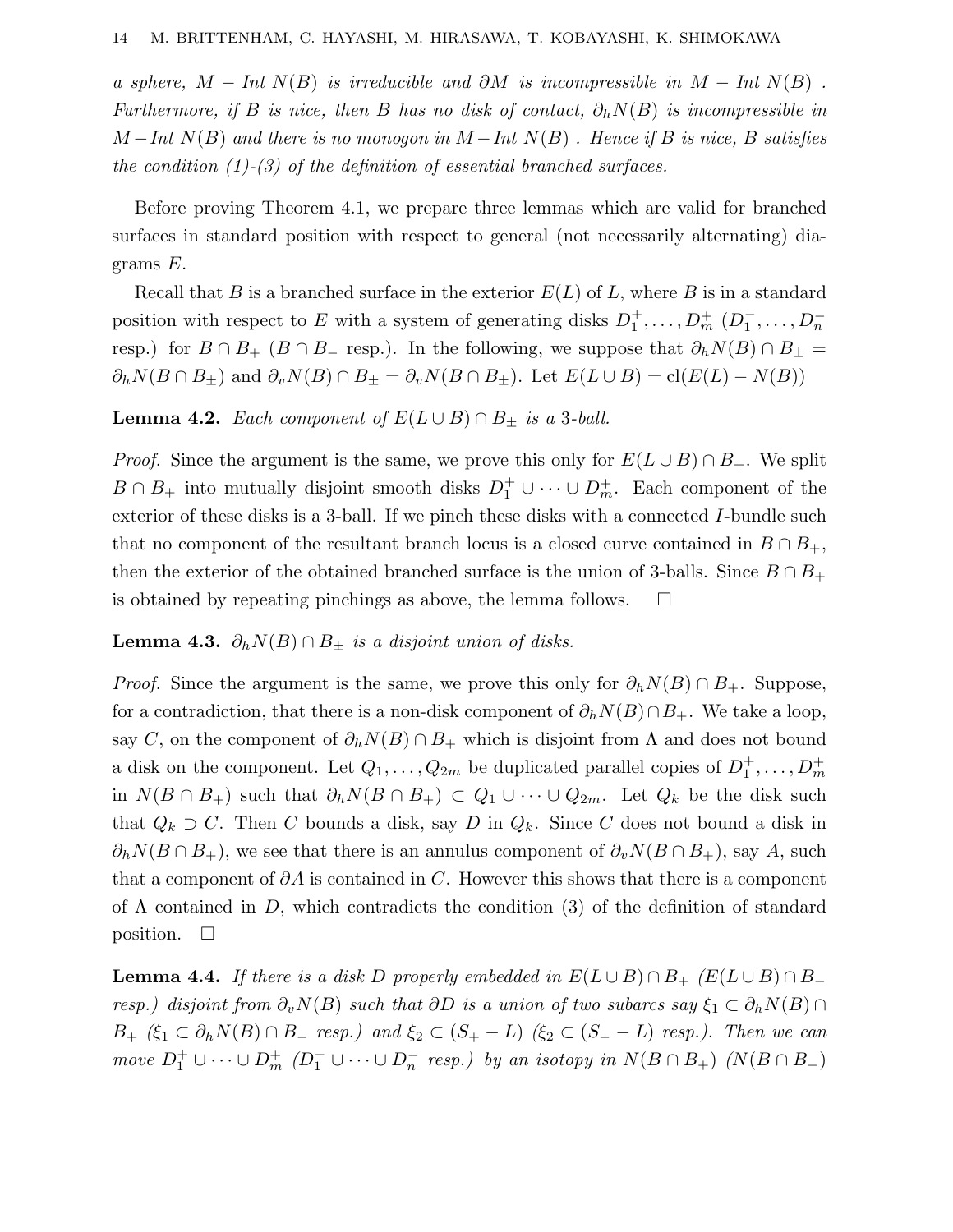resp.) so that there is a component of  $D_1^+ \cup \cdots \cup D_m^+$  ( $D_1^- \cup \cdots \cup D_n^-$  resp.), say  $D_i^+$  $(D_j^-$  resp.) such that  $\xi_1 \subset D_i^+$  ( $\xi_1 \subset D_j^-$  resp.).

Proof. Since the argument is the same, we prove this only for *E*(*L*∪*B*)∩*B*+. Let *S* be the component of  $\partial_h N(B \cap B_+)$  which contains  $\xi_1$ . Since  $B \cap B_+$  fully carries  $D_1^+ \cup \cdots \cup D_m^+$ , we can move  $D_1^+ \cup \cdots \cup D_m^+$  by an isotopy in  $N(B \cap B_+)$  so that  $S \subset (D_1^+ \cup \cdots \cup D_m^+)$ . Let  $D_i^+$  be the component of  $D_1^+ \cup \cdots \cup D_m^+$  such that  $D_i^+ \supset S$ . This gives the conclusion of Lemma 4.4.  $\Box$ 

The proof of Theorem 4.1 is a consequence of the following four lemmas. Hereafter we moreover suppose that *L* is an alternating link, and *E* is a reduced, connected alternating diagram.

An imbedded closed surface  $F \subset S^3 - L$  is called *pairwise compressible* if there is a disk  $D \subset S^3$  meeting *L* transversely in one point, with  $D \cap F = \partial D$  as defined in [M1]. Otherwise we say that *F* is pairwise incompressible.

**Lemma 4.5.**  $E(L \cup B)$  is irreducible and  $\partial E(L)$  is incompressible in  $E(L \cup B)$ .

*Proof.* Suppose, for a contradiction, that there is a compressing disk for  $\partial E(L)$  in  $E(L \cup$ *B*). Then it follows either that *L* is the trivial knot or that *L* has at least 2-components and contains a component bounding a disk. In the latter case, *L* is split. On the other hand, since the alternating diagram *E* is reduced and connected, *L* is not the trivial knot by, for example, [Ba] and *L* is non-split in  $S<sup>3</sup>$  by [M1]. Hence in both cases we have a contradiction. Thus  $\partial E(L)$  is incompressible in  $E(L \cup B)$ .

Suppose, for a contradiction, that  $E(L \cup B)$  is reducible. Let *Q* be a sphere which does not bound a ball in  $E(L \cup B)$ . Then we will show that we can retake the splitting sphere *Q* so that *Q* is in standard position as in [M1, Proof of Lemma 1], that is, so that *Q* satisfies the conditions (1)-(4) below.

(1) *Q* intersects *S*<sup>+</sup> and *S*<sup>−</sup> transversely and *Q* intersects each crossing ball bounded by a bubble in zero or several "saddle-shaped" disks as shown in Figure 2.2.

For a splitting sphere *Q* satisfying the above condition (1), we define the complexity  $c(Q)$  of *Q* to be the lexicographically ordered pair  $(s, t)$ , where *s* is the number of saddles of *Q* and *t* is the sum of the number of components of  $Q \cap S_+$  and  $Q \cap S_-$ . From now on we assume that *Q* satisfies the above condition and has minimal complexity among all splitting spheres.

**Claim.** *Q* satisfies the following conditions;

(2) Each circle of  $Q \cap S_+$  (resp.  $Q \cap S_-$ ) bounds a smooth disk in  $Q \cap B_+$  (resp.  $Q \cap B_-\$ .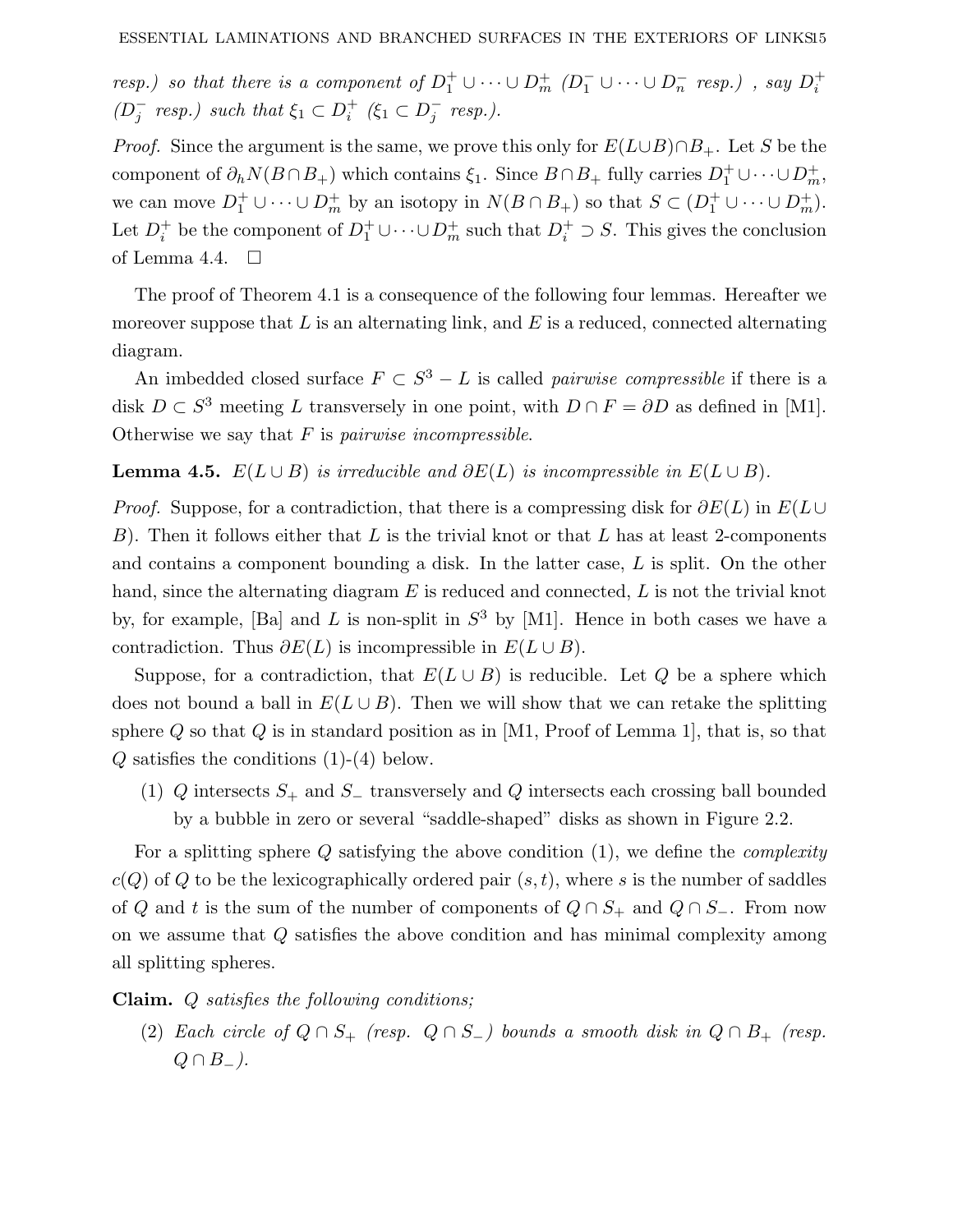- (3) Every circle of  $Q \cap S_+$  and  $Q \cap S_-$  meets a bubble.
- (4) No circle of  $Q \cap S_+$  and  $Q \cap S_-$  meets the same side of a bubble more than once.

*Proof.* From Lemma 4.2, every component of  $E(L \cup B) \cap B_{\pm}$  is a 3-ball. Hence incompressible surfaces properly imbedded in  $E(L \cup B) \cap B_{\pm}$  whose non-empty boundaries are contained in *∂B*<sup>±</sup> are disks.

For (2), suppose not. Then  $Q \cap B_{\pm}$  is compressible in  $E(L \cap B) \cap B_{\pm}$ . Let  $D'$  be a compressing disk. A surgery of  $Q$  with  $D'$  produces two spheres, one of them is a new splitting sphere with fewer complexity. This is a contradiction to the minimality of the complexity *c*(*Q*).

For (3), suppose not. Then there is a circle which is contained in a region and bounds a subdisk  $D'$  of  $S_0$  in the region. If  $B$  meets  $D'$ , then we can find a 0-gon or monogon in  $D'$  which contradicts Lemma 2.1. Hence  $B$  is disjoint from  $D'$ . Then a surgery of  $Q$ along  $D'$  and a slight isotopy yields a new splitting sphere with fewer complexity, which is a contradiction.

For (4), suppose not. Let C be a circle of, say,  $Q \cap S_+$  which meets the same side of a bubble X more than once. We assume C is innermost among such circles on  $S_+$ . Since *C* is innermost, we can take saddles  $s_1$  and  $s_2$  in *X* such that *C* meets  $s_1$  and  $s_2$ successively and  $s_1$  and  $s_2$  are adjacent among saddles of  $Q$ , that is, there is no saddle of *Q* between  $s_1$  and  $s_2$  in *X*. Let *d* be the disk bounded by *C* on  $S_+$  such that *d* contains the subdisk of  $X_+ = X \cap S_+$  between the arcs  $s_1 \cap X_+$  and  $s_2 \cap X_+$ .

Suppose, for a contradiction, that there is a saddle, say *s* , of *B* between *s*<sup>1</sup> and *s*2. Let  $\alpha$  be the boundary of a disk  $D_i^+$  which intersects *X* in an arc of  $X \cap s'$ . Then by the condition  $(4-1)$  of the definition of standard position of branched surfaces,  $\alpha$  is a smooth loop imbedded in  $\tau_{+}$ . Since  $\alpha$  is contained in *d*,  $\alpha$  meets the same side of X more than once, which contradicts the condition (4-3) of the definition of standard position. Hence there is no saddle of  $B$  between  $s_1$  and  $s_2$ .

Then as in the proof of [M1, Lemma 1 (ii)], we can isotope  $Q$  so as to reduce  $c(Q)$ , which is a contradiction.  $\Box$ 

In general, let F be a surface in  $E(L)$  in standard position. Let  $\alpha$  be a circle of  $F \cap S_+$ (resp.  $F \cap S_-$ ) which meets some bubble *X*. We define the mate to  $\alpha$  at *X* to be a component of  $F \cap S_+$  (resp.  $F \cap S_-$ ) which meets the other side of X and contain the subarc of the boundary of the saddle which is incident to  $\alpha$  at X.

Every circle of  $F \cap S_{\pm}$  satisfies the following *alternating property* ([M1]);

(\*) If a circle  $C \subset F \cap S_{\pm}$  meets two bubbles  $B_1$  and  $B_2$  (they are possibly the same bubble) in succession, then two arcs of  $L \cap S_{\pm}$  in  $B_1$  and  $B_2$  lie on opposite sides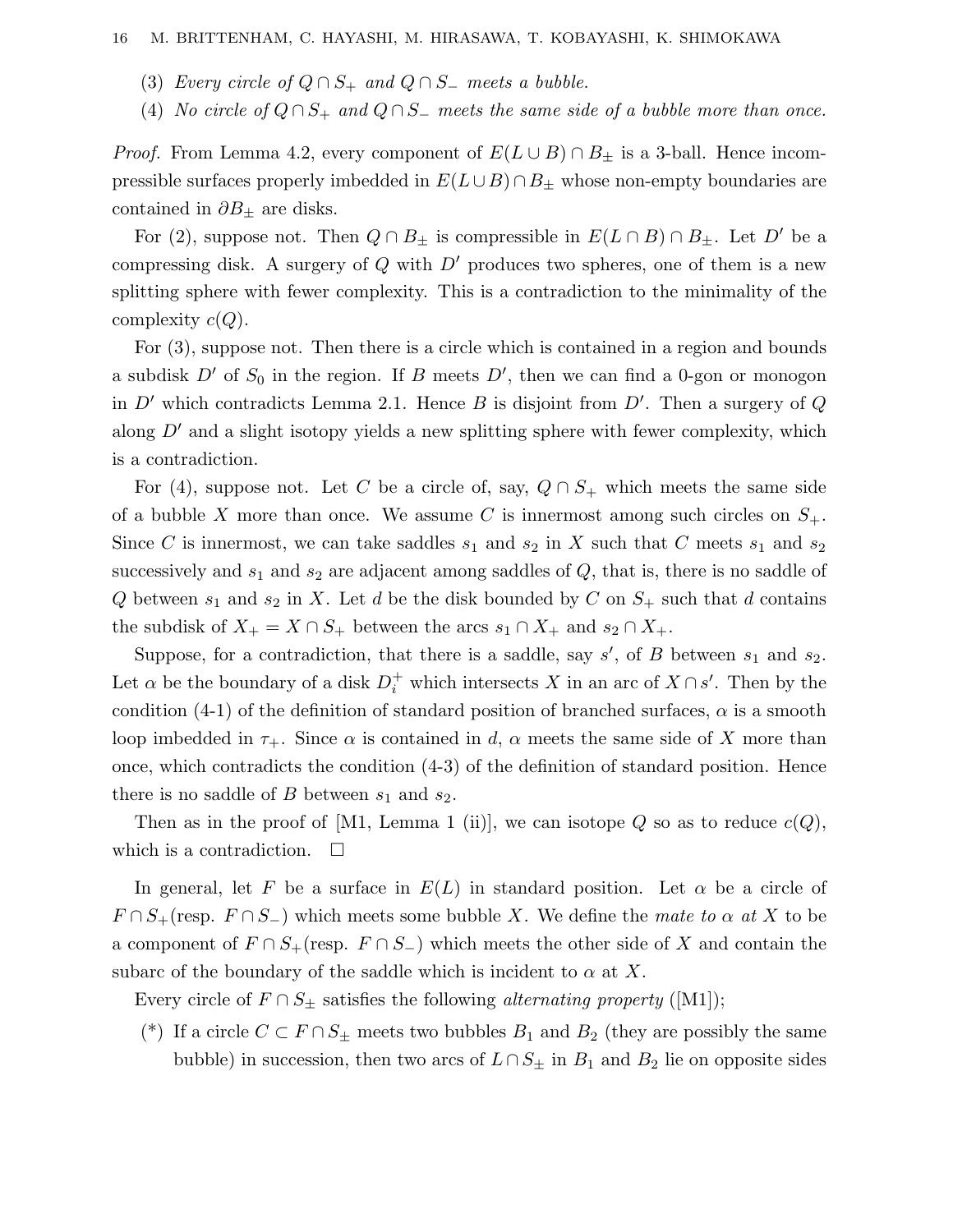of *C*.

*Proof of Lemma 4.5(continued).* Let *C* be a circle of  $Q \cap S_{\pm}$  which is innermost on  $S_{\pm}$ . The circle *C* intersects a bubble by (3) of the above Claim. Then by the alternating property (\*) above, we can show that *C* meets the bubble more than once, otherwise, in the innermost disk we can find another circle which is a mate to *C* at the bubble, a contradiction. Since *Q* is in standard position, *C* meets the distinct sides of the bubble. Then, as in [M1, Proof of Lemma 1], we can show that *Q* is pairwise compressible. But since  $S<sup>3</sup>$  does not contain a non-separating 2-sphere,  $Q$  is pairwise incompressible, a contradiction. This completes the proof of Lemma 4.5.  $\Box$ 

#### **Lemma 4.6.** No component of  $\partial_h N(B)$  is a sphere.

Proof. Suppose for a contradiction that *∂hN*(*B*) contains a sphere component *Q*. From Lemma 4.3,  $\partial N_h(B) \cap B_{\pm}$  is disjoint union of disks. Hence  $Q \cap B_{\pm}$  consists of properly imbedded disks. Then as in the last paragraph of the proof of Lemma 4.5, we can find a disk *D* of  $Q \cap B_+$  which meets a bubble more than once. If  $\partial D$  meets the same side of the bubble more than once, then, since  $Q \subset \partial_h N(B)$ , we can find a boundary of  $D_i^+$ or  $D_j^-$  violating the condition (4-3) of the definition of standard position, which is a contradiction. If *∂D* meets the distinct sides, then as in the last paragraph of the proof of Lemma 4.5 we have a contradiction.  $\Box$ 

**Lemma 4.7.** Suppose *B* satisfies the conditions (1),(2) and (3) in the definition of nice branched surface. Then  $\partial_h N(B)$  is incompressible in  $E(L \cup B)$  and there is no monogon *in*  $E(L ∪ B)$ .

*Proof.* Suppose, for a contradiction, that  $\partial_h N(B)$  is compressible in  $E(L \cup B)$  or there is a monogon. Let *D* be a compressing disk of  $\partial_h N(B)$  or a monogon. From Lemma 4.3,  $\partial_h N(B) \cap B_{\pm}$  is a disjoint union of disks. Hence, if *D* is a compressing disk, *D* intersects  $S_{\pm}$ . If *D* is a monogon and disjoint from  $S_{\pm}$ , we can find a pinching between subsurfaces of  $D_i^+$  or  $D_i^-$  of the systems of generating disks. This contradicts the condition (4-1) of the definition of standard position of branched surfaces. Hence  $D$  intersects  $S_{\pm}$ .

By replacing *D* if necessary, we will show that we can put *D* in standard position as in  $[M2, Lemma 4]$ , that is, so that *D* satisfies the conditions  $(1)-(5)$  below.

(1) *D* intersects *S*<sup>+</sup> and *S*<sup>−</sup> transversely and *D* intersects each crossing ball bounded by a bubble in zero or several "saddle-shaped" disks as shown in Figure 2.2.

For a compressing disk or monogon *D* satisfying the above conditions, we define the *complexity*  $c(D)$  of D to be the lexicographically ordered pair  $(s, t)$ , where *s* is the number of saddles of *D* and *t* is the sum of the number of components of  $D \cap S_+$  and  $D \cap S_-$ .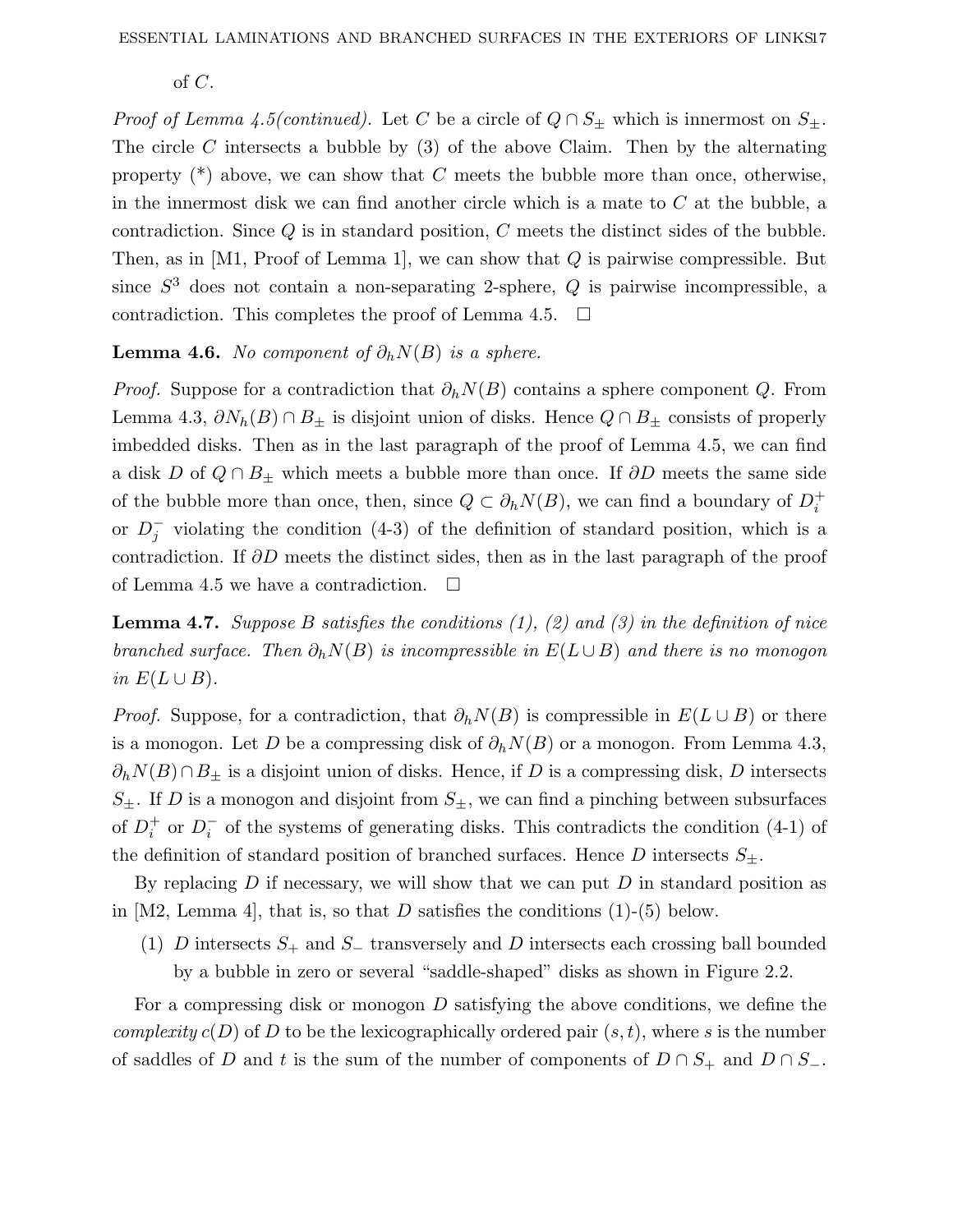From now on we assume that *D* has minimal complexity among all compressing disks or monogons.

**Claim 1.** *D* satisfies the following conditions;

- (2) Each circle of  $D \cap S_+$  ( $D \cap S_-$  resp.) bounds a smooth disk in  $D \cap B_+$  ( $D \cap B_$ resp.).
- (3) Every circle of  $D \cap S_+$  and  $D \cap S_-$  meets a bubble.
- (4) No circle of  $D \cap S_+$  and  $D \cap S_-$  meets the same side of a bubble more than once.
- (5) No arc of  $D \cap S_+$  and  $D \cap S_-$  contains a subarc contained in a region of *E* whose endpoints are contained in a bubble.

Proof. For (2), (3) and (4), the same argument in the proof of Claim in the proof of Lemma 4.5 will do. For (5), the argument in the proof of (4) of Claim in the proof of Lemma 4.5 will do.  $\square$ 

#### **Claim 2.** There is no circle in  $D \cap S_{\pm}$ .

*Proof.* Suppose there is a circle in  $D \cap S_{\pm}$ , say in  $D \cap S_{+}$ . Take an innermost circle  $C \subset D \cap S_+$  on  $S_+$ . Let  $d_C$  be the innermost disk bounded by  $C$  on  $S_+$ . By the alternating property (\*), either *C* meets a bubble more than once or we can find a mate to *C* in  $d_C$ . In the former case, since *D* is in standard position, *C* meets the distinct sides of the bubble. Then, as in the last paragraph of the proof of Lemma 4.5, we have a contradiction. Hence we can find a mate to  $C$  in  $d_C$ . Since  $C$  is an innermost circle, the mate is an arc and connects to  $\tau_+$ . Next take an innermost circle *C*' of  $D \cap S_+$ in  $S_+$  − Int  $d_C$  bounding an innermost disk  $d_{C'}$  in  $S_+$  − Int  $d_C$ . (Possibly  $C' = C$ .) Then by the same argument above, we can find a component of  $\tau_{+}$  in  $d_{C'}$ . Hence  $\tau_{+}$ is disconnected, which contradicts the condition (1) in the definition of nice branched surface. Therefore there is no circle in  $D \cap S_{\pm}$ .  $\square$ 

Now we form a graph *G* on *D* such that the "square" vertices of *G* are saddles in *D* and the edges of *G* are arcs of  $D \cap S_0$ . Note that every vertex has valency equal to 4. An edge *e* is an *outermost arc* if it is incident to no vertex and cuts off a subdisk d' from D such that  $d' \cap G = e$  and that  $d'$  is disjoint from the vertex of *D* in case *D* is a monogon.

#### **Claim 3.** There is no outermost arc in *G*.

Proof. Suppose *G* contains an outermost arc *e*. Then *e* is contained in a region, say *R*, of *E*. Without loss of generality, we assume  $d' \subset B_+$ . Then, by Lemma 4.4, the endpoints *a* and *b* of *e* connects with a smooth circle  $\alpha$  contained in  $\tau_{+}$  which is the boundary of a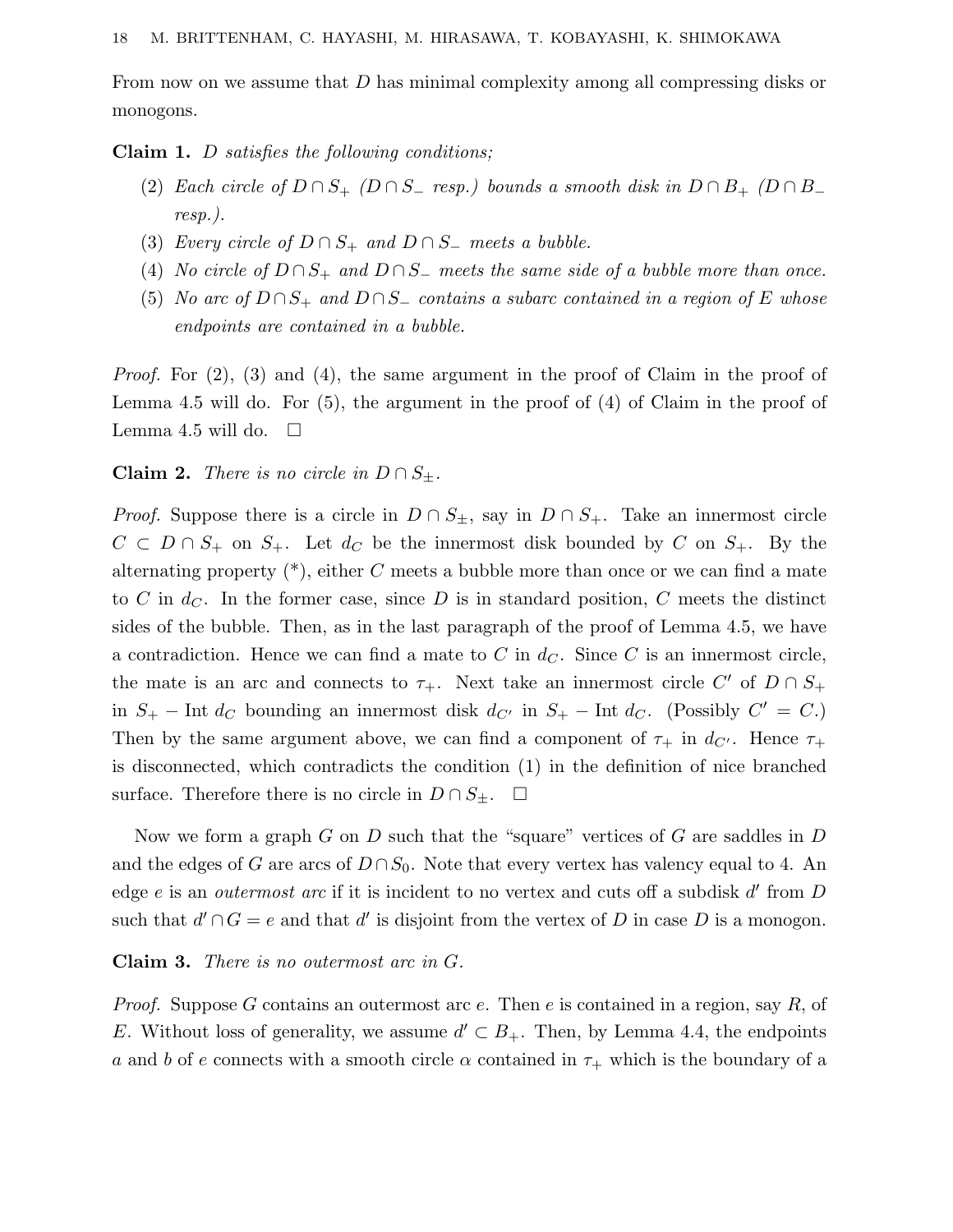disk  $D_i^+$  for some *i*. We take  $\alpha$  so that  $\alpha$  is innermost among such circles on the side of  $e$  on  $S_+$ .

Suppose one of the two arcs  $\alpha_1$  of  $\alpha - (a \cup b)$  is contained in the region *R*. Then, by Lemma 2.1, and since  $\alpha$  is innermost,  $e \cup \alpha_1$  bounds a disk *d* in *R* such that (Int *d*)∩*B* =  $\emptyset$ . If  $(\text{Int } d) \cap D \neq \emptyset$ , then, by (3) in Claim 1, *D* meets *d* in arcs. Then we replace *e* with an outermost arc of *d*∩ *D* and use *d* to denote the new disk cobounded by the outermost arc and a subarc of  $\alpha_1$ . By performing surgery of *D* along *d*, we obtain two disks, one of which must be a compressing disk or a monogon. We call this new disk *D* . Then the sum of the number of the components of  $D' \cap S_+$  and  $D' \cap S_-$  is less than that of  $D \cap S_+$ and  $D \cap S_$ , which contradicts the minimality of the complexity of *D*.

Therefore both of two arcs of  $\alpha - (a \cup b)$  go out of *R*. Since  $\alpha = \partial D_i^+$ ,  $\alpha$  violates the condition (2) in the definition of nice branched surfaces. Hence there is no such outermost arc.  $\square$ 

A face of *G* is the closure of a component of  $D-G$ . Now we define an *outermost fork*, which is a subgraph of  $G$  as shown in Figure 4.6. That is, there are two adjacent faces *D*<sub>+</sub> and *D*<sub>−</sub> of *G*, two arcs  $\eta_+ \subset D \cap S_+$  and  $\eta_- \subset D \cap S_-$  and a saddle *s* such that  $\partial D_{+}(\text{resp. } \partial D_{-})$  consists of  $\eta_{+}(\text{resp. } \eta_{-})$  and a subarc of  $\partial D$  and  $\eta_{+}$  and  $\eta_{-}$  meets a common saddle *s* and no other saddles.

# *Figure* 4.6

*Proof of Lemma 4.7(continued).* From Claim 2, there is no circle in  $D \cap S_{\pm}$  which implies that each component of *G* is simply connected, i.e., a tree. Since there is no outermost disk by Claim 3, by an outermost fork argument, we can find two outermost forks, in one of them its two faces  $D_+$  and  $D_-$  are disjoint from the vertex of  $D$  in case  $D$  is a monogon. Let  $\eta_+$ ,  $\eta_-$  and *s* be as in the definition of outermost fork. Let *X* be the bubble containing *s*. By Lemma 4.4, around  $\eta_+ \cup X \cup \eta_-,$  there are two smooth circles  $\alpha \subset \tau_+$  and  $\beta \subset \tau_-$  which bound smooth disks  $D_i^+$  and  $D_j^-$  for some *i* and *j* such that  $D_i^+$  and  $D_j^-$  contains  $\partial D_+ - \eta_+$  and  $\partial D_- - \eta_-$ , respectively. Let  $d_+$ (resp.  $d_-$ ) be the smooth disk on  $S_+$  (resp.  $S_-$ ) bounded by  $\alpha$  (resp.  $\beta$ ) on the side of  $\eta_+$  (resp.  $\eta_-$ ). We assume that  $\alpha$  (resp.  $\beta$ ) is innermost among such circles bounding the innermost disk *d*+ (resp. *d*<sub>−</sub>). Let *R* be the region of *E* containing the point  $\partial \eta_+ \cap \partial \eta_-,$  and  $R_1$ (resp. *R*<sub>2</sub>) containing  $∂η_+ − ∂η_-(resp. ∂η_− − ∂η_+)$ . Let  $γ$  be the arc of  $(B_−Λ) ∩ S_0$  containing *∂η*<sup>+</sup> ∩ *∂η*−. See Figure 4.7.

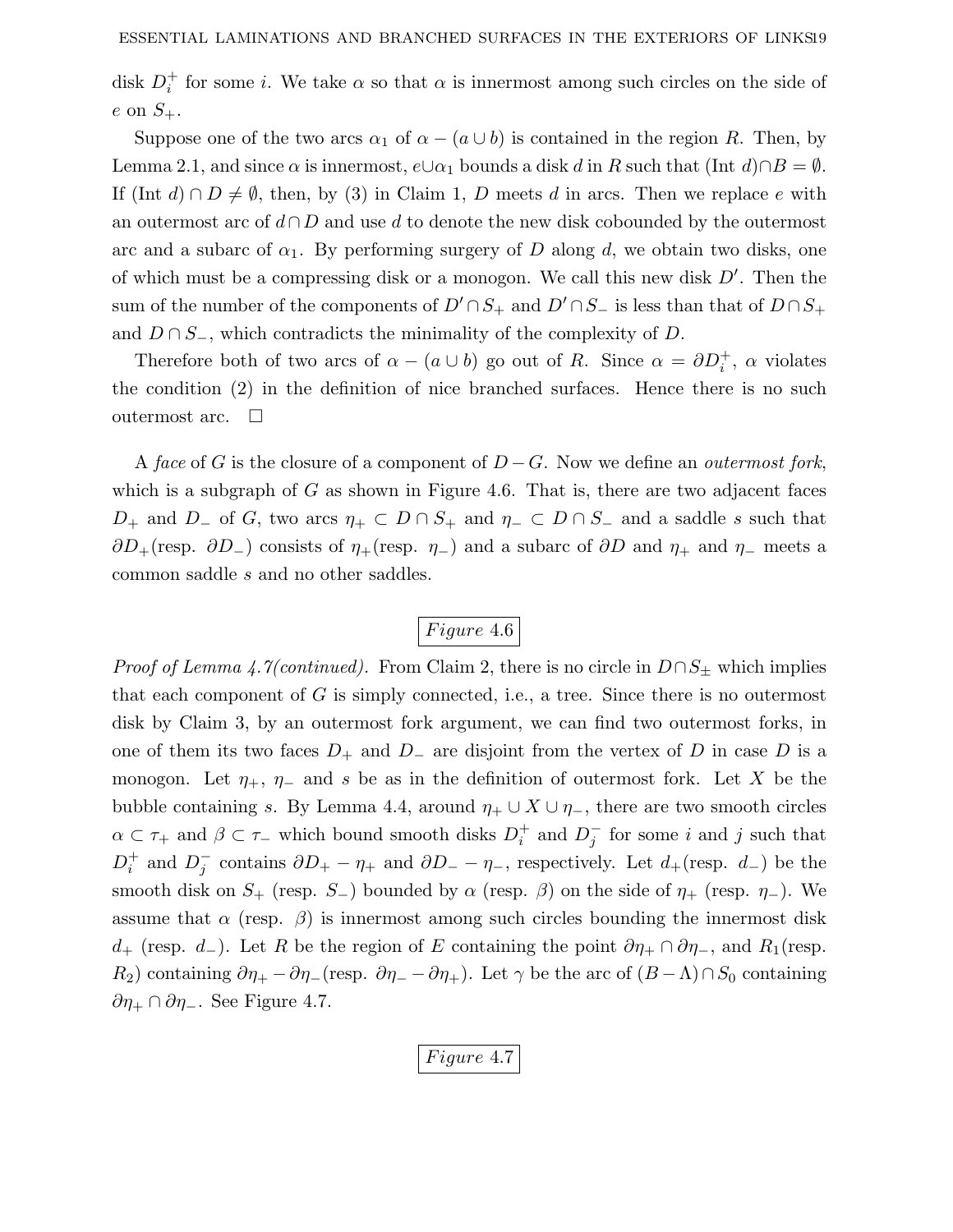Suppose, for a contradiction, that  $\alpha$  or  $\beta$  meets the arc  $X \cap R$ , say  $\alpha$  does. Since, by the condition (2) of the definition of nice branched surface,  $\alpha$  meets  $R$  exactly once, then there is a subarc  $\xi \subset \alpha$  connecting  $\partial \eta_+ \cap \partial \eta_-$  and X such that Int  $\xi$  does not meet bubbles. Then  $\xi$ ,  $\eta_+ \cap R$  and a subarc of  $X \cap R$  form a loop which bounds a disk *d*. See Figure 4.8.

*F igures* 4*.*8 *and* 4*.*9

**Claim 4.**  $(Int d) \cap B = \emptyset$ .

*Proof.* Suppose, for a contradiction, that  $(\text{Int } d) \cap B \neq \emptyset$ . Let  $\delta$  be the boundary of a disk, say  $D_k^+$ , which contains a part of  $B \cap S_+$  contained in Int *d*. By the condition  $(4-2)$  of the definition of standard position,  $\delta$  goes out of *d*. There are three cases as in Figure 4.9; (1) $\delta$  meets *X* twice, (2) $\delta$  meets the point  $\partial \eta_+ \cap \partial \eta_-$  twice, or (3) $\delta$  meets *X* and  $\partial \eta_+ \cap \partial \eta_-.$  For (1),  $\delta$  violates the condition (4-3) of the definition of the standard position. For  $(2)$ , it contradicts  $(4-1)$  of the definition of the standard position. For  $(3)$ , it contradicts the way of choice of  $\alpha$ . Hence we have a contradiction.  $\square$ 

**Claim 5.** There is no pattern as in Figure 4.8 such that  $(Int d) \cap B = \emptyset$ .

This claim corresponds to [S, Lemma 4.18], but we include the proof for the convenience for the reader.

*Proof.* First suppose (Int *d*)  $\cap$  *D*  $\neq$   $\emptyset$ . Then by (3), (4) and (5) of Claim 1 and Claim 3,  $(\text{Int } d) \cap D$  consists of arcs connecting  $\xi \cap d$  and  $X \cap R$ . Then in *d* we can find another pattern as in Figure 4.8. By replacing the pattern with the innermost one in *d*, we assume that  $(Int d) \cap D = \emptyset$ .

Let *s'* be the saddle contained in *X* and incident to *ξ*. Since  $(\text{Int } d) \cap (D \cup B) = \emptyset$ , *s* and *s'* are adjacent saddles in *X*. Now we take a look at the other side of the saddles *s* and *s*<sup>'</sup>. Then there is a subarc of  $\tau_+$ , say  $\xi'$ , and an arc of  $D \cap S_+$ , say  $\eta'$ , which are mates of  $\xi$  and  $\eta_+$  at X respectively.

First we consider the special case, where  $\eta'$  connects with  $\xi'$  such that subarcs of  $\eta'$ , *ξ*<sup> $\prime$ </sup> and  $X \cap R_2$  together cobounds a disk *d'* in  $R_2$  and that two points  $\xi \cap \eta_+$  and  $\xi' \cap \eta'$ is connected by a subarc of  $\partial D$ , say  $\zeta$ . Moreover we assume that d' is innermost among such disks. See Figure 4.10. Note that, since *d'* is contained in  $R_2$ , Int ( $\xi' \cap d'$ ) and Int  $(\eta' \cap d')$  does not meet bubbles. Moreover, by (3) of Claim 1, Claim 3 and Claim 4, and the fact that *s* and *s'* are adjacent saddles in *X*, (Int  $d'$ )  $\cap$  ( $D \cup B$ ) =  $\emptyset$ . We take an arc  $\delta$  on  $B \cap B$  which is parallel to one of an edge of s' as in Figure 4.11. Then the loop consisting of a subarc of  $\xi$ ,  $\zeta$ , a subarc of  $\xi'$  and  $\delta$  bounds a disk *Q* in *B* ∩ *B*<sub>−</sub>. We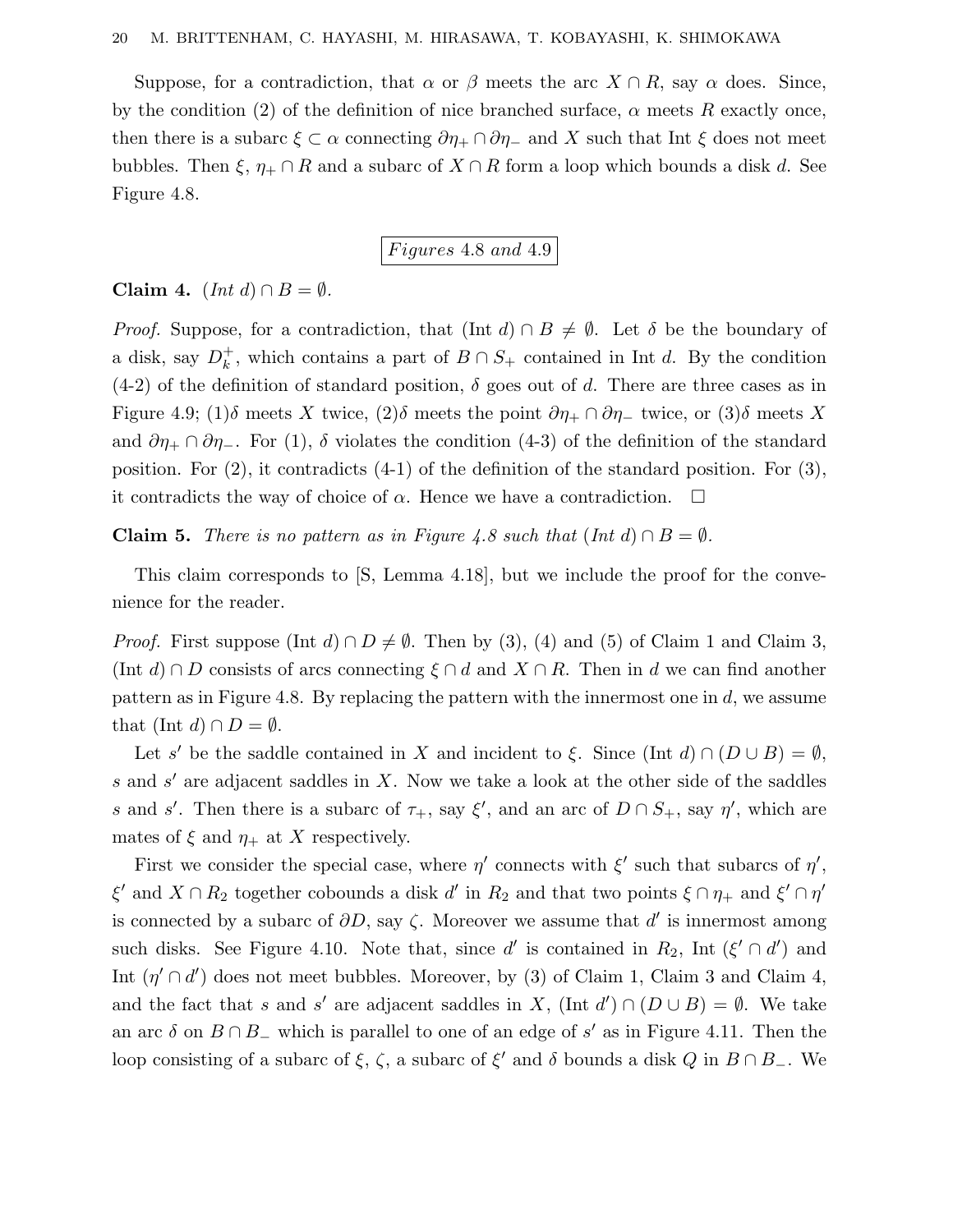isotope *D* along *Q* so as to eliminate the saddle *s* as shown in Figure 4.12. This isotopy reduces  $c(D)$ .

### *F igures* 4*.*10*,* 4*.*11*,* 4*.*12 *and* 4*.*13

In general case, we can also apply the above argument as follows. Take a triangle *xyz* on *S*<sub>−</sub> as shown in Figure 4.13, where  $x = \eta_+ \cap \xi \cap d$ ,  $y = \eta' \cap X \cap R_2$  and  $z = \xi' \cap X \cap R_2$ . We slightly isotope this triangle into *B*<sub>−</sub> so that  $x \in \partial D \cap (\text{Int } B_{-}), y \in \eta' \cap (\text{Int } R_2)$ and  $z \in \xi' \cap (\text{Int } R_2)$ . See Figure 4.14. We isotope *D* along this triangle so that  $\tau_{\pm}$ , *D* ∩ *S*<sup> $\pm$ </sup> and *∂D* is as in Figure 4.15. Then we isotope *D* so as to eliminate the saddle *s*, which reduce  $c(D)$ .  $\square$ 

## *F igures* 4*.*14 *and* 4*.*15

Hence, by Claims 4 and 5, we have shown that  $\alpha$  and  $\beta$  miss  $X \cap R$ . Thus we can find the pattern as in Figure 4.2, which contradicts (3) of the definition of nice branched surfaces. This completes the proof of Lemma 4.7.  $\Box$ 

Hereafter we moreover suppose that *E* is a prime diagram.

**Lemma 4.8.** Suppose *B* satisfies the conditions  $(4)$ ,  $(5)$  and  $(6)$  in the definition of nice branched surface. Then *B* has no disk of contact.

Proof. Suppose, for a contradiction, that *N*(*B*) contains a disk of contact *D*. We assume that  $N(B)$  meets  $S_{\pm}$  in a union of I-fibers. By the definition, *D* meets fibers of  $N(B)$ transversely. Since  $\partial D$  is contained in  $\partial_v N(B)$ , from the condition (3) of the definition of standard position of branched surfaces,  $D$  meets  $S_{\pm}$ . Hence  $D$  satisfies the following condition;

(1) *D* intersects *S*<sup>+</sup> and *S*<sup>−</sup> transversely and intersects each crossing ball bounded by a bubble in zero or several "saddle-shaped" disks as shown in Figure 2.2.

Now we form a graph *G* on *D* as in the proof of Lemma 4.7. Note that here *G* may be disconnected and contain non-disk faces.

**Claim 1.** *G* does not contain an arc component disjoint from saddles.

Proof. Suppose, for a contradiction, that *G* contains an arc *e* disjoint from saddles. Since *e* does not meet bubbles, *e* is contained in a region of *E*. If *e* meets a fiber of *N*(*B*) more than once, we can find in the region a smooth circle imbedded in  $\tau_{\pm}$  or a monogon, which contradicts Lemma 2.1. Hence *e* does not meet a fiber of *N*(*B*) more than once.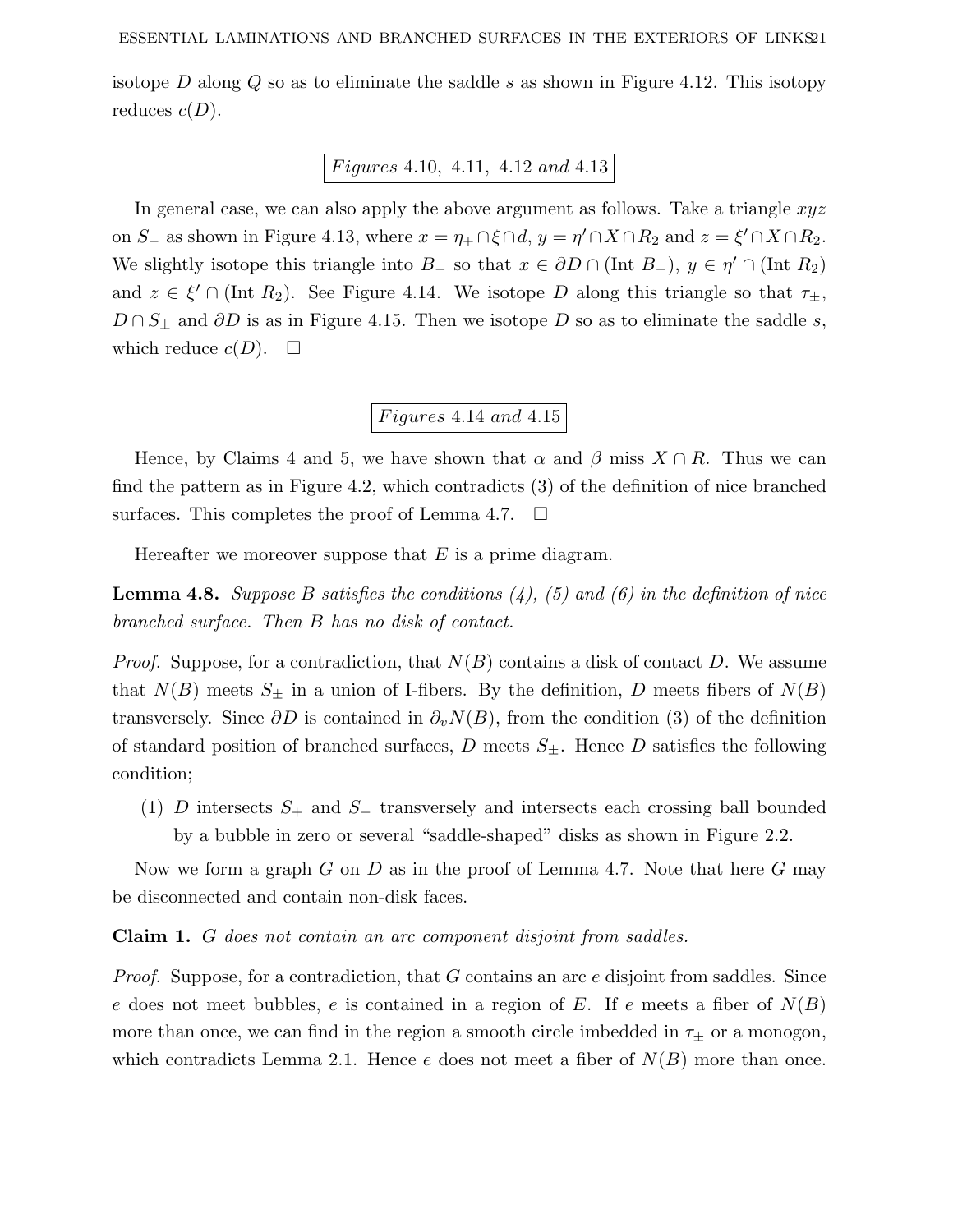Then we can find a pattern as in Figure 4.3, which contradicts the condition (4) of the definition of nice branched surfaces. Hence *G* does not contain such an arc.  $\Box$ 

We take a component  $G'$  of  $G$  such that  $G'$  meets  $\partial D$  and we regard  $G'$  as a graph on *D*. Since  $G'$  is connected, every face of  $G'$  is a disk.

**Claim 2.** There is no outermost fork in *G* .

*Proof.* Suppose there is an outermost fork. If two arcs  $\eta_+$  and  $\eta_-$  of the outermost fork meet a fiber of  $N(B)$  more than once, then *B* violates the conclusion of Lemma 2.1. Hence  $\eta_+$  and  $\eta_-$  meet every fiber of  $N(B)$  at most once. Thus we can find a pattern as in Figure 4.4, which contradicts the condition (5) of the definition of a nice branched surfaces.  $\Box$ 

**Claim 3.** *G'* contains a pattern depicted in Figure 4.16, that is, for  $n \geq 2$ , there are  $n+1$  faces  $D_1, \dots, D_{n+1}$  of  $G'$ , arcs  $\gamma_1, \dots, \gamma_{n+1} \subset D \cap S_{\pm}$  and saddles  $s_1, \dots, s_n$  such that  $\partial D_i$  is a union of  $\gamma_i$  and a subarc of  $\partial D$ . Moreover  $\gamma_i$  meets two saddles  $s_{i-1}$  and  $s_i$  for  $2 \le i \le n$ , and  $\gamma_1(\gamma_{n+1}$  resp.) meets only one saddle  $s_1(s_n$  resp.).

## *Figure* 4.16

*Proof.* In this proof, we regard every point of  $\partial D \cap S_0$  as also a vertex of *G'* and it is called a boundary vertex. Other vertices originating from saddles are called inner vertices. We also regard a subarc of *∂D* connecting two adjacent boundary vertices as an edge of *G* and call it a *boundary edge*. Other edges originating from  $D \cap S_0$  are called *inner edges*. Let  $f_i$  denote the number of *i*-gons of  $G'$ , that is, a face of  $G'$  with *i* edges. We assign the number  $i - 4$  for each *i*-gon in  $G'$ . Then the following equality holds.

 $\textbf{Subclaim 1.} \sum_{i} (i-4)f_i = -4$ 

*Proof.* Let  $f$ ,  $e$  and  $v$  denote the numbers of faces, edges and vertices of  $G'$  respectively. Let  $v_{\partial}, v_i, e_{\partial}$  and  $e_i$  denote the numbers of the boundary vertices, inner vertices, boundary edges and inner edges, respectively.

We have

- $(1)$   $f = \sum_i f_i$ ,  $v = v_{\partial} + v_i$ ,  $e = e_{\partial} + e_i$  and  $v_{\partial} = e_{\partial}$ ,
- (2)  $v e + f = 1$  (Euler's formula),
- (3)  $2e = 3v_{\partial} + 4v_i$  (by the valencies of the vertices), and
- (4)  $2e = \sum_i if_i + e_{\partial}$  (by the number of the edges of the faces).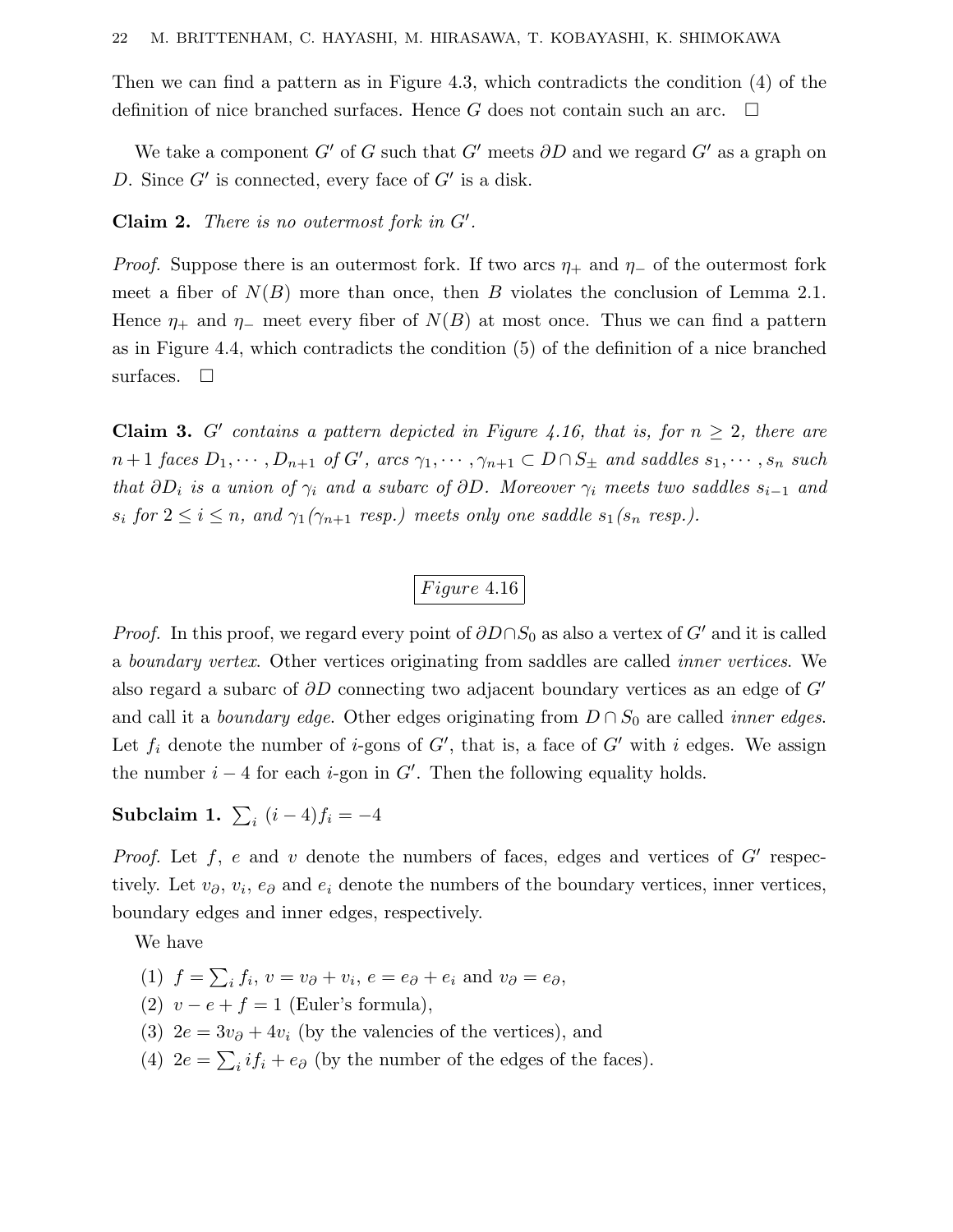From (1), (2) and (3), we have  $2f = \sum_{i} 2f_i = v_{\partial} + 2v_i + 2$ . From (1), (3) and (4), we have  $\sum i f_i = 2v_\partial + 4v_i$ . From the above two equations, we obtain the equation in Subclaim 1.  $\square$ 

A face of *G'* is called an *inner face* if it meets only inner edges. A face which meets a boundary edge is called a boundary face.

Subclaim 2. Every inner face has even vertices.

Proof. Otherwise we can find a circle on *S* meeting *E* in odd points, which is a contradiction.  $\square$ 

Suppose there is an inner 2-gonal face. Let *C* be the loop of  $D \cap S_{\pm}$  which is the boundary of the 2-gonal face. If *C* meets two distinct bubbles, then, from the alternating property(\*), we can show that  $E$  is composite. See Figure 4.17. Thus  $C$  meets a bubble, say *X*, twice. Then *C* meets the same side of *X* twice, otherwise we can form a loop on  $S_{+}$  meeting *E* exactly once, which is a contradiction. Let  $\xi$  be one of the two components of *C* − *X*. Then the interior of  $\xi$  does not meet bubbles and  $\xi$  and a subarc of  $X \cap S_0$ cobounds a disk *d* whose interior is contained in a region. We consider  $\xi$  is carried by *τ*±. If there is a smooth arc imbedded in *τ*<sup>±</sup> ∩ *d* which meets Int *d* and cobounds a disk together with a subarc of *∂d* ∩ *X* as in Figure 4.18, then we take an outermost such arc, replace *ξ* and *d* with the outermost arc and its outermost disk and also call them *ξ* and *d*. If  $\tau_{\pm}$  meets Int *d*, then we can find a 0-gon or monogon contained in a region, which contradicts Lemma 2.1. Hence (Int *d*)  $\cap \tau_{\pm} = \emptyset$ . Then we can find the boundary of a disk  $D_i^{\pm}$  which meets the same side of *X* more than once. It contradicts the condition (4-3) of the definition of standard position of *B*. Hence there is no inner 2-gonal face. This together with Subclaim 2 shows that for every inner *i*-gonal face,  $i - 4 \geq 0$ .

## *F igures* 4*.*17 *and* 4*.*18

Note that every boundary face meets at least three vertices. Hence, for only boundary 3-gons, *i* − 4 *<* 0, and there are at least four 3-gons by Subclaim 1. By Claim 2, there is no outermost fork in  $G'$ . Suppose that  $G'$  does not contain a part as in Figure 4.10. Then it follows that among the boundary faces between every pair of boundary 3-gons, there is a face which is not a 4-gon. Then it follows that  $\sum (i - 4)f_i \geq 0$ , which contradicts Subclaim 1. This completes the proof of Claim 3.  $\Box$ 

*Proof of Lemma 4.8(continued).* By Claim 3,  $G'$  contains a part as in Figure 4.16. By the same argument as in the proof of Claim 1 and in the paragraph right after the proof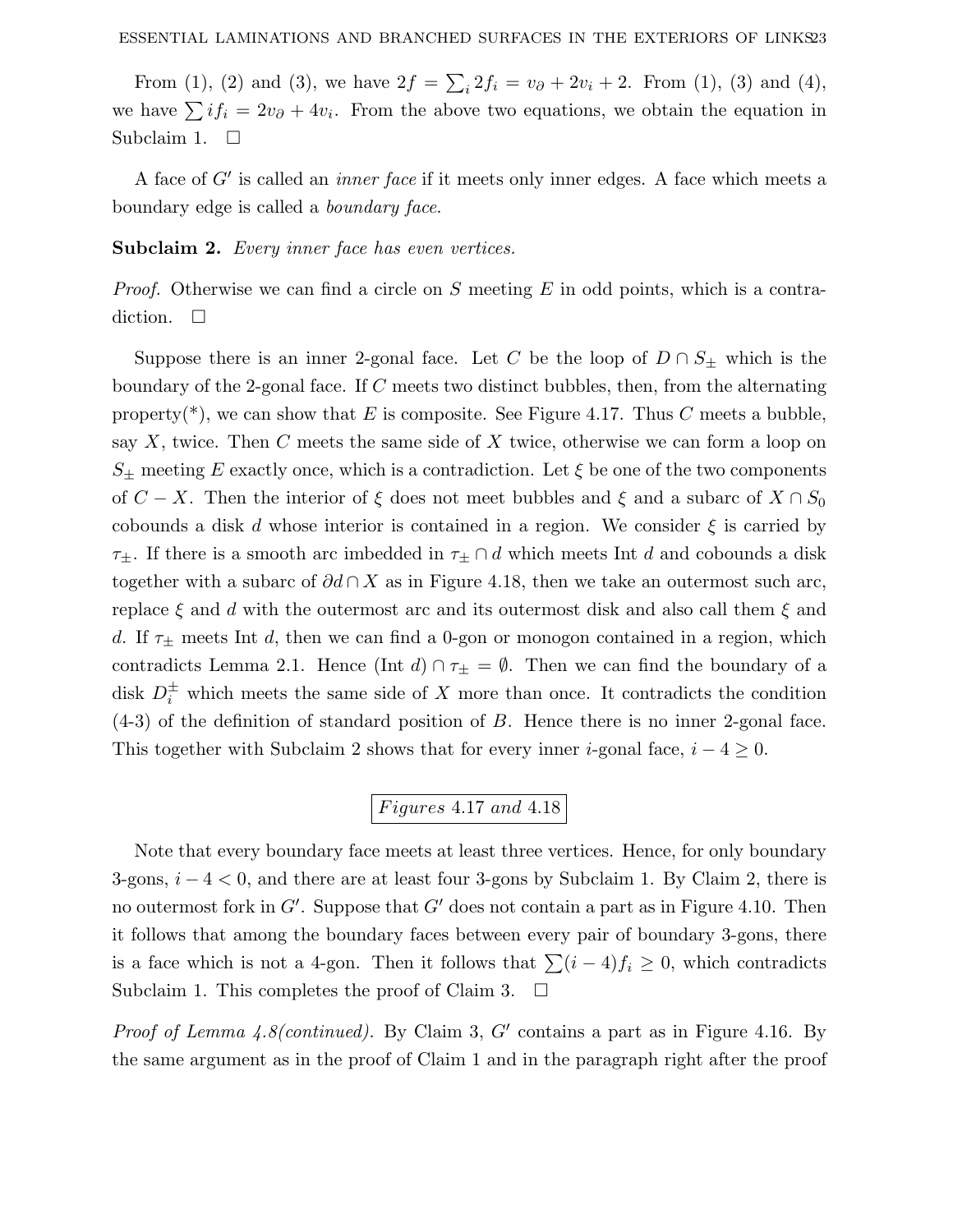of Subclaim 2, each arc  $\gamma_i$  meets a fiber of  $N(B)$  at most once and each pair of saddles  $s_i$  and  $s_{i+1}$  is contained in distinct bubbles  $X_i$  and  $X_{i+1}$  respectively. Then we can find a pattern as in Figure 4.5, which contradicts the condition (6) of the definition of nice branched surfaces. This completes the proof of Lemma 4.8.  $\Box$ 

*Proof of Theorem 4.1.* Theorem 4.1 follows from Lemmas 4.5, 4.6, 4.7 and 4.8.  $\Box$ 

#### §5 Existence of locally affine laminations carried by branched surfaces

Let *L*, *S*, *E*,  $S_{\pm}$ ,  $B_{\pm}$ , and  $S_0$  be as in section 2. Let *B* be a branched surface in standard position with respect to the diagram *E*. In this section, we give some conditions for *B* to fully carry a lamination by using admissible weights on some train track obtained from *τ*±. In Theorem 5.3, under a technical condition on *B*, we give a necessary and sufficient condition for *B* to fully carry a lamination which is affine (for the definition, see below) as a lamination in  $N(B)$ . In Theorem 5.4, we consider the general setting. We give a necessary condition for *B* to fully carry a lamination which is affine as a lamination in  $N(B)$ , and show that under this condition *B* fully carries an affine lamination after adequate splitting operations.

For the statement of the result, we first prepare some terminologies.

In general, let  $\tau$  be a train track embedded in a surface F, and m the number of edges of  $\tau$ . The *switches* of  $\tau$  are the vertices of the graph  $\tau$ . We fix an ordering on the edges  $e_1, \ldots, e_m$  arbitrarily. An *m*-tuple of non-negative real numbers  $\mathbf{w} = (w_1, \ldots, w_m)$  is a system of admissible weights on  $\tau$  if the switch condition is satisfied at each vertex of  $\tau$  (see Figure 5.1). That is, if  $e_i$ ,  $e_j$  and  $e_k$  are incident to a vertex *v* with *v* having the smooth valency 2 along  $e_i$  (see section 4 for the definition of smooth valency), then  $w_i = w_j + w_k$ . We often regard **w** as an element of *m*-dimensional real vector space  $\mathbb{R}^m$ .

We say that **w** is *positive* if each  $w_i$  is a positive number.

$$
Figures\ 5.1, 5.2\ and\ 5.3
$$

For a train track  $\tau$ , there is a fibered neighborhood  $N(\tau)$  in F locally modelled as in Figure 5.2.

For a positive system of admissible weights  $\mathbf{w} = (w_1, \ldots, w_m)$ , we can construct a measured neighborhood  $N_{\mathbf{w}}(\tau)$  with a measured foliation  $(\mathcal{F}, \mu)$ , where  $\mu$  is a transverse measure of  $\mathcal F$  invariant under the translation along the leaves of  $\mathcal F$ , and is obtained from **w**. (For a detailed discussion on the transverse invariant measures, we refer to [FLP].) See Figure 5.3. Note that  $\mathcal F$  has a finite number of singular leaves, where the singularities correspond to the vertices of  $\tau$ . If each entry of  $(w_1, \ldots, w_m)$  is a non-negative integer,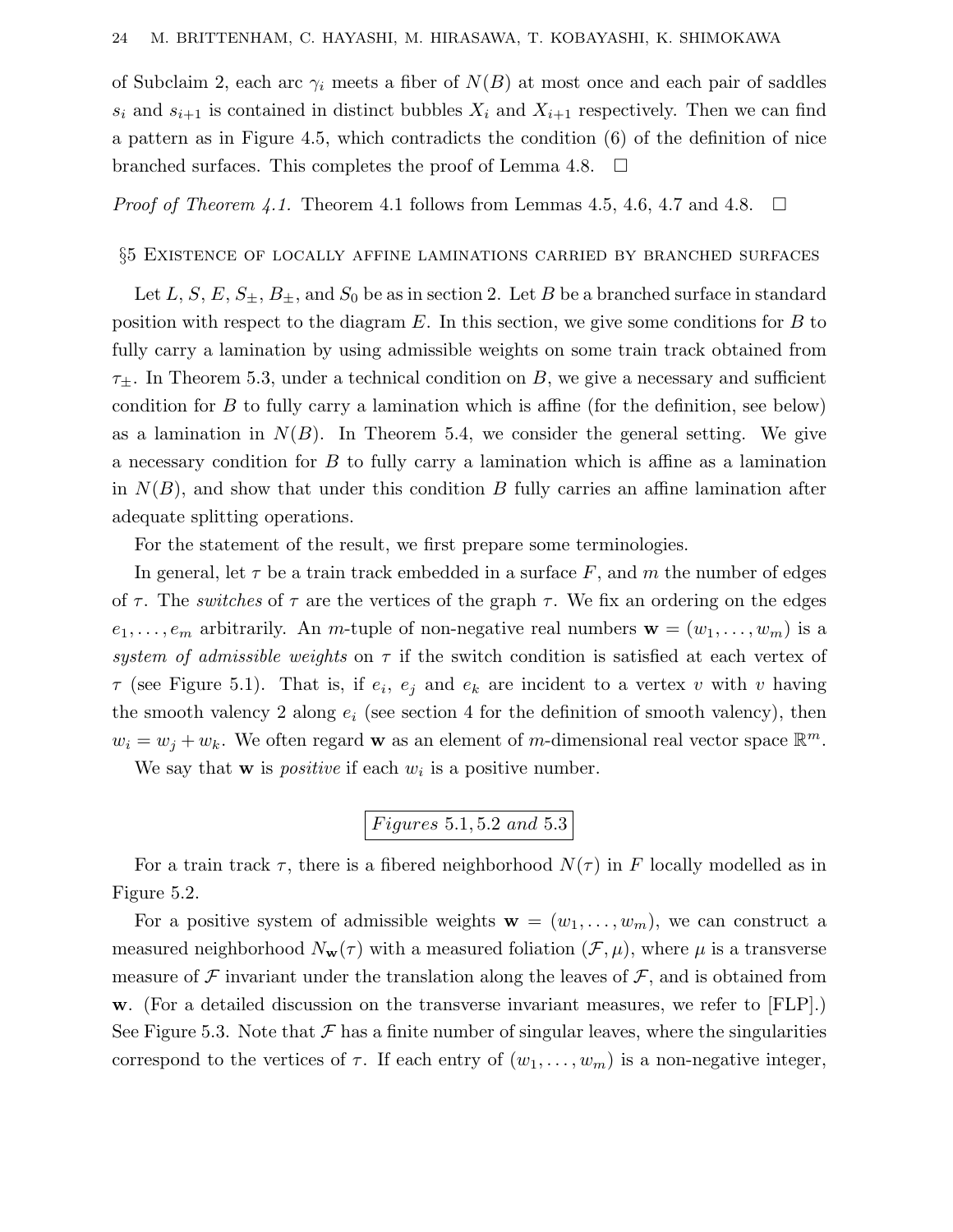then this gives also a union of mutually disjoint simple closed curves  $\mathcal{L}$  in  $N(\tau)$  with the counting measure  $\mu_c$ , that is,  $\mu_c$  is the measure such that for a simple closed curve  $\ell$  on *F* in general position with respect to  $\mathcal{L}, \mu_c(\ell)$  is the number of the points of  $\ell \cap \mathcal{L}$ . Then we say that  $(w_1, \ldots, w_m)$  represents the simple closed curves.

Let *M* be a compact 3-manifold, and *B* a branched surface in *M*. Note that each 2-manifold carried by *B* is properly embedded in *M*. The sectors of *B* are the metric completions of the components of *B*−(the branch loci). Let *S*1*,...,S<sup>n</sup>* be the sectors of *B*. Then we can assign a non-negative real numbers *wi*, called a weight, to each sector  $S_i$ . We say that a system of weights on the sectors  $(w_1, \ldots, w_n)$  is *admissible* if it satisfies the following switch condition at each branch locus.

Recall that the branch loci of *B* is an immersed 1-manifold with finitely many transverse self intersection. Then we remove the intersection points from the branch loci to obtain a system of mutually disjoint 1-manifolds in *M*. Let *ρ* be one of them, and  $p$  a point in Int  $(\rho)$ . Then there is a regular neighborhood  $D_p$  of *p* such that  $D_p \cap \rho$  is an arc properly embedded in  $D_p$  and that  $B \cap D_p$ consists of three half-disks, say  $\Delta_1$ ,  $\Delta_2$ ,  $\Delta_3$ , with sharing  $D_p \cap \rho$  as their diameters. Here we may suppose that  $\Delta_1 \cup \Delta_2$  and  $\Delta_1 \cup \Delta_3$  are smooth disks. Let  $S_i$ ,  $S_j$ ,  $S_k$  be the sectors which contains  $\Delta_1$ ,  $\Delta_2$ ,  $\Delta_3$  respectively. (Note that two or three of  $S_i$ ,  $S_j$ ,  $S_k$  might coincide.)

Then we have

$$
w_i = w_j + w_k.
$$

Considering all the circles and subarcs of the branch loci as above, we obtain the system of the switch equation for *B*. We say that  $(w_1, \ldots, w_n)$  is positive if each  $w_i$  is a positive number. For a positive system of admissible weights  $\mathbf{w} = (w_1, \ldots, w_n)$ , we can construct a measured neighborhood  $N_{\mathbf{w}}(B)$  with a measured foliation  $(\mathcal{F}, \mu)$ , where  $\mu$  is a transverse measure of F invariant under the translation along the leaves of  $\mathcal{F}$ , and is obtained from **w**. See Figure 5.4.

### *F igure* 5*.*4

Note that  $\mathcal F$  has a finite number of singular leaves, where the singularities correspond to the branch loci of *B*.

Note that if each entry of  $(w_1, \ldots, w_n)$  is a non-negative integers, then this gives a union of mutually disjoint surfaces in  $N(B)$  with counting measure  $\mu_c$ . Then we say that  $(w_1, \ldots, w_n)$  represents the surface. Obviously there is a 1 to 1 correspondence between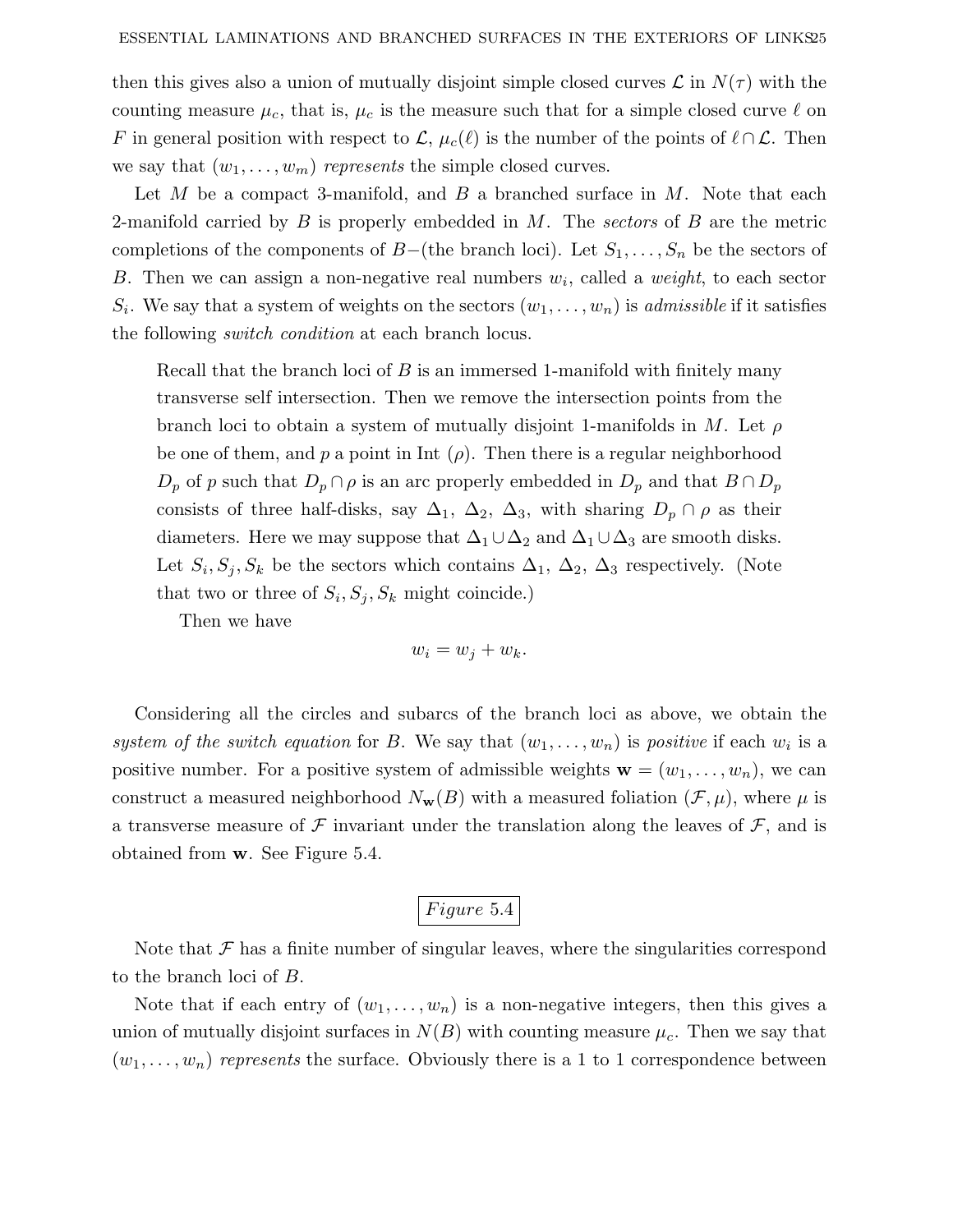the set of admissible integral weights and the set of the fiber preserving isotopy classes of unions of mutually disjoint compact surfaces carried by *B* and properly embedded in *M*. (Note that surfaces carried by incompressible branched surfaces are incompressible. See Theorem 1 of [FO] and Theorem 2 of [O'].)

We return to our situation.

For the proof of the next proposition, see Appendix C.

**Proposition 5.1.** Let L be a link with a diagram E, and B a closed branched surface in standard position with respect to E. Let  $\mathcal{L}_{\pm}$  be a lamination fully carried by the branched surface  $B \cap B_{\pm}$ , which is a pinching of a system of generating disks by the definition of standard position. Then there is another system of generating disks  $E_1, \ldots, E_p$  for  $B \cap B_{\pm}$  such that each leaf of  $\mathcal{L}_{\pm}$  is isotopic to some  $E_i$  in the I-bundle  $N(B \cap B_{\pm})$  by a fiber preserving isotopy. For each  $E_i$ , the union of the leaves of  $\mathcal{L}_\pm$  which are isotopic to  $E_i$  by fiber preserving isotopies is a closed subset of  $B_{\pm}$ .

Note that  $\mathcal{L}_{\pm}$  may be a lamination without an affine structure in the above proposition. Here we prove:

**Lemma 5.2.** There exist only finitely many systems of generating disks for  $B \cap B_{\pm}$ , and they are constructible.

*Proof.* Since the argument is the same, we prove this lemma only for  $B \cap B_+$ . We first describe a method for obtaining all systems of generating disks for  $B \cap B_+$ .

If  $B \cap B_+$  is a disjoint union of disks, then the system of the components of  $B \cap B_+$ gives a unique system of generating disks, and we are done. Suppose that a component of  $B \cap B_+$  is not a disk. Then we first take a properly embedded smooth disk in  $B_+$ , say  $D_1$ , which is contained in  $B \cap B_+$ , and is outermost in  $B_+$ , i.e., there exists a component *H* of  $B_+ - D_1$  such that  $H \cap B = \emptyset$ . It is clear that there are only finitely many choices of  $D_1$ . Let S be a union of sectors of  $B \cap B_+$ . We say that S is *admissible* with respect to  $D_1$  if  $S \subset D_1$ , and  $cl(B \cap B_+ - S)$  is a branched surface. Since  $B \cap B_+$  has only finitely many sectors, we see that there exist only finitely many unions of sectors which are admissible with respect to  $D_1$ . Then let  $B_1$  be one of the branched surfaces obtained from  $B \cap B_+$  by removing a union of sectors which is admissible with respect to  $D_1$ .

Then we apply the above arguments to  $B_1$ , and so on. We note that if there does not exist an outermost disk in  $B_1$ , then we leave  $B_1$  out of consideration. Since the number of the sectors of  $B \cap B_+$  is finite, we see that all of these procedures terminate in finitely many steps to obtain finitely many systems of mutually disjoint disks properly embedded in  $B_+$ .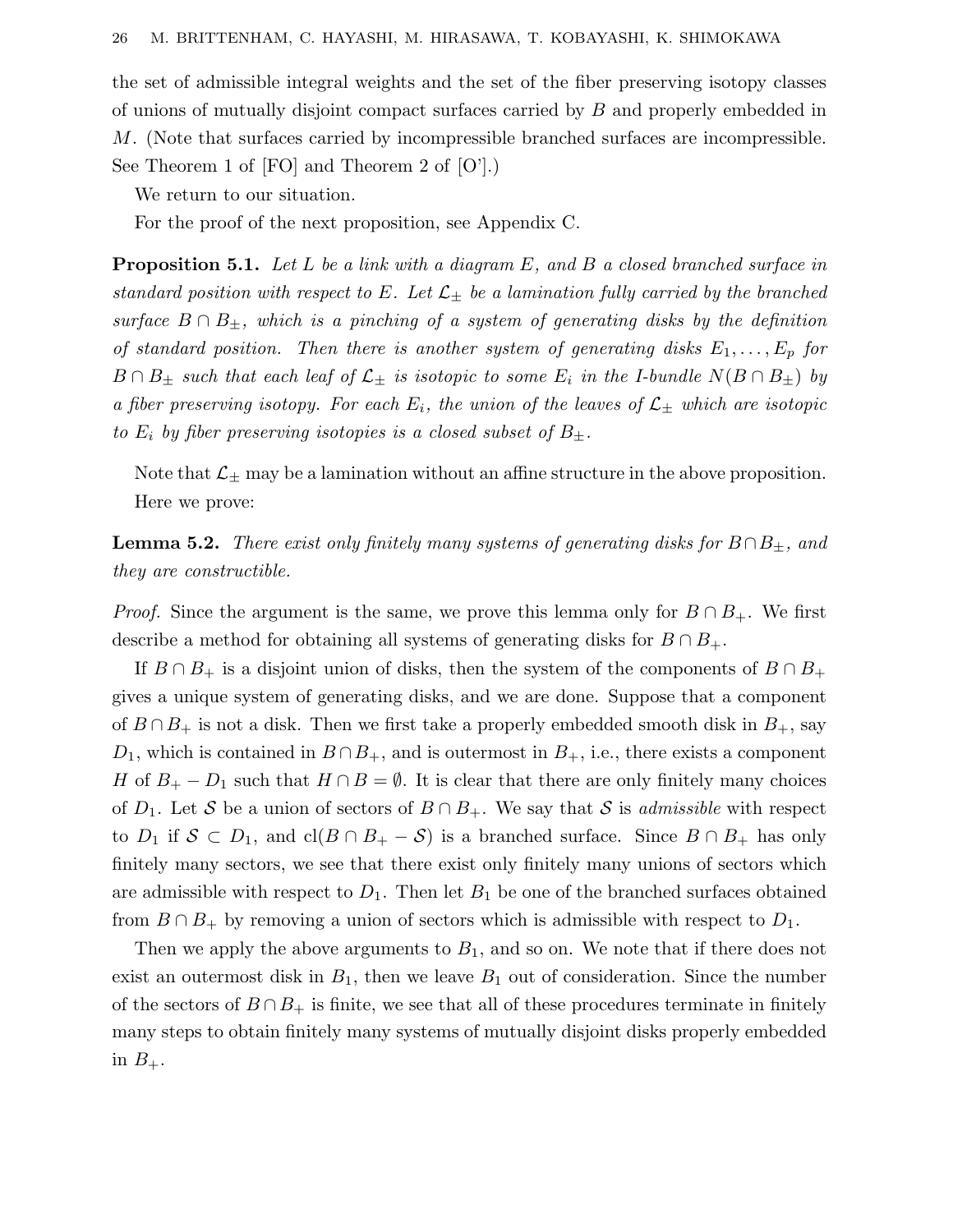We claim that any system of generating disks for  $B \cap B_+$  can be obtained by a procedure as above. In fact, any system of generating disks for  $B \cap B_+$  has an outermost disk that can be regarded as  $D_1$  above, and we can set S to be the union of sectors of *D*<sup>1</sup> disjoint from the other disks of the system.

Since there are finitely many choices of  $D_1$  and  $S$  in every step, there are finitely many systems of generating disks for  $B \cap B_+$ .  $\Box$ 

Example. We will consider  $B \cap B_+$  which is a union of two smooth discs  $D_1$  and  $D_2$ properly embedded in  $B_+$  as below. The subsurface of pinching  $D_1 \cap D_2$  is a rectangle *R* such that the union of a pair of two opposite edges of *R* are exactly  $\partial D_1 \cap \partial D_2$  and that the other two edges are the branch loci of the branched surface  $D_1 \cup D_2$ . Note that the branch loci are properly embedded in  $D_1$  and  $D_2$ .

Let  $\Gamma_1$  and  $\Gamma_2$  ( $\Delta_1$  and  $\Delta_2$  resp.) be the closures of the components of  $D_1-R$  ( $D_2-R$ resp.) such that  $\Gamma_i \cap \Delta_i$  (*i* = 1, 2) is a component of the branch arcs. Then the branched surface  $D_1 \cup D_2$  can be regarded as the union of the three smooth disks  $D_1$ ,  $\Gamma_1 \cup R \cup \Delta_2$ ,  $D_2$ , or of the three smooth disks  $D_1$ ,  $\Gamma_2 \cup R \cup \Delta_1$ ,  $D_2$ . This shows that there are three systems of generating disks for  $B \cap B_+$ , and by the argument as in the proof of Lemma 5.2 we can show that these are all of the possible systems.

In general, as defined in [O], a *transverse affine structure* for a lamination  $\mathcal{L}$  embedded in a 3-manifold *M* is a transverse invariant measure  $\mu$  for the preimage  $\tilde{\mathcal{L}}$  of  $\mathcal{L}$  in the universal cover  $\tilde{M}$  of *M* such that there exists a homomorphism  $\phi : \pi_1(M) \to \mathbb{R}_+$  which satisfies the condition below.

For each  $\alpha \in \pi_1(M)$ , we have  $\alpha^*(\mu) = \phi(\alpha) \cdot \mu$ , where  $\alpha^*(\mu)$  is the pull-back of the measure  $\mu$  with  $\alpha$  regarded as a covering translation.

The lamination L together with the transverse affine structure  $\mu$  is called an *affine* lamination.

For any positive system of admissible weights on a branched surface, it is known that there is a measured lamination corresponding to the weights. For a proof of this, see Theorem 2.1 in Chapter II of Morgan-Shalen's paper [MS]. Here we give another construction of such a lamination, which must be well known to experts. Recall that, for a system of admissible weights  $\mathbf{w} = (w_1, \ldots, w_n)$ , we can construct a measured neighborhood  $N_{\mathbf{w}}(B)$  with a measured singular foliation  $(\mathcal{F}, \mu)$ . Let  $\mathcal{F}_S$  be the union of the singular leaves of F, and  $C_S$  the union of branch lines in F (Note that F does not have singularity of type triple points.) Then we construct abstract *I*-bundles  $M(\mathcal{F}_S - C_S)$  $(M(C_S)$  resp.) with base space  $\mathcal{F}_S - C_S$  ( $C_S$  resp.), where *I*-bundle structure coincides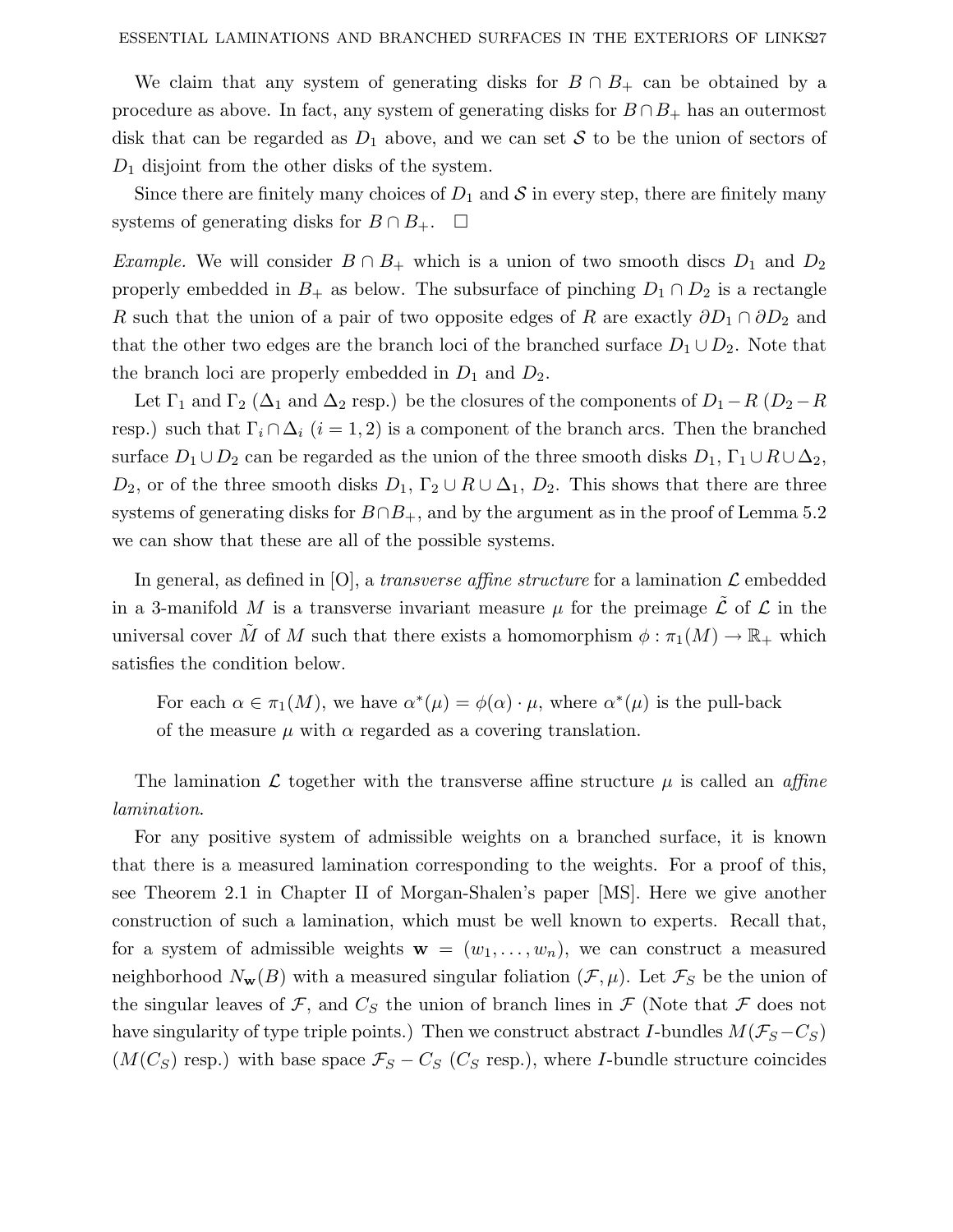with the normal bundle structure on  $\mathcal{F}_S$  in *M* ( $C_S$  in  $\mathcal{F}_S$  resp.). Note that  $M(\mathcal{F}_S - C_S)$ and  $M(C_S)$  have not been embedded in *M* yet. Then let  $M(\mathcal{F}_S)$  be the 3-manifold obtained from  $M(C_S)$  by attaching  $M(\mathcal{F}_S - C_S)$  so that  $M(\mathcal{F}_S)$  looks like a total space of a measured neighborhood of  $\mathcal{F}_S$  (see Figure 5.4). We use the following notations.

Let

 $p: N_{\mathbf{w}}(B) \to B$  be the map giving the *I*-bundle structure on  $N_{\mathbf{w}}(B)$ ,

 $p_S: \mathcal{F}_S \to B$  the restriction of *p* to  $\mathcal{F}_S$ ,

 $p_{\mathcal{F}}: M(\mathcal{F}_S) \to \mathcal{F}_S$  the map giving the *I*-bundle structure inherited from those on  $M(C_S)$  and  $M(\mathcal{F}_S - C_S)$ , where we suppose that  $M(\mathcal{F}_S)$  is equipped with a Riemannian metric such that the length of the *I*-fibers become very swiftly short towards ends of  $\mathcal{F}_S$ .

Then let  $\partial_h M(\mathcal{F}_S)$  be the subsurface of  $\partial M(\mathcal{F}_S)$  corresponding to the  $\partial I$ -bundle.

Let  $E(\mathcal{F}_S)$  be the metric completion of  $M - \mathcal{F}_S$ , and  $\partial_h E(\mathcal{F}_S)$  the subsurface of  $\partial E(\mathcal{F}_S)$  consisting of the completed points. Then there is a homeomorphism

$$
f: \partial_h M(\mathcal{F}_S) \to \partial_h E(\mathcal{F}_S)
$$

coming from the bundle structures, i.e., if  $x \in \mathcal{F}_S$ , then the boundary of the fiber  $p_{\mathcal{F}}^{-1}(x)$ is mapped to the points of  $\partial_h E(\mathcal{F}_S)$  corresponding to *x* in *M* respecting the normal bundle structure. Finally let  $M^*$  be the manifold obtained from  $M(\mathcal{F}_S)$  and  $E(\mathcal{F}_S)$  by identifying  $\partial_h M(\mathcal{F}_S)$  and  $\partial_h E(\mathcal{F}_S)$  by *f*, and  $N^*(B)$  the image of  $N_w(B) \cup M(\mathcal{F}_S)$  in *M*<sup>∗</sup>.

For a point  $x \in B$ , let  $I_x^*$  be the image of  $p^{-1}(x) \cup (p_S \circ p_{\mathcal{F}})^{-1}(x)$  in  $N^*(B)$ . Then

*Claim.*  $I_x^*$  is homeomorphic to the unit interval  $I$ .

*Proof.* Note that the number of the components of  $\mathcal{F}_S$  is less than or equal to the number of the branch loci in *B*, hence it is finite. Note also that since  $\mathcal{F}_S$  is "carried by *B*", each component of  $\mathcal{F}_S$  can be regarded as a union of countable number of copies of the sectors of *B*. These show that for each  $x \in B$ ,  $p^{-1}(x) \cap \mathcal{F}_S$  consists of countable number of points. Hence  $I_x^*$  is obtained from the *I*-fiber  $p^{-1}(x)$  by inserting the components of  $(p_S \circ p_{\mathcal{F}})^{-1}(x)$  at  $p^{-1}(x) \cap \mathcal{F}_S$ . Since the length of the *I*-fibers become very swiftly short towards ends of  $\mathcal{F}_S$ , we see that each  $I_x^*$  is homeomorphic to *I* 

For example, we can define thickness of  $M(\mathcal{F}_S)$  as below. We call the path-metric closure of each component of  $\mathcal{F}_S - M(C_S)$  a piece. For every component of  $\mathcal{F}_S$  we choose a single piece, and let  $\mathcal{P}_0$  denote the set of such pieces. We inductively define a set of pieces  $P_i$  as below. We define  $P_i$  is the set of pieces which are adjacent to a piece of  $P_j$ and are not contained in  $\mathcal{P}_j$  for  $j < i$ . Let  $P_i = \bigcup \mathcal{P}_i$  be the union of the pieces of  $\mathcal{P}_i$ . Then  $\mathcal{F}_S = \bigcup_{n=0}^{\infty} P_n$ .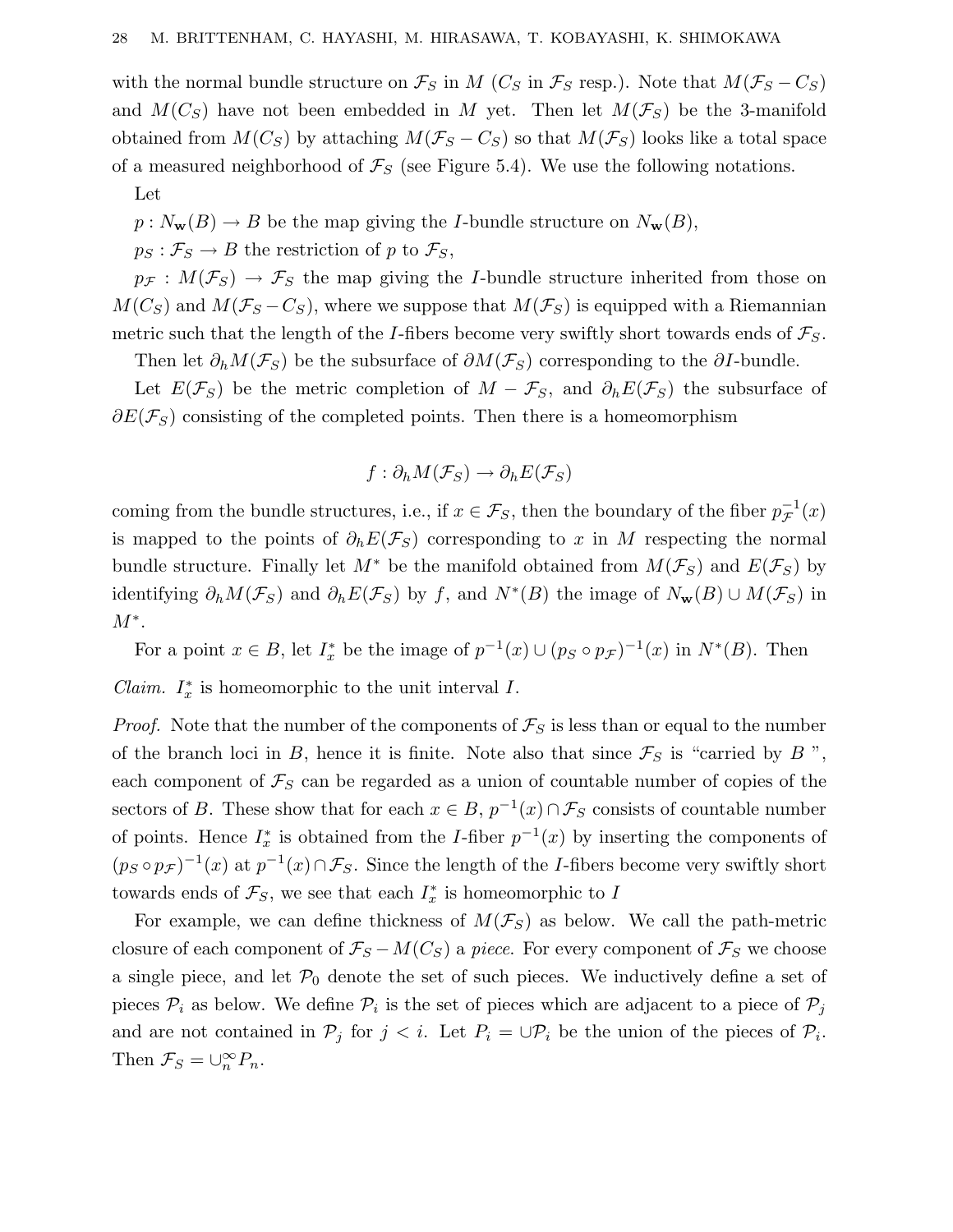There is a positive integer *A* such that for every piece *P* the number of the pieces adjacent to *P* is less than *A*. We can choose *A* according to the branched surface *B* independently from  $\mathcal{F}_S$ . Note that the number of pieces of  $\mathcal{P}_n$  is  $A^n$ . We can define thickness of  $M(\mathcal{F}_S)$  so that the length of the *I*-fiber over each point of  $P_n$  is shorter than  $1/(2A)^n$ , and that that of  $P_n \cap P_{n+1}$  is shorter than  $1/(2A)^{n+1}$ .

Let *T* be a positive integer such that the number of intersection points of any *I*-fiber and any piece is less than *T*. We can choose *T* according to *B* independently from  $\mathcal{F}_S$ . Then for each *I*-fiber  $I_x$ , the number of the intersection points  $I_x \cap P_n$  is smaller than *TA<sup>n</sup>*. Hence (the length of  $M(\mathcal{F}_S) \cap I_x$ ) ≤  $\sum_{n=1}^{\infty}$ *n*=0  $\frac{1}{(2A)^n} \cdot TA^n = 2T < \infty.$ 

Moreover it is easy to see that these  $I_x^*$  give an *I*-bundle structure on  $N^*(B)$ , which is fiber preserving homeomorphic to  $N(B)$  rel  $\partial_h N(B)$ . This shows that  $M^*$  is homeomorphic to *M*. Now we consider the image of  $N_w(B)$  in  $M^*$ . Here we note that some components of the image of  $N_{\mathbf{w}}(B)$  are not smooth in a neighborhood of branch loci of *B*. Since such components are isolated from both sides, we can remove them to obtain a lamination, say  $\mathcal{L}_{\mathbf{w}}$  in  $M^*$ . Then there is a transverse invariant measure  $\mu_{\mathcal{L}}$  on  $\mathcal{L}_{\mathbf{w}}$ induced from the transverse invariant measure on  $N_{\mathbf{w}}(B)$ , which represents the system of admissible weights **w**. Note that  $\mu_{\mathcal{L}}$  is 0 on  $M(\mathcal{F}_S)$ .

Conversely suppose a lamination  $\mathcal L$  admits a transverse invariant measure  $\mu$ . If  $\mathcal L$  is carried by a branched surface *B*, then we can obtain a system of admissible weights on *B* from  $\mu$  as follows.

Let *S* be a sector of *B*, and *J* an *I*-fiber of the *I*-bundle  $N(B)$  such that  $J \cap (\text{Int } S) \neq \emptyset$ . Then we define the weight on *S* by  $\mu(J)$ .

Note that the lengths of every pair of *I*-fibers in (a sector)  $\times$ *I* are equal since the measure is invariant under translations along the leaves. It is easy to see that this defines a system of admissible weights on *B*.

In [O], it is shown that we can obtain all possible affine laminations carried by *B* via what are called broken invariant measures on *B*. Here we quickly see the method.

Let  $\{S_1, \ldots, S_k\}$  be any set of transversely oriented properly embedded surfaces in *M*, which represents a basis for  $H^1(M; \mathbb{R})$ . We may suppose that  $S_1, \ldots, S_k$ , and *B* are in general position, and hence we obtain a branched surface  $B'$  with boundary by cutting *B* along the union of the surfaces  $\cup_i S_i$ . Then we consider a pair of arrays of positive real numbers  $((\sigma_1, \ldots, \sigma_k), \mathbf{w})$ , where **w** is a system of admissible weights on *B*'. We say that  $((\sigma_1, \ldots, \sigma_k), \mathbf{w})$  is a *broken invariant measure* on *B* (for  $S_1, \ldots, S_k$ ) if it satisfies the following condition.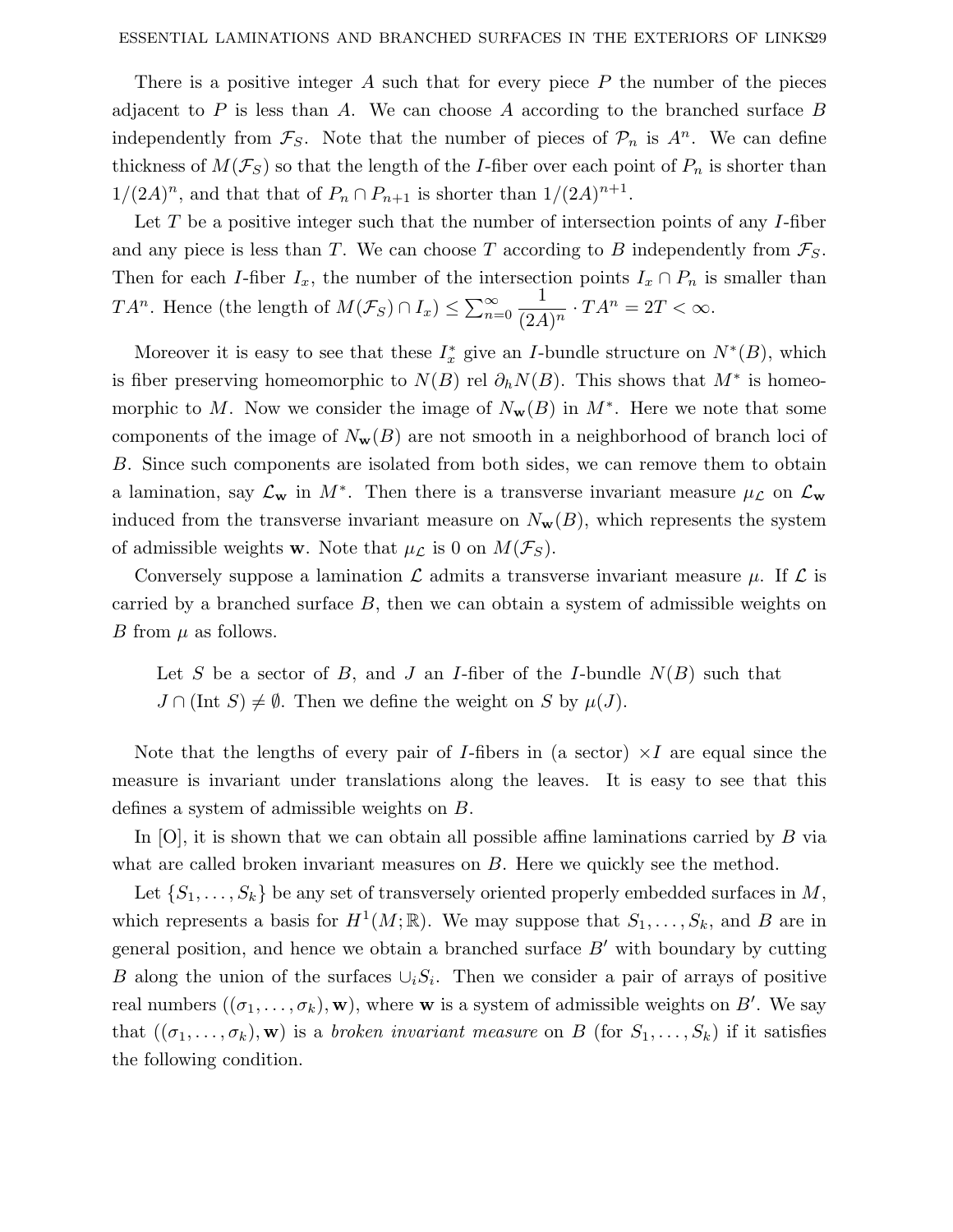Let  $Q_$ ,  $Q_+$  be sectors of *B'* such that  $Q_$  ∩  $Q_+$  contains a 1-manifold, say  $\ell$ , where  $\ell$  ⊂ *S*<sub>*i*</sub>. Let *N*( $\ell$ ) be a small regular neighbourhood of  $\ell$  in  $Q$ <sup>−</sup> ∪  $Q$ <sub>+</sub>, and  $N_+(\ell)$  (resp. *N*−( $\ell$ )) intersection of *N*( $\ell$ ) and the +-side (resp. the --side) of the surface *S<sub>i</sub>*. Suppose that  $N_+(\ell) \subset Q_+$  and  $N_-(\ell) \subset Q_-$ . Then we have  $w_+ = \sigma_i w_-,$  where  $w_{\pm}$  denotes the weight on  $Q_{\pm}$  in **w**.

Then it is known that:

**Proposition 1.3 of** [O]**.** Every broken invariant measure on *B* represents an affine lamination. Conversely, if  $\mathcal L$  is a lamination carried by  $B$  which is affine in  $M$ , and a set of surfaces  $S_1, \ldots, S_k$  represents a basis for  $H^1(M; \mathbb{R})$ , then there is a broken invariant measure of *B* for  $S_1, \ldots, S_k$  which represents the affine lamination  $\mathcal{L}$ .

Remark. We note that the correspondence between the affine structure and the broken invariant measure in Proposition 1.3. of [O] is natural. In fact, suppose there is a broken invariant measure on *B* for  $S_1, \ldots, S_k$ . Let  $p : \tilde{M} \to M$  be the universal cover. Let  $R_0$ be an (arbitrarily fixed) component of  $p^{-1}(M - \cup S_i)$ . Let  $\tilde{S}_i$  be the preimage of  $S_i$  in *M*<sup> $M$ </sup>. Then we define a transverse invariant measure on each component of  $p^{-1}(B − ∪S_i)$ as follows.

Let *R'* be a component of  $p^{-1}(M - \cup S_i)$  and *B'* the lift of a component *B*<sub>0</sub> of *B* −  $\cup S_i$ contained in *R'*. We note that *R'* corresponds to an element  $x_1[S_1] + \cdots + x_k[S_k] \in$  $H^1(M;\mathbb{R})$  ( $x_i \in \mathbb{Z}$ ), with  $R_0$  regarded as representing the trivial element of  $H^1(M;\mathbb{R})$ . That is, if  $\alpha$  is a path in  $\tilde{M}$  from a point in  $\text{Int}R_0$  to  $\text{Int}R'$ , then the algebraic intersection number of  $p(\alpha)$  and  $S_i$  is  $x_i$ . Then we define the system of admissible weights on *B'* by  $\sigma_1^{x_1} \cdots \sigma_k^{x_k}$ **w** $|_{B_0}$ , where **w** $|_{B_0}$  is the restriction of **w** on the sectors of  $B_0$ .

We can show that (see the proof of Proposition 1.3 of [O]) this system of admissible weights gives a system of admissible weights on  $p^{-1}(B)$  which gives an affine structure on a lamination  $\mathcal L$  carried by  $B$ .

Let  $\{D_1^+, \ldots, D_m^+\}$ ,  $\{D_1^-, \ldots, D_n^-\}$  be systems of generating disks for  $B_+$ ,  $B_-$  respectively. We say that a positive system of admissible weights  $\mathbf{w}^+ = (w_1^+, \ldots, w_s^+)$  ( $\mathbf{w}^-$ )  $(w_1^-, \ldots, w_t^-)$  resp.) on  $\tau_+$  ( $\tau_-$  resp.) is positively induced from the system of generating disks if there exists a system of positive real numbers  $\{\alpha_1^+, \ldots, \alpha_m^+\}$ ,  $(\{\alpha_1^-, \ldots, \alpha_n^-\}$  resp.) such that

$$
\mathbf{w}^+ = \sum_{i=1}^m \alpha_i^+ \mathbf{b}_i^+ \quad (\mathbf{w}^- = \sum_{j=1}^n \alpha_j^- \mathbf{b}_j^- \text{ resp.}),
$$

where  $\mathbf{b}_i^+$  ( $\mathbf{b}_j^-$  resp.) is the system of admissible weights on  $\tau_+$  ( $\tau_-$  resp.) representing the simple closed curve  $\partial D_i^+$  ( $\partial D_j^-$  resp.).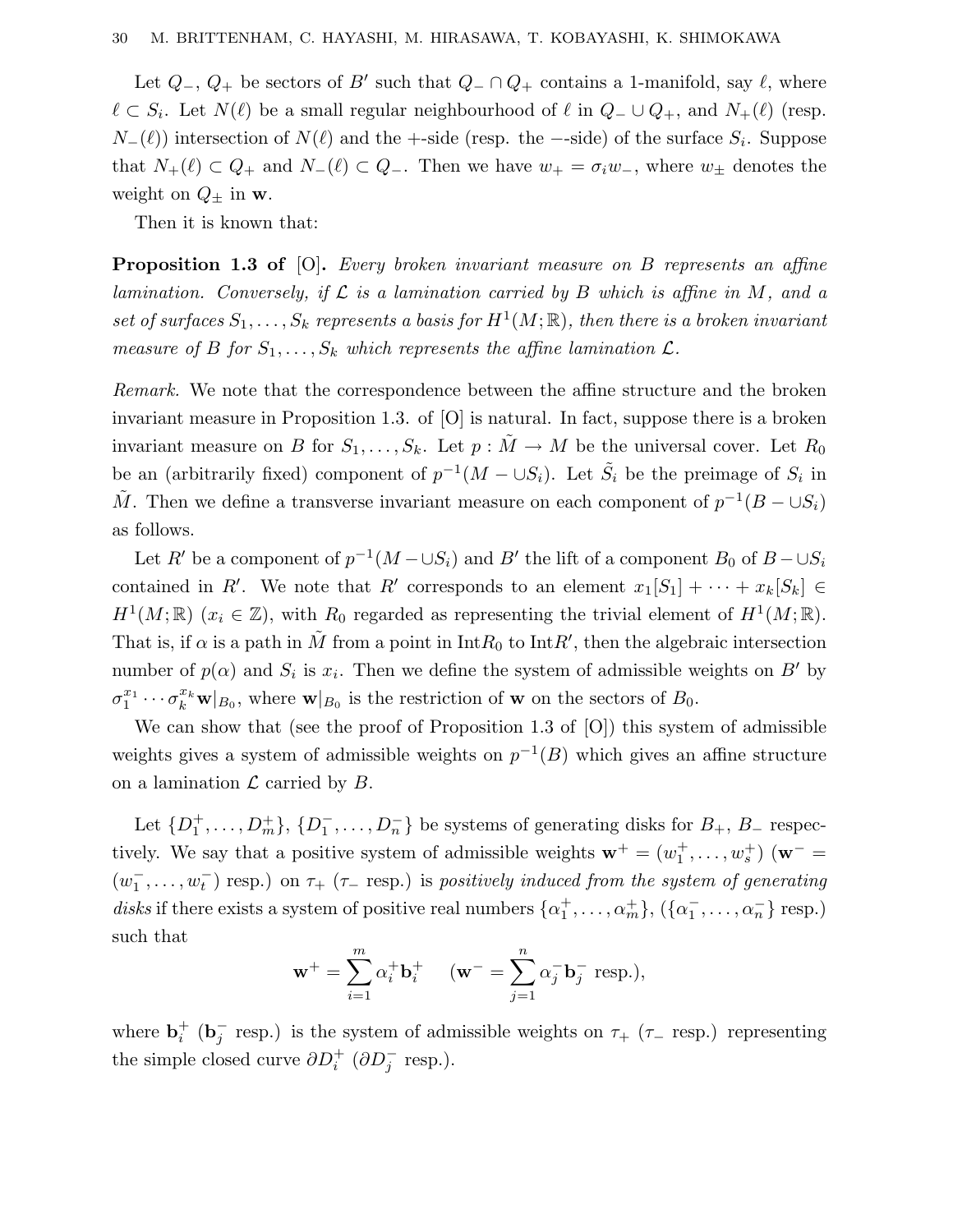Let  $\tau_0 = \tau_+ \cap \tau_-$ . We say that a pair of systems of admissible weights  $\mathbf{w}^+$  $(w_1^+, \ldots, w_s^+)$ ,  $\mathbf{w}^- = (w_1^-, \ldots, w_t^-)$  on the train tracks  $\tau_+$ ,  $\tau_-$  are projectively attach*able along*  $\tau_0$  if the following is satisfied.

For each component *f* of  $\tau_0$ , the systems of weights on *f* induced from  $\mathbf{w}^+$ , **w**<sup>−</sup> are projectively equivalent, i.e., let *r* be the number of the edges of *f*, and  $e_{i_1}^+, \ldots, e_{i_r}^+, e_{j_1}^-, \ldots, e_{j_r}^+$  the edges of  $\tau_+$ ,  $\tau_-$  which are the edges of  $f$ with the same ordering. Then there exists a positive number  $c_f$  such that  $(w_{i_1}^+, \ldots, w_{i_r}^+) = c_f \cdot (w_{j_1}^-, \ldots, w_{j_r}^-,)$ , where  $w_i^{\pm}$  denotes the weight on the edge  $e_i^{\pm}$  in  $\mathbf{w}^{\pm}$ .

Then we have,

**Theorem 5.3.** Let *B* be a branched surface in standard position with respect to a diagram *E* of a link *L*, and let  $\tau_{\pm}$ ,  $\tau_0$  be as above. Suppose each component of  $B \cap B_+$ ,  $B \cap B_-$  is simply connected. Then *B* fully carries a lamination *L* such that *L* is affine in  $N(B)$  if and only if there exist a pair of positive systems of admissible weights  $\mathbf{w}^+ = (w_1^+, \ldots, w_s^+),$  $\mathbf{w}^- = (w_1^-, \ldots, w_t^+)$  on  $\tau_+$ ,  $\tau_-$  respectively which satisfy the following two conditions.

- (1) There exists a system of generating disks  $\{D_1^+, \ldots, D_m^+\}$   $(\{D_1^-, \ldots, D_n^-\}$  resp.)  $for B_{+} (B_{-} resp.) such that  $\mathbf{w}^{+} = (w_{1}^{+}, \ldots, w_{s}^{+}) (\mathbf{w}^{-} = (w_{1}^{-}, \ldots, w_{t}^{-}) resp.) is$$ positively induced from the system of generating disks.
- (2) The pair of the systems of admissible weights **w**<sup>+</sup>, **w**<sup>−</sup> are projectively attachable along  $\tau_0$ .

*Proof of only if part of Theorem 5.3.* Let  $p : \tilde{N}(B) \to N(B)$  be the universal cover. Suppose *B* fully carries a lamination  $\mathcal L$  which is affine in  $N(B)$ .

That is, there exists a transverse invariant measure  $\mu$  on  $\tilde{N}(B)$ , and a homomorphism  $\phi : \pi_1(N(B)) \to \mathbb{R}_+$  such that for each  $\alpha \in \pi_1(N(B))$  we have:

$$
\alpha^*(\mu) = \phi(\alpha) \cdot \mu,
$$

where  $\alpha^*(\mu)$  is the pull back measure of  $\mu$  with  $\alpha$  regarded as the covering translation corresponding to *α*.

Recall that we can obtain a positive system of admissible weights on the branched surface  $p^{-1}(B)$  from  $\mu$ .

Let  $N_{\pm} = N(B) \cap B_{\pm}$ . Here we may suppose that  $N_{\pm}$  a union of I-fibers of  $N(B)$ . Note that  $B_{\pm}$  is disjoint from the interior of the crossing balls. Since each component of  $B \cap B_{\pm}$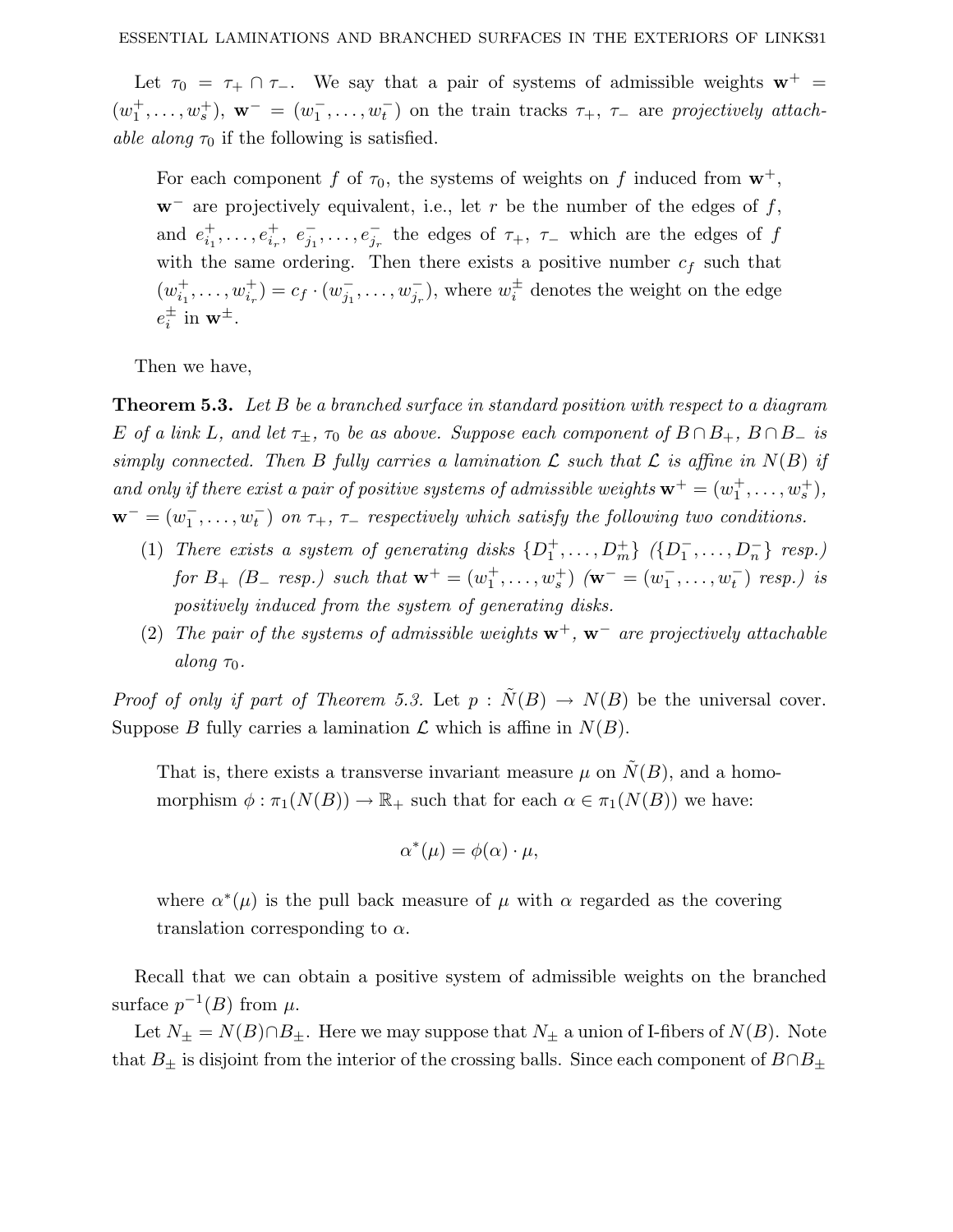is simply connected, each component of  $p^{-1}(B \cap B_{\pm})$  is homeomorphic to a component of  $B \cap B_{\pm}$ . Hence there exists a lift  $B \cap B_{\pm} \to \tilde{N}(B)$ , which gives a homeomorphism onto the image, and we take an arbitrary one and fix it. By restricting the system of admissible weights  $\mu$  on the image of  $B \cap B_{\pm}$  by the lift, we obtain a positive system of admissible weights on  $B \cap B_{\pm}$ . Note that this system of weights varies according to the choice of the lift. Let  $\mathcal{L}_{\pm} = \mathcal{L} \cap B_{\pm}$ , and  $\mu_{\pm}$  the transverse invariant measure on  $\mathcal{L}_{\pm}$ induced by  $\mu$  and representing the systems of weights. Let  $\mathbf{w}^{\pm}$  be the positive system of admissible weights on  $\tau^{\pm}$  induced from the system of admissible weights on  $B \cap B_{\pm}$ . By Proposition 5.1, there is a system of generating disks  $\{D_1^+, \ldots, D_m^+\}$   $(\{D_1^-, \ldots, D_n^-\})$ resp.) for  $B \cap B_+$  ( $B \cap B_-$  resp.) which satisfies the following.

Each leaf of  $\mathcal{L}_+$  ( $\mathcal{L}_-$  resp.) is isotopic to some  $D_i^+$  ( $D_j^-$  resp.) in the I-bundle  $N(B \cap B_+)$  ( $N(B \cap B_-)$  resp.) by a fiber preserving isotopy.

Let  $\mathcal{D}_i^+$  ( $\mathcal{D}_j^-$  resp.) be the union of the leaves of  $\mathcal{L} \cap B_+$  ( $\mathcal{L} \cap B_-$  resp.) which are isotopic to  $D_i^+$  ( $D_j^-$  resp.) by fiber preserving isotopies in the I-bundle  $N(B \cap B_+)$  ( $N(B \cap B_-)$ ) resp.). Recall that  $\mathcal{D}_i^+$  ( $\mathcal{D}_j^-$  resp.) is a closed subset of  $B_+$  ( $B_-$  resp.) by Proposition 5.1. Let

 $\alpha_i^+ = \max{\mu_+(J)}$  *J* is a subinterval of a fiber of  $N(B)$  such that  $\partial J \subset \mathcal{D}_i^+$ },

 $\alpha_j^-$  = max{ $\mu$ <sup>*-*</sup></sup>(*J*)|*J* is a subinterval of a fiber of  $N(B)$  such that  $\partial J \subset \mathcal{D}_j^-$ }*.* 

That is,  $\alpha_i^+$  ( $\alpha_j^-$  resp.) is the "thickness "of  $\mathcal{D}_i^+$  ( $\mathcal{D}_j^-$  resp.). Since  $\mathcal{L} \cap B_{\pm}$  is a support of the measure  $\mu_{\pm}$ , we see that  $\alpha_i^+ > 0$  ( $\alpha_j^- > 0$  resp.). Since the measure is invariant under translations along the leaves, we have

$$
\mathbf{w}^+ = \sum_{i=1}^m \alpha_i^+ \mathbf{b}_i^+, \mathbf{w}^- = \sum_{j=1}^m \alpha_j^- \mathbf{b}_j^-,
$$

where  $\mathbf{b}_i^+$ ,  $\mathbf{b}_j^-$  are the systems of weights representing simple closed curves  $\partial D_i^+$ ,  $\partial D_j^$ carried by  $\tau_+$ ,  $\tau_-$  respectively. This shows that  $\mathbf{w}^+$  ( $\mathbf{w}^-$  resp.) is positively induced from the system of generating disks  $\{D_1^+, \ldots, D_m^+\}$   $(\{D_1^-, \ldots, D_n^-\}$  resp.).

Let f be a component of  $\tau_0$ . We note that the weight on f in  $\mathbf{w}^{\pm}$  is that of a component of  $p^{-1}(f)$  determined by the measure  $\mu$ . On the other hand, the weights on the components of  $p^{-1}(f)$  are mutually projectively equivalent since  $\alpha^*(\mu) = \phi(\alpha) \cdot \mu$ , for each  $\alpha \in \pi_1(M)$ . Hence we see that the systems of weights on f induced from  $\mathbf{w}^+$ and **w**<sup>−</sup> are projectively equivalent. Thus the systems of admissible weights **w**<sup>+</sup>, **w**<sup>−</sup> are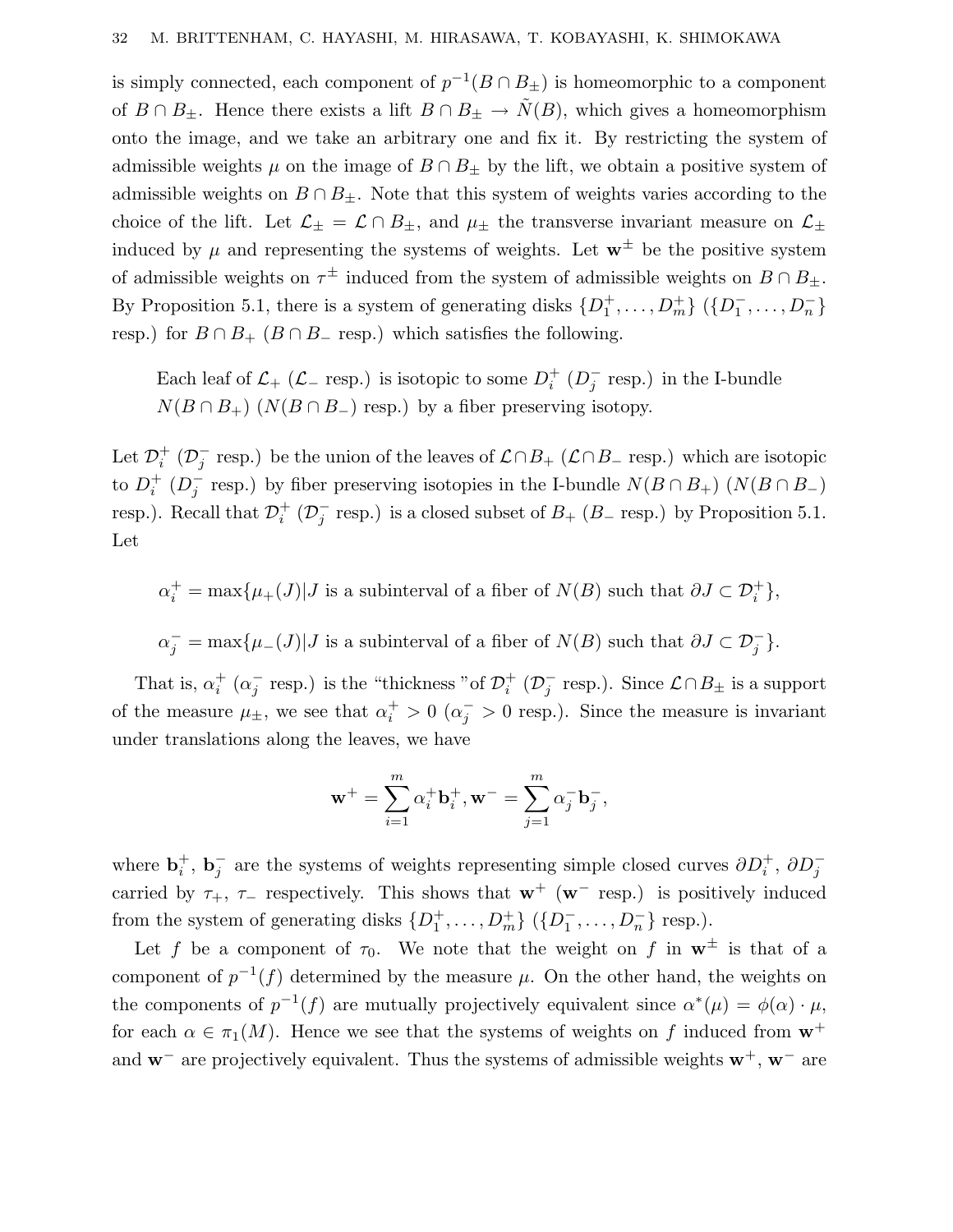projectively attachable along  $\tau_0$ . This completes the proof of only if part of Theorem 5.3.

*Proof of if part of Theorem 5.3.* Suppose there exist systems of admissible weights  $\mathbf{w}^+$  =  $(w_1^+, \ldots, w_m^+)$  and  $\mathbf{w}^- = (w_1^-, \ldots, w_n^-)$  on the train tracks  $\tau_+$  and  $\tau_-$  respectively which are projectively attachable along  $\tau_0$ . Recall that we have  $\mathbf{w}^+ = \sum_{i=1}^m \alpha_i^+ \mathbf{b}_i^+$ ,  $\mathbf{w}^ \sum_{j=1}^{n} \alpha_j^- \mathbf{b}_j^-$ , where  $\mathbf{b}_i^+$ ,  $\mathbf{b}_j^-$  are the systems of weights representing simple closed curves  $\partial D_i^+$ ,  $\partial D_j^-$  carried by  $\tau_+$ ,  $\tau_-$  respectively. Here  $B \cap B_+$  ( $B \cap B_-$  resp.) is a pinching of  $D_1^+ \cup \cdots \cup D_m^+$  ( $D_1^- \cup \cdots \cup D_n^-$  resp.). We may regard the weight  $\alpha_i^+$  ( $\alpha_j^-$  resp.) is assigned to  $D_i^+$  ( $D_j^-$  resp.). On each sector of  $B \cap B_+$  ( $B \cap B_-$  resp.) the weights on the generating disks intersecting the sector sum up to the weight on the sector. Then we obtain the system of weights on  $B \cap B_{\pm}$ . Let  $N_{\pm}$  be the foliated regular neighborhood of  $B \cap B_{\pm}$  with transverse invariant measure corresponding to  $\mathbf{w}^{\pm}$ , and  $\mathcal{F}_{\pm}$  the corresponding singular foliation on  $N_{\pm}$ .

Since the systems of weights  $w^+$  and  $w^-$  on the train tracks  $\tau_+$  and  $\tau_-$  are projectively attachable along  $\tau_0$ , we may suppose that  $\mathcal{F}_+ \cap S_0 = \mathcal{F}_- \cap S_0$ , where the transverse invariant measures on  $\mathcal{F}_+$  and  $\mathcal{F}_-$  are matched linearly in each component of  $N_{\pm} \cap S_0$ . Let  $\mathcal{F}^*$  be the singular foliation  $\mathcal{F}_+ \cup \mathcal{F}_-$  on  $N^* = N_+ \cup N_-$ .

Let  $f_1, \ldots, f_l$  be the components of  $N^* \cap S_0$ . Since each component of  $B \cap B_{\pm}$  is simply connected, using Van Kampen's theorem, we may suppose (by changing suffix if necessary) that there exists an integer  $k \leq l$  such that

- (1) the manifold obtained from the disjoint union of *N*<sup>+</sup> and *N*<sup>−</sup> by pasting them along  $\bigcup_{i=k+1}^{l} f_i$  is connected and simply connected and
- (2) for each  $j$  ( $1 \leq j \leq k$ ), the manifold obtained from the disjoint union of  $N_+$  and *N*<sup>−</sup> by pasting them along  $f_j$  ∪ (∪<sup>*l*</sup><sub>*i*=*k*+1</sub> $f_i$ ) is not simply connected.

Note that the system of surfaces  $f_1, \ldots, f_k$  represents a generator system of  $H^1(N^*; \mathbb{R})$ . Then we have:

*Claim 1.*  $\mathcal{F}^*$  has an affine structure as a singular foliation in  $N^*$ .

*Proof.* Let  $N_0^*$  be the manifold obtained from the disjoint union of  $N_+$  and  $N_-$  by pasting them along  $\cup_{i=k+1}^{l} f_i$ . Since  $N_0^*$  is simply connected, by multiplying the transverse invariant measures on components of  $N_+$ ,  $N_-$  by positive constant numbers if necessary, we may suppose that the measures coincide on  $f_{k+1}, \ldots, f_l$ . Hence we obtain a transverse invariant measure on  $N_0^*$ .

Then we can obtain a broken invariant measure on  $N^*$  by using the surfaces  $f_1, \ldots, f_k$ and the above measure on  $N_0^*$ . By the above-mentioned Proposition 1.3 of [O], we see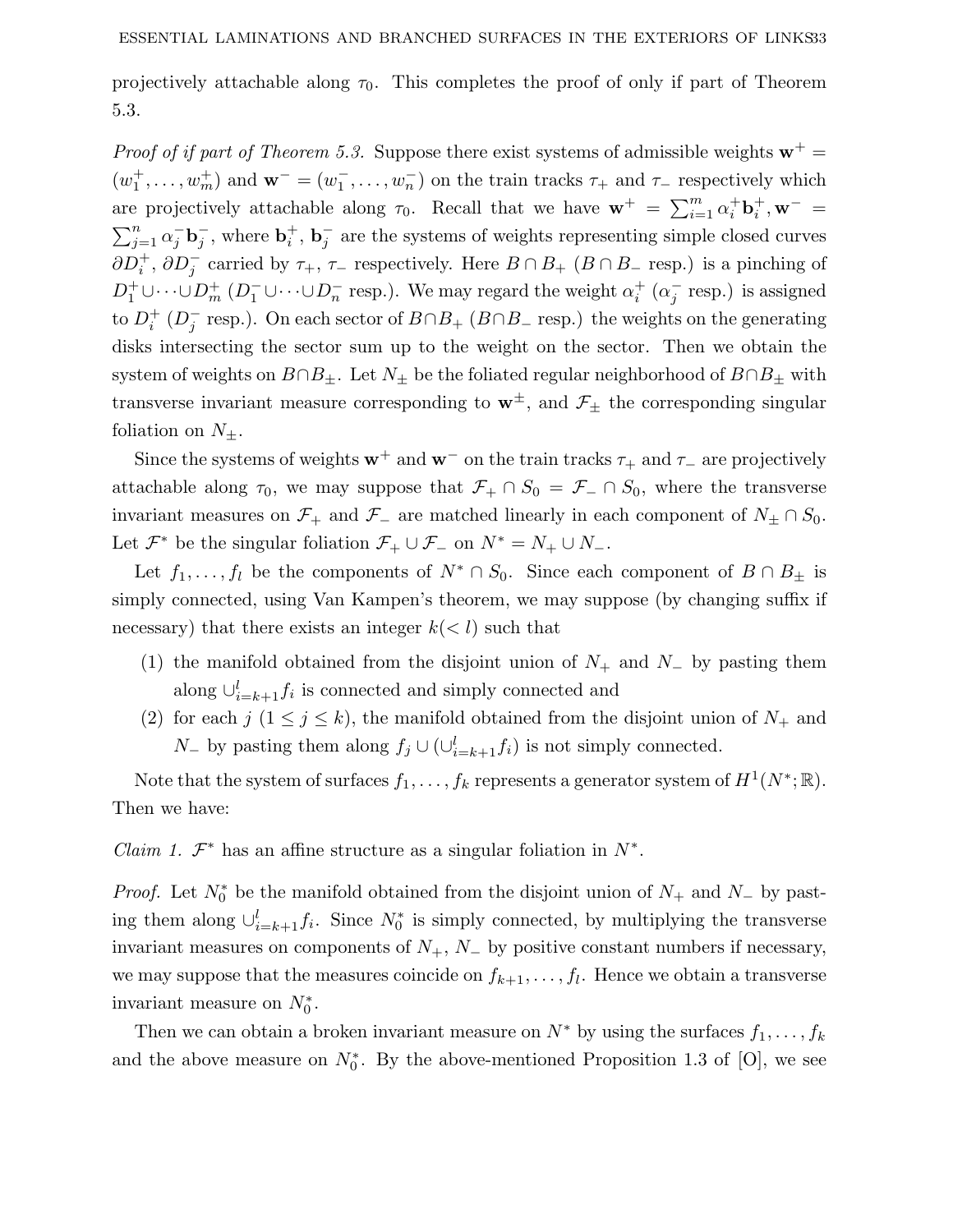that  $\mathcal{F}^*$  has an affine structure in  $N^*$ .

Let  $D^3$  be a crossing ball. By the definitions of  $\mathcal{F}^*$  and  $N^*$ , we see that each component of *∂D*<sup>3</sup> ∩ *N*<sup>∗</sup> is an annulus, which is a union of four trapezoids such that two of them are on *S*<sup>+</sup> and the other two are on *S*−.

# *F igure* 5*.*5

*Claim 2.* For each component *A* of  $\partial D^3 \cap N^*$ ,  $\mathcal{F}^* \cap A$  is a product foliation with each leaf a circle.

*Proof.* Let  $e_p^+$ ,  $e_q^+$  ( $e_r^-$ ,  $e_s^-$  resp.) be the edges of  $\tau_+$  ( $\tau_-$  resp.) intersecting *A*. Let  $w_p^+$ ,  $w_q^+$  ( $w_r^-, w_s^-$  resp.) be the weights on  $e_p^+, e_q^+$  ( $e_r^-, e_s^-$  resp.) in  $w_+$  ( $w_-$  resp.). We start at a point in  $A \cap e_p^+$  and go around A to come back to the starting point. Then the width of *A* is changed as  $w_p^+ \to w_r^- \to w_q^+ \to w_s^-$ . Hence the holonomy of  $\mathcal{F}^* \cap A$  along  $\partial A$  is represented by the affine map

$$
x \rightarrow \left( \frac{w^-_r}{w^+_p} \cdot \frac{w^+_q}{w^-_r} \cdot \frac{w^-_s}{w^+_q} \cdot \frac{w^+_p}{w^-_s} \right) x = x.
$$

This shows that  $\mathcal{F}^* \cap A$  is a product foliation, with each leaf parallel to a component of *∂A*.

By Claim 2, we can insert (saddles) $\times I$  in the crossing balls to cap off the foliated annuli, and we obtain a singular foliation  $\mathcal F$  without boundary in  $N(B)$ .

Claim 3. F has an affine structure as a singular foliation in  $N(B)$ .

*Proof.* By Claim 1,  $\mathcal{F} \cap N^*$  has an affine structure as a singular foliation in  $N^*$ , i.e.,

[1] Let  $p_0 : \tilde{N}^* \to N^*$  be the universal cover. Then there is a transverse invariant measure  $\mu_0$  on the singular foliation  $p_0^{-1}(\mathcal{F} \cap N^*)$  and a homomorphism

$$
\phi_0 : \pi_1(N^*) \to \mathbb{R}_+
$$

such that, for each  $\alpha \in \pi_1(N^*)$ , we have

$$
\alpha^*(\mu_0) = \phi_0(\alpha) \cdot \mu_0,
$$

where  $\alpha^*(\mu_0)$  is the pull back measure of  $\mu_0$  with  $\alpha$  regarded as a covering translation.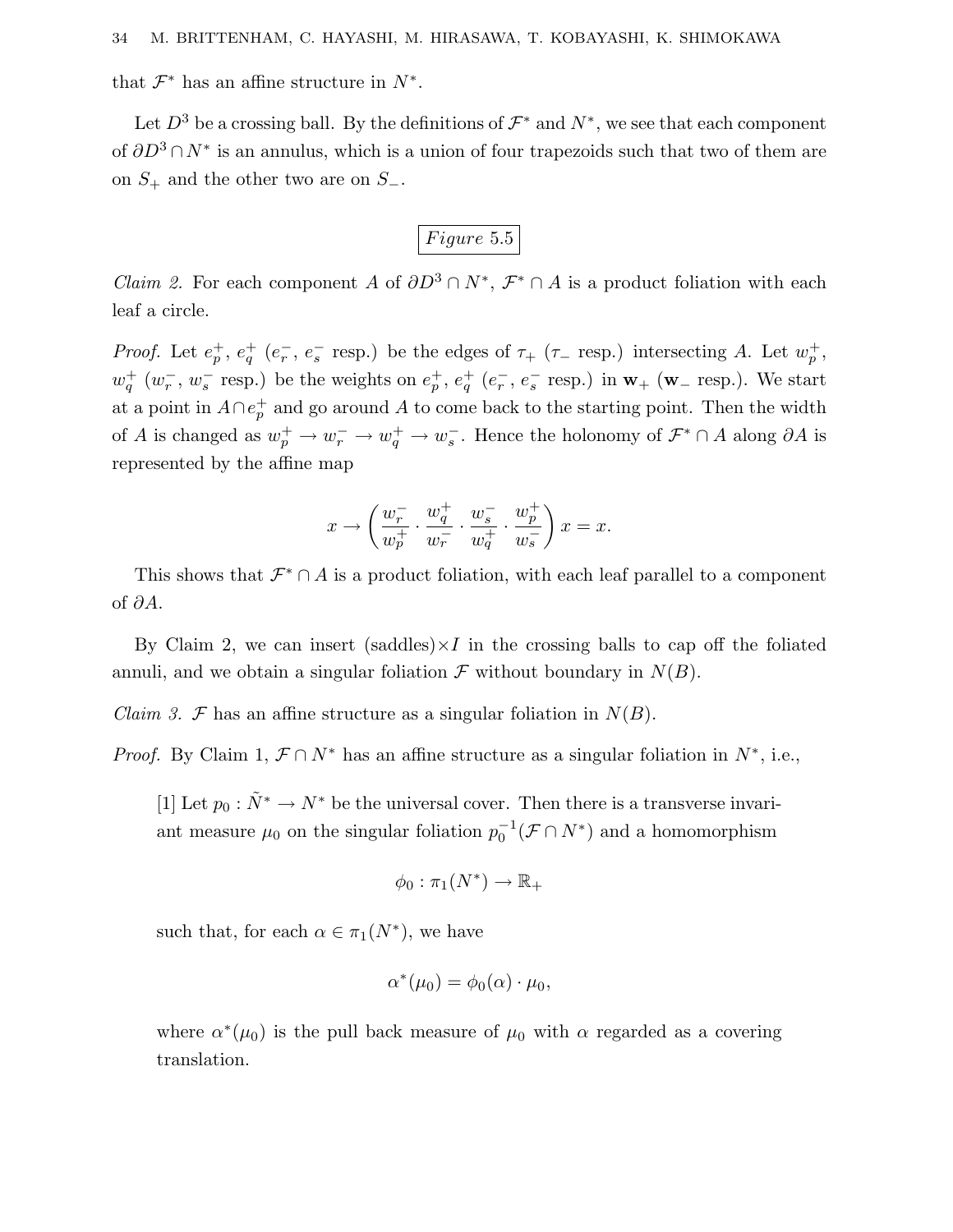Note that the transverse invariant measure  $\mu_0$  is not broken. Let *H* be the normal subgroup of  $\pi_1(N^*)$  generated by the fundamental groups of the components of *N*<sup>∗</sup> ∩ (the bubbles) the union of the annuli. By Van-Kampen's theorem, we see that  $\pi_1(N(B)) \cong \pi_1(N^*)/H$ . Hence we have  $\tilde{N}(B) - p^{-1}$  (the crossing balls) =  $\tilde{N}^*/H$ , where  $p : \tilde{N}(B) \to N(B)$  is the universal cover. By the proof of Claim 2, we see that for each  $h \in H$ , we have  $\phi_0(h) = 1$ , and this shows that (1)  $\mu_0$  projects to a transverse invariant measure, say  $\mu'$ , on  $\tilde{N}(B) - p^{-1}$  (the interior of the crossing balls), and (2)  $\phi_0$  projects to a homomorphism  $\phi': \pi_1(N^*)/H \cong \pi_1(N(B)) \to \mathbb{R}_+$ . Since  $\mathcal{F} \cap$  (the crossing balls) is a product foliation, and since transverse invariant measures are invariant under translations along leaves, the measure  $\mu'$  on  $p^{-1}(\mathcal{F} -$  (the interior of the crossing balls)) is uniquely extended to a transverse invariant measure on  $p^{-1}(\mathcal{F})$ , say  $\mu_{\mathcal{F}}$ . Then, by the above [1] and the properties of  $\phi_0$  above, we see that  $\mu_{\mathcal{F}}$  together with  $\phi'$  gives a transverse affine structure on  $\mathcal F$  in  $N(B)$ .

Let  $\mathcal L$  be a lamination obtained by splitting  $\mathcal F$  along the singular leaves. By Claim 3, we see that L has an affine structure as a lamination in  $N(B)$ , and this completes the proof of if part of Theorem 5.3.

For the statement of Theorem 5.4, we prepare some terminologies.

In general, let  $\tau$  be a train track embedded in a surface F, and  $\tau'$  a subset of  $\tau$  such that each component of  $\tau'$  is a train track, and that each component of  $cl(\tau - \tau')$  is an arc contained in the interior of an edge of  $\tau$ . We call  $\tau'$  a broken train track (obtained from *τ* ).

We may suppose that each fiber of  $N(\tau')$  is a fiber of  $N(\tau)$ . Let **w** be a system of admissible weights on  $\tau'$ ,  $\gamma$  a simple closed curve in  $N(\tau)$  which intersects each fiber of the *I*-bundle  $N(\tau)$  at no more than one point, i.e.,  $\gamma$  is isotoped to be embedded in  $\tau$ .

Remark. Note that since **w** is a system of admissible weights on  $\tau'$ , the weight  $w_1$  on an edge  $e_1$  and the weight  $w_2$  on an edge  $e_2$  may differ even if  $e_1$  and  $e_2$  are contained in the same edge of  $\tau$ . Note also that what is required on the weights **w** on  $\tau'$  is just the switch condition at each vertex of  $\tau'$  which is a vertex of  $\tau$ .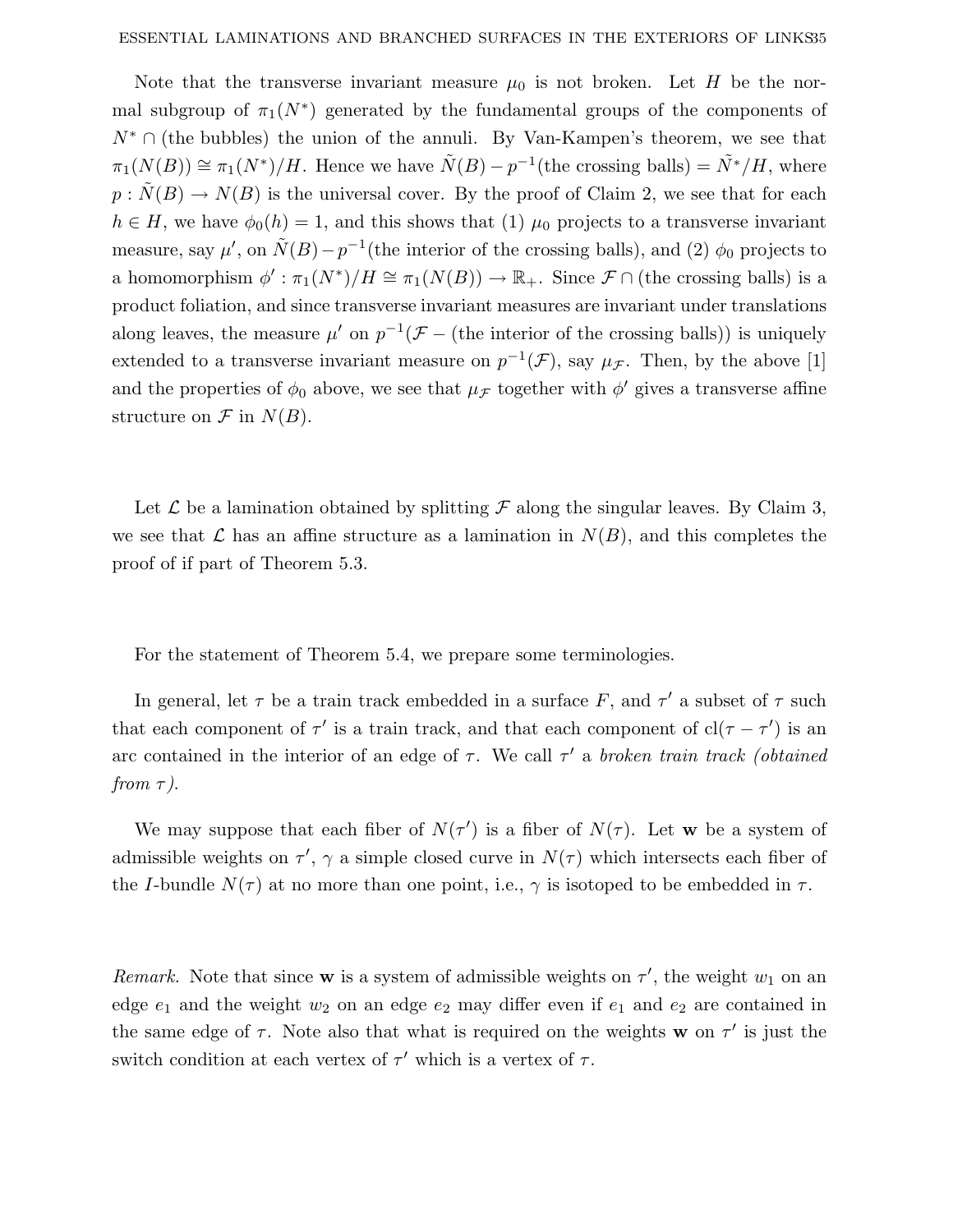#### 36 M. BRITTENHAM, C. HAYASHI, M. HIRASAWA, T. KOBAYASHI, K. SHIMOKAWA

We say that **w** is *compatible* with  $\gamma$  if it satisfies the following condition.

Take a base point in the interior of an edge of  $\tau'$  contained in  $\gamma$  and track  $\gamma$ around. Let  $a_1, \ldots, a_n$  be the components of  $cl(\gamma - \tau')$  which we pass in this order, and let  $\partial_{-}a_i$  ( $\partial_{+}a_i$  resp.) denote the end point of  $a_i$  through which we enter (leave resp.)  $a_i$ . Let  $w_i^{\pm}$  be the weight on the edge of  $\tau'$  containing *∂*±*ai*. Then we have;

$$
\left(\frac{w_1^+}{w_1^-}\right)\left(\frac{w_2^+}{w_2^-}\right)\cdots\left(\frac{w_n^+}{w_n^-}\right)=1.
$$

Remark. This definition does not depend on the choice of the base point.

Suppose **w** is compatible with *γ*. Let  $e_{i_1}, \ldots, e_{i_m}$  be the edges of  $\tau'$  through which  $\gamma$ goes successively, with starting point  $p \in e_{i_1}$ .

We define a system of admissible weights **a** on  $\tau'$  inductively as follows.

We set the weight on  $e_{i_1}$  in **a**, say  $a_{i_1}$ , to be an arbitrarily fixed positive real number. Suppose we have defined the weight on  $e_{i_k}$  in **a**, say  $a_{i_k}$ . Then we define the weight on  $e_{i_{k+1}}$  in **a**, say  $a_{i_{k+1}}$ , as below.

(1) If  $e_{i_k} \cap e_{i_{k+1}} \neq \emptyset$  (, i.e.,  $e_{i_k} \cap e_{i_{k+1}}$  is a switch of  $\tau$ ), then

$$
a_{i_{k+1}} = a_{i_k}.
$$

(2) If  $e_{i_k} \cap e_{i_{k+1}} = \emptyset$ , then

$$
a_{i_{k+1}} = \left(\frac{w_{i_{k+1}}}{w_{i_k}}\right) a_{i_k},
$$

where  $w_j$  denotes the weight on the edge  $e_j$  in **w**.

Finally, we set the weight on  $e_j$  ( $j \neq i_1, \ldots, i_m$ ) in **a** to be equal to 0.

We say that **a** is (a system of weights) induced from **w** to represent (the simple closed curve)  $\gamma$ .

*Remark.* The system of weights **a** is not uniquely determined by  $\gamma$ . In fact, it depends on the choice of the starting point  $p$ , and the weight on the edge  $e_{i_1}$  containing the starting point. However, since **w** is compatible with  $\gamma$ , it is easy to see that the systems of weights are mutually projectively equivalent, i.e., if **a** and **a**' are induced from **w** to represent  $\gamma$ , then there is a constant real number  $c > 0$  such that  $\mathbf{a} = c\mathbf{a}'$ .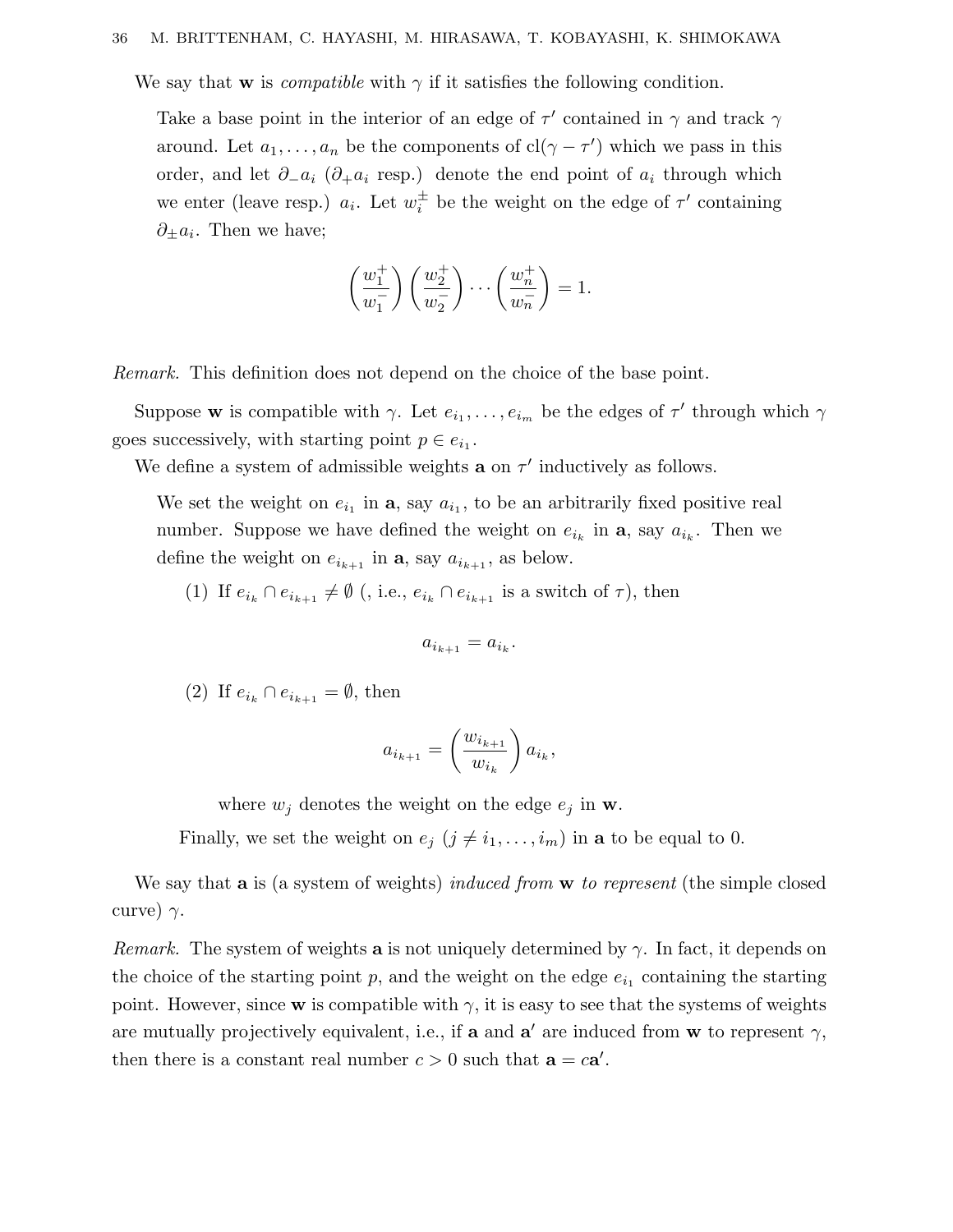Let  $\gamma_1, \ldots, \gamma_p$  be mutually disjoint simple closed curves in *F* such that  $\gamma_1 \cup \cdots \cup \gamma_p$  is carried by  $\tau$ . We say that **w** is positively generated by  $\gamma_1, \ldots, \gamma_p$ , if

- (1) for each *i* ( $i = 1, ..., p$ ), **w** is compatible with  $\gamma_i$ , and if
- (2) there are systems of weights  $\mathbf{a}_1, \ldots, \mathbf{a}_p$  induced from **w** to represent  $\gamma_1, \ldots, \gamma_p$ such that  $\mathbf{w} = \sum_{i=1}^{p} a_i$ .

We return to our situation. That is, *B* is a branched surface in standard position with respect to a diagram *E* of a link *L*, and  $\tau_{\pm}$  the train track  $B \cap S_{\pm}$ . Let  $\tau_0 = \tau_+ \cap S_0$ *τ*− ∩ *S*<sub>0</sub>). Then we define a subset  $\tau'$  of  $\tau_0$  as follows.

In the interior of each edge which is not incident to a bubble, take a point, called a *break point*. Then remove from  $\tau_0$ ;

- (1) sufficiently small neighborhoods of the break points and
- (2) every edge of  $\tau_0$  which has both of its end points on the bubbles.

Note that  $\tau'$  can be regarded as a broken train track obtained from  $\tau_{+}$  ( $\tau_{-}$  resp.). Then we have:

**Theorem 5.4.** Let *B* be a branched surface in standard position with respect to a diagram *E* of a link *L*, and let  $\tau_{\pm}$ ,  $\tau_0$ ,  $\tau'$  be as above. Suppose *B* fully carries a lamination  $\mathcal{L}$ such that  $\mathcal L$  is affine in  $N(B)$ , then

(\*) there exists a system of admissible weights **w**' on the broken train track  $\tau$ ' such that there exist systems of generating disks  $\{D_1^+, \ldots, D_m^+\}$  and  $\{D_1^-, \ldots, D_n^-\}$  for  $B \cap B_+$ and  $B \cap B$ <sub>-</sub> respectively which satisfies the following.

- (1) **w** is positively generated by  $\partial D_1^+, \ldots, \partial D_m^+$  with  $\tau$  regarded as a broken train track obtained from *τ*<sup>+</sup> and
- (2) **w** is positively generated by  $\partial D_1^-$ ,...,  $\partial D_n^-$  with  $\tau$  regarded as a broken train track obtained from *τ*−.

Conversely, if  $(*)$  holds, then there exist a branched surface  $\hat{B}$  and a lamination  $\hat{\mathcal{L}}$ fully carried by  $\hat{B}$  such that  $\hat{B}$  is obtained by splitting  $B$  in Int  $(B_{+})\cup Int(B_{-})$  and such that  $\hat{\mathcal{L}}$  is an affine lamination in  $N(\hat{B})$  with the affine structure given by  $\mathbf{w}'$ .

*Remark.* In the latter half of Theorem 5.4, we note that  $\hat{B} \cap S_{\pm} = \tau_{\pm} = B \cap S_{\pm}$ , since the splitting is performed in Int  $(B_+) \cup$  Int  $(B_-)$ , and the lamination  $\mathcal L$  is fully carried also by *B*.

*Proof of the former half of Theorem 5.4.* Let  $S_1, \ldots, S_k$  be surfaces each of which is properly embedded in  $N(B)$  so that they are in general position and together represent a basis for  $H^1(N(B); \mathbb{R})$ . Since *B* is a deformation retract of  $N(B)$ , we may suppose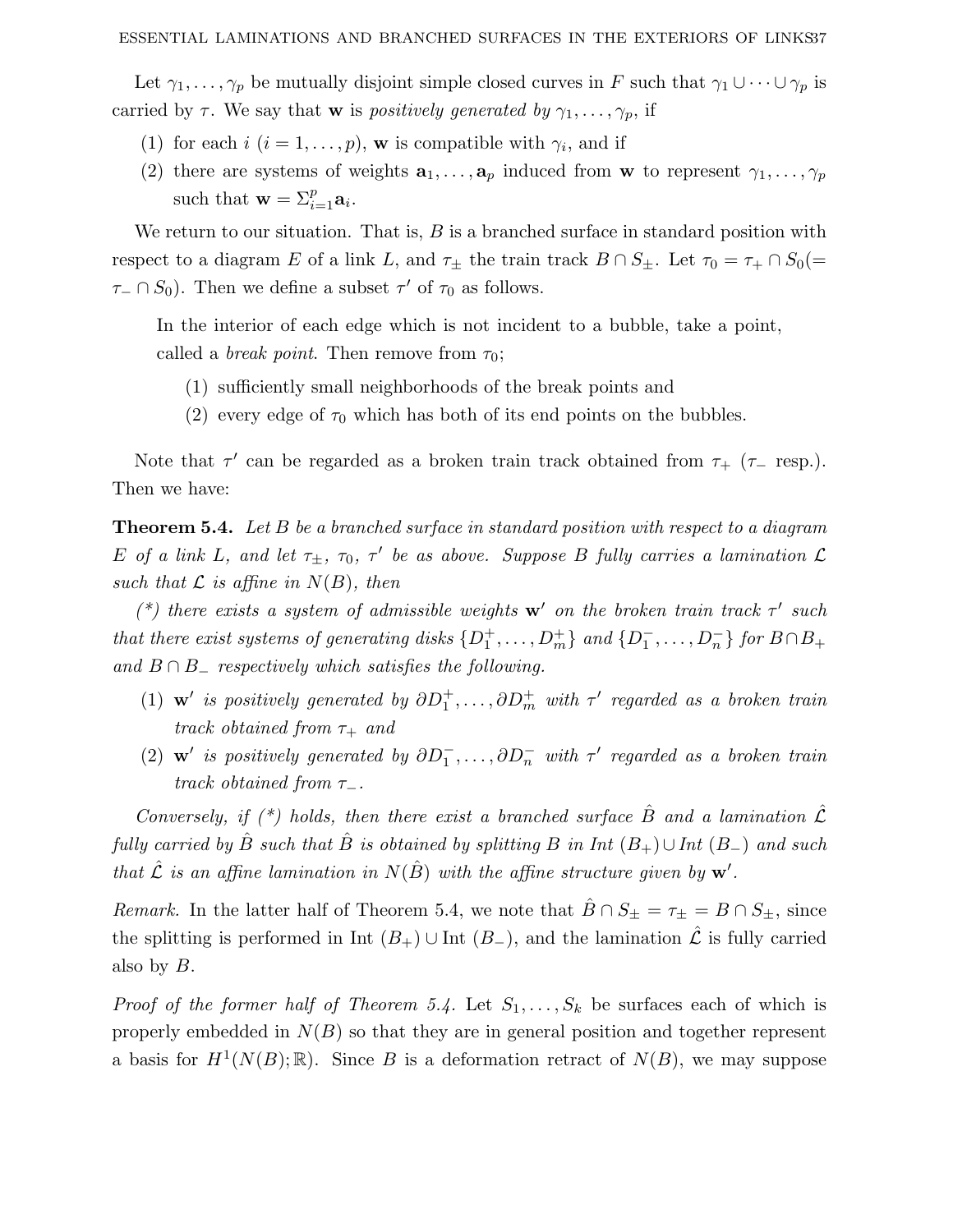that  $S_1, \ldots, S_k$  are unions of I-fibers of the I-bundle  $N(B)$ . Let  $K_1, \ldots, K_k$  be the 1complexes in *B* which are the images of  $S_1, \ldots, S_k$  by the projection map  $N(B) \to B$ . We may suppose that the 1-complexes  $K_1, \ldots, K_k$  are in general position in *B* and that  $\cup K_i$  intersects the projection 2-sphere *S* in finitely many transverse points away from the bubbles.

Suppose *B* fully carries a lamination  $\mathcal L$  which is affine in  $N(B)$ . By Proposition 1.3 of [O], there exists a broken invariant measure  $((\sigma_1, \ldots, \sigma_k), \mathbf{w}_b)$  on *B* for  $S_1, \ldots, S_k$ giving the affine structure. Recall that, by the note immediately after the definition of transverse affine structure, we can obtain a measured lamination from a system of admissible weights on a branched surface.

Let  $\tau_*$  be the broken train track obtained from  $\tau_0$  by removing a sufficiently small regular neighborhood of (∪*Ki*) ∩ *S*0. Let **w**<sup>∗</sup> denote the system of admissible weights on *τ*<sup>∗</sup> induced from **w***b*.

Let  $\mathcal{L}_{\pm} = \mathcal{L} \cap B_{\pm}$ . By Proposition 5.1, there is a system of generating disks  $\{D_1^+, \ldots, D_m^+\}$  $({D_1^-, \ldots, D_n^-}$  resp.) for  $B \cap B_+$  ( $B \cap B_-$  resp.) as below.

Each leaf of  $\mathcal{L}_+$  ( $\mathcal{L}_-$  resp.) is isotopic to some  $D_i^+$  ( $D_j^-$  resp.) in the I-bundle  $N(B \cap B_+)$  ( $N(B \cap B_-)$ ) resp.) by a fiber preserving isotopy.

Let  $\mathcal{D}_i^+$  ( $\mathcal{D}_j^-$  resp.) be the union of the leaves of  $\mathcal{L}_+$  ( $\mathcal{L}_-$  resp.) which are isotopic to  $D_i^+$  ( $D_j^-$  resp.) by a fiber preserving ambient isotopy in  $N(B \cap B_+)$  ( $N(B \cap B_-)$ ) resp.). Let *Q* be a component of  $D_i^+ - (\cup S_i) (D_j^- - (\cup S_i)$  resp.), and  $\mathcal{D}_i^+(Q) (\mathcal{D}_j^-(Q)$  resp.) be the union of the components of  $\mathcal{D}_i^+$  –  $(\cup S_i)$   $(\mathcal{D}_j^-$  –  $(\cup S_i)$  resp.) which are isotopic to *Q* by a fiber preserving ambient isotopy in  $N(B \cap B_+)$  ( $N(B \cap B_-)$ ) resp.). Then by Proposition 5.1, we see that for each fiber *J* of  $N(B \cap B_+)$  ( $N(B \cap B_-)$ ) resp.) with  $J \cap \mathcal{D}_i^+(Q) \neq \emptyset$   $(J \cap \mathcal{D}_j^-(Q) \neq \emptyset$  resp.) the intersection  $J \cap \mathcal{D}_i^+(Q)$   $(J \cap \mathcal{D}_j^-(Q)$  resp.) is a closed subset of *J*.

According to this observation, let

 $m_i^+(Q) =$ 

 $\max\{\mu_b(J)|J\text{ is a subinterval of a fiber of }N(B)\text{ such that }\partial J\subset \mathcal{D}_i^+\text{ and }J\cap Q\neq\emptyset\},\$  $m_j^-(Q) =$ 

 $\max\{\mu_b(J)|J\text{ is a subinterval of a fiber of }N(B)\text{ such that }\partial J\subset \mathcal{D}_j^-\text{ and }J\cap Q\neq\emptyset\},\$ 

where  $\mu_b$  is the broken invariant measure determined by the system of weights  $\mathbf{w}_b$ . That is,  $m_i^+(Q)$   $(m_j^-(Q)$  resp.) is the "thickness" of  $\mathcal{D}_i^+$   $(\mathcal{D}_j^-$  resp.) in  $Q$ . Since  $\mathcal{L}$  –  $(\cup S_i)$ is the support of the measure, we see that  $m_i^+(Q) > 0$   $(m_j^-(Q) > 0$  resp.).

Note that  $Q \cap \tau_*$  is a union of edges of  $\tau_*$ . Then let  $\mathbf{c}_i^+$  be a system of admissible weights on  $\tau_*$  obtained from  $D_i^+$  as follows.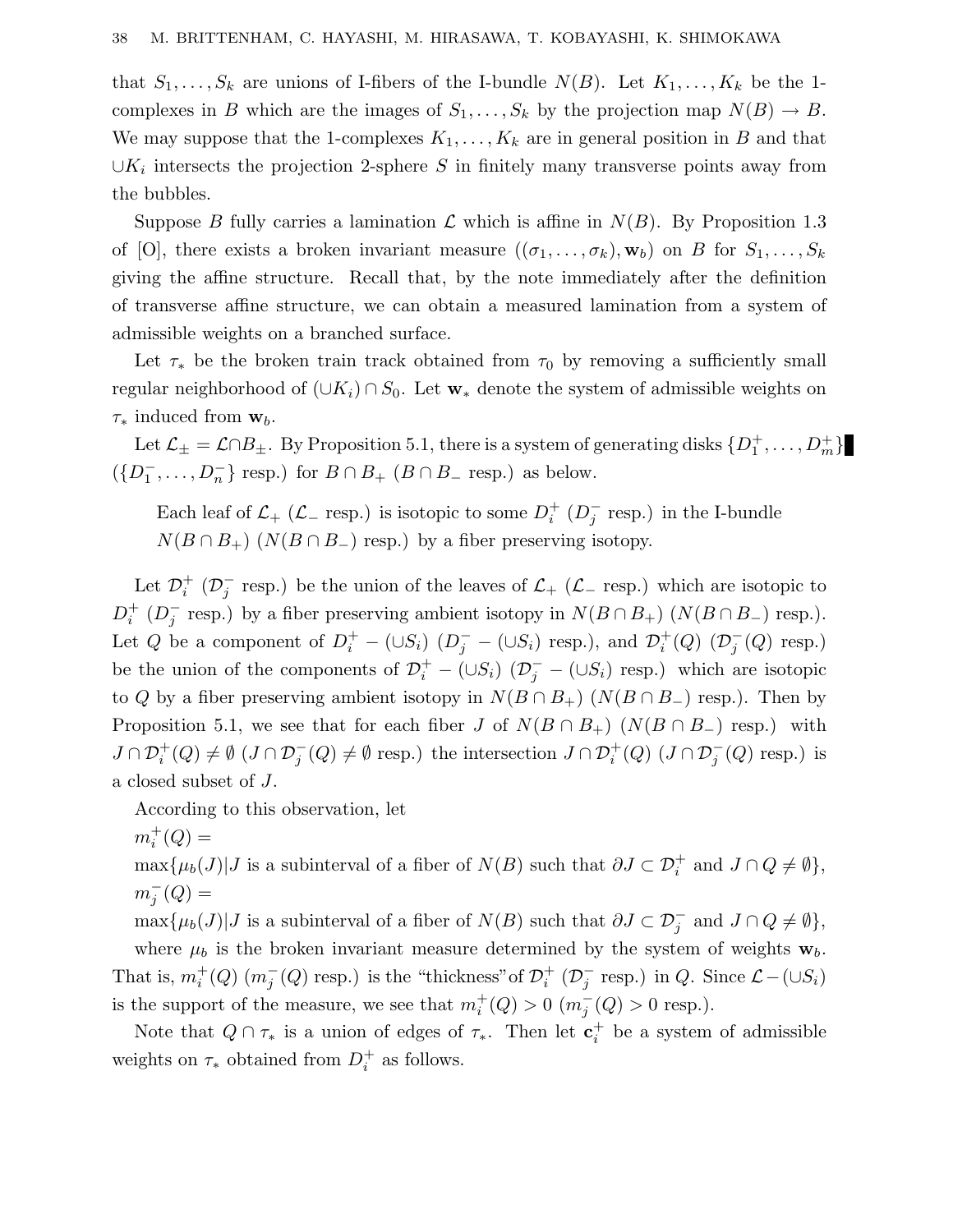(1) If *e* is an edge of  $\tau_*$  contained in a component *Q* of  $D_i^+ - (\cup S_i)$ , then we assign  $m_i^+(Q)$  to *e*.

(2) If *e* is an edge of  $\tau_*$  not contained in a component of  $D_i^+ - (\cup S_i)$ , then we assign 0 to *e*.

We can analogously define  $\mathbf{c}_j^-$ .

Then we obviously have the equations below.

$$
\mathbf{w}_{*} = \sum \mathbf{c}_{i}^{+} = \sum \mathbf{c}_{j}^{-}
$$

By definition, it is easy to see that each  $\partial D_i^+$  ( $\partial D_j^-$  resp.) is compatible with  $\mathbf{w}_*$ , and that  $\mathbf{c}_i^+$  ( $\mathbf{c}_j^-$  resp.) is a system of weights induced from **w** to represent the simple closed curve  $\partial D_i^+$  ( $\partial D_j^-$  resp.).

Hence, by the above equation [2], we see that

**w**<sub>∗</sub> is positively generated by  $\partial D_1^+, \dots, \partial D_m^+$  ( $\partial D_1^-, \dots, \partial D_n^-$  resp.) with  $\tau_*$ regarded as a broken train track obtained from  $\tau_{+}$  ( $\tau_{-}$  resp.).

In general, for a system of admissible weights **v** on  $\tau_*$ , we define a system of admissible weights, denoted by  $b(\mathbf{v})$ , on  $\tau'$  as follows.

(1) Let *e* be an edge of  $\tau_0$  which is not incident to a bubble. Then there is a break point in the interior of *e*, and *e* is separated into two edges, say  $e_1$ ,  $e_2$ , in  $\tau'$ .

In this case, let *f*<sub>1</sub>*,..., f<sub>q</sub></sub>* (*q* ≥ 1) be the closures of the components of *e*−(∪*Kl*) which are located in *e* in this order, where  $f_1$  contains the endpoint  $\partial e_1 \cap \partial e$  and *f*<sup>*q*</sup> contains the endpoint  $∂e_2 ∩ ∂e$ . Then we set the weight on  $e_1$  ( $e_2$  resp.) in  $b(\mathbf{v})$  to be equal to that on  $f_1$  ( $f_q$  resp.) in **v**.

(2) Let *e* be an edge of  $\tau_0$  such that one endpoint of *e* is contained in a bubble and the other endpoint is a switch. (Hence  $e$  is embedded in  $\tau'$ .)

In this case, let *f*<sub>1</sub>*,..., f<sub>q</sub></sub>* (*q* ≥ 1) be the closures of the components of *e*−(∪*K*<sub>*i*</sub>) which are located in *e* in this order so that  $f_1$  is incident to the bubble and  $f_q$  is incident to the switch. Then we let the weight on  $e$  be equal to the weight on  $f_q$ in **v**.

Then we let  $\mathbf{w}' = b(\mathbf{w}_*)$ ,  $\mathbf{a}_i^+ = b(\mathbf{c}_i^+)$  and  $\mathbf{a}_j^- = b(\mathbf{c}_j^-)$ . Then we obviously have the equation below.

$$
\mathbf{w}' = \sum \mathbf{a}_i^+ = \sum \mathbf{a}_j^-
$$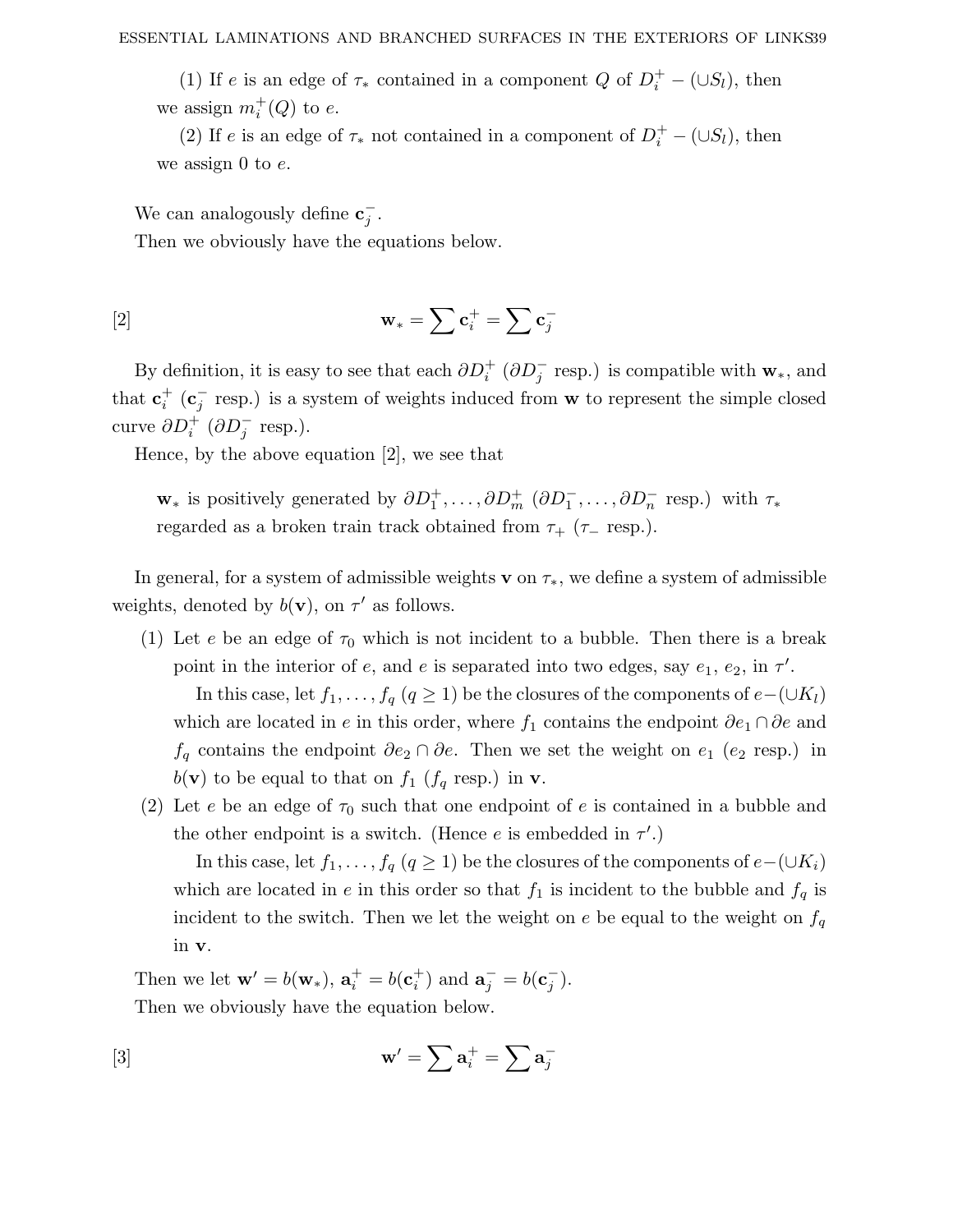*Claim 1.* For each  $D_i^+$ ,  $D_j^-$  above, **w**' is compatible with  $\partial D_i^+$ ,  $\partial D_j^-$  and  $\mathbf{a}_i^+$  ( $\mathbf{a}_j^-$  resp.) is induced from **w**' to represent  $\partial D_i^+$  ( $\partial D_j^-$  resp.).

*Proof.* Since the argument is the same, we show this for  $\partial D_i^+$ .

Note that  $\partial D_i^+$  is embedded in  $\tau_+$ . Let *g* be the closure of a component of  $\partial D_i^+ - \tau'$ . Then let  $e_1, e_2$  be the edges of  $\tau'$  which are incident to *g*. Let  $e = e_1 \cup g \cup e_2$ . Then *e* is an edge of  $\tau_+$ . Let  $f_1, \ldots, f_q$  ( $q \geq 1$ ) be the closures of the components of *e* −  $((\cup K_l) \cup$  (the interiors of the crossing balls) which are located in *e* in this order, where *f*<sub>1</sub> contains the endpoint  $\partial e_1 \cap \partial e$  and  $f_q$  contains the endpoint  $\partial e_2 \cap \partial e$ . Let  $v_1, \ldots, v_q$ be the weights on  $f_1, \ldots, f_q$  respectively in  $\mathbf{w}_*$ . Then the ratio of the affine map induced by **w**<sub>∗</sub> when we track *e* from  $f_1$  to  $f_q$  is  $(v_2/v_1)(v_3/v_2)\cdots(v_q/v_{q-1}) = v_q/v_1$ . On the other hand, the ratio of the affine map induced by  $w'$  when we track  $e$  from  $e_1$  to  $e_2$  is  $v_q/v_1$ , which is exactly the same as above. It is easy to see that this implies Claim 1 since  $\partial D_i^+$  is compatible with **w**<sub>\*</sub>.

Claim 1 together with above [3] implies the former half of Theorem 5.4

Proof of the latter half of Theorem 5.4. Suppose there exists a system of admissible weights **w**' on the broken train track  $\tau'$ , and systems of generating disks  $\{D_1^+, \ldots, D_m^+\}$ and  $\{D_1^-, \ldots, D_n^-\}$  for  $B \cap B_+$  and  $B \cap B_-$  respectively which satisfies condition (\*) of Theorem 5.4.

Let  $\tau''$  be the train track contained in  $\tau_0$  such that  $\tau'' = \tau' \cup$  (the edges of  $\tau_0$  each of whose endpoints is contained in bubbles).

Then let  $\mathbf{w}''$  be the system of weights on  $\tau''$  obtained as below.

- (1) If *e* is an edge of  $\tau''$  which is an edge of  $\tau'$ , then we assign the weight on *e* in  $\mathbf{w}'$ to *e*.
- (2) If *e* is an edge of  $\tau''$  which is not an edge of  $\tau'$ , then we assign 1 to *e*.

It is easy to see that **w**" is positively generated by  $\partial D_1^+, \ldots, \partial D_m^+$  with  $\tau$ " regarded as a subset of  $\tau_+$ , and that **w**" is positively generated by  $\partial D_1^-$ , ...,  $\partial D_n^-$  with  $\tau$ " regarded as a subset of  $\tau_-\$ .

We recall the construction of the foliated neighborhood  $N_{\mathbf{w}'}(\tau'')$  with a transverse invariant measure corresponding to  $\mathbf{w}''$ . Let  $e''_1, \cdots, e''_h$  be the edges of  $\tau'',$  and  $w''_1, \cdots, w''_h$ the weights on these edges in  $\mathbf{w}''$ . Then  $N_{\mathbf{w}''}(\tau'')$  is the union of I-bundles  $e''_i \times [0, w''_i]$ foliated by the leaves of the form  $e_i^{\prime\prime} \times (a \text{ point})$ . Then  $N(\tau^{\prime\prime})$  is foliated by the leaves which are unions of the leaves of the above form. Note that this foliation has singular leaves which intersect singular points in  $\partial N_{\mathbf{w}''}(\tau'')$ . Let *t* be a vertex of  $\tau''$  of valency 1. Then the subarc of  $\partial N(\tau'')$  corresponding to  $t \times [0, w''_i]$  is called a *terminal boundary* of  $N(\tau')$ .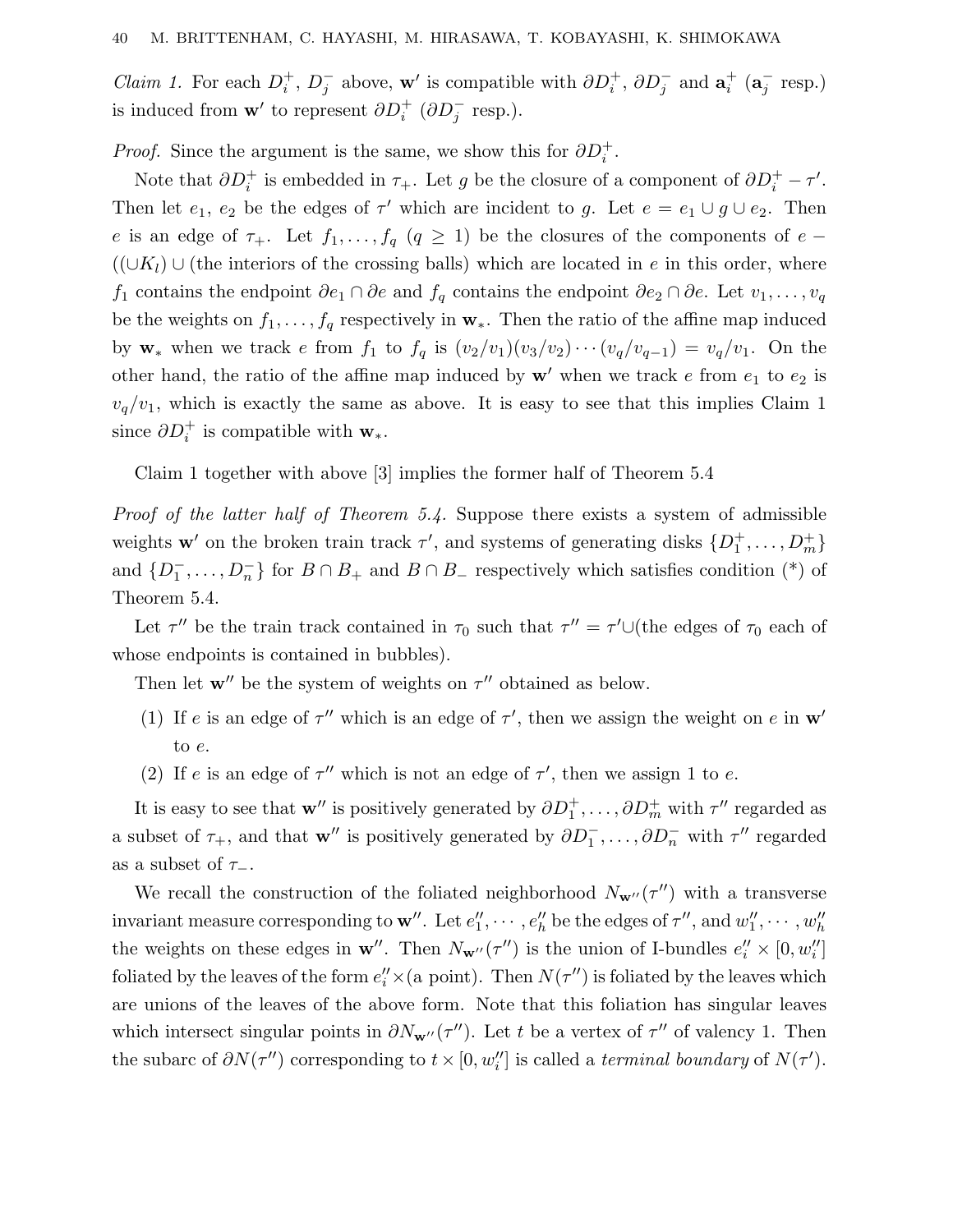See Figure 5.6. Then we connect terminal boundaries of  $N_{\mathbf{w}''}(\tau'')$  in neighborhoods of the break points and components of  $\tau_{\pm} \cap$  (bubbles) by using fibered "trapezoids" as in Figure 5.6 so that the transverse invariant measures are matched by affine maps. Let  $N_1$  be the resulting 2-complex with a singular foliation  $\mathcal{F}_1$ . (Note that  $N_1$  is a "fibered neighborhood" of  $\tau_+ \cup \tau_-$ .)

$$
Figure~5.6
$$

Since  $\mathcal{F}_1$  is obtained from the measured singular foliation on  $N_{\mathbf{w}''}(\tau'')$  by pasting the measures by affine maps, we can show, by similar arguments as in the proof of Proposition 1.3 of [O], that  $\mathcal{F}_1$  admits an affine structure, i.e.,

[4] Let  $p_1 : \tilde{N}_1 \to N_1$  be the universal cover. There exists a transverse invariant measure  $\tilde{\mu}_1$  on  $p_1^{-1}(\mathcal{F}_1)$ , and a homomorphism  $\tilde{\phi}_1 : \pi_1(N_1) \to \mathbb{R}_+$  such that for each  $\alpha \in \pi_1(N_1)$  we have:

$$
\alpha^*(\tilde{\mu}_1) = \tilde{\phi}_1(\alpha) \cdot \tilde{\mu}_1.
$$

We omit the proof.

Let  $D^3$  be a crossing ball. By the definition of  $N_1$ , we see that each component of *∂D*<sup>3</sup> ∩ *N*<sub>1</sub> is an annulus, which is a union of four trapezoids such that two of them are on *S*<sup>+</sup> and the other two are on *S*−.

# *F igure* 5*.*7

*Claim 1.* For each component *A* of  $\partial D^3 \cap N_1$ ,  $\mathcal{F}_1 \cap A$  is a product foliation with each leaf a circle.

*Proof.* Let  $e''_p, e''_q, e''_r, e''_s$  be the edges of  $\tau''$  intersecting A at their endpoints. We start at the point in  $A \cap e''_p$  and go around A to come back to the starting point. Then the width of *A* is changed as  $w''_p \to w''_r \to w''_q \to w''_s$ , where  $w''_i$  denotes the weight on  $e''_i$  in **w**. Hence the holonomy of  $\mathcal{F}_1 \cap A$  along  $\partial A$  is represented by the affine map

$$
x \to \left(\frac{w_r''}{w_p''} \cdot \frac{w_q''}{w_r''} \cdot \frac{w_s''}{w_q''} \cdot \frac{w_p''}{w_s''}\right) x = x.
$$

This shows that  $\mathcal{F}_1 \cap A$  is a product foliation, with each leaf parallel to a component of *∂A*.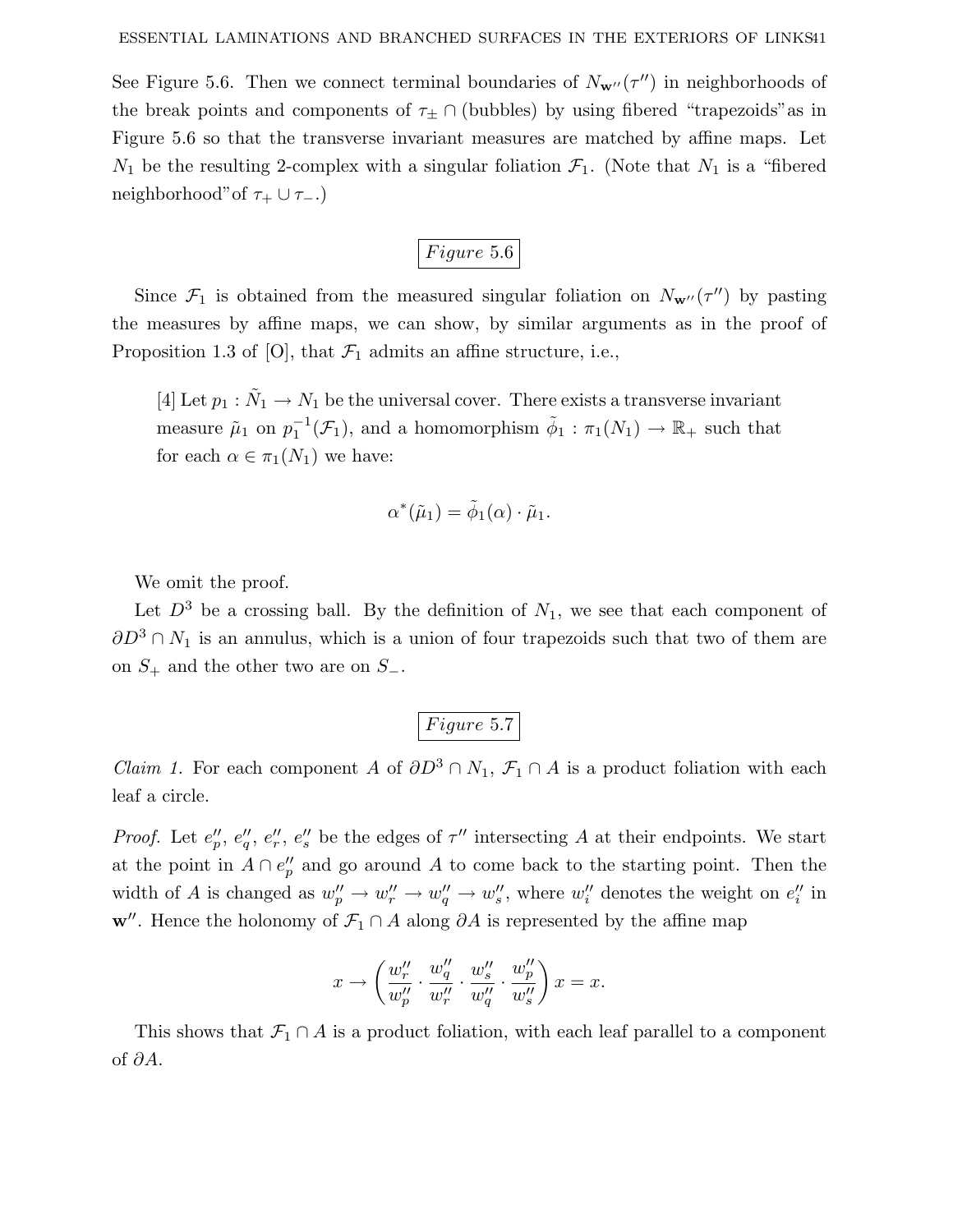By Claim 1, we can insert (saddles)  $\times I$  in the crossing balls to cap off the foliated annuli, and we obtain a 3-complex, say  $N_2$ , with a "singular foliation", say  $\mathcal{F}_2$ . Let  $N_2^{\pm} = N_2 \cap S_{\pm} (= N_1 \cap S_{\pm}),$  and  $\mathcal{F}_2^{\pm}$  the foliation on  $N_2^{\pm}$  obtained by restricting  $\mathcal{F}_2$  on  $N_2^{\pm}$ .

Since  $\mathbf{w}''$  is positively generated by  $\{\partial D_1^+, \ldots, \partial D_m^+\}$   $(\{\partial D_1^-, \ldots, \partial D_n^-\}$  resp.), we see that each non-singular leaf of  $\mathcal{F}_2^+$  ( $\mathcal{F}_2^-$  resp.) is compact and parallel to some  $\partial D_i^+$  ( $\partial D_j^$ resp.) in  $N_2^+$  ( $N_2^-$  resp.). Let  $A_i^+$  ( $A_j^-$  resp.) be the closure of the union of non-singular leaves of  $\mathcal{F}_2^+$  ( $\mathcal{F}_2^-$  resp.) that are parallel to  $\partial D_i^+$  ( $\partial D_j^-$  resp.) in  $N_2^+$  ( $N_2^-$  resp.). Let  $N_2'$ be a 3-manifold obtained from a disjoint union of  $N_2$ ,  $N_2^+ \times I$  and  $N_2^- \times I$  by identifying  $N_2^+$ ,  $N_2^-$  with  $N_2^+ \times \{0\}$ ,  $N_2^- \times \{0\}$  respectively. Then  $\mathcal{F}_2$  and the product foliations  $\mathcal{F}_2^+ \times I$ ,  $\mathcal{F}_2^- \times I$  are joined to give a foliation, say  $\mathcal{F}_2'$ , on  $N_2'$ . Let  $A_i^{+'}$   $(A_j^{-'}$  resp.) be the annulus in  $\partial N'_2$  corresponding to  $A_i^+ \times \{1\}$  ( $A_j^- \times \{1\}$  resp.). Let  $\hat{N}$  be the 3-manifold obtained from a disjoint union of  $D_1^+ \times I, \ldots, D_m^+ \times I, D_1^- \times I, \ldots, D_n^- \times I$  and  $N_2'$  by  $\partial D_1^+ \times I, \ldots, \partial D_m^+ \times I, \partial D_1^- \times I, \ldots, \partial D_n^- \times I \text{ and } A_1^+', \ldots, A_m^+', A_1^-', \ldots, A_n^$ respectively. Here we may suppose that the foliation  $\mathcal{F}'_2$  and the product foliations on  $D_1^+ \times I, \ldots, D_m^+ \times I, D_1^- \times I, \ldots, D_n^- \times I$  are matched to give a foliation, say  $\hat{\mathcal{F}},$  on  $\hat{N}$ .

*Claim 2.*  $\hat{\mathcal{F}}$  admits an affine structure.

*Proof.* Let  $\hat{p}$ :  $\tilde{\hat{N}} \to \hat{N}$  be the universal cover. Let  $N'_1 = \text{cl}(N'_2 - ($  the interior of the crossing balls). Let *H* be the normal subgroup of  $\pi_1(N'_1)$  generated by the fundamental groups of  $A_1^+$ ', ...,  $A_m^+$ ',  $A_1^-$ ', ...,  $A_n^-$ ' and the fundamental groups of the annuli *N*<sub>1</sub>∩( the crossing balls). By applying Van-Kampen's Theorem successively, we see that  $\pi_1(\hat{N}) \cong \pi_1(N'_1)/H$ . By Claim 1 and the fact that the restrictions of  $\mathcal{F}'_2$  on  $A_1^{+'}$ ,  $\ldots$ ,  $A_m^{+'}$ ,  $A_1^{-'}$ ,  $\ldots$ ,  $A_n^{-'}$  and the annuli  $N'_2 \cap$  (the bubbles) are product foliations,  $\tilde{\phi}_1(h) = 1$  for each  $h \in H$ . (For the definition of  $\tilde{\phi}_1$  and  $\tilde{\mu}_1$ , see [4] above.) This shows that (1)  $\tilde{\mu}_1$  projects to a transverse invariant measure, say  $\mu'$ , on  $\hat{p}^{-1}(N'_1)$ , and that (2)  $\tilde{\phi}_1$  projects to a homomorphism  $\hat{\phi}: \pi_1(N'_1)/H \cong \pi_1(\hat{N}) \to \mathbb{R}_+$ . Since the restriction of  $\hat{\mathcal{F}}$  on each component of  $\hat{N} - N'_1$ is a product foliation of the form (open disk) $\times I$ , the measure  $\mu'$  is uniquely extended to a transverse invariant measure, say  $\hat{\mu}$  on  $\tilde{\hat{N}}$  so that  $\hat{\mu}$  is invariant under translations along leaves. Then, by the above [4] and the properties of  $\tilde{\phi}_1$  above, we see that  $\hat{\mu}$  together with  $\hat{\phi}$  gives a transverse affine structure on  $\hat{\mathcal{F}}$ . This completes the proof of Claim 2.

We note that  $\hat{N}$  is embedded in the exterior  $E(L)$  of the link, that is,  $\hat{N} \cap (S_+ \cup S_-)$  $N_1$ . We also note that  $\hat{N}$  has an *I*-bundle structure which is an extension of an *I*-bundle structure on  $N_1$ . By collapsing each fiber of the *I*-bundle structure on  $\hat{N}$  to a point, we obtain a branched surface with non-generic branch locus. Then we slightly perturb it to obtain a branched surface  $\hat{B}$  in  $E(L)$ . Note that  $\hat{B}$  is obtained from  $B$  by splitting in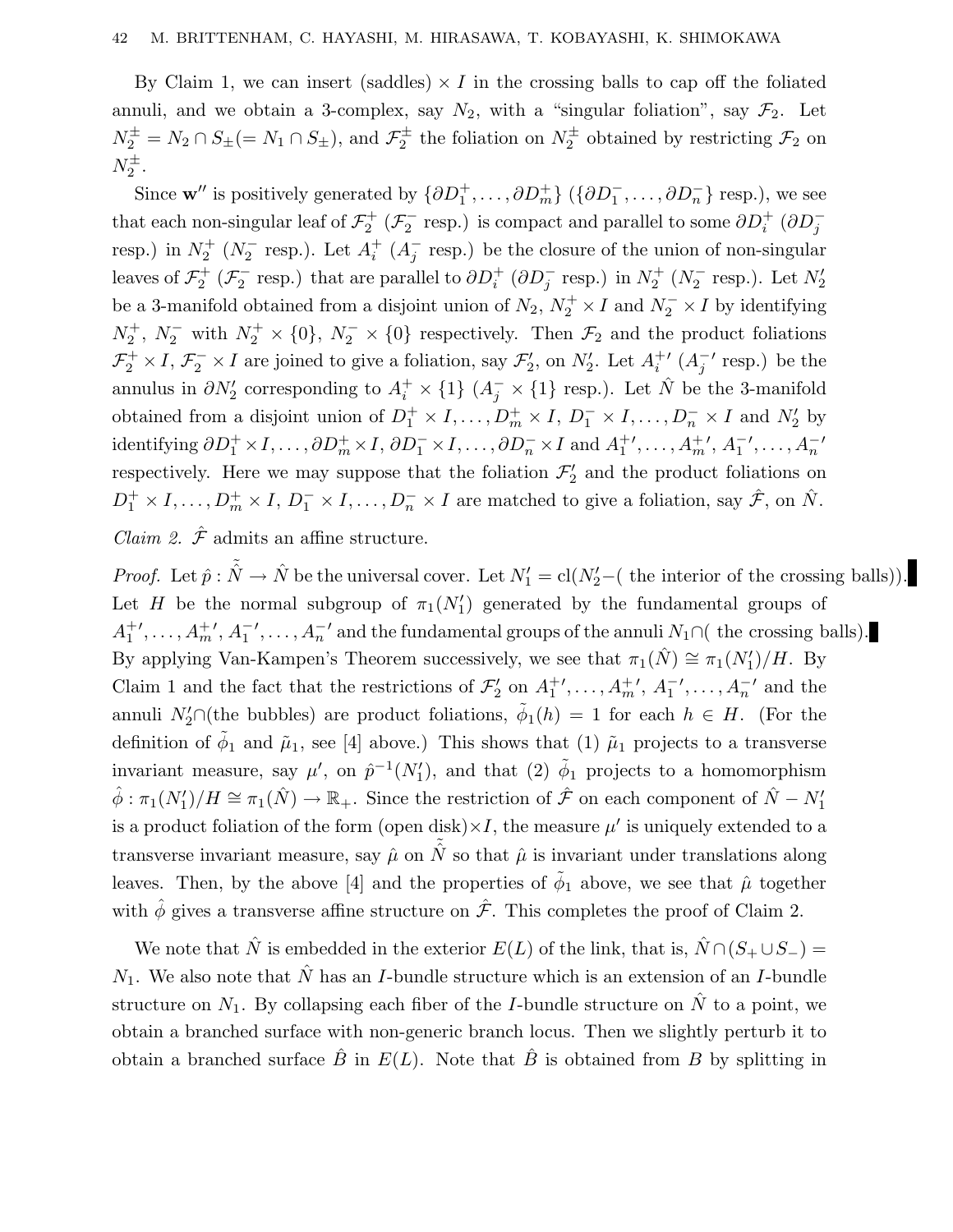Int  $(B_+) \cup$  Int  $(B_-)$ . Let  $\mathcal L$  be a lamination obtained by splitting  $\hat{\mathcal F}$  along the singular leaves. By Claim 2, we see that  $\mathcal L$  admits an affine structure as a lamination in  $\hat N$ . Since  $B \cap B_+$  ( $B \cap B_-$  resp.) is a pinching of  $D_1^+$ ,  $\ldots$   $D_m^+$  ( $D_1^-$ ,  $\ldots$   $D_n^-$  resp.), we see that  $\mathcal L$  is fully carried by *B*.

This completes the proof of the latter half of Theorem 5.4.

### §6 Examples

In this section, we use the notations *L*, *E*,  $S_{\pm}$ ,  $B_{\pm}$ , *B* and  $\tau_{\pm}$  as in Section 2.

# *F igure* 6*.*1*a , F igure* 6*.*1*bcde , F igure* 6*.*1*f*

Example 6.1. Let *L* be the figure eight knot, and *E* an alternating diagram of *L* as in Figure 6.1 (a). In the following, we show that  $E(L)$  contains an essential branched surface which fully carries an affine lamination. We note that the lamination is actually obtained from a stable lamination of the pseudo-Anosov monodromy of the surface bundle structure on  $E(L)$  by taking a mapping torus, and hence does not admit a non-trivial transverse measure. For a proof of this fact, see Appendix D.

By Figure 6.1 (b) and (c), we see that there exists a branched surface *B* in *E*(*L*) which is in standard position with respect to *E* such that the systems of generating disks for  $B \cap B_+$  ( $B \cap B_-$  resp.) consists of three disks  $D_1^+, D_2^+, D_3^+$  ( $D_1^-, D_2^-, D_3^-$  resp.) as in Figure 6.1 (d)(Figure 6.1 (e) resp.), where we denote  $\partial D_i^{\pm}$  by  $\ell_i^{\pm}$ . To be precise, the disks are pinched as follows to yield *B*;  $D_1^{\pm}$ ,  $D_2^{\pm}$  and  $D_3^{\pm}$  are mutually parallel in  $B_{\pm}$ , and  $D_1^{\pm}$ and  $D_2^{\pm}$  ( $D_2^{\pm}$  and  $D_3^{\pm}$  resp.) are pinched to give rise to a branch locus  $\alpha_{\pm}$  ( $\beta_{\pm}$  resp.) in  $B \cap B_{\pm}$ , where  $\alpha_+$  and  $\beta_+$  ( $\alpha_-$  and  $\beta_-$  resp.) intersect in one point and  $\alpha_+ \cup \alpha_-$  and  $\beta_+ \cup \beta_-$  are two branch loci of *B*.

It is a routine work to see that *B* satisfies the six conditions of nice branched surface in section 4, and hence  $B$  satisfies the conditions  $(1)$ ,  $(2)$  and  $(3)$  of the definition of essential branched surface by Theorem 4.1.

Now we apply Method 1 in Appendix B to show that *B* has no disk of contact, is Reebless and does not carry a closed surface. In particular, *B* satisfies the condition (4) of the definition of essential branched surface.

It is directly observed in Figure 6.1 (b) that *B* has exactly two sectors  $S_a$  and  $S_b$  with two mutually intersecting branch loci  $\alpha_+ \cup \alpha_-$  and  $\beta_+ \cup \beta_-$ .

Let  $s_i$  ( $i = 1, \dots, 4$ ) be the switches of  $\tau_{\pm}$  as in Figure 6.1 (c), i.e.,  $s_1$  and  $s_2$  ( $s_3$  and *s*<sub>4</sub> resp.) correspond to  $\partial \alpha_+ = \partial \alpha_-$  ( $\partial \beta_+ = \partial \beta_-$  resp.) Assign weights  $w_a$  and  $w_b$  to the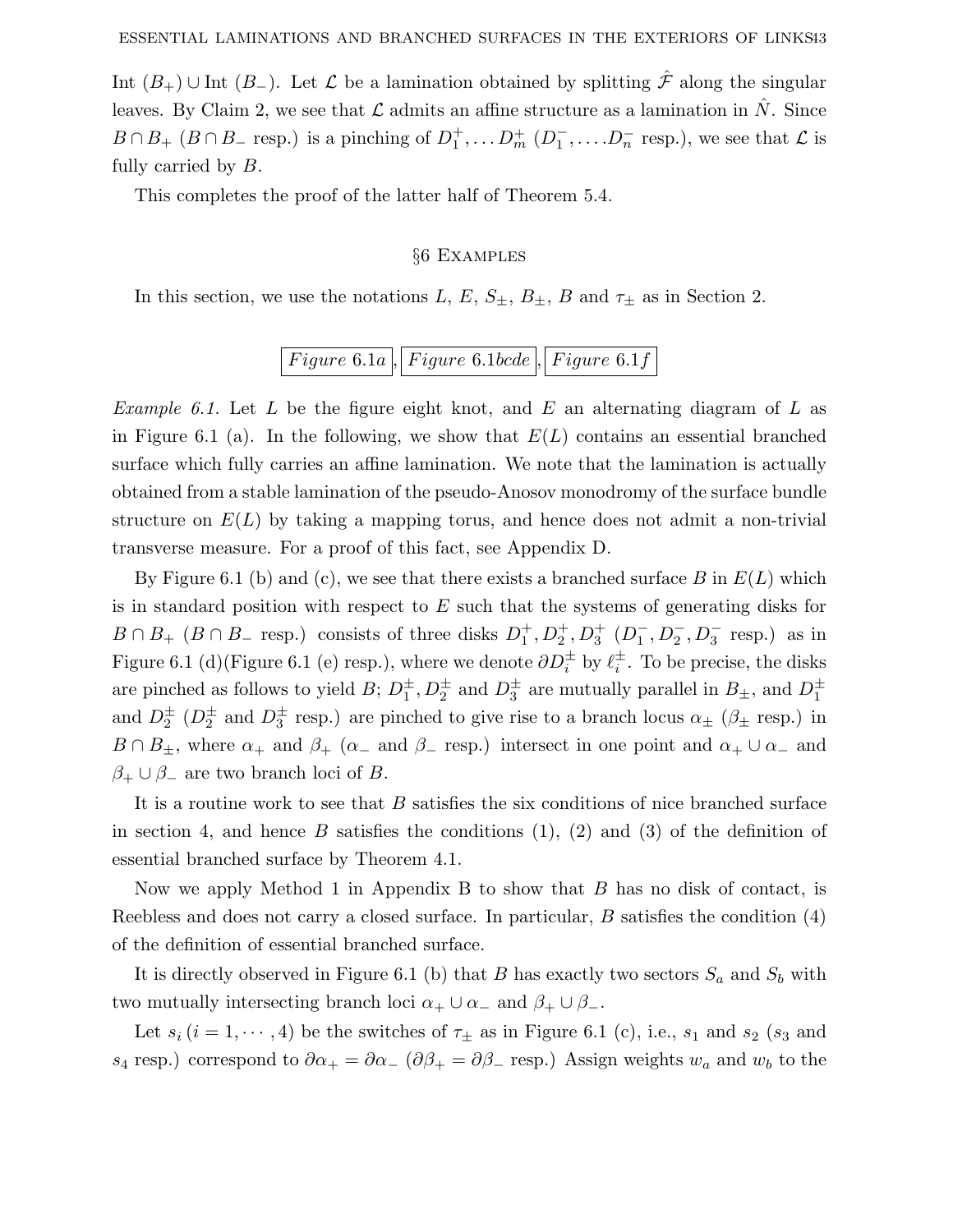sectors  $S_a$  and  $S_b$ . Then by considering the switch condition in a neighborhood of each *si*, we have the following system of equations;

$$
\begin{cases}\nw_a + w_b = w_b \\
w_a + w_b = w_a \\
w_a + w_b = w_b \\
w_a + w_b = w_a\n\end{cases}
$$

This system of equations can only have the trivial solution  $w_a = w_b = 0$ . Hence by Method 1, we see that *B* does not carry a closed surface and is Reebless.

It is already proved by Theorem 4.1 that *B* does not have a disk of contact, but we also give another proof of this by using Method 1 in Appendix B. Suppose *B* has a disk of contact, i.e., branch locus  $\alpha_+ \cup \alpha_-$  or  $\beta_+ \cup \beta_-$  spans a disk of contact. In these cases, we respectively have the following systems of equations;

| $w_a + w_b + 1 = w_b$ | $\int w_a + w_b = w_b$ |
|-----------------------|------------------------|
| $w_a + w_b + 1 = w_a$ | $w_a + w_b = w_a$      |
| $w_a + w_b = w_b$     | $w_a + w_b + 1 = w_b$  |
| $w_a + w_b = w_a$     | $w_a + w_b + 1 = w_a$  |

It is easy to see that both systems of equations do not have any solution. Hence by Method 1, we see that *B* does not have a disk of contact.

Finally, we show by using Theorem 5.3 that *B* fully carries an affine lamination. (Note that *B* ∩ *B*<sub>+</sub>, *B* ∩ *B*<sub>−</sub> are simply connected.) Let  $\mathbf{b}_i^+$  (*i* = 1, 2, 3) ( $\mathbf{b}_j^-$  (*j* = 1, 2, 3) resp.) be the system of admissible weights on  $\tau_+$  ( $\tau_-$  resp.) representing  $\ell_i^+$  ( $\ell_j^-$  resp.). Let  $\alpha_i^+$ ,  $a_j^-(i, j = 1, 2, 3)$  be positive real numbers and we put

$$
\mathbf{w}^+ = \alpha_1^+ \mathbf{b}_1^+ + \alpha_2^+ \mathbf{b}_2^+ + \alpha_3^+ \mathbf{b}_3^+,
$$
  

$$
\mathbf{w}^- = \alpha_1^- \mathbf{b}_1^- + \alpha_2^- \mathbf{b}_2^- + \alpha_3^- \mathbf{b}_3^-.
$$

Let  $F_1$ ,  $F_2$ ,  $F_3$ ,  $F_4$ ,  $F_5$ ,  $F_6$  be the components of  $\tau_0 (= \tau_{\pm} \cap S_0)$  as in Figure 6.1 (f). Suppose that  $\mathbf{w}^+$ ,  $\mathbf{w}^-$  are projectively attachable along  $\tau_0$ . Then on  $F_1$  we have the following equation.

$$
\frac{\alpha_3^+}{\alpha_2^-} = \frac{\alpha_1^+ + \alpha_2^+}{\alpha_3^-} = \frac{\alpha_1^+ + \alpha_2^+ + \alpha_3^+}{\alpha_2^- + \alpha_3^-}.
$$

Here we note that the second equality follows from the first equality, and hence it is enough to consider the first one. It is directly seen that the same phenomena hold for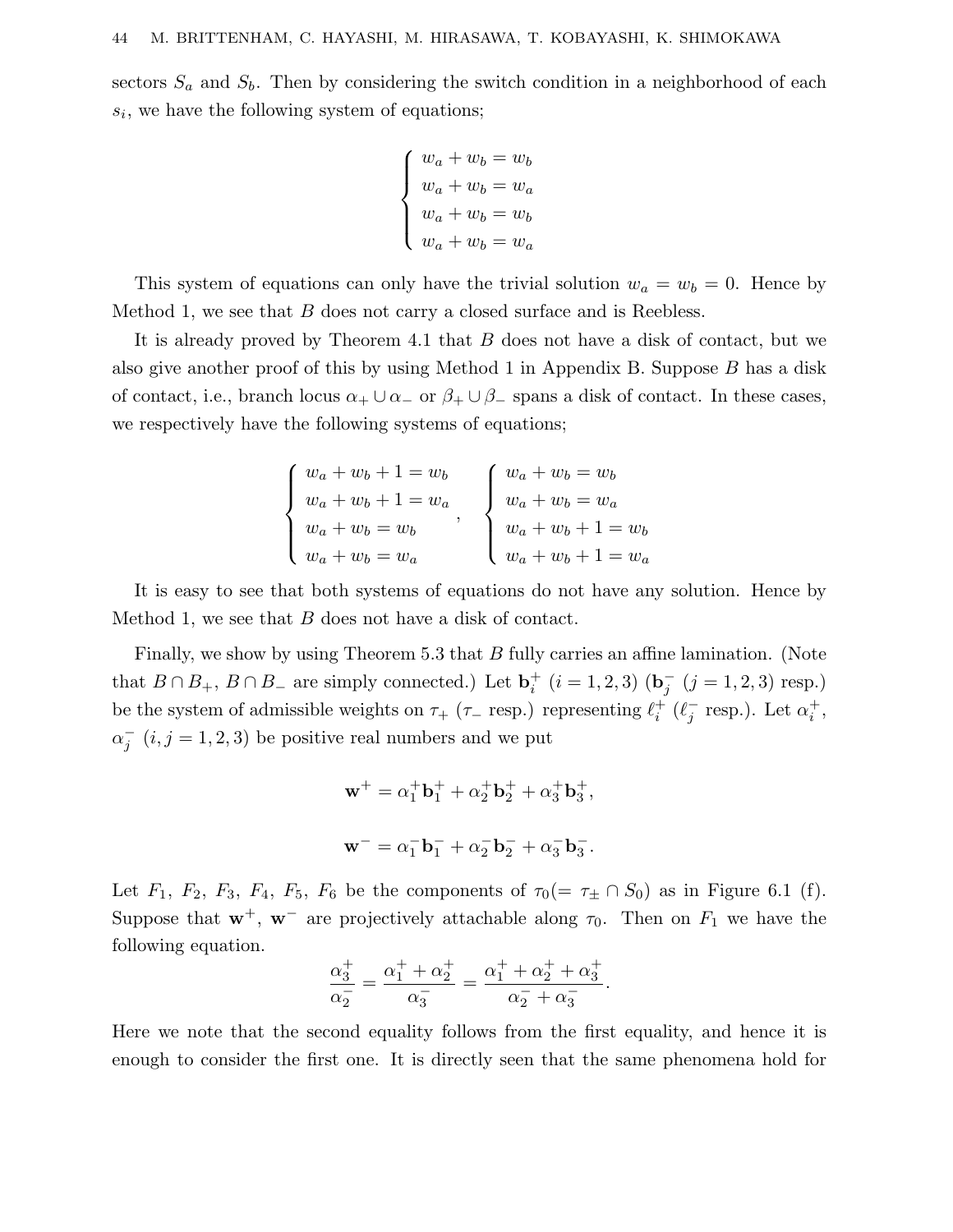the equations obtained from  $F_2$ ,  $F_3$  and  $F_4$ . Then we have the following system of equations.

$$
\left\{\n\begin{aligned}\n\frac{\alpha_3^+}{\alpha_2^-} &= \frac{\alpha_1^+ + \alpha_2^+}{\alpha_3^-} \\
\frac{\alpha_3^+}{\alpha_1^- + \alpha_2^-} &= \frac{\alpha_2^+}{\alpha_3^-} \\
\frac{\alpha_1^+}{\alpha_2^-} &= \frac{\alpha_2^+ + \alpha_3^+}{\alpha_1^-} \\
\frac{\alpha_1^+}{\alpha_2^- + \alpha_3^-} &= \frac{\alpha_2^+}{\alpha_1^-}.\n\end{aligned}\n\right.
$$

Here we note that since  $F_5$  ( $F_6$  resp.) consists of one edge, it is obvious that **w**<sup>+</sup> and **w**<sup>−</sup> are projectively equivalent on  $F_5$  and  $F_6$  for any positive  $\alpha_i^+$ ,  $\alpha_j^ (i, j = 1, 2, 3)$ .

It is easy to see that the non-trivial positive solutions of the above system is of the following form.

$$
(\alpha_1^+, \alpha_2^+, \alpha_3^+, \alpha_1^-, \alpha_2^-, \alpha_3^-) = (\frac{1+\sqrt{5}}{2}c, c, \frac{1+\sqrt{5}}{2}c, \frac{1+\sqrt{5}}{2}d, d, \frac{1+\sqrt{5}}{2}d),
$$

where *c*, *d* are arbitrarily fixed positive real numbers. Hence, by Theorem 5.3, we see that *B* fully carries a lamination which is affine in *N*(*B*). Note that for any pair of positive numbers *c*, *d*, the resulting affine structures are projectively isomorphic. This fact can be confirmed as in the following. Recall the construction of the affine structure in "Proof of if part of Theorem 5.3. "That is, we first construct a foliation  $\mathcal{F}_+$  ( $\mathcal{F}_-$  resp.) on  $N_+$ (*N*<sup>−</sup> resp.) with transverse invariant measure corresponding to

$$
\left(\frac{1+\sqrt{5}}{2}c, c, \frac{1+\sqrt{5}}{2}c\right) \left(\left(\frac{1+\sqrt{5}}{2}d, d, \frac{1+\sqrt{5}}{2}d\right) \text{ resp.}\right)
$$

Since  $B_+$ ,  $B_-$  are connected, and simply connected, the manifold, say  $N_6$ , obtained from  $N_+$  and  $N_-$  by pasting them along  $f_6$  is simply connected. Hence according to the construction, we multiply the transverse measure on  $\mathcal{F}_-$  by a constant number (in fact, this is  $c/d$  and give a transverse measure on the foliation  $\mathcal{F}_+ \cup \mathcal{F}_-$  in  $N_6$ . The construction shows that this measure is used to give the affine structure. Here we note that the multiplication by *c/d* results in

$$
(\alpha_1^+, \alpha_2^+, \alpha_3^+, \alpha_1^-, \alpha_2^-, \alpha_3^-) = (\frac{1+\sqrt{5}}{2}c, c, \frac{1+\sqrt{5}}{2}c, \frac{1+\sqrt{5}}{2}c, c, \frac{1+\sqrt{5}}{2}c).
$$

This shows that the resulting affine structures are projectively isomorphic.

*Example 6.2.* Let *L* be the knot  $6<sub>1</sub>$  of Rolfsen's table [Ro], and *E* an alternating diagram of *L* as in Figure 6.2 (a). We here give an example of a branched surface which carries non projectively-isomorphic one-parameter family of affine laminations.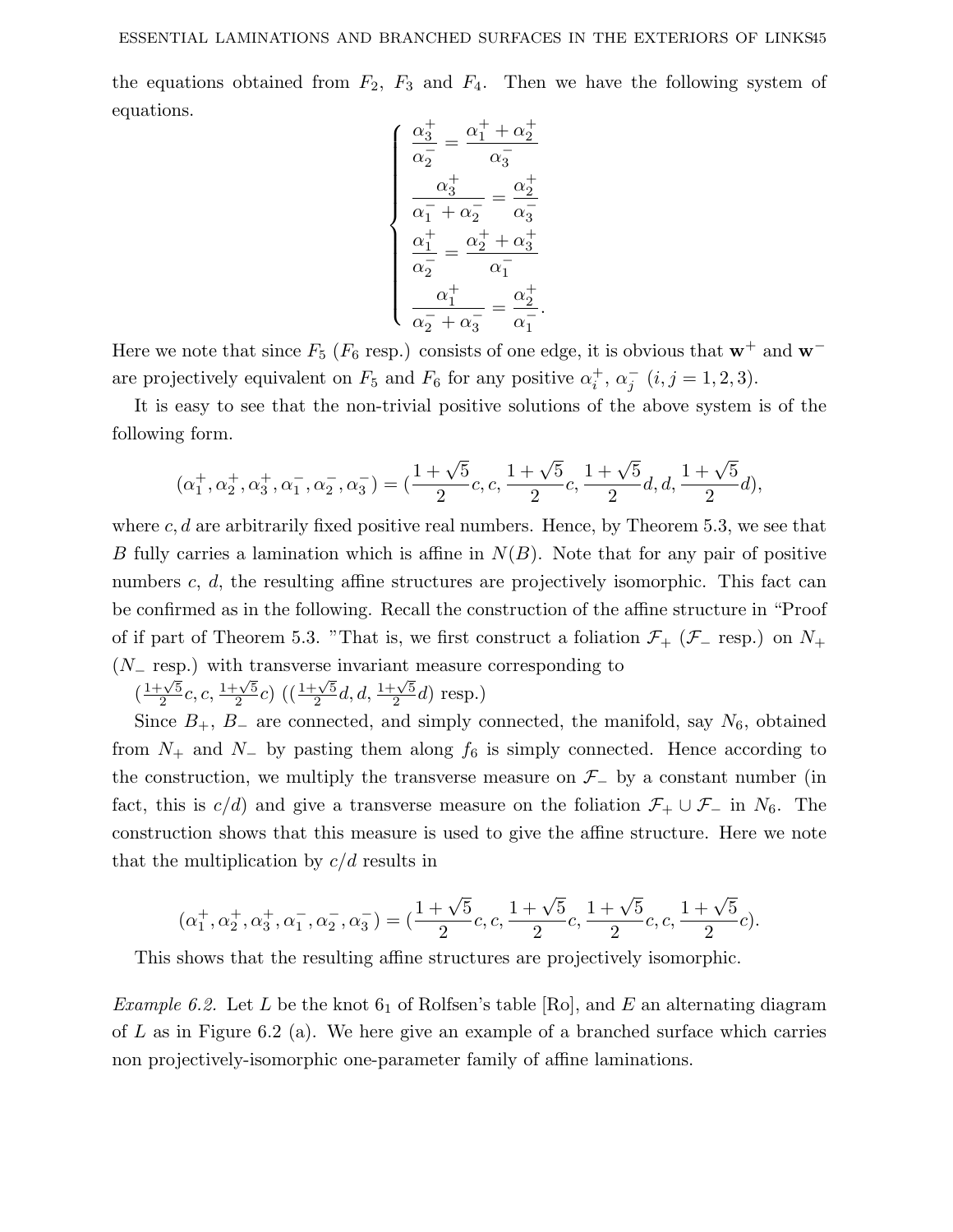*F igure* 6*.*2*a , F igure* 6*.*2*bcde , F igure* 6*.*2*f*

By Figure 6.2 (b), we see that there exists a branched surface *B* in *E*(*L*) which is in standard position with respect to *E* such that the generating system of disks for  $B \cap B_+$  $(B \cap B_{-} \text{ resp.})$  consists of disks  $D_1^+, D_2^+, D_3^+, D_4^+$   $(D_1^-, D_2^-, D_3^- \text{ resp.}),$  where  $\ell_i^{\pm} = \partial D_i^{\pm}$ appears as in Figure 6.2 (d), (e) and the branch loci of  $B \cap B_{\pm}$  consist of pairwise disjoint arcs. We note that *B* is isotopic to one as obtained in [B3] and hence is essential in *E*(*L*). For a proof of this fact, see Appendix E. However, we also note that *B* does not satisfy the condition (1) of nice branched surface in section 4 (indeed,  $\tau_{+}$  is not connected). This shows that the conditions of Theorem 4.1 are too strong for branched surfaces to be essential. We anyway show that *B* has no disk of contact, is Reebless and carries no closed surface by using Method 1 in Appendix B. Actually it is easily confirmed that *B* has only one sector. Hence by Fact 1 in Section 4, we obtain the above conclusion.

Finally we show by using Theorem 5.3, that *B* fully carries an affine lamination. Let **b**<sup>+</sup><sub>*i*</sub> (*i* = 1, 2, 3, 4) (**b**<sub>*j*</sub> (*j* = 1, 2, 3) resp.) be the system of admissible weights on  $\tau_+$  ( $\tau_$ resp.) representing  $\ell_i^+$  ( $\ell_j^-$  resp.). Let  $\alpha_i^+$  ( $i = 1, 2, 3, 4$ ),  $\alpha_j^-$  ( $i, j = 1, 2, 3$ ) be positive real numbers and we put

$$
\mathbf{w}^+ = \alpha_1^+ \mathbf{b}_1^+ + \alpha_2^+ \mathbf{b}_2^+ + \alpha_3^+ \mathbf{b}_3^+ + \alpha_4^+ \mathbf{b}_4^+,
$$
  

$$
\mathbf{w}^- = \alpha_1^- \mathbf{b}_1^- + \alpha_2^- \mathbf{b}_2^- + \alpha_3^- \mathbf{b}_3^-.
$$

Let  $F_1$ ,  $F_2$ ,  $F_3$ ,  $F_4$  be the components of  $\tau_0 (= \tau_{\pm} \cap S_0)$  as in Figure 6.2 (f). Suppose that  $\mathbf{w}^+$ ,  $\mathbf{w}^-$  are projectively attachable along  $\tau_0$ . Then, as in Example 6.1, it is enough to consider the following system of equations obtained from  $F_1$ ,  $F_2$ ,  $F_3$ ,  $F_4$ .

$$
\begin{cases}\n\frac{\alpha_2^+}{\alpha_2^-} = \frac{\alpha_1^+}{\alpha_1^-} \\
\frac{\alpha_1^+}{\alpha_2^-} = \frac{\alpha_2^+}{\alpha_3^-} \\
\frac{\alpha_3^+}{\alpha_1^-} = \frac{\alpha_4^+}{\alpha_2^-} \\
\frac{\alpha_3^+}{\alpha_2^-} = \frac{\alpha_4^+}{\alpha_3^-}.\n\end{cases}
$$

We consider the following 1-parameter family of solutions of the above equations.

$$
\mathbf{w}(t)=(\alpha_1^+,\alpha_2^+,\alpha_3^+,\alpha_4^+,\alpha_1^-,\alpha_2^-,\alpha_3^-)=(t,1,t,1,t,1,1/t)
$$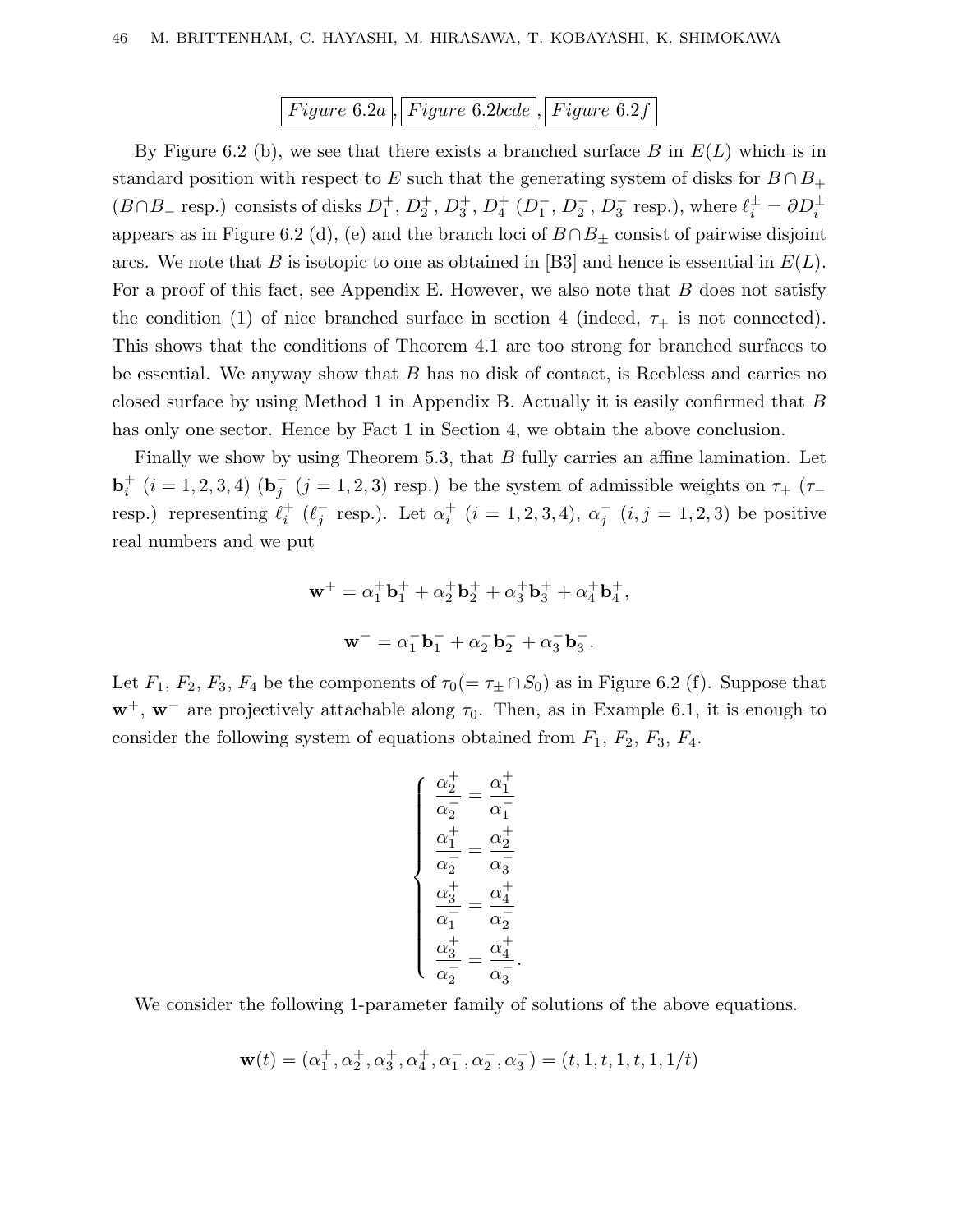We note that if  $t \neq t'$ , then  $\mathbf{w}(t)$  and  $\mathbf{w}(t')$  restricted on  $B \cap B_-$  are not projectively equivalent. Hence we see that  $\mathbf{w}(t)$  and  $\mathbf{w}(t')$  give projectively different transverse invariant measures on the universal cover  $\tilde{B}$ . This shows that  $B$  fully carries mutually non projectively-isomorphic one-parameter family of affine laminations.

### Appendix A

**Proposition A.** Let *B* be a branched surface in a 3-manifold *M*. Then *B* carries a Reeb lamination if and only if there is a Reeb branched surface carried by *B*.

Proof. The proof of "if" part is clear. Hence we give a proof of "only if" part. Suppose that there is a Reeb lamination  $\mathcal{L}_R$  carried by *B*. Without loss of generality, we may suppose that  $\mathcal{L}_R$  consists of two leaves, T and R, where T is a torus leaf and R is a non-compact leaf homeomorphic to  $\mathbb{R}^2$ . Let *V* be the solid torus bounded by *T* such that  $V \supset \mathcal{R}$ . We may suppose that  $T \subset \text{Int } N(B)$ . Then we can take a meridian disk *D* of *V* such that there exists a sufficiently small regular neighborhood *N*(*∂D*) of *∂D* in *D* such that *N*(*∂D*) is contained in *N*(*B*), that *N*(*∂D*) intersects *R* transversely, and  $N(\partial D)$  is a union of subintervals of *I*-fibers of  $N(B)$ . We note that  $N(\partial D) \cap \mathcal{R}$  consists of simple closed curves which are essential in  $N(\partial D)$ . Let A be an annulus in  $N(\partial D)$ such that  $A \cap \mathcal{R} = \partial A$ , and let  $\mathcal A$  be the annulus in  $\mathcal R$  such that  $\partial \mathcal A = \partial A$ . Since  $N(\partial D)$ is sufficiently small, we see that  $A \cap D = \partial A$ , and  $T \cup (A \cup A)$  bounds a 3-manifold, say *N*, homeomorphic to  $T \times I$ , which is contained in  $N(B)$ . Then it is easy to see that  $p(N \cup \mathcal{R})$  is a Reeb branched surface carried by *B*, where  $p: N(B) \to B$  is the natural projection.  $\square$ 

## APPENDIX  $B($ NON EXISTENCE OF DISK OF contact, and Reeb branched surface)

Here, we discuss some methods for proving that *B* does not carry a disk of contact, a Reeb branched surface or a boundary parallel torus.

Method 1. We note that the following idea was used by the first author in [B].

Recall that if the system of the switch equations for *B* does not have any non-trivial solution, then *B* does not carry a compact surface properly embedded in *M*, and hence *B* carries neither a boundary parallel torus nor a Reeb branched surface. Remember that a Reeb branched surface has a sector which forms a smooth torus.

In fact, in (2) of the Proof of Theorem in [B], the following is proved.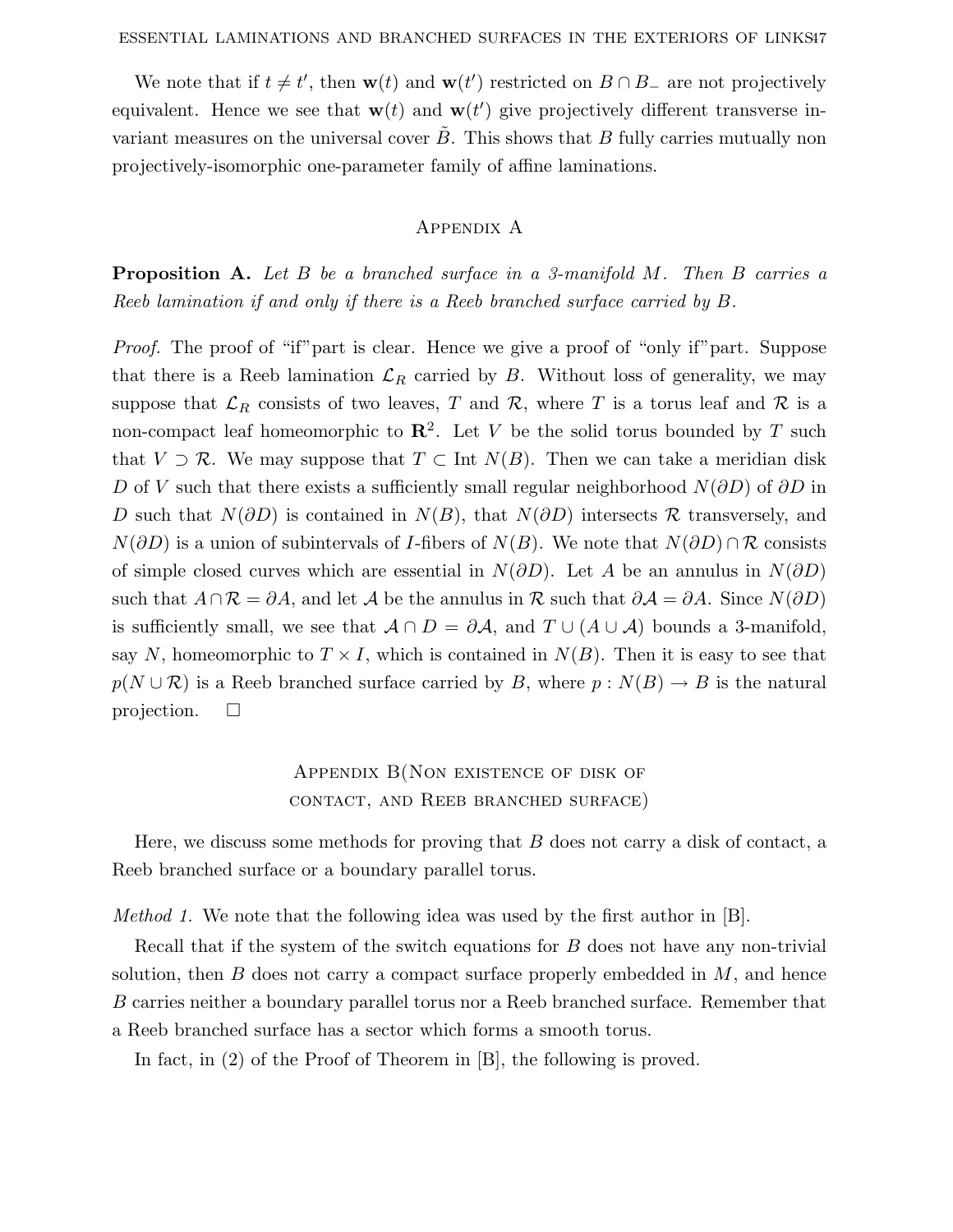**Fact 1.** If  $B-(the branch loci)$  is connected (, i.e., *B* consists of exactly one sector), then any system of equations obtained as above does not have a non-negative integer solution, hence, *B* does not carry a compact surface.

Similar arguments work for disks of contact as below.

Let *C* be a branch locus of *B*, and  $A_C$  the component of  $\partial_v N(B)$  corresponding to *C*. Note that  $A_C$  is an annulus. Then we modify the switch equations at  $C$  as follows.

Recall that the branch loci of *B* is an immersed 1-manifold with finitely many transverse self intersection. Then we remove the intersection points from the branch locus *C* to obtain a system of mutually disjoint 1-manifolds in *M*. Let  $\rho$  be one of them, and  $p$  a point in Int  $(\rho)$ . Then there is a regular neighborhood  $D_p$  of *p* such that  $D_p \cap \rho$  is an arc properly embedded in  $D_p$ and that  $B \cap D_p$  consists of three half-disks, say  $\Delta_1$ ,  $\Delta_2$ ,  $\Delta_3$ , with sharing  $D_p \cap \rho$  as their diameters. Here we may suppose that  $\Delta_1 \cup \Delta_2$  and  $\Delta_1 \cup \Delta_3$ are smooth disks. Let  $S_i, S_j, S_k$  be the sectors which contains  $\Delta_1, \Delta_2, \Delta_3$ respectively. (Note that two or three of  $S_i$ ,  $S_j$ ,  $S_k$  might coincide.)

We consider the following equation.

$$
w_i = w_j + w_k + 1.
$$

See Figure B1. Now we obtain a new system of equations for weights. In Appendix B, we call this system the *second system of equation* associated to  $C$ . Let  $\mathcal X$  be the set of the systems of weights satisfying the second system of equations associated to *C*. Let  $\mathcal F$  be the set of the fiber preserving isotopy classes of disjoint unions of surfaces carried by *B* such that precisely one component has a single boundary loop which forms a core circle of  $A_C$ . Obviously there is a 1 to 1 correspondence between  $\mathcal X$  and  $\mathcal F$ . Hence non-existence of solutions for the second system of equations associated to *C* implies non-existence of a disk of contact.

# *F igure B*1

*Method 2.* Perhaps the following is well-known to experts (see Remark 1.3 1) of  $[GO]$ ).

**Fact 2.** Suppose that *B* is a closed branched surface such that  $cl(M - N(B))$  is irreducible,  $\partial_h N(B)$  is incompressible in  $cl(M-N(B))$ , and that there is a lamination fully carried by *B*. If *B* carries a Reeb branched surface, then either *B* contains a disk of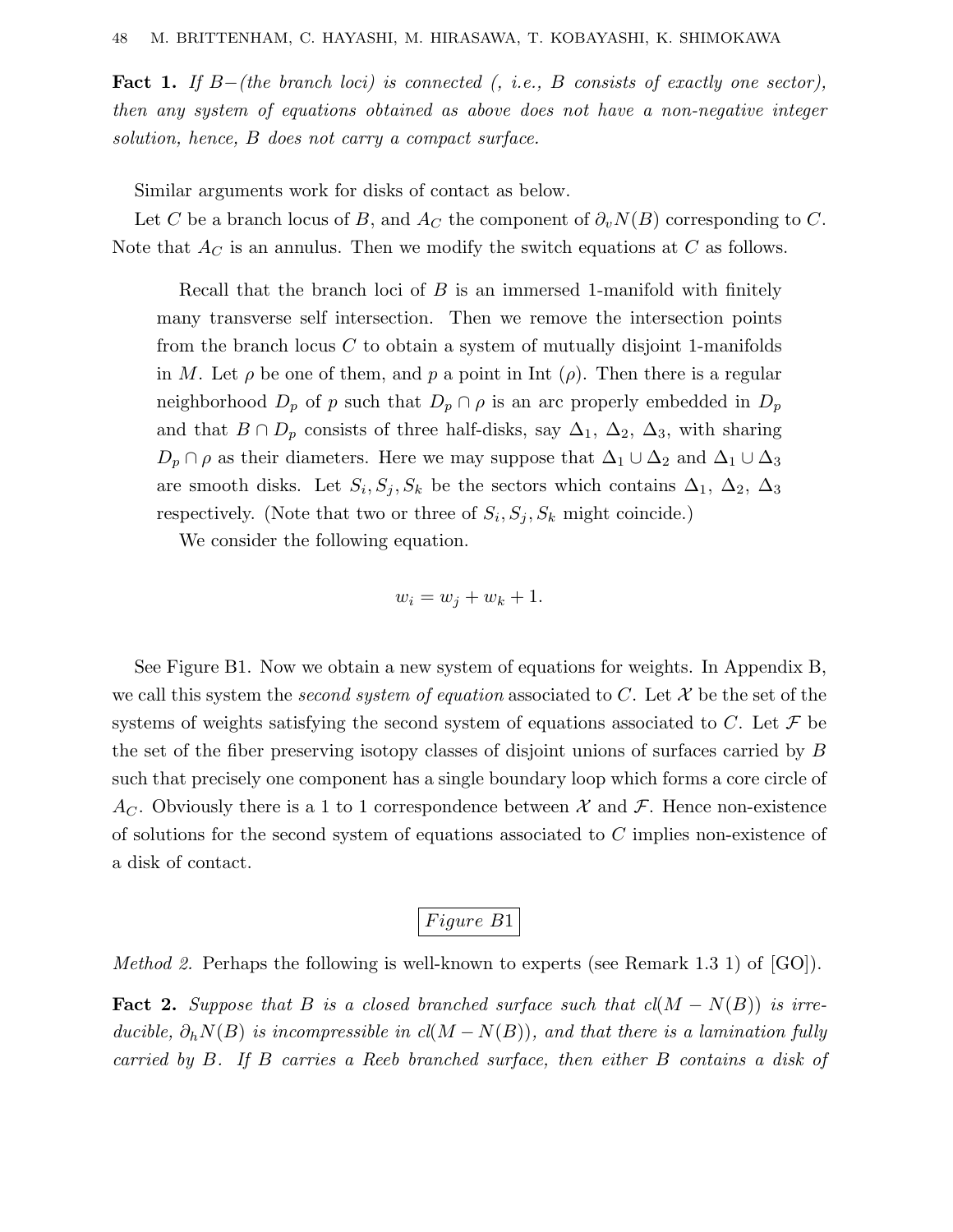contact, or a component *X* of  $M - N(B)$  is  $(disk) \times I$  with  $X \cap \partial_v N(B) = \partial (disk) \times I$ ,  $and X \cap \partial_h N(B) = (disk) \times \partial I,$ 

Proof. Suppose that *B* carries a Reeb branched surface. Then *B* also carries a Reeb lamination  $\mathcal{L}_R = T \cup \mathcal{R}$ , where *T* is a torus, and  $\mathcal{R}$  is a union of non-compact leaves. Without loss of generality, we may suppose that  $R$  consists of one leaf. Let  $V$  be the solid torus in *M* bounded by *T* such that  $V \supset \mathcal{R}$ . Let *B'* be the subset of *M* obtained from *B* by removing all sectors which do not carry  $\mathcal{L}_R$ . It is easy to see that *B'* is a branched surface such that  $\mathcal{L}_R$  is fully carried by  $B'$ . Then we may suppose (by splitting  $\mathcal{L}_R$  if necessary) that  $\partial_h N(B') \subset \mathcal{L}_R$ , and hence  $\partial(\partial_h N(B')) \subset \mathcal{L}_R$ . Since every point of *T* is an accumulation point of an infinite sequence of points of  $\mathcal{R}$ , any sector of *B'* carries R if it carries *T*. Since such sectors carry at least two portions of leaves, we do not need to split the toral leaf *T*. Let  $\mathcal{R}'$  be the union of non-compact leaves obtained from  $\mathcal R$  by a possible splitting operation.

**Claim.** There is a component of  $\partial(\partial_h N(B'))$  which is contained in  $\mathcal{R}'$ .

*Proof.* Assume for a contradiction that no component of  $\partial(\partial_h N(B'))$  is contained in  $\mathcal{R}'$ . Then  $\partial_h N(B') \subset T$  and  $\mathcal{R}' \subset \text{Int } N(B')$ .

Subclaim.  $V \subset N(B')$ .

*Proof.* Suppose for a contradiction Int  $V \cap (M - N(B')) \neq \emptyset$ . Since  $\mathcal{R}'$  is carries by  $B'$ , we see that Int  $V \cap \text{Int } N(B') \neq \emptyset$ . Since Int *V* is arcwise connected, we can take a path *α* which joins a point in Int  $V \cap$  Int  $N(B')$  to a point in Int  $V \cap (M - N(B'))$ . Since  $\partial N(B')$  is separating in *M*, we see that  $\partial N(B') \cap (\text{Int } \alpha) \neq \emptyset$ . Since  $\partial_h N(B') \subset T = \partial V$ and  $\partial N(B') = \partial_v N(B') \cup \partial_h N(B')$ , we see that Int  $\alpha \cap \text{Int } \partial_v N(B') \neq \emptyset$ , hence that Int  $V \cap \text{Int } \partial_v N(B') \neq \emptyset$ . Let *Q* be the component of  $V \cap \partial_v N(B')$  which contains a point of Int  $\alpha \cap \text{Int } \partial_v N(B')$ . Since *V* is a closed set, we see that *Q* is also a closed set. We note that  $\partial Q \subset T = \partial V$ . Since Int  $\partial_v N(B') \cap T = \emptyset$ , we see that  $Q$  is a component of  $\partial_v N(B')$ , where  $(Q \cap \partial_h N(B)) \subset T$ . Since  $\mathcal{R}'(\subset \text{Int } V)$  accumulates to *T* and Int  $Q \subset \text{Int } V$ , we see that  $\mathcal{R}' \cap Q \neq \emptyset$ , contradicting the fact that  $\mathcal{R}' \cap \partial_v N(B') \neq \emptyset$ .

By Subclaim, we see that the solid torus  $V$  is embedded in the *I*-bundle  $N(B')$ , where *∂V* = *T* is transverse to the fibers. This implies that *V* admits an *I*-bundle structure such that  $\partial V = T$  is transverse to the fibers. However this is impossible since the base space of the *I*-bundle is a closed surface which is a deformation retract of *V* , and since *V* does not have a homotopy type of a closed surface. This completes the proof of Claim.

By Claim, we can take a component  $\ell$  of  $\partial(\partial_h N(B'))$  which is innermost in  $\mathcal{R}'$ , and let  $\Delta'$  be the disk in  $\mathcal{R}'$  bounded by  $\ell$ . If Int  $\Delta' \subset \text{Int } N(B')$ , then a small isotopy of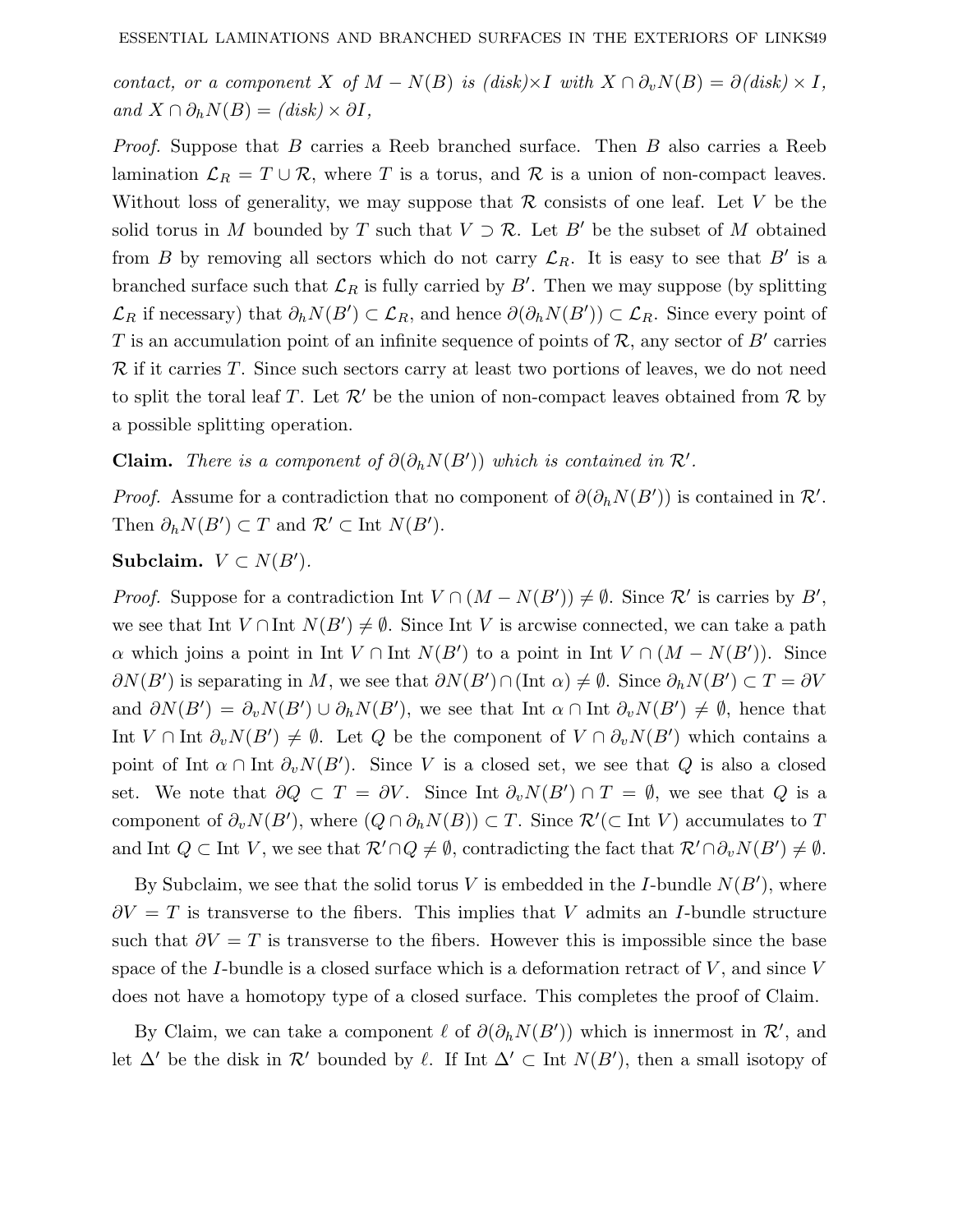$\Delta'$  gives a disk of contact for  $N(B')$ . It is easy to see that this disk survives when we recover  $N(B)$  from  $N(B')$ , and this shows that there is a disk of contact in  $N(B)$ . If Int  $\Delta' \not\subset \text{Int } N(B')$ , then  $\Delta'$  is a component of  $\partial_h N(B')$ . We can recover *B* from  $N(B')$ by attaching the removed sectors and collapsing the I-fibers of  $N(B')$  to points. Since  $\partial_v N(B')$  is disjoint from the vertical boundary of  $N(B)$  incident to the attached sectors, a small neighborhood of  $\partial \Delta'$  in  $\Delta'$ , denoted by  $N(\partial \Delta', \Delta')$ , survives in  $\partial_h N(B)$ .

Let  $\Delta$  be the component of  $\partial_h N(B)$  such that  $\Delta \supset N(\partial \Delta', \Delta')$ . Then a component of  $\partial\Delta$  is  $\partial\Delta'$ , and hence the component of  $\partial\Delta$  is contractible in  $N(B)$ .

Suppose that  $\Delta$  is a disk. Since  $\partial_h N(B)$  is incompressible in cl( $M - N(B)$ ), and since cl( $M - N(B)$ ) is irreducible, we see that the component of cl( $M - N(B)$ ) containing  $\Delta$  is of the form (disk) × *I*. Suppose that  $\Delta$  is not a disk, i.e.,  $\pi_1(\Delta) \neq \{1\}$ . Then  $\Delta$ is compressible in  $N(B)$ . Now we apply the argument of the proof of Proposition 4.5 of [GO]. That is, we first recall that *B* fully carries a lamination, say  $\lambda$ . Then, by splitting finitely many leaves of  $\lambda$  if necessary, we may suppose that  $\lambda \supset \partial_h N(B)$ . Then  $N(B) - \lambda$  has a structure of an open *I*-bundle. Since an *I*-bundle over a surface does not admit an essential disk, we can deform the compressing disk for  $\Delta$  by an isotopy relative to the boundary to a disk, say  $E$ , contained in  $\lambda$ . Since  $E$  is obtained from a compressing disk, we see that  $(\text{Int } E) \cap \partial(\partial_h N(B)) \neq \emptyset$ . Let  $\ell_E$  be a component of  $(\text{Int } E) \cap \partial(\partial_h N(B))$  which is innermost in *E*, and  $\Delta_E$  the disk in *E* bounded by  $\ell_E$ . Then, by the above arguments, we see that either  $\Delta_E$  represents a disk of contact (if Int  $\Delta_E \subset$  Int  $N(B)$ ) or a component of  $M$  − Int  $N(B)$ , say X, is of the form (disk)×*I* with  $X \cap \partial_v N(B) = \partial(\text{disk}) \times I$  (if  $\Delta_E \subset \partial_h N(B)$ ).

Method 3. We note that the following fact is used in the proof of Lemma 4.3 of [GO] and the proof of it is not given there. The fact implies that it is enough to check finitely many systems of admissible weights to find a torus bounding a Reeb branched surface in a given branched surface.

**Fact 3.** Let *B* be a branched surface in a 3-manifold *M*. Suppose that *B* has no disk of contact and that there exists a torus which bounds a Reeb branched surface carried by *B.* Let *T* be such a torus and *V* the solid torus such that  $\partial V = T$  and that *V* contains the Reeb branched surface. Then no *I*-fiber of  $N(B) \cap V$  is an arc whose endpoints are contained in *T*. In particular, if  $\mathbf{w} = (w_1, \ldots, w_k)$  is the system of admissible weights on *B* which represents *T* (hence, each  $w_i$  is a non-negative integer), then each  $w_i$  is equal to or less than 2.

*Proof.* Suppose for a contradiction that there is an *I*-fiber, say *J*, of  $N(B) \cap V$  such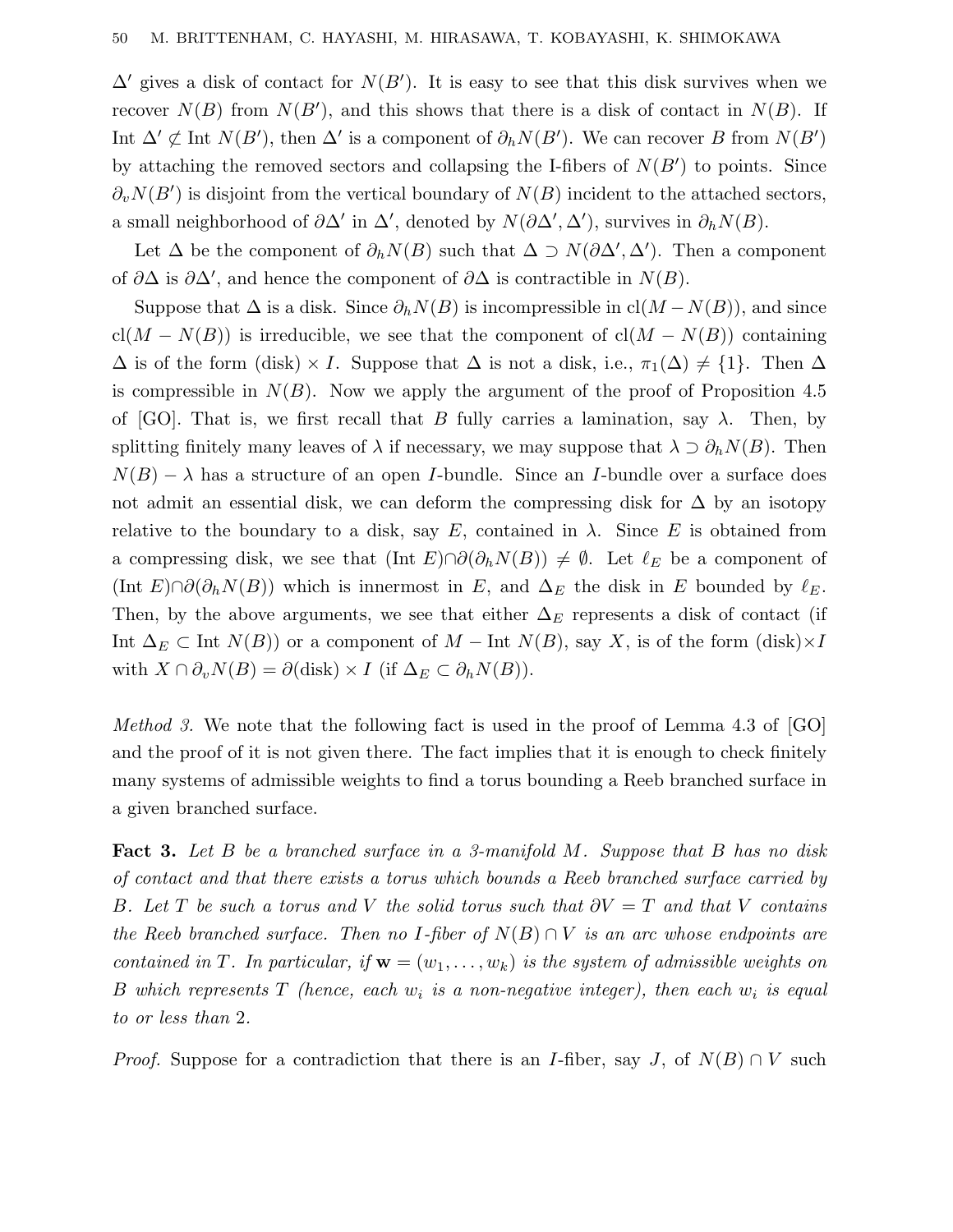that  $\partial J \subset T$ . Let  $\mathcal{L}_R = T \cup R$  and  $B'$  be as in the proof of above-mentioned Fact 2. That is,  $\mathcal{L}_R$  is a Reeb lamination carried by the Reeb branched surface contained in *V*, and  $B'$  is the closed branched surface obtained from  $B$  by removing all sectors which do not carry  $\mathcal{L}_R$ . As in the proof of Fact 2, we may suppose that  $\partial_h N(B') \subset \mathcal{L}'_R$ , where  $\mathcal{L}'_R = T \cup R'$  is a lamination obtained from  $\mathcal{L}_R$  by applying possible splitting operations on the non-compact leaves *R*. Note that  $N(B') \cap V$  forms an I-bundle. Since *B* has no disk of contact, we immediately have the following claim.

**Claim 1.** Let  $\ell$  be a component of  $\partial(\partial_h N(B')) \cap R'$  which is innermost in R', and  $\Delta$ the disk in  $R'$  bounded by  $\ell$ . Then  $\Delta$  is a component of  $\partial_h N(B')$ .

Then we have the following.

**Claim 2.** The components of  $\partial(\partial_h N(B'))$  are not nested in R', i.e., there does not exist second innermost component of  $\partial(\partial_h N(B'))$ .

*Proof.* Suppose for a contradiction that there exists a second innermost component  $\ell$  of  $\partial(\partial_h N(B')) \cap R'$ . Let  $\Delta$  be the disk in  $R'$  bounded by  $\ell$ . By above-mentioned Claim 1, we see that the interior of a small neighborhood of  $\partial \Delta$  in  $\Delta$  is contained in Int  $N(B')$ . Hence by moving  $\Delta$  by a small isotopy, we can obtain a disk of contact in  $B'$ . It is easy to see that the disk of contact survives in *B*. a contradiction.

By Claims 1 and 2, we see that each component of  $\partial_h N(B') \cap \text{Int } V$  is a disk, hence each component of  $V \cap \partial N(B')$  is a 2-sphere which contains exactly one component of  $\partial_v N(B')$ . Since *V* is irreducible, this gives the following.

**Claim 3.** Each component of  $cl(V - N(B'))$  is homeomorphic to (disk)  $\times$  *I*, where  $((\text{disk}) \times I) \cap \partial_h N(B') = (\text{disk}) \times \partial I \text{ and } ((\text{disk}) \times I) \cap \partial_v N(B') = \partial(\text{disk}) \times I.$ 

By Claim 3, we can extend the *I*-bundle structure of  $N(B') \cap V$  to a codimension 2 foliation, say  $\Sigma$ , of the solid torus *V* transverse to  $\partial V$ . Recall that  $\partial_h N(B') \subset \mathcal{L}'_R$ . Let  $\ell_1, \ldots, \ell_p$  be the non-compact leaves of  $\mathcal{L}'_R$  which intersect  $\partial_h N(B')$ . Let  $N_1, \ldots, N_q$  be the metric completions of the components of  $V - (T \cup \ell_1 \cup \cdots \cup \ell_p)$ . By the definition of  $\Sigma$ , we see that each  $N_i$  is homeomorphic to an *I*-bundle  $\Sigma \cap N_i$ , where the total space of the associated  $\partial I$ -bundle is homeomorphic to  $\mathbb{R}^2$ . Since there does not exist a free involution on  $\mathbb{R}^2$ , we see that the bundle structure on each  $N_i$  is trivial, i.e.,  $N_i$  is homeomorphic to  $\mathbb{R}^2 \times I$  with each  $\{pt.\} \times I$  a fiber of  $N_i$ . Hence the lamination  $T \cup \ell_1 \cup \cdots \cup \ell_p$  extends to a foliation, say F, of V such that each leaf of F is  $\mathbb{R}^2 \times \{pt.\} \subset N_i$  for some *i*. Since *T* ∪  $\ell_1$  ∪  $\cdots$  ∪  $\ell_p$  is a Reeb lamination, this shows that *F* is a Reeb foliation. We note that  $\partial J \subset \partial V$  and that *J* is transverse to F. However this is impossible since a Reeb lamination admits a global normal orientation.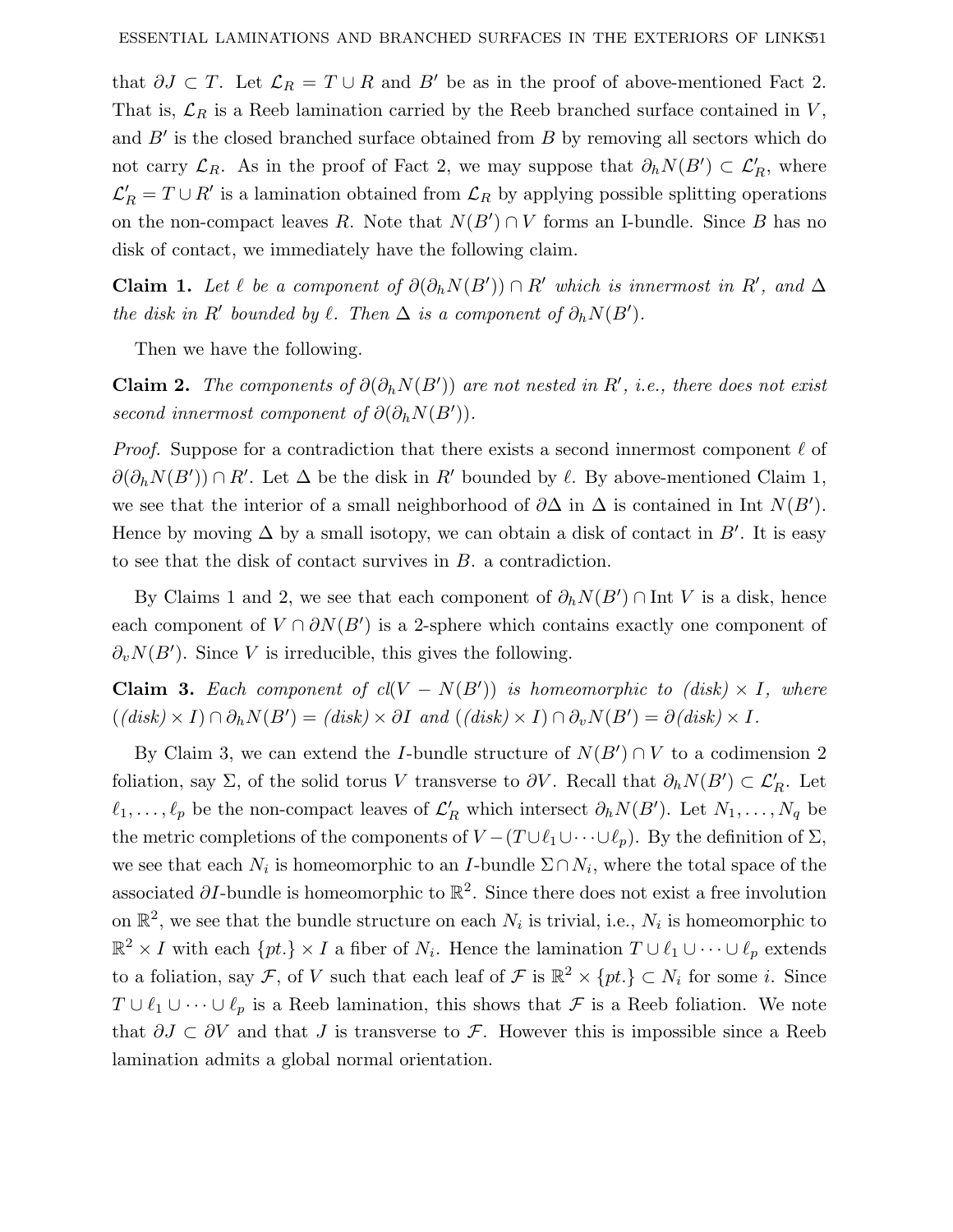APPENDIX C (PROOF OF PROPOSITION  $5.1$ )

**Proposition 5.1.** Let L be a link with a diagram E, and B a closed branched surface in standard position with respect to E. Let  $\mathcal L$  be a lamination fully carried by the branched surface  $B \cap B_{\pm}$ , which is a pinching of a system of generating disks by the definition of standard position. Then there is another system of generating disks  $E_1, \ldots, E_p$  for  $B \cap B_{\pm}$  such that each leaf of  $\mathcal L$  is isotopic to some  $E_i$  in the I-bundle  $N(B \cap B_{\pm})$  by a fiber preserving isotopy. For each  $E_i$ , the union of the leaves of  $\mathcal L$  which are isotopic to  $E_i$  by a fiber preserving isotopy is a closed subset of  $B_{\pm}$ .

In this appendix, we firstly prove:

**Proposition C.** Let *Z* be a 3-ball, and  $C_0$  a branched surface in *Z*. Suppose that  $C_0$  is a pinching of a disjoint union of smooth disks  $G_1 \cup \cdots \cup G_m$  properly embedded in *Z* as below.

- (1) Each branch locus intersects *∂Z*.
- (2) No pinching occurs between subsurfaces of a single component of  $G_1, \ldots, G_m$ , and hence the image of each  $G_i$  is a disk embedded in  $C_0$ .

Let  $\mathcal L$  be a lamination which is fully carried by  $C_0$ . Then  $C_0$  is a pinching of a disjoint union of smooth disks  $R_1, \ldots, R_n$  properly embedded in *Z* such that similar conditions as (1) and (2) above hold and that each leaf of  $\mathcal L$  is isotopic to some  $R_i$  in the I-bundle  $N(C_0)$  by a fiber preserving isotopy.

Let *H* be a (connected) surface in  $\partial Z$  such that *H* is disjoint from the branch loci of  $C_0$ and that  $N(C_0) \cap H$  is a union of *I*-fibers of the *I*-bundle  $N(C_0)$ . (Note that  $N(C_0) \cap H$ may be disconnected.) Suppose that  $G_i \cap H$  consists of at most one arc properly embedded in *H* for every *i*. Then for each leaf *l* of  $\mathcal{L}$ ,  $l \cap H$  consists of at most one arc properly embedded in *H*.

Then we prove Proposition 5.1 by using Proposition C.

For the proof of Proposition C, we modify Lemma 2.5 of [GO] as in the following form.

**A variation of Lemma 2.5 of** [GO]**.** Let *B*<sup>∗</sup> be a branched surface possibly with boundary in a 3-manifold *M* such that  $cl(M - N(B_*))$  is irreducible. Suppose:

- (1)  $B_*$  has no disk of contact,
- (2) no component of  $cl(M N(B_*))$  is of the form  $(disk) \times I$ , where  $\partial(disk) \times I \subset$ *∂*<sup>*v*</sup>*N*(*B*<sub>0</sub>), and (disk) × ∂*I* ⊂  $\partial_h N(B_0)$ ,
- (3)  $\partial_h N(B_*)$  is incompressible in  $cl(M N(B_*))$  and
- (4) there are no monogons in  $cl(M N(B_*))$ .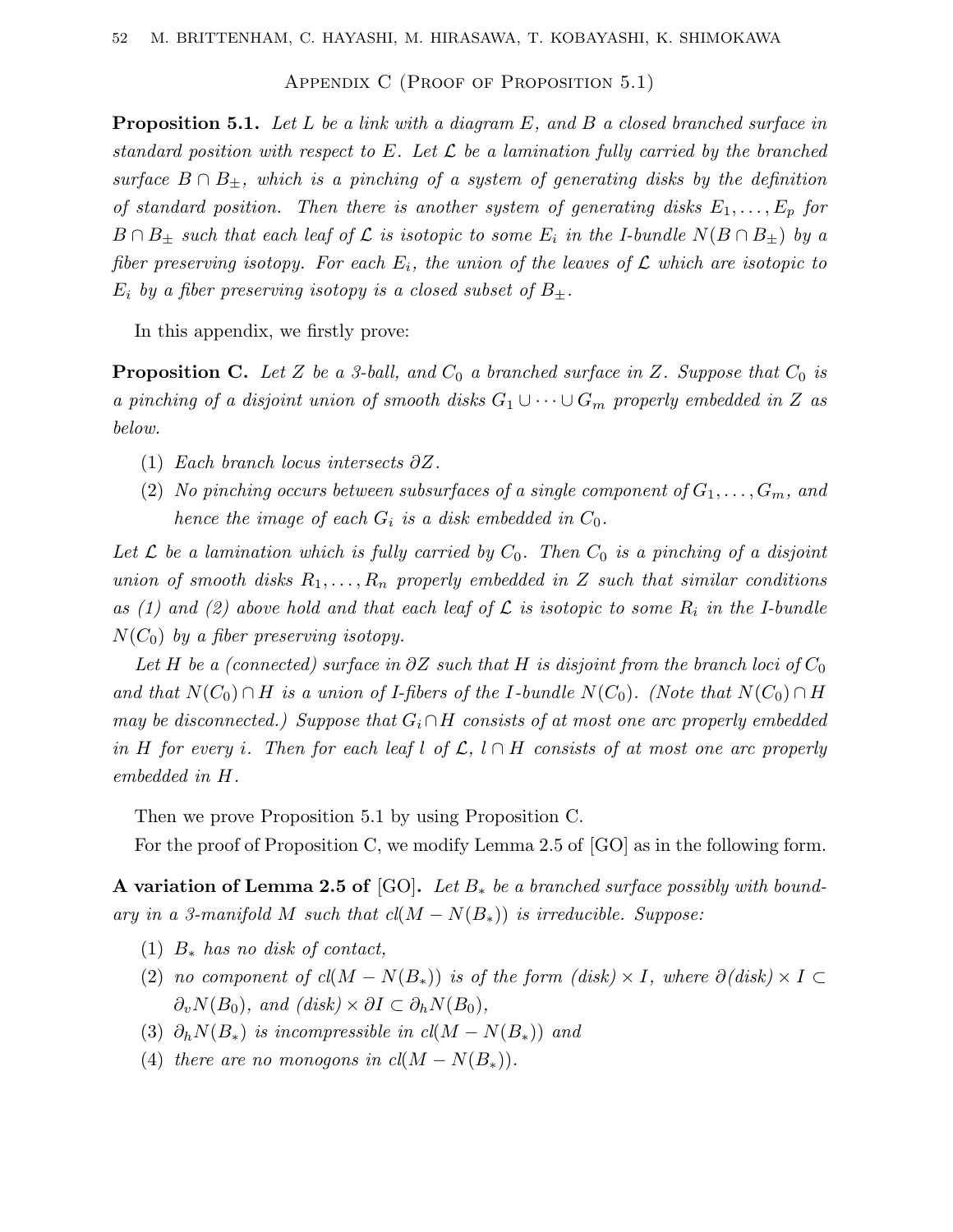Suppose  $B'_*$  is a splitting of  $B_*$ . Then we have:

- (1)  $\partial_h N(B'_*)$  is incompressible in  $cl(M N(B'_*))$  and
- (2) there are no monogons in  $cl(M N(B'_{*}))$ .

Proof of 'A variation of Lemma 2.5 of [GO]'. We prove only the conclusion (1). The proof of the conclusion (2) is similar, and we omit it. Since  $B'_*$  is a splitting of  $B_*$ , we have  $N(B_*) = N(B'_*) \cup J$ , where *J* is an *I*-bundle.

Suppose, for a contradiction, there is a compressing disk *D* for  $\partial_h N(B'_*)$  such that  $D \subset$  cl  $(M - N(B'_*))$ . By standard innermost loop and outermost arc arguments, we may suppose that each component of  $D \cap \partial_{v}J$ , if exists, is either an essential simple closed curve in  $\partial_{v}J$  or a fiber of an *I*-bundle structure of *J*.

Suppose there exists a simple closed curve component in  $D \cap \partial_{v}J$ . Then, by taking a component of  $D \cap \partial_{v}J$  which is innermost in *D*, we obtain a disk  $D'$  in *D* such that  $D' \cap \partial_v J = \partial D'$ . If  $D' \subset J$ , then  $D'$  is a disk of contact in  $N(B_*)$ , contradicting (1) of the assumption. If  $D' \subset cl((M-N(B_*))$ , then by the condition (3) of the assumption and the irreducibility of cl( $M - N(B_*)$ ), we see that the component of cl( $M - N(B_*)$ ) containing *D*<sup> $\prime$ </sup> is of the form (disk) × *I*, where  $\partial$ (disk) × *I* ⊂  $\partial$ <sub>*v</sub>N*(*B*<sub>\*</sub>), and (disk) ×  $\partial$ *I* ⊂  $\partial$ <sub>*h</sub>N*(*B*<sub>\*</sub>),</sub></sub> contradicting the condition (2) of the assumption.

Suppose each component of  $D \cap \partial_v J$  is a fiber of an *I*-bundle structure of *J*. There is an outermost arc of  $D \cap \partial_v J$  on *D*, and it cuts off from *D* a monogon in cl( $M - N(B_*)$ ), contradicting the condition (4) of the assumption.

Hence  $D \cap \partial_v J = \emptyset$ . Then, by the condition (3) of the assumption, we see that  $\partial D$ is contractible in  $\partial_h N(B_*)$ , contradicting the fact that *D* is a compressing disk. This completes the proof of the conclusion (1).

**Lemma.** The branched surface  $C_0$  satisfies the assumptions of 'A variation of Lemma 2.5 of  $[GO]$ .

*Proof.* Since each branch locus of  $C_0$  intersects  $\partial Z$ , we see that  $C_0$  satisfies the conditions (1), (2) of the assumption of 'A variation of Lemma 2.5 of [GO]'. This also implies that each component of  $\partial_h N(C_0)$  is a disk, and this shows that  $C_0$  satisfies the condition (3). Moreover, since no pinching occurs between subsurfaces of a single component of  $G_1, \ldots, G_m$ , we see that  $C_0$  satisfies the condition (4).

Proof of Proposition C.

**Claim 1.** Let F be a compact 2-manifold fully carried by  $C_0$ . Then each component  $E$ of *F* is a disk such that

(1) *E* is mapped to an embedded disk in  $C_0$  by the projection map  $N(C_0) \rightarrow C_0$ , and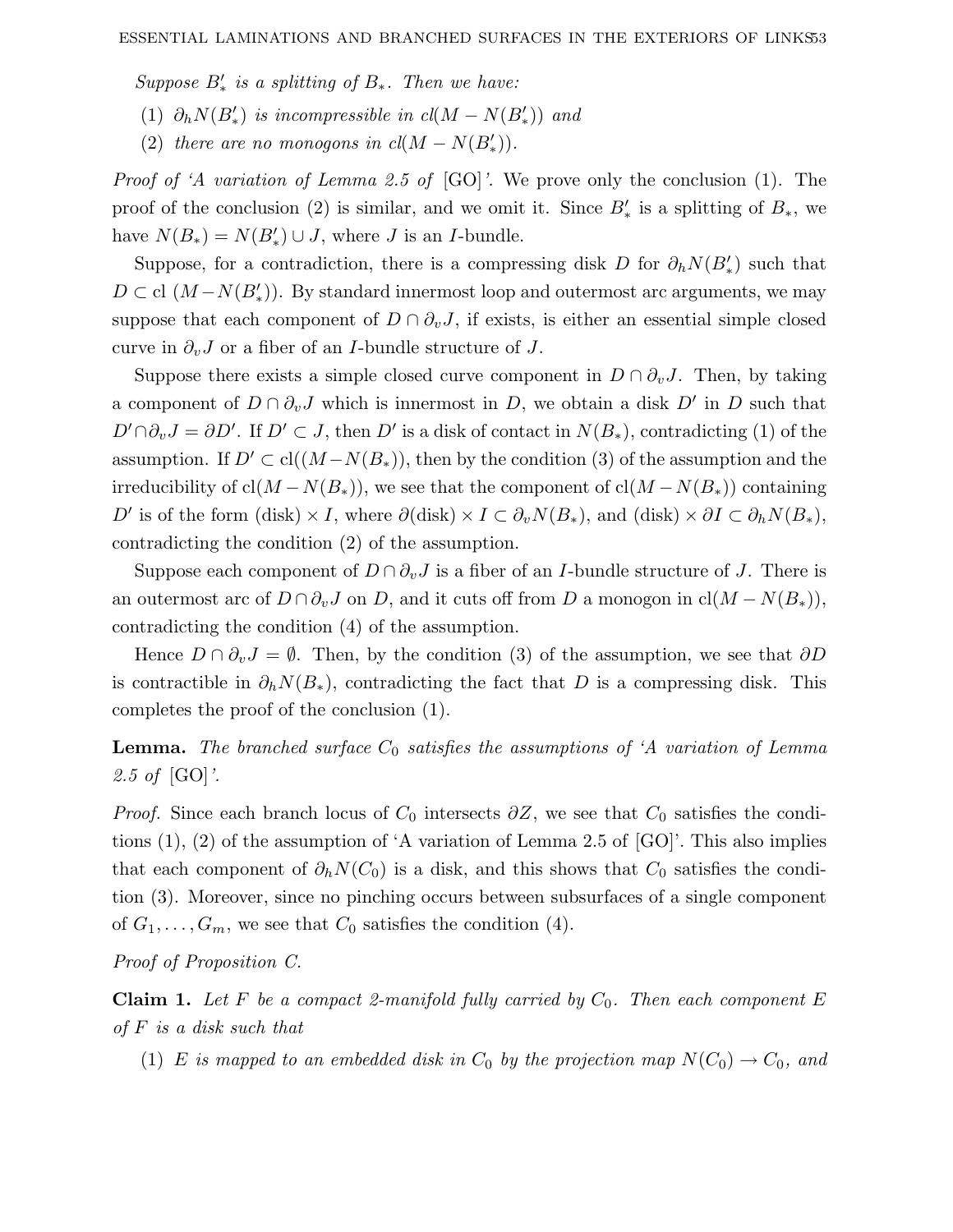### (2)  $E \cap H$  consists of at most one arc properly embedded in *H*.

*Proof.* We note that  $\partial_h N(C_0)$  has a component which is a disk properly embedded in Z, and this shows that *Z* is not an essential branched surface. However above-mentioned lemma shows that the branched surface  $C_0$  satisfies the other conditions of the definition of incompressible branched surfaces. Under the conditions proved in Lemma, the arguments in  $[F-O]$  show that no component of F is a 2-sphere, and that F is incompressible in the 3-ball *Z*. Hence each component of *F* is a disk. Let *E* be a component of *F*.

**Subclaim 1.** *E* is mapped to an embedded disk in *C*0.

*Proof.* By splitting some components of *F* if necessary, we may assume that  $\partial_h N(C_0) \subset$ *F*. Suppose for a contradiction that *E* is not projected to an embedded disk in  $C_0$ . Then there is an I-fiber  $J_0$  of  $N(C_0)$  which intersects the disk  $E$  at two or more points. Let  $J'$ be a subinterval of *J*<sub>0</sub> such that  $\partial J' \subset E$  and  $\int J' \cap E = \emptyset$ . If another component *E'* of *F* intersects *J'*, then *E'* must intersects *J'* at two or more points since *E* and *E'* are disks properly embedded in the ball *Z*. Hence, retaking *E* if necessary, we can assume without loss of generality that  $E$  is the only component of  $F$  which intersects  $J'$ . Let *W* be the closure of a component of  $N(C_0) - F$  which contains int*J*'. Since int*W* is disjoint from *F*, *W* is an I-bundle over a subdisk of *E*, and *E* intersects  $\partial_h W$ . Note that *W*∩ $\partial Z \neq \emptyset$ , otherwise *W* would contain an annular component of  $\partial_v N(C_0)$ , contradicting the assumption. Let  $Q'$  be a disk bounded by  $\partial E$  on  $\partial Z$  such that  $W \cap \partial Z \subset Q'$ . The I-fibers of *W* ∩ *∂Z* have endpoints in *∂E*. Let *J* be an outermost one on *Q* , and *Q* the outermost disk, that is,  $Q - J$  is disjoint from W. We remove all the component of  $N(C_0) - F$  which are disjoint from intW. This amounts to a splitting operation on the branched surface  $C_0$ , and we obtain a new branched surface  $C'$  in  $Z$ . The components of *C* intersecting the disk *Q* are properly embedded disk in *Z*, and they are parallel to subdisks of *Q*. Hence we can isotope *Q* relative to its boundary so that it gives a monogon for the branched surface  $C'$ . However this contradicts the fact that  $C_0$  does not admit a monogon, which follows from 'A variation of Lemma 2.5 of [GO]'mentioned above. This completes the proof of Subclaim 1.

Recall that *H* is a surface in *∂Z* given in the statement of Proposition C.

**Subclaim 2.** *∂E* ∩ *H* consists of at most one arc properly embedded in *H*.

*Proof.* By splitting some components of *F* if necessary, we may suppose that  $\partial_h N(C_0) \subset$ *F*. Suppose for a contradiction that there exists a component *E* of *F* such that *∂E* ∩ *H* consists of more than one arc. Then there is a disk *Q* in  $\partial Z$  such that  $Q \cap E = \partial Q \cap \partial E = \alpha$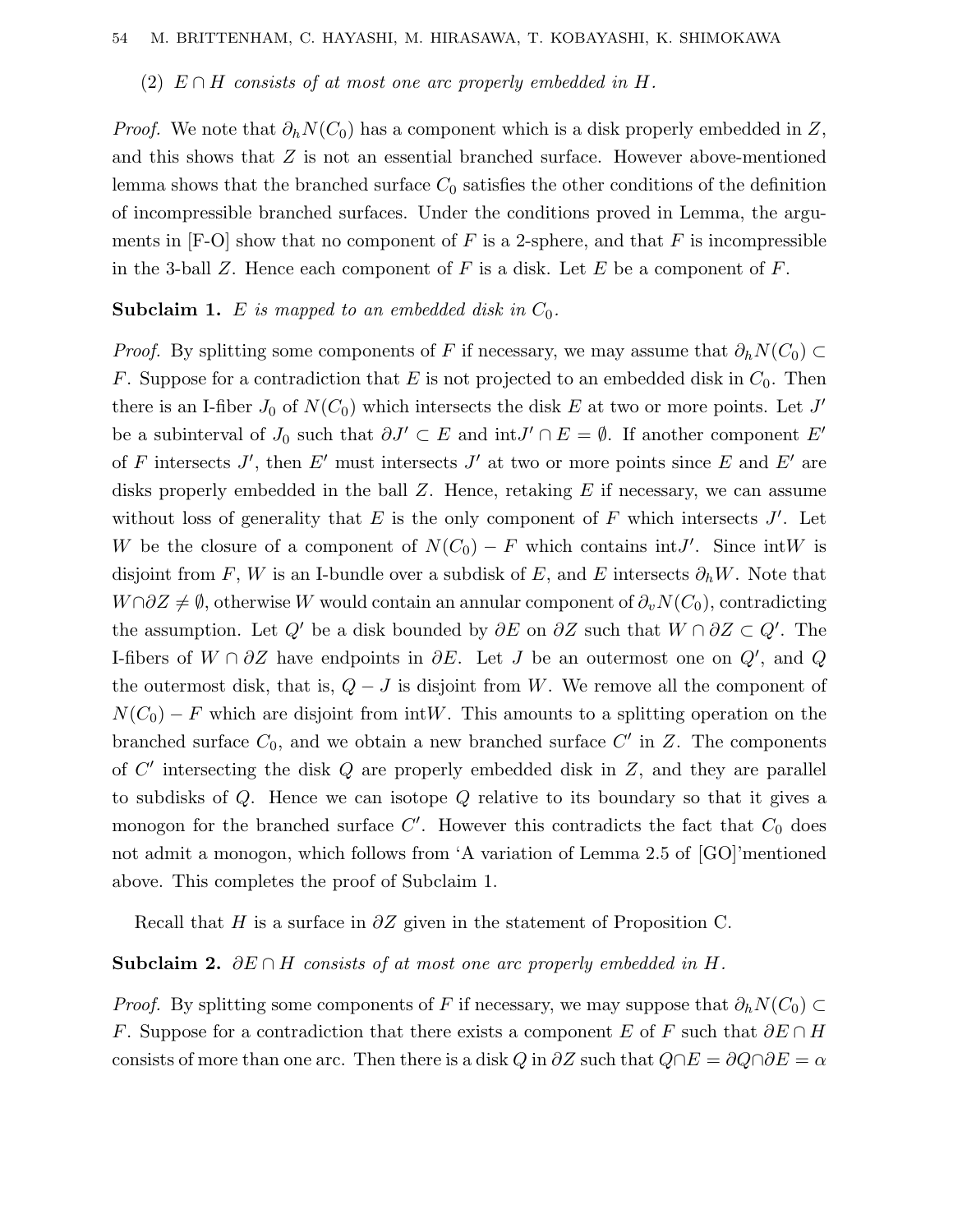an arc, and that cl  $(\partial Q - \alpha) \subset H$ . Then  $\beta$  denotes the arc cl  $(\partial Q - \alpha)$ . If another component *E'* of *F* intersects  $\beta$ , then *E'* must intersects  $\beta$  at two or more points since *E* and  $E'$  are disks properly embedded in the ball Z. Hence, retaking  $E$  if necessary, we can assume without loss of generality that *E* is the only component of *F* which intersects  $\beta$ . Note that every component of *F* intersecting Int *Q* is a disk whose boundary is entirely contained in Int  $Q$ . Hence by moving Int  $Q$  by an isotopy, we obtain a disk  $Q'$  such that  $\partial Q' = \partial Q = \alpha \cup \beta$  and that Int  $Q' \cap F = \emptyset$ . Let  $N(F)$  be a sufficiently small regular neighborhood of *F*, and  $N_F$  the union of the closures of several components of  $N(F) - F$ such that  $N_F \supset \partial_h N(C_0)$  and that  $N_F \subset N(B_0)$ . Note that  $Q' \cap N_F = Q' \cap E (= \alpha)$ . rel.  $\beta$  Since *F* is fully carried by  $C_0$ , there is an *I*-bundle *G* in *Z* with base space a compact 2-manifold such that  $N(C_0) = N_F \cup G$ , where  $G \cap N(F) = G \cap \partial_h N(F) = \partial_h G$ . Since each component of  $\partial_v N(C_0)$  is a disk, we may suppose, by innermost loop arguments, that each component of  $\partial_v N(C_0) \cap Q'$  is (if exists) a proper arc which is an I-fiber of *G*. Note that these arcs are properly embedded in *Q* . Then we take an outermost component of  $\partial_v N(C_0) \cap Q'$  on  $Q'$  with an outermost disk  $\Delta$  such that  $\Delta \cap \beta = \emptyset$ . Note that  $\Delta$  is a monogon in cl  $(Z - N(C_0))$ , contradicting Subclaim 1 mentioned above. Hence  $\partial_v N(C_0) \cap Q' = \emptyset$ . Let  $Q_1, \ldots, Q_{2m}$  be duplicated parallel copies of  $G_1, \ldots, G_m$ in *N*(*C*<sub>0</sub>) such that  $\partial_h N(C_0) \subset Q_1 \cup \cdots \cup Q_{2m}$ . Since  $\partial_v N(C_0) \cap Q' = \emptyset$ , there is a component of  $\partial_h N(C_0)$  which contains the arc  $\alpha$  entirely. Hence  $Q_k$  contains  $\alpha$  entirely for some  $1 \leq k \leq 2m$ . Remember that the subarc  $\beta$  of  $\partial Q''$  connects distinct components of  $\partial E \cap H$ . These arcs are contained also in  $\partial Q_k$  since the surface  $H_j$  is disjoint from the branch loci of  $C_0$ . Hence  $\partial Q_k$  intersects *H* in two or more arcs. This contradicts the assumption, and this completes the proof of Subclaim 2.

Subclaims 1 and 2 complete the proof of Claim 1.

For the definition of a foliation which is a thickening of a lamination, see Definition 2.1 of [GO]. Let F be a foliation on  $N(C_0)$  which is a thickening of L. Recall that  $C_0$  is a pinching of the disks  $G_1, \ldots, G_m$ . We may suppose, by exchanging suffix if necessary, that  $G_1$  is an outermost component of  $G_1, \ldots, G_m$ , i.e., a component of  $Z - G_1$  does not intersect  $G_2 \cup \cdots \cup G_m$ .

Then there is a component of  $\partial_h N(C_0)$ , say  $R_1$ , which is parallel to  $G_1$ . By the way of construction of the thickening  $\mathcal{F}, R_1$  is a leaf of  $\mathcal{F}$ . By Reeb stability theorem (see, for example, Lemma 2.2 of  $[GO]$ , we see that the leaves which are close to  $R_1$  are parallel to  $R_1$  in  $N(C_0)$ . Let  $\mathcal{R}_1$  be the union of the leaves of  $\mathcal F$  which are isotopic to  $R_1$  by fiber preserving isotopies in the I-bundle  $N(C_0)$ . Then we see that, by Reeb stability theorem,  $\mathcal{R}_1$  is homeomorphic to  $R_1 \times I$  with each  $R_1 \times \{p\}$  corresponding to a leaf for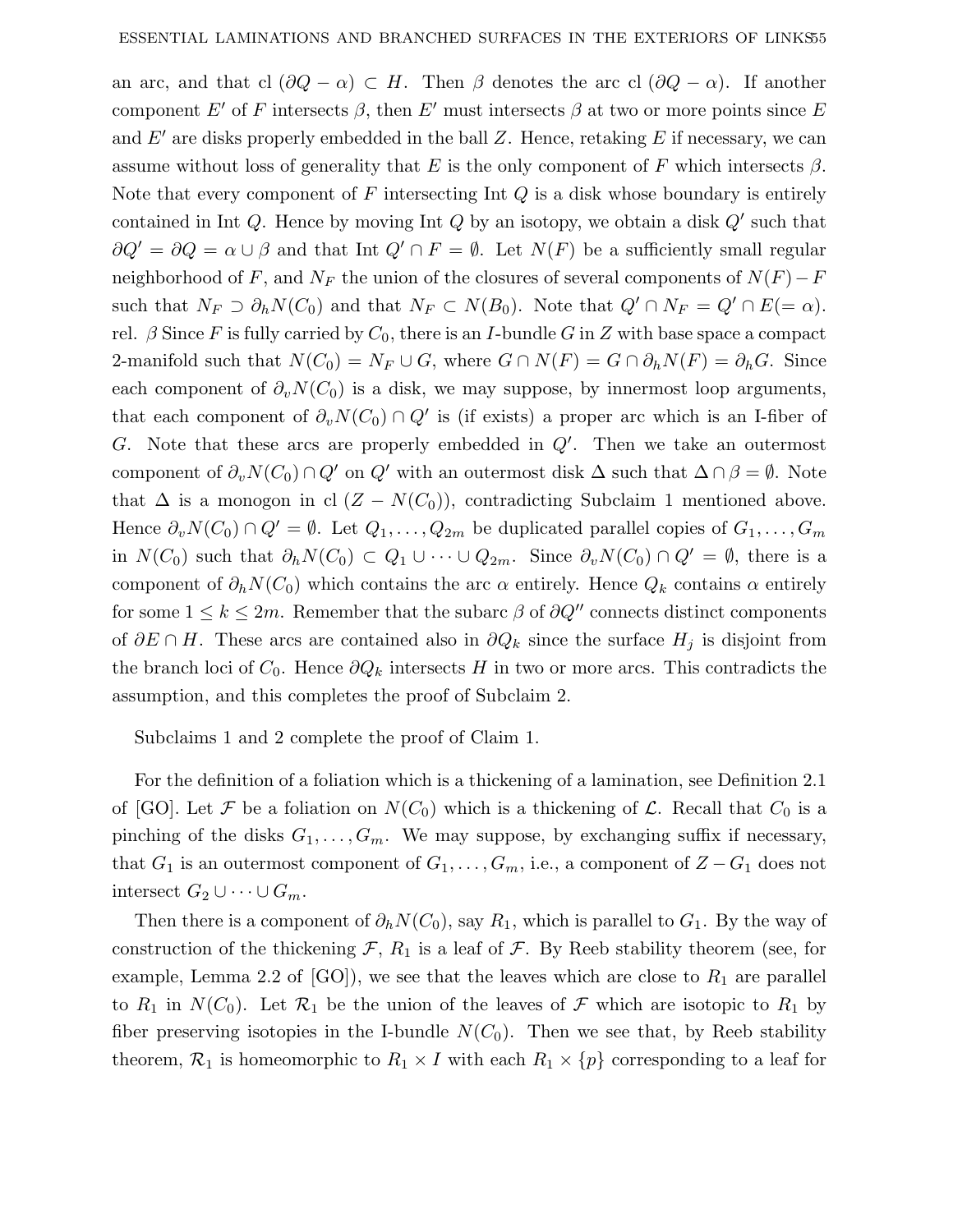$p \in [0,1]$  and with  $R_1 \times \{0\}$  corresponding to  $R_1$ . Let  $R'_1$  be the leaf of  $\mathcal F$  corresponding to  $R_1 \times \{1\}$ . Then we see that  $R'_1 \cap \partial_h N(C_0)$  is a non-empty union of components of  $\partial_h N(C_0)$ . Let  $S_1, \ldots, S_k$  be the sectors of  $C_0$  corresponding to  $R'_1 \cap \partial_h N(C_0)$ . Let  $C_1 = cl(C_0 - (S_1 \cup \cdots \cup S_k))$ . It is easy to see that  $C_1$  is a branched surface.

Let  $N'_1 = cl(N(C_0) - \mathcal{R}_1)$ . Note that  $N'_1 \cap \mathcal{R}_1 = cl(R'_1 \cap \partial_h N(C_0))$ , and each component of this is a disk. Let  $J_1$  be the union of leaves of  $\mathcal F$  which are isotopic to a component of  $c\ell(R'_1 - (R'_1 \cap \partial_h N(C_0)))$  by fiber preserving isotopies in the I-bundle *N*(*C*<sub>0</sub>). We see that *J*<sub>1</sub> is homeomorphic to  $c\ell(R'_1 - (R'_1 \cap \partial_h N(C_0))) \times [0,1)$  with each  $c\ell(R'_1 - (R'_1 \cap \partial_h N(C_0))) \times \{p\}$  corresponding to a union of leaves for  $p \in [0,1)$  and with  $c\ell(R'_1 - (R'_1 \cap \partial_h N(C_0))) \times \{0\}$  corresponding to  $c\ell(R'_1 - (R'_1 \cap \partial_h N(C_0)))$ . Let  $N_1 = N_1' - J_1$ . We note that  $\mathcal{F} \cap N_1$  is a foliation on  $N_1$ , that  $N_1$  is a fibered neighborhood of the branched surface  $C_1$  above, and that each fiber of  $N_1$  intersects  $\mathcal{F} \cap N_1$  transversely.

**Claim 2.** There exists a system of disjoint union of disks  $R_2, \ldots, R_n$  properly embedded in *Z* such that

- (1) each leaf of  $\mathcal{L} \cap N_1$  is isotopic to some  $R_i$  by a fiber preserving isotopy in the *I*-bundle *N*<sup>1</sup> and
- (2) no pinching occurs between subsurfaces of a single component of  $R_2, \ldots, R_n$ , i.e., the image of each  $R_i$  is a disk embedded in  $C_1$  and
- (3) for the surface *H* in Proposition *C*,  $R_i \cap H$  consists of at most one arc properly embedded in *H* for each *i*.

*Proof.* Recall that  $C_0$  is a pinching of the disks  $G_1, \ldots, G_m$ . Let  $Q_1, \ldots, Q_{2m}$  be duplicated parallel copies of  $G_1, \ldots, G_m$  in  $N(C_0)$  such that  $\partial_h N(C_0) \subset Q_1 \cup \cdots \cup Q_{2m}$ . For a component  $\rho$  of  $\partial(\partial_v N(C_0)), Q(\rho)$  denotes the component of  $Q_1, \ldots, Q_{2m}$  which contains *ρ*. Recall that  $S_1, \ldots, S_k$  are the sectors of  $C_0$  corresponding to  $R'_1 \cap \partial_h N(C_0)$ . It is easy to see that  $c\ell(C_0 - S_1)$  is a branched surface, say  $C'_1$ . We show that  $C'_1$  is a pinching of disjoint union of disks each component of which satisfies similar conditions as those of of the conclusion of Claim 2. We will see repetitions of the following arguments complete the proof of Claim 2. Let  $\rho_1, \ldots, \rho_p$  be the components of the frontier in  $R'_1$  of the component of  $\partial_h N(C_0)$  corresponding to  $S_1$ . Then let  $\rho'_i$  be the component of  $\partial_v N(C_0) \cap \partial_h N(C_0)$ such that  $\rho_i$  and  $\rho'_i$  are contained in the same component of  $\partial_v N(C_0)$ . Then  $Q(\rho'_i)$  is cut into two disks by  $\rho'_i$ . We denote by  $Q'(\rho'_i)$  the closure of the component of  $Q(\rho'_i) - \rho'_i$ such that a small neighborhood of  $\rho'_i$  in  $Q'(\rho'_i)$  is contained in  $\partial_h N(C_0)$ . Note that  $Q(\rho'_i)$ does not intersect the I-fibers of  $N(B)$  which intersect the interior of the sector  $S_1$ , otherwise there would be an I-fiber of  $N(B)$  intersecting  $\rho_i$  such that  $Q(\rho'_i)$  intersects it at two or more points, contradicting the assumption. Let  $G'_1, \ldots, G'_n$  be the components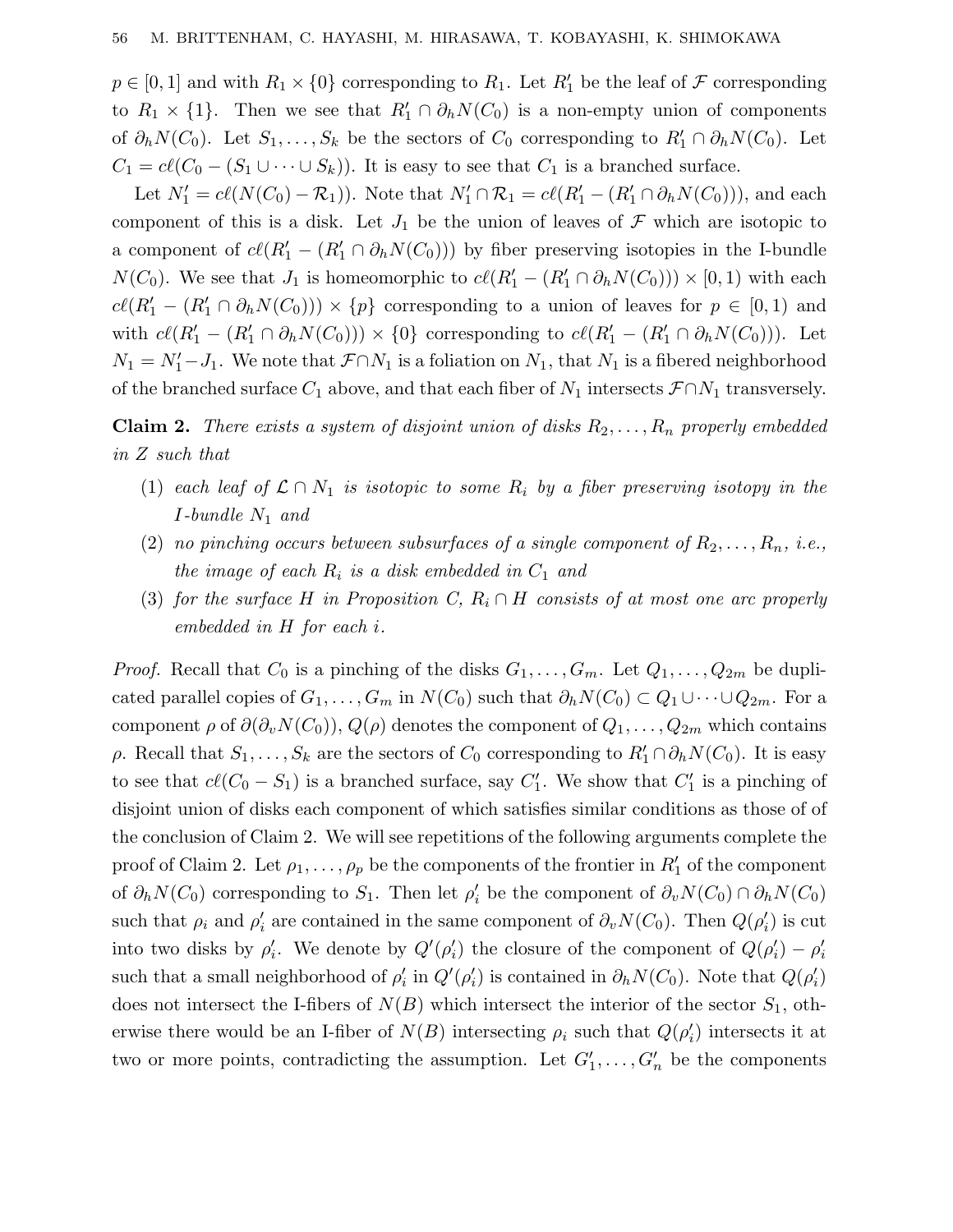of  $G_1, \ldots, G_m$  whose subdisks are carried by  $S_1, G''_1, \ldots, G''_r$  the disks obtained from  $G'_1, \ldots, G'_n$  by removing the subdisks carried by  $S_1$  and taking the closures.

We can naturally join the components of  $G_1'', \ldots, G_r''$  and copies of  $Q'(\rho_1'), \ldots, Q'(\rho_p')$ by using components of  $\partial_v N(C_0)$  to obtain a system of (not necessarily mutually disjoint) surfaces carried by  $C_1'$ . Then we perturb the surfaces to be in a general position with keeping them to be carried by  $C_1'$ , and apply suitable cut and paste operations to obtain a compact 2-manifold  $F'_1$  fully carried by  $C'_1$ . We note that  $F'_1 \cup G_1$  is fully carried by  $C_0$ . Hence by Claim 1 mentioned above, we see that each component of  $F'_1 \cup G_1$  is a disk satisfying similar conditions as those fo the conclusion of Claim 2. It is easy to see that the above arguments can be repeated to give the conclusion of Claim 2.

Since the number of the sectors of  $C_0$  is finite, we see that the above argument can be repeated to give Proposition C.

*Proof of Proposition 5.1.* Let  $H = B_{\pm} \cap$  (crossing balls). Note that *H* is a disjoint union of disks in  $\partial B_{\pm}$ . Then let  $H' = \text{cl}(H - N(L))$ , where *L* is the link. Then we apply Proposition C to  $\mathcal L$  with  $B_{\pm}$ ,  $D_1, \ldots, D_m$  and H' regarded as  $Z, G_1, \ldots, G_m$  and H respectively. Then we obtain a system of mutually disjoint disks  $\{E_1, \ldots, E_p\}$  properly embedded in  $B_{\pm}$  such that;  $B_{\pm}$  is a pinching of  $E_1 \cup \cdots \cup E_p$ , where no pinching occurs between subsurfaces of a single component of  $E_1, \ldots, E_p$ , each leaf of  $\mathcal{L}_\pm$  is isotopic to some  $E_i$  in the *I*-bundle  $N(B \cap B_{\pm})$  by a fiber preserving isotopy, and ; the boundary of each *E<sup>i</sup>* does not meet the same side of a bubble more than once. These show that  $E_1, \ldots, E_p$  is a system of generating disks for  $B \cap B_{\pm}$ .

Let  $\mathcal{E}_i$  be the union of leaves of  $\mathcal L$  which are isotopic to  $E_i$  by fiber preserving isotopies in the I-bundle  $N(C_0)$ . Let F be a foliation on  $N(C_0)$  which is a thickening of L, and  $\mathcal{E}'_i$  the union of the leaves of  $\mathcal F$  which are isotopic to  $E_i$  by fiber preserving isotopies in the I-bundle  $N(C_0)$ . Then we have  $\mathcal{E}_i = \mathcal{E}'_i \cap \mathcal{L}$ . By Reeb stability theorem,  $\mathcal{E}'_i$  is homeomorphic to  $E_i \times I$  with each  $E_i \times \{p\}$  corresponding to a leaf for  $p \in [0,1]$ . Since  $\mathcal L$  is a closed set, this shows that  $\mathcal E_i$  is a closed subset of  $B_{\pm}$ . This completes the proof of Proposition 5.1.

### Appendix D

In general, let  $\psi : F \to F$  be a pseudo-Anosov homeomorphism of a surface *F*, and *ν* the stable lamination of  $\psi$ . Let M be the mapping torus of  $\psi$ , i.e., M is obtained from  $F \times I$  by identifying  $F \times \{1\}$  and  $F \times \{0\}$  by the homeomorphism  $(x, 1) \rightarrow (\psi(x), 0)$ . Then we can obtain a lamination  $\lambda$  in *M* as the image of  $\nu \times I$  in *F*. We call  $\lambda$  the mapping torus of the stable lamination *ν*.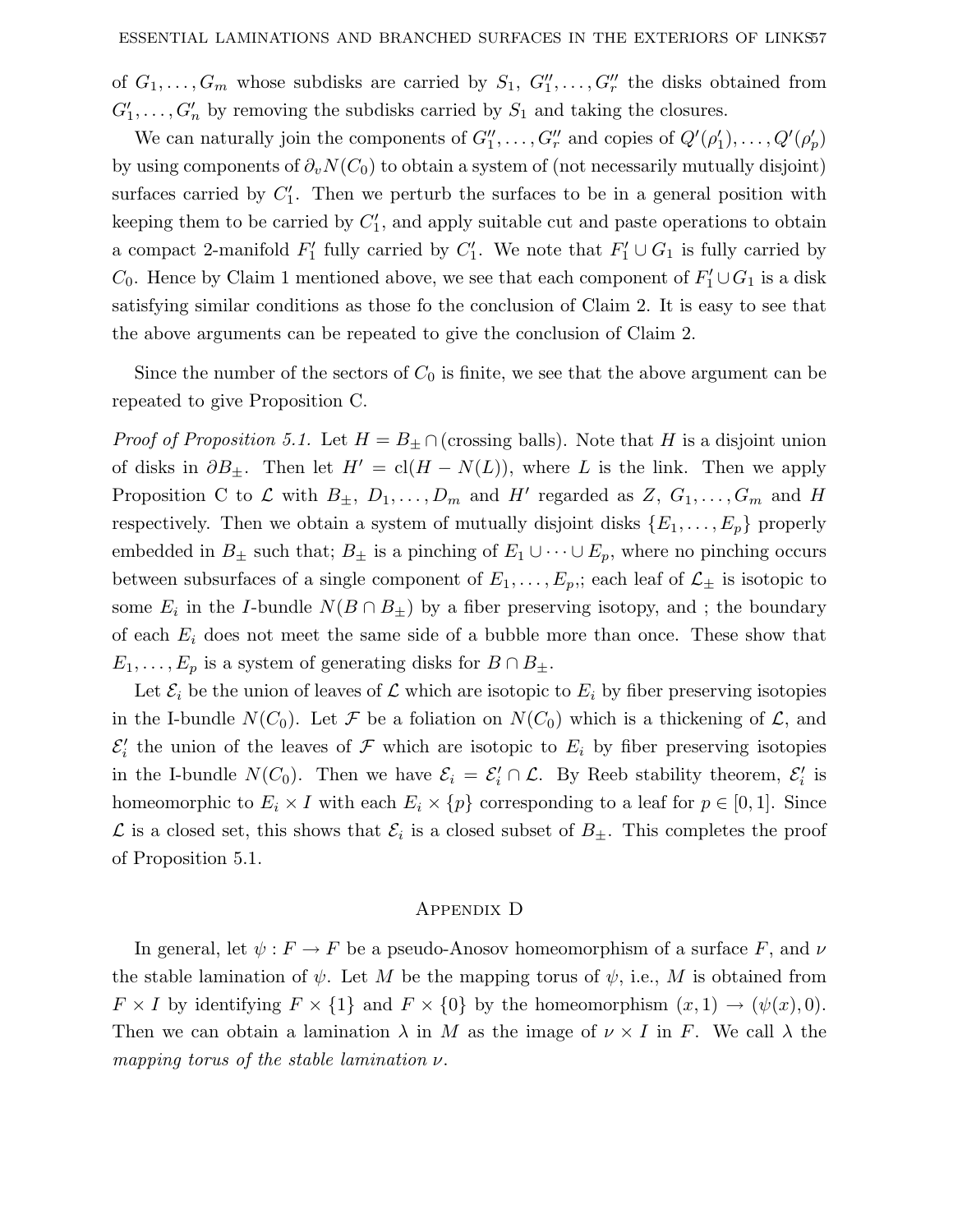In this appendix, we will show that the essential lamination of Example 6.1 is the mapping torus of a stable lamination of the pseudo-Anosov monodromy of the surface bundle structure of *E*(*L*).

We will demonstrate this by a picture of the branched surface obtained from *B* by cutting along a minimal genus Seifert surface of the figure eight knot. For the convenience of drawing, we slightly modify the diagram *E* as in Figure D-1 (a), and take a minimal genus Seifert surface *S* drawn for *E* as in Figure D-1 (b). It is directly observed that  $B \cap S$  is a train track  $\tau_*$  as in Figure D-1 (b). Let  $D_1$ ,  $D_2$ ,  $D_3$ ,  $D_4$  be crossing balls for *E*. Then  $D_i \cap B$  is a saddle-shaped disk, say  $R_i$ , in  $D_i$  as in Figure 2.1. See Figure D-1 (a).

$$
Figure\ D-1
$$

Here we may suppose that  $R_1 \cap S$  ( $R_2 \cap S$  resp.) is a diagonal line of the square  $R_1$  $(R_2 \text{ resp.})$  and that  $R_3 \cap S = \emptyset$ ,  $R_4 \cap S = \emptyset$ . Then we may take a "straight" arc  $\sigma$  in *B* joining a vertex of *R*<sup>3</sup> and a vertex of *R*<sup>4</sup> as in Figure D-1 (a). As directly observed from Figure D-1 (a), there is a hexagon *H* in *B* such that *H* is obtained from  $R_3 \cup \sigma \cup R_4$ by expanding  $\sigma$  in *B* and that  $H \cap S$  consists of two edges of *H* contained in edges of *τ*∗. Note that among the other four edges of *H* two are contained in edges of *τ*<sup>+</sup> and the other two edges are contained in *τ*−. See Figure D-2.

*F igure D* − 2

It is also directly observed from Figure 6.1 and Figure D-2 that  $cl(\tau_{\pm} - (\tau_{*} \cup R_1 \cup R_2 \cup R_2))$ *H*)) consists of two *Y*-shaped 1-complexes, say  $Y_1$  and  $Y_2$ . See Figure D-2 (b). Recall that  $B \cap B_+$  ( $B \cap B_-$  resp.) is a union of three disks  $D_1^+, D_2^+, D_3^+$  ( $D_1^-, D_2^-, D_3^-$  resp.) as in Figure D-3 (a) (Figure D-4 (a) resp.). It is easy to see that  $B \cap B_+$  ( $B \cap B_-$  resp.) is homeomorphic to the branched surface of Figure D-3 (b) (Figure D-4 (b) resp.). Let *B*<sup> $\sharp$ </sup> be the branched surface obtained from *B* by cutting along *S*. Let  $R_i^+, R_i^-$  be the four triangles obtained by cutting the saddle disk  $R_i$  along the arc  $\tau_* \cap R_i$  such that  $R_i^+ \subset B_+$  and  $R_i^- \subset B_-$ . Note that the branched surface  $B_{\sharp}$  can be obtained also from the disjoint union of  $cl((B \cap B_+) - H)$  and  $cl((B \cap B_-) - H)$  by pasting them along  $Y_1 \cup Y_2 \cup \sigma$  and attaching  $R_1^+, R_1^-, R_2^+, R_2^-, H$  along the subarcs of their boundaries in the bubbles. This can be done in an abstract way as in Figure D-5 to obtain the branched surface of Figure D-6. It is easy to see from Figure D-6 that any surface carried by  $B_{\sharp}$  is homeomorphic to either  $S^1 \times [0,1]$  or  $\mathbb{R} \times [0,1]$ , where a neighborhood of one boundary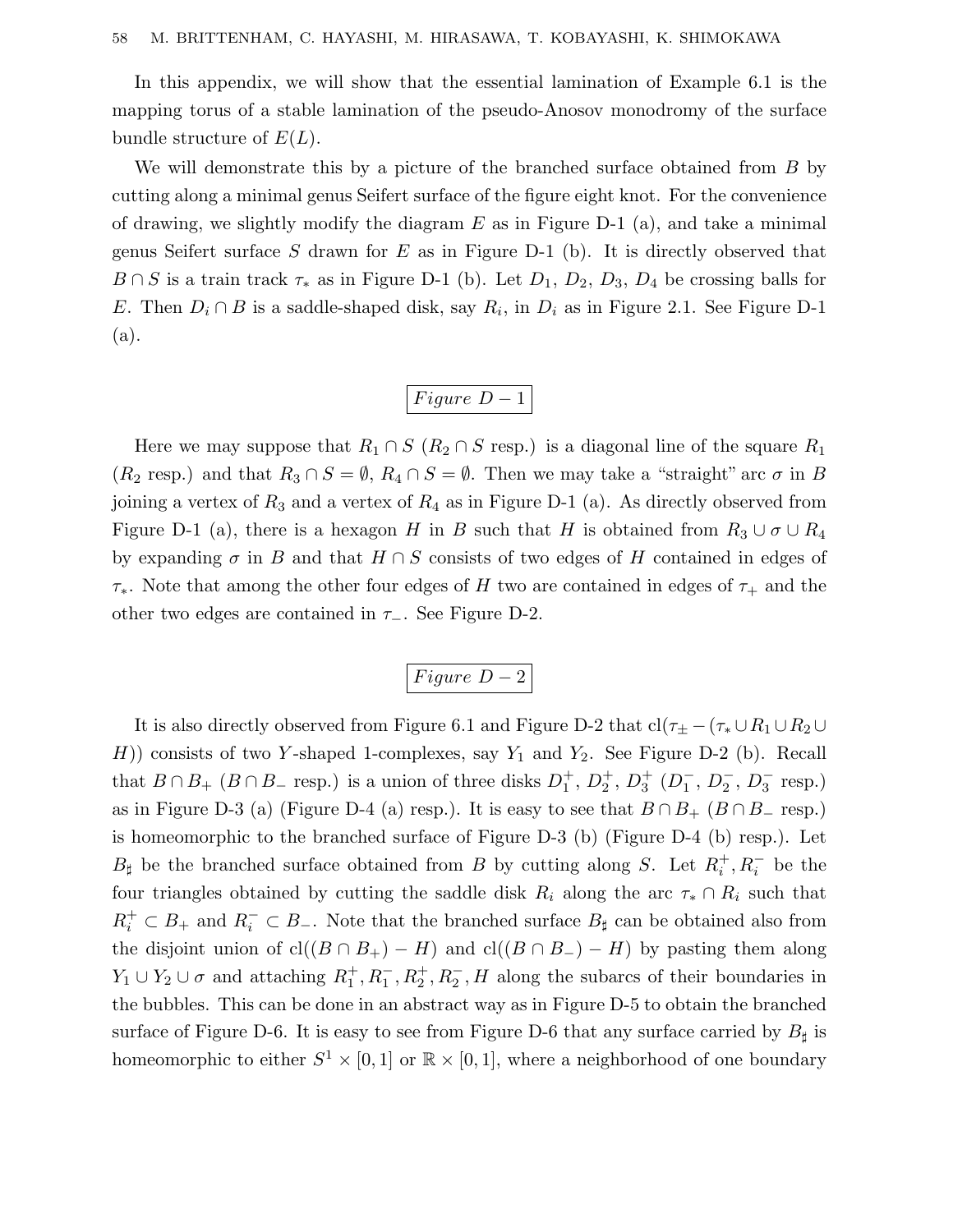component is contained in the +-side of *S* and a neighborhood of the other boundary component is contained in the −-side of *S*.

$$
Figure\ D-3\ \big|\ Figure\ D-4\ \big|\ Figure\ D-5
$$

Now we consider the affine lamination associated to the system of solutions

$$
(\alpha_1^+,\alpha_2^+,\alpha_3^+,\alpha_1^-,\alpha_2^-,\alpha_3^-)=(\frac{\sqrt{5}+1}{2},1,\frac{\sqrt{5}+1}{2},1,\frac{\sqrt{5}-1}{2},1)
$$

of the system of equations in Example 6.1. Note that this solution gives systems of admissible weights on  $B \cap B_+$  and  $B \cap B_-$  which agree at  $Y_1 \cup Y_2$  and gives a system of admissible weights on the branched surface  $B_{\sharp}$ . It is directly seen that the system of admissible weights induces two systems of admissible weights on *τ*<sup>∗</sup> as in Figure D-7, each from boundary components of  $B_{\sharp}$ . It is easy to see that these systems of weights are projectively equivalent. In fact these weights give a stable lamination of the pseudo-Anosov monodromy of the surface bundle structure of *E*(*L*). Hence the above lamination is a mapping torus of the stable lamination.

Figure 
$$
D-6a
$$
 | Figure  $D-6b$  | Figure  $D-7$ 



We will claim that the branched surface of Example 6.2 is an essential branched surface obtained by the first author in [B3].

The picture of Figure E-1 (a) is borrowed from Figure 3 of [B3]. Note that the diagram of a knot in Figure E-1 (a) is a non-alternating diagram of  $6<sub>1</sub>$ . In [B3], it is shown that the branched surface of Figure E-1 (a) is an essential branched surface in the knot complement. If we put the branched surface "tamely " with respect to the diagram, then the intersection of the branched surface and the projection 2-sphere will look as in Figure E-1 (b). Then we move a part of the knot as the broken line in Figure E-1 (b). Then it is directly observed that the image of the branched surface by this deformation is actually the branched surface of Example 6.2.

$$
Figure\ E-1
$$

### **REFERENCES**

[Ba] C. Bankwits, *Über die Torsionszahlen der altenierenden Knoten*, Math. Ann. **103** (1930), 145– 161.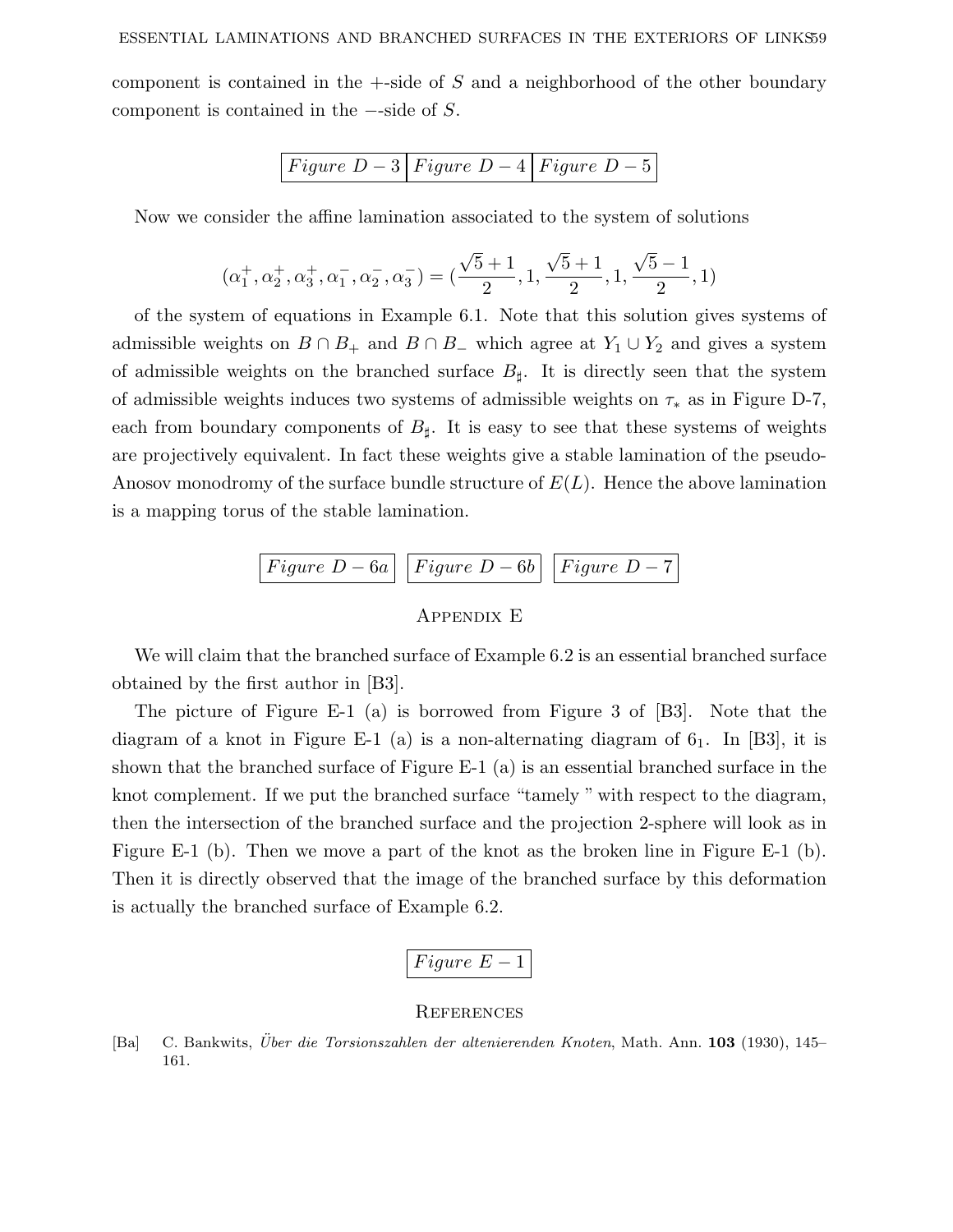- [B4] , *Essential laminations and Haken normal form*, Pacific J. Math. **168** (1995), 217–234.
- [B] M. Brittenham, *Essential laminations and Haken normal form, II: regular cell decompositions*, preprint.
- [B2] , *Persistently laminar tangles*, J. Knot Theory Ramifications **8** (1999), 415–428.
- [B3] , *Persistent laminations from Seifert surfaces*,J. Knot Theory Ramifications **10** (2001), 1155–1168.
- [DR] C. Delman and R. Roberts, *Alternating knots satisfy Strong Property P*, Comment. Math. Helv. **74** (1999),376–397.
- [FLP] Fathi-Laudenbach-Poenaru, *travaux de Thurston sur les surfaces*,Asterisque **66-67** (1979).
- [FO] W. Floyd and U. Oertel, *Incompressible surfaces via branched surfaces*,Topology **23** (1984), 117–125.
- [GO] D. Gabai and U. Oertel, *Essential laminations in* 3*-manifolds*,Ann. of Math. **130** (1989),41–73.
- [H] W. Haken, *Theorie der normalflächen*, Acta. Math. **105** (1954), 145–158.
- [Hay] C. Hayashi, *Tangles and tubing operations*,Topology Appl. **92** (1999),191–199.
- [HK] M. Hirasawa and T. Kobayashi, *Pre-taut sutured manifolds and essential laminations*,Osaka J. Math. **38** (2001), 905–922.
- [M0] W. Menasco, *Polyhedral representation of link complements,*,AMS Contemporary Math. **20**  $(1983), 305-325.$
- [M1] , *Closed incompressible surfaces in alternating knot and link complements*,Topology **23** (1984),37–44.
- [M2]  $\_\_\_\_\_\_\_\_\_\_\_\.\$  *Determining incompressibility of surfaces in alternating knot and link complements*, Pacific J. Math. **117** (1985),353–370.
- [MS] J.W. Morgan and P. Shalen, *Degeneration of hyperbolic structures, II: Measured laminations in 3-manifolds*,Ann. of Math. **127** (1988),403–456.
- [O'] U. Oertel, *Incompressible branched surfaces*, Invent. math. **76** (1984), 385–410.
- [O] , *Affine laminations and their stretch factors*, Pacific J. Math. **182** (1998), 303–328.
- [Ro] D. Rolfsen, *Knots and links*, Mathematical Lecture Series 7, Publish or Perish Inc., Berkeley Ca., 1976.
- [S] K. Shimokawa, *Incompressibilityof closed surfaces in toroidallyalternating link complements*, Osaka J. Math. **35**,191–234.
- [We] J. Weeks, *Hyperbolic structures on three-manifolds*, Ph D dissertation, Princeton University (1985).
- [W] Y.-Q. Wu, *Essential laminations in surgered* 3*-manifolds*,Proc. Amer. Math. Soc. **115** (1992), 245–249.

#### Mark BRITTENHAM mbritten@math.unl.edu

Department of Mathematics, University of Nebraska at Lincoln

Chuichiro HAYASHI hayachu@jwu.ac.jp

Department of Mathematical and Physical Sciences, Japan Women's University

Mikami HIRASAWA hirasawa@math.gakushuin.ac.jp

Department of Mathematics, Gakushuin University

Tsuyoshi KOBAYASHI tsuyoshi@cc.nara-wu.ac.jp

Department of Mathematics, Nara Women's University

Koya SHIMOKAWA kshimoka@rimath.saitama-u.ac.jp

Department of Mathematics, Saitama University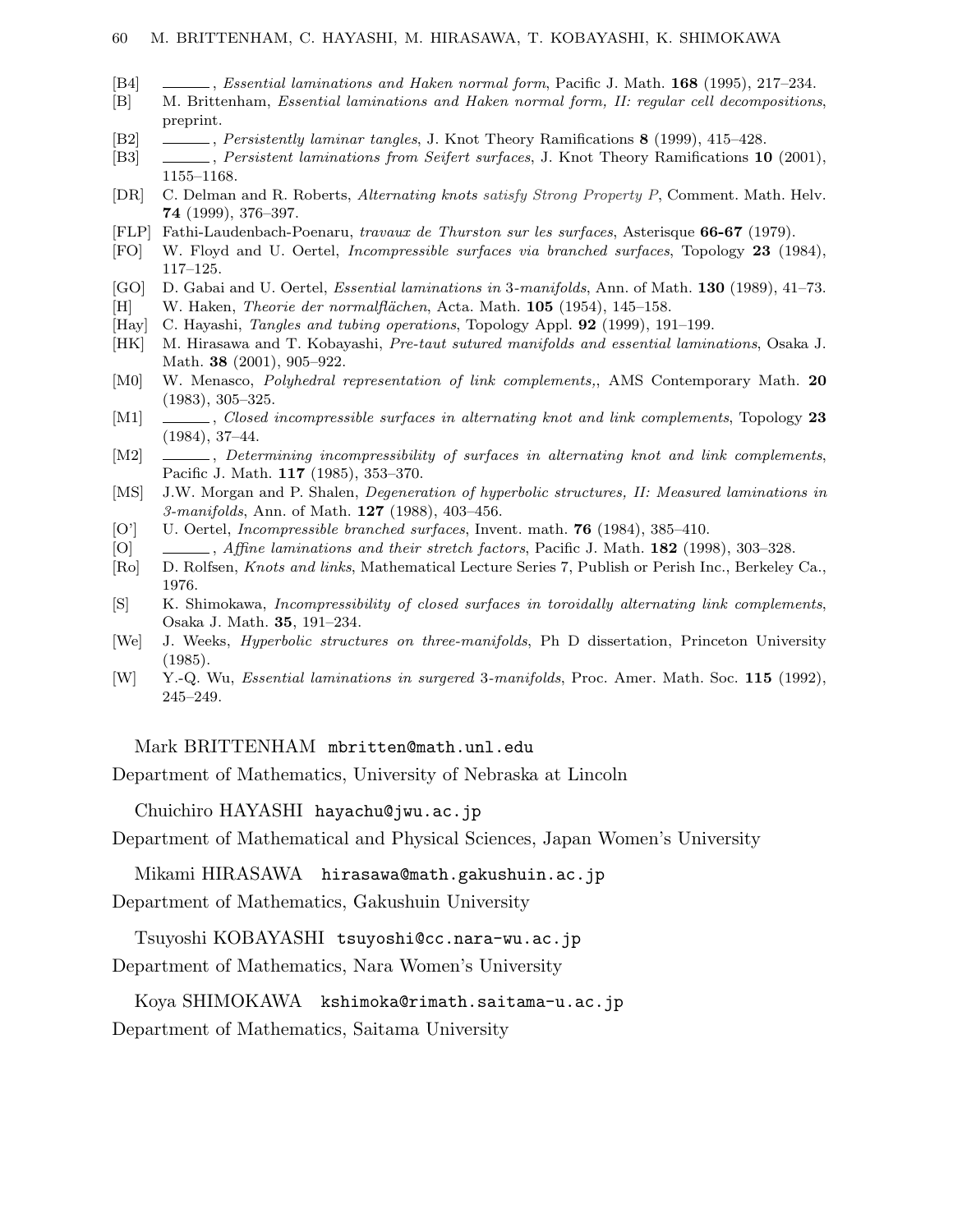



 $\mathcal{L}$ 





















Figure 2.1

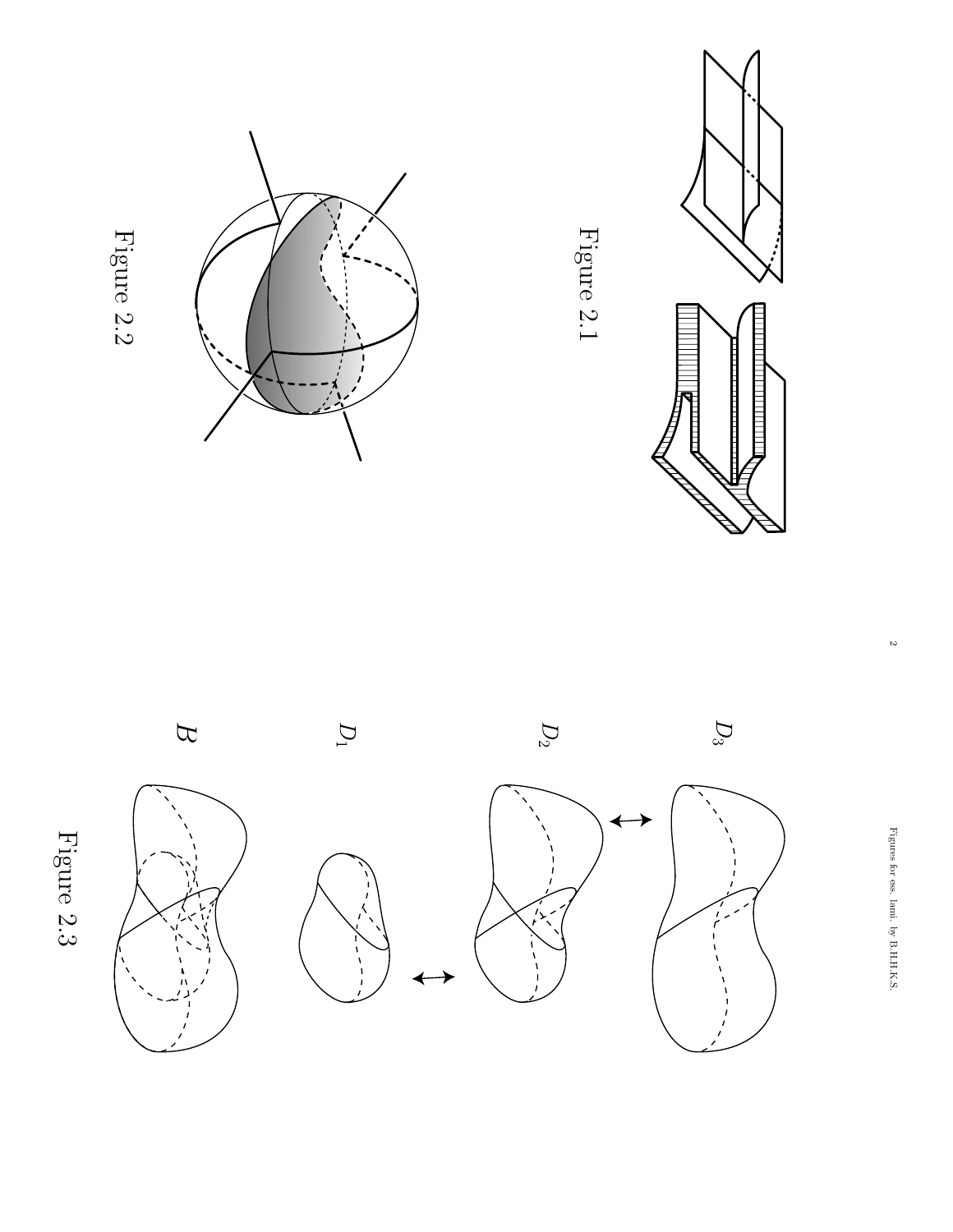







Figure 4.3  $\,$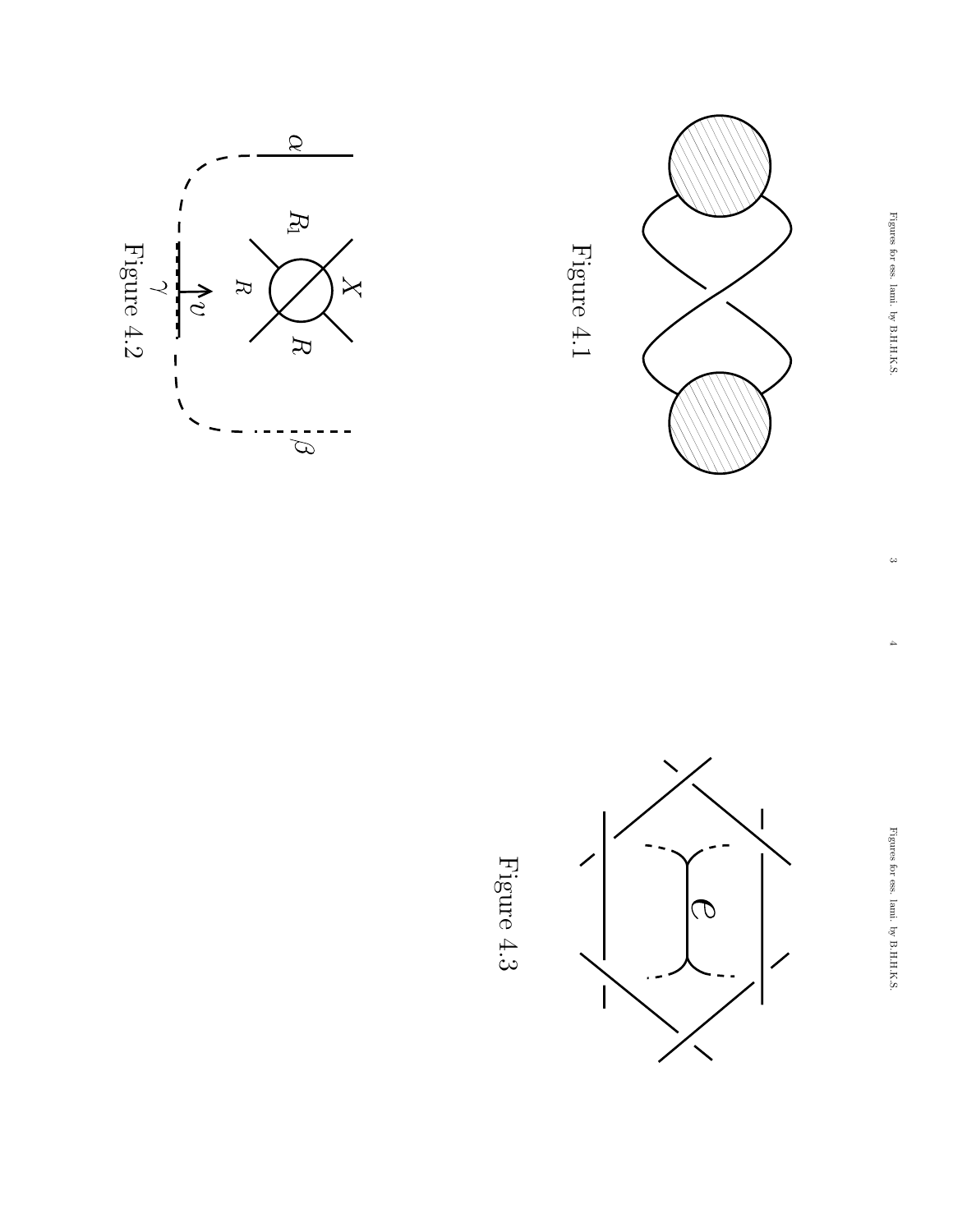







 $\circ$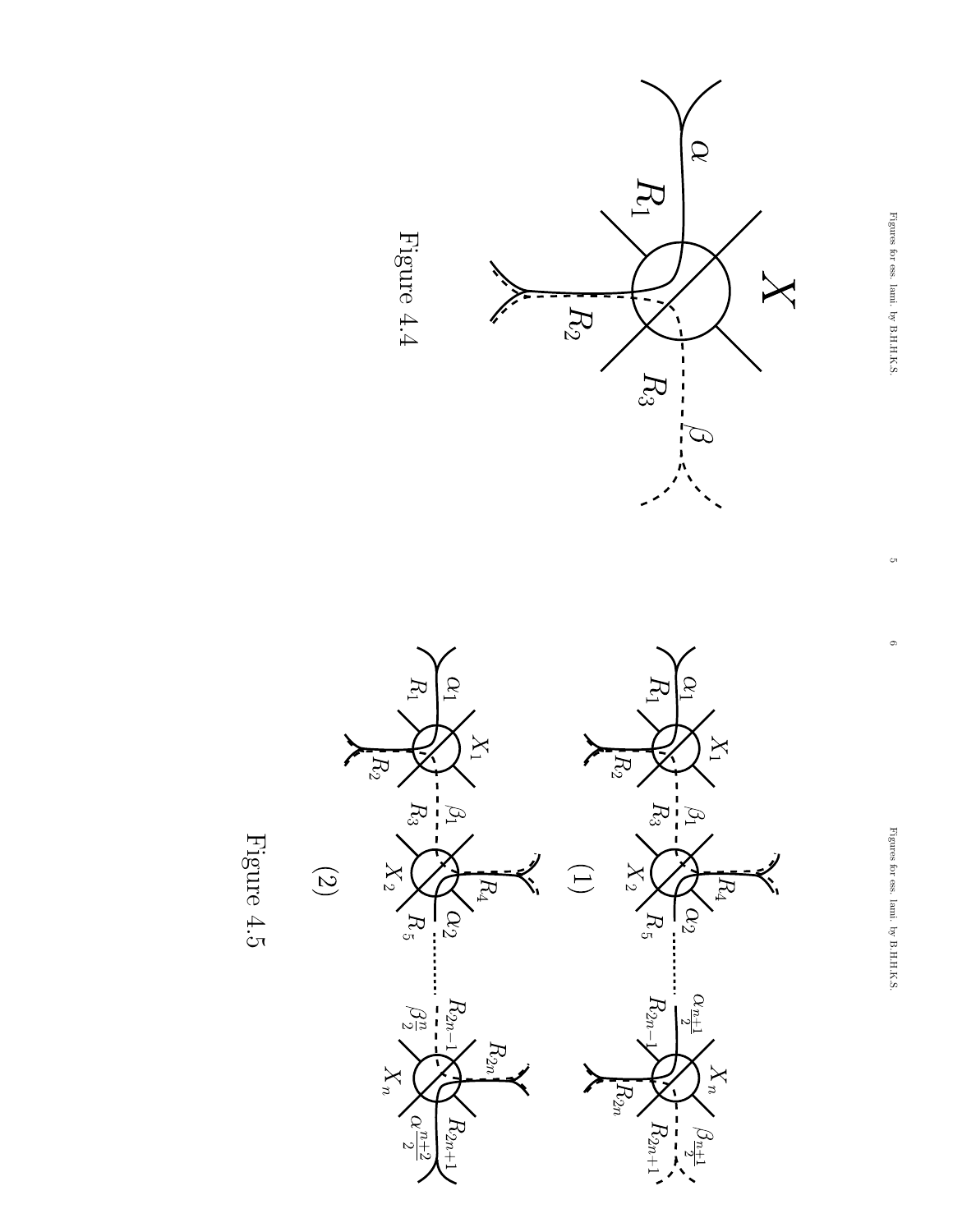





 $\begin{pmatrix} 1 \end{pmatrix}$  $\frac{1}{2}$ 

Figure 4.9  $\,$ 







 $\infty$ 

 $\overline{ }$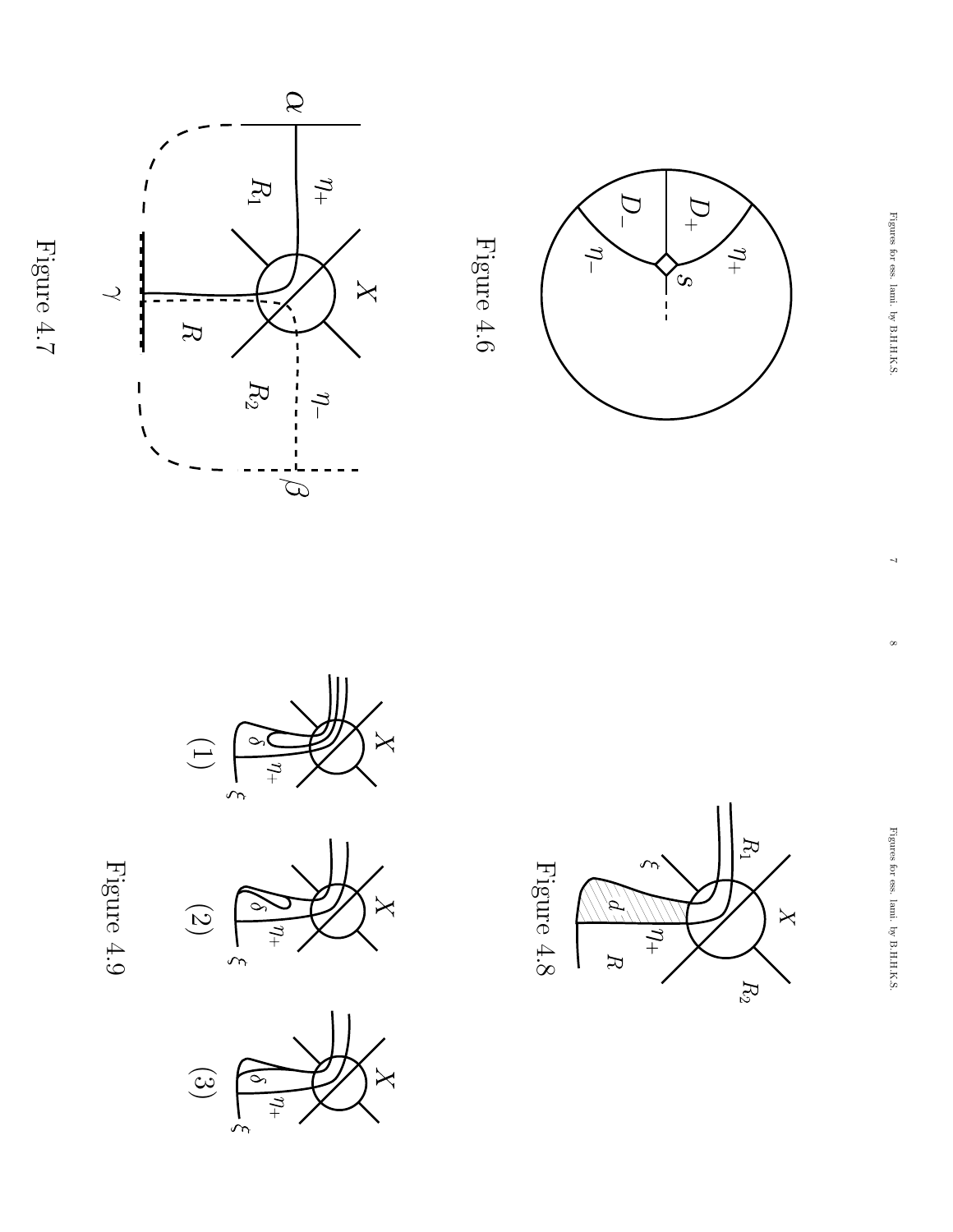





Figure 4.11 Figure 4.11

 $\circ$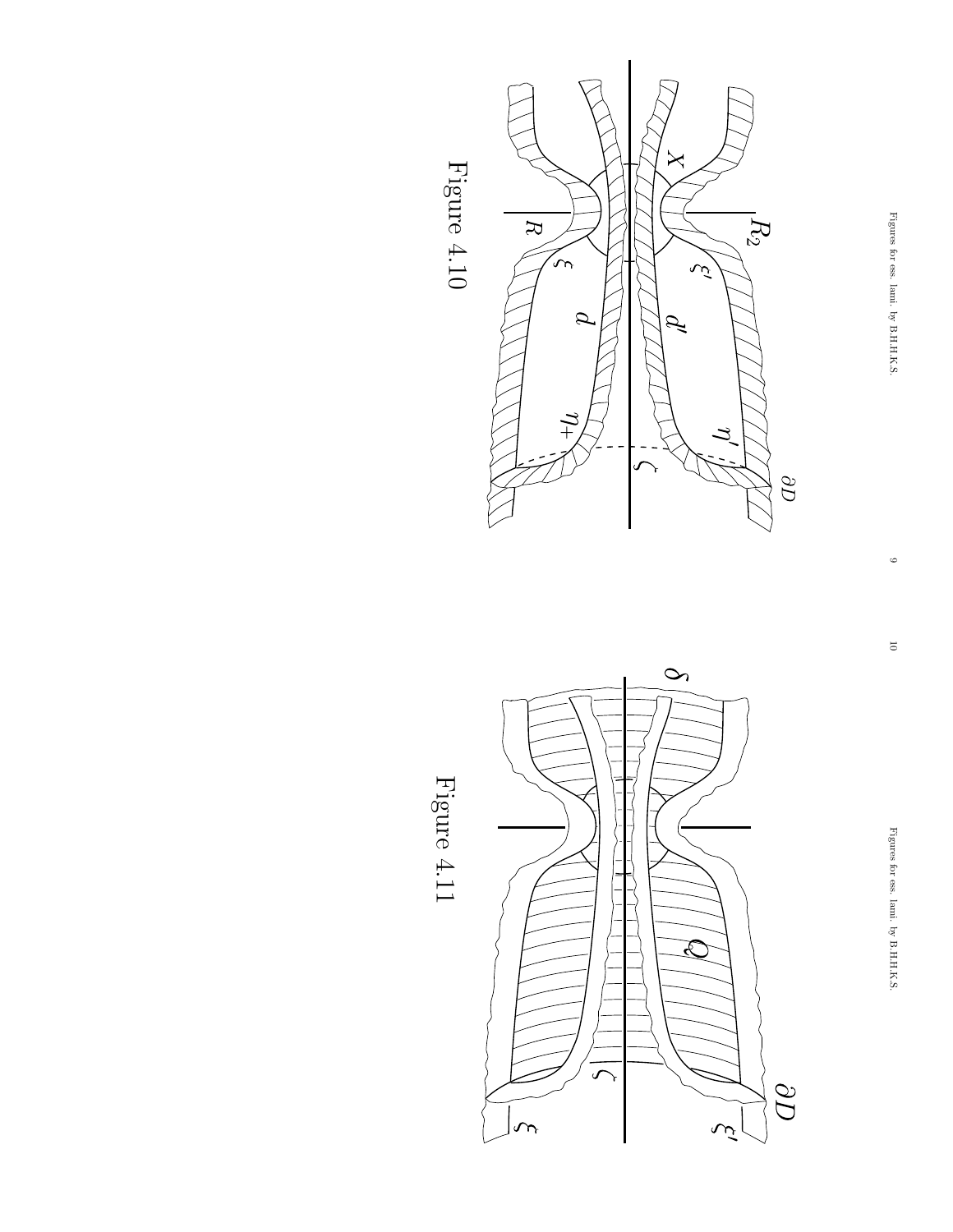Figure 4.13 Figure 4.13

Figure 4.15

Figure 4.15



 $\overline{C} \overline{C}$  .

 $\overline{t}$ 

Y,

تمد

Figure 4.14 Figure 4.14

Figure 4.12

Figure 4.12





Figures for ess. lami.হ B.H.H.K.S.

 $\overline{\mathrm{c}}$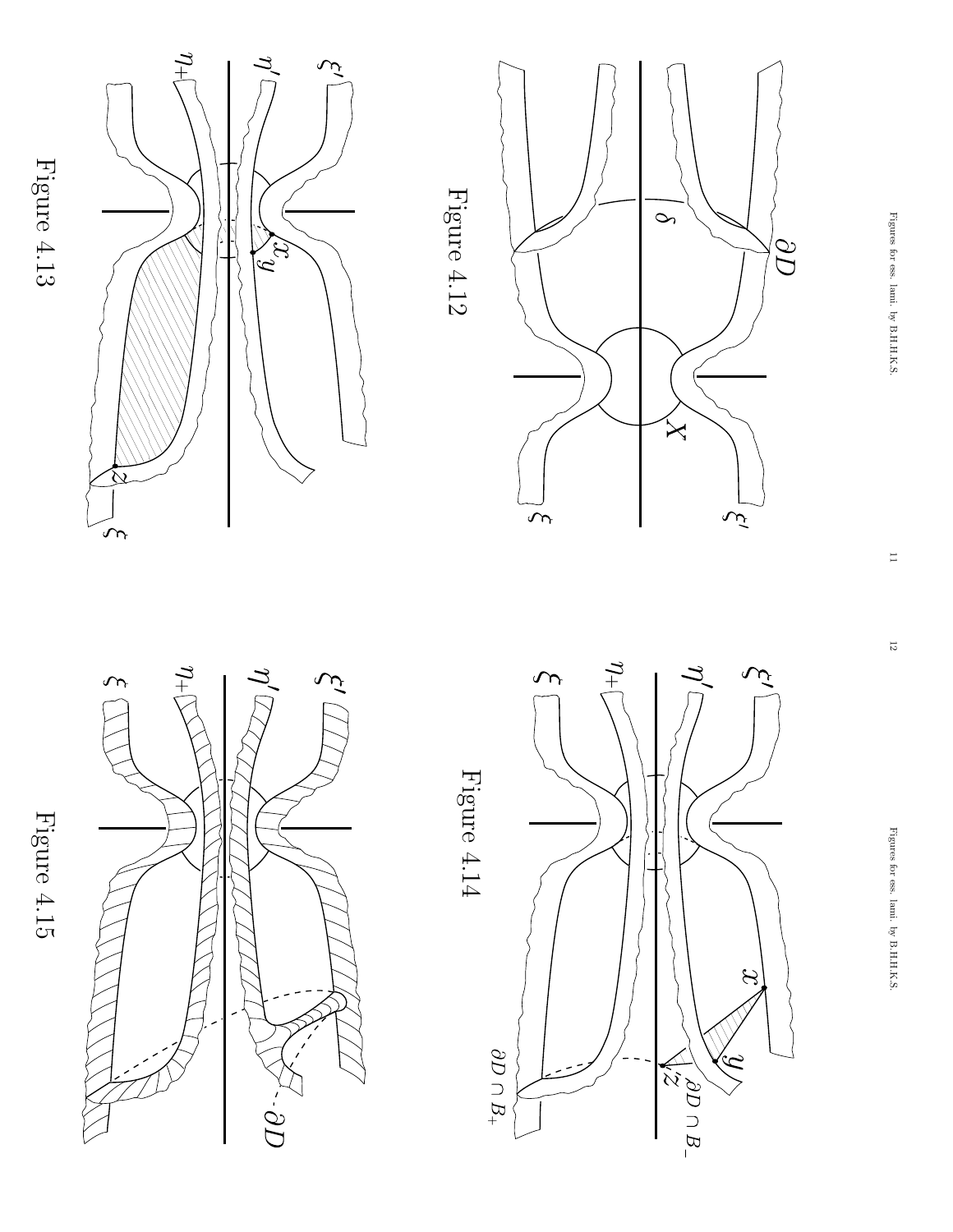

Figure 5.2 Figure 5.1

Figure 5.2

Figure 5.1

Figure 5.3

 $\gtrsim$ 



 $\widetilde{\mathcal{C}}_i$ 

 $e_j$ 

ek

 $w_i$ 

 $\H\cong\{w_j$ 



Figure 4.16

 $\overline{O}O$ 

Figure 4.16



 $D_1$ 

 $\mathcal{D}_2$ 

 $\boldsymbol{D}_n$ 

 $D_{n+1}$ 

 $S_1\sqrt{2}$ 

 $\bigwedge^{\bullet}S_2$ 

 $S_{n-}$ 

 $\gamma_n$ 

 $\sqrt{\sum_{n=1}^{n}n_{n+1}}$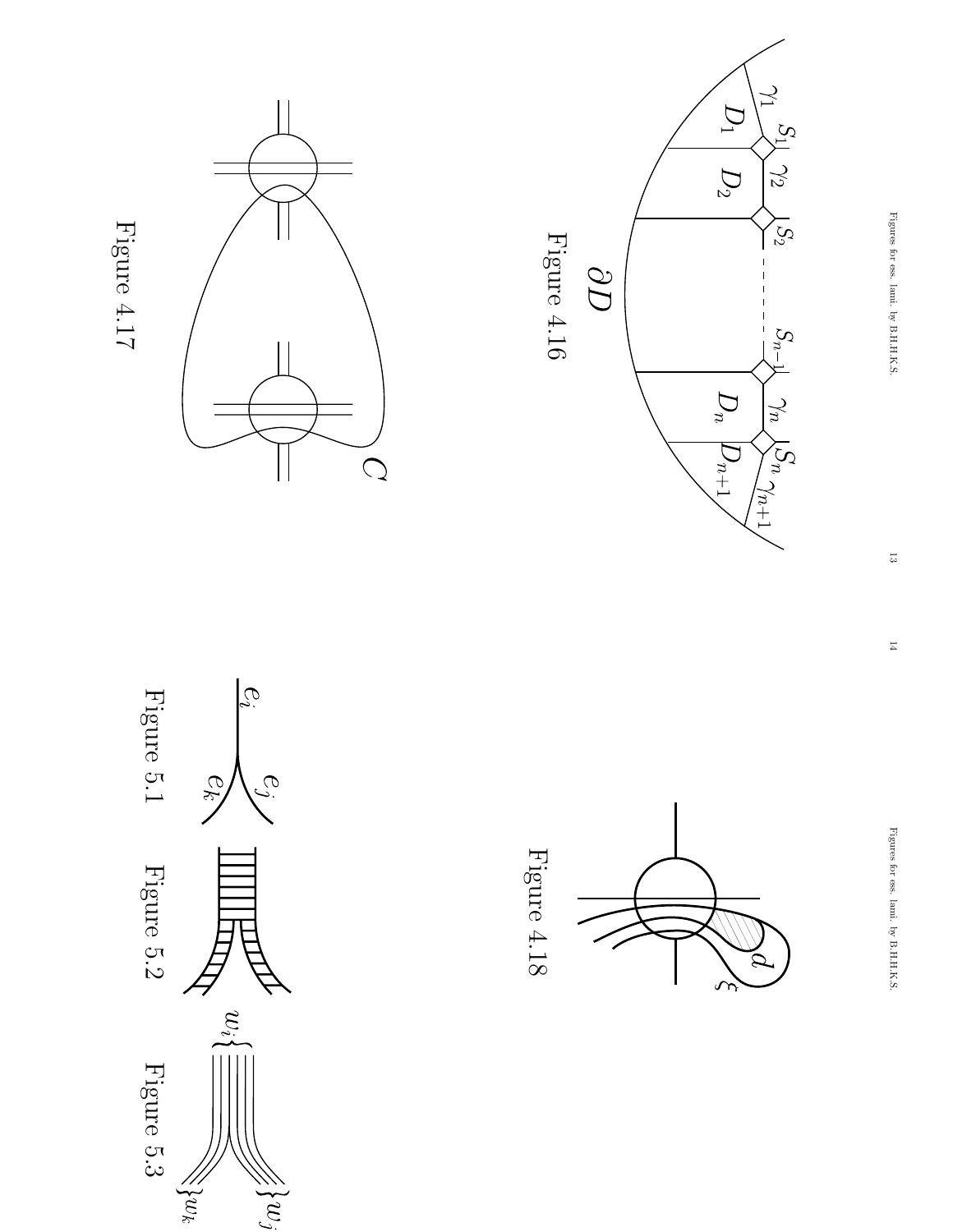



Figures for ess. lami.হ B.H.H.K.S.

15

16

 Figures for ess. lami. byB.H.H.K.S.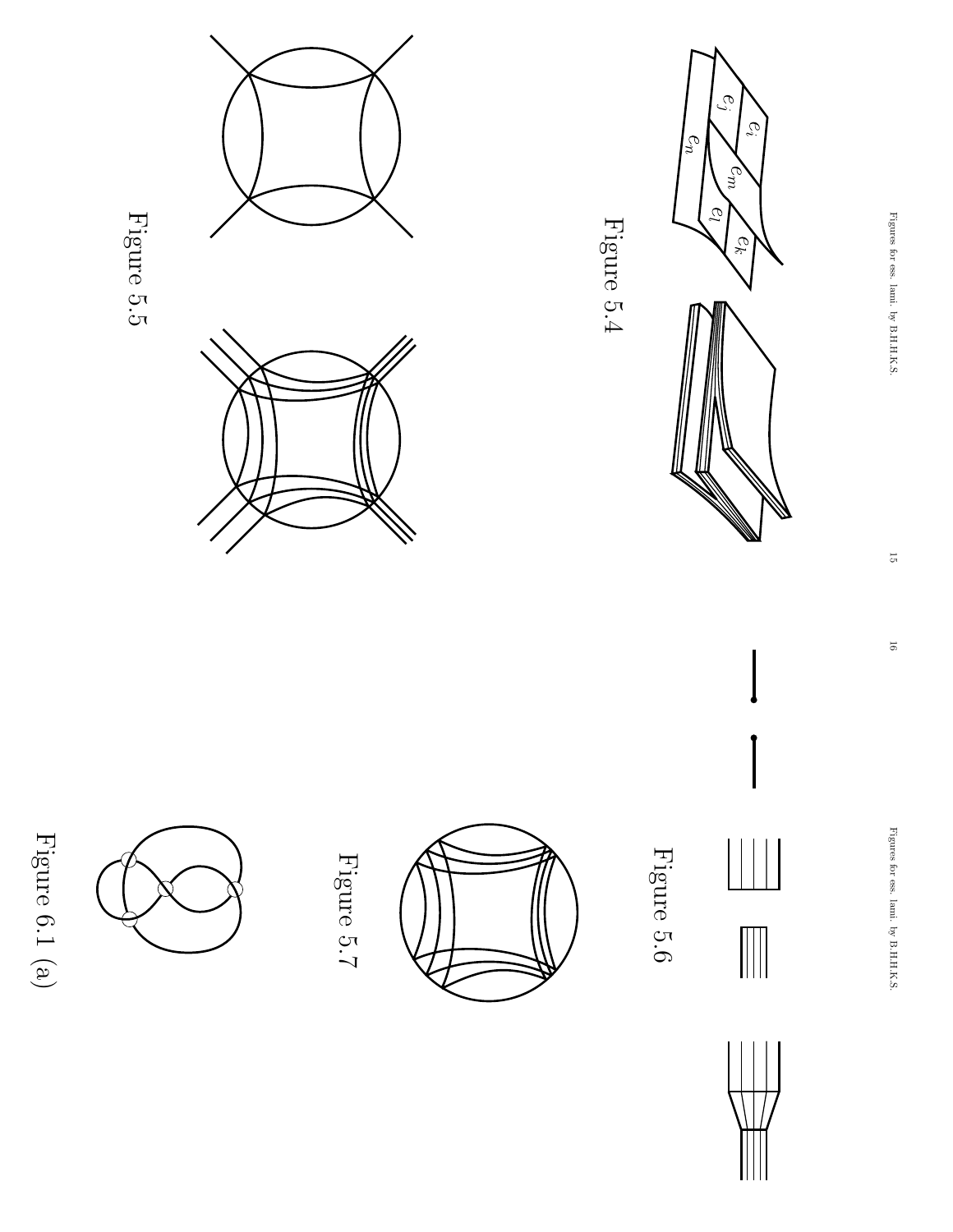

Figure 6.1









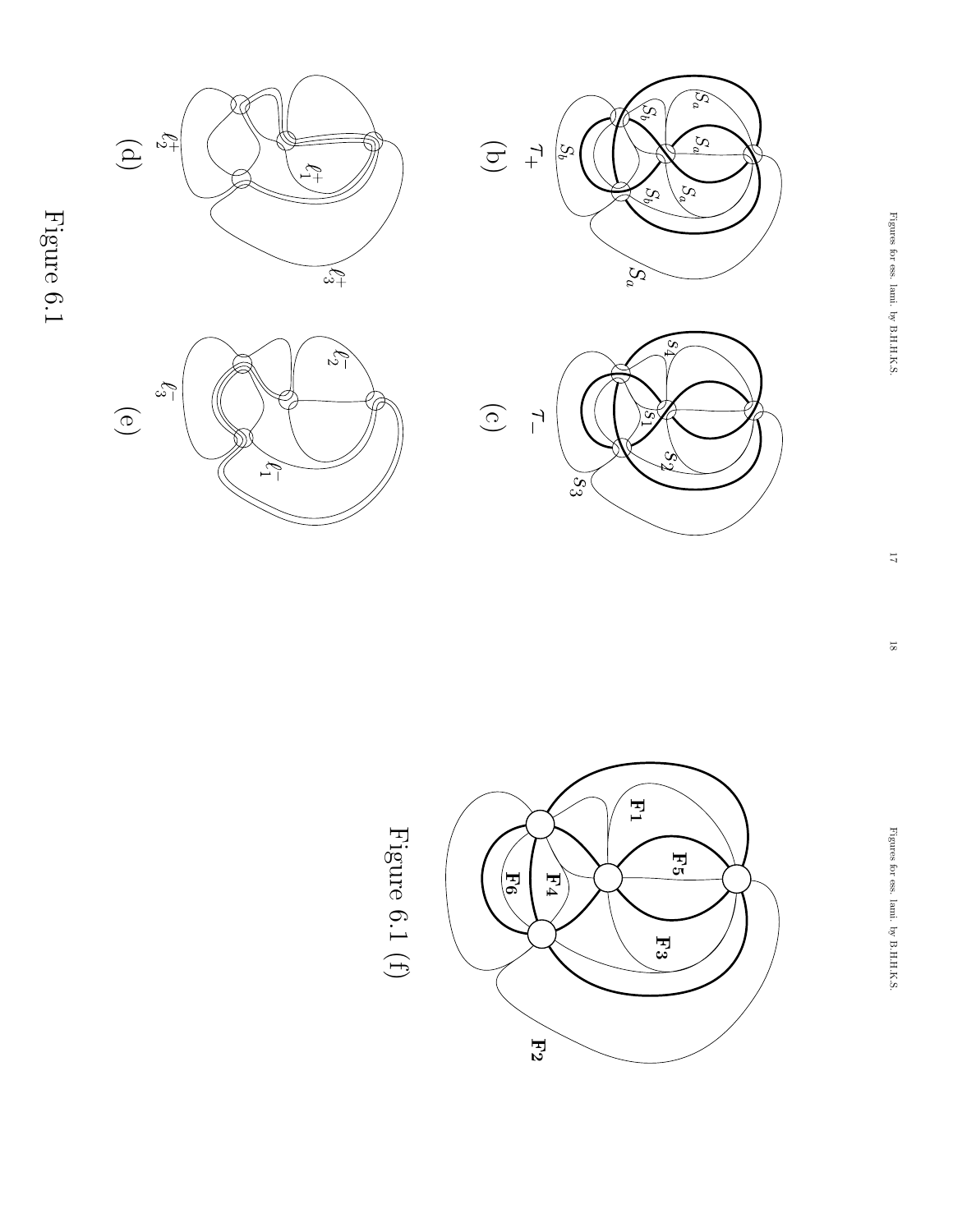

 $\mathbb{Z}^+$ 



Figure 6.2 (a) Figure 6.2 (a)

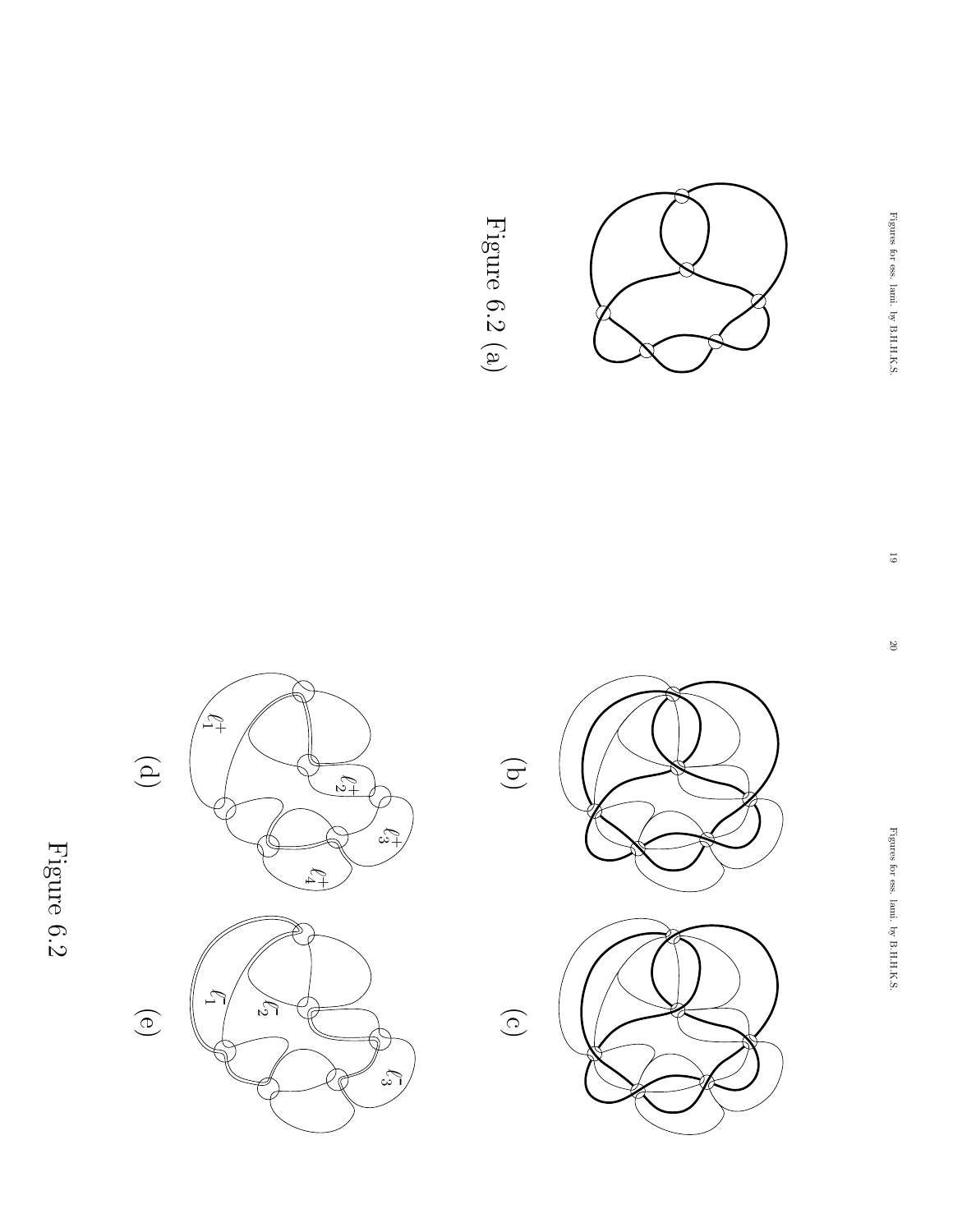





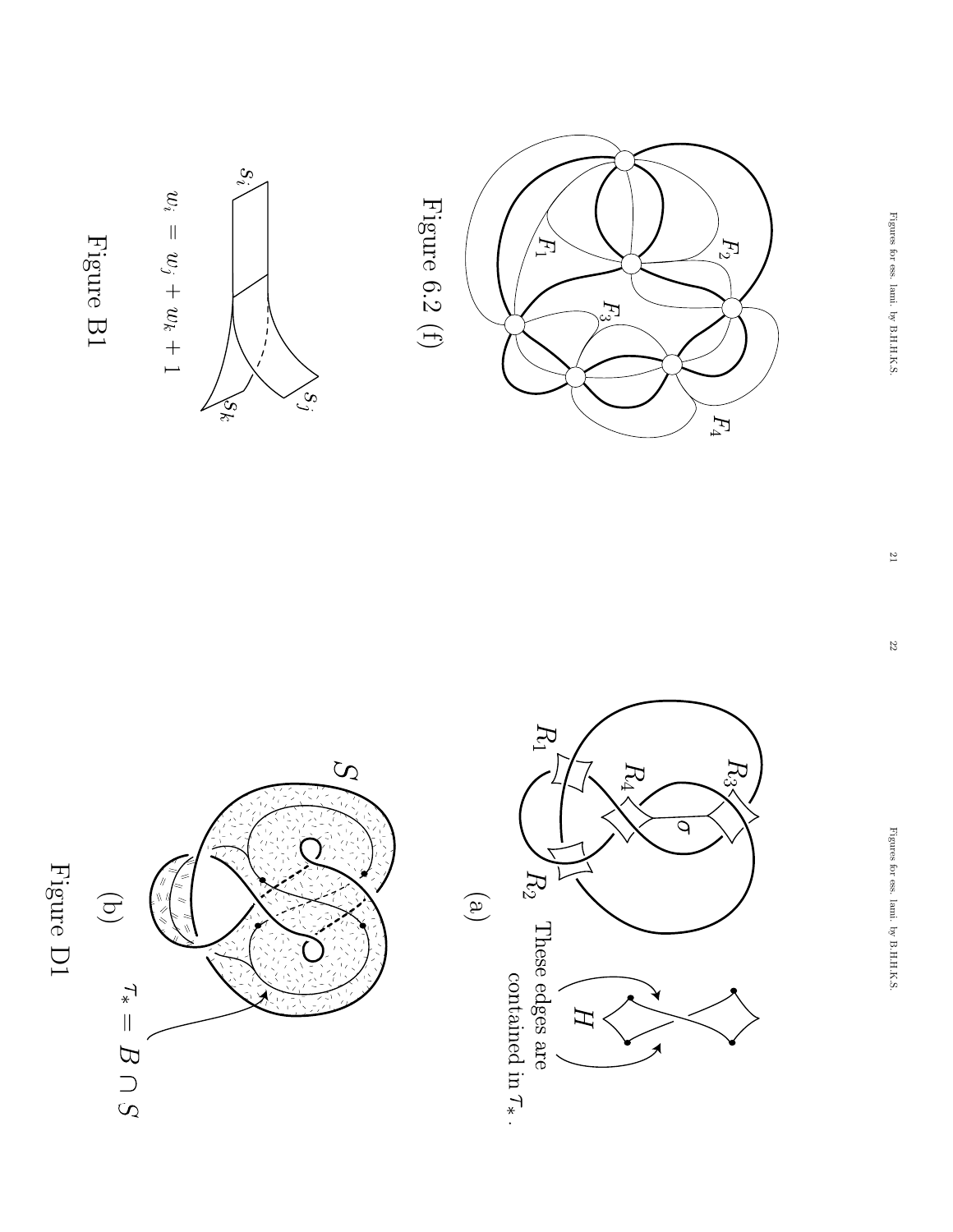





Figures for ess. lami.হ B.H.H.K.S.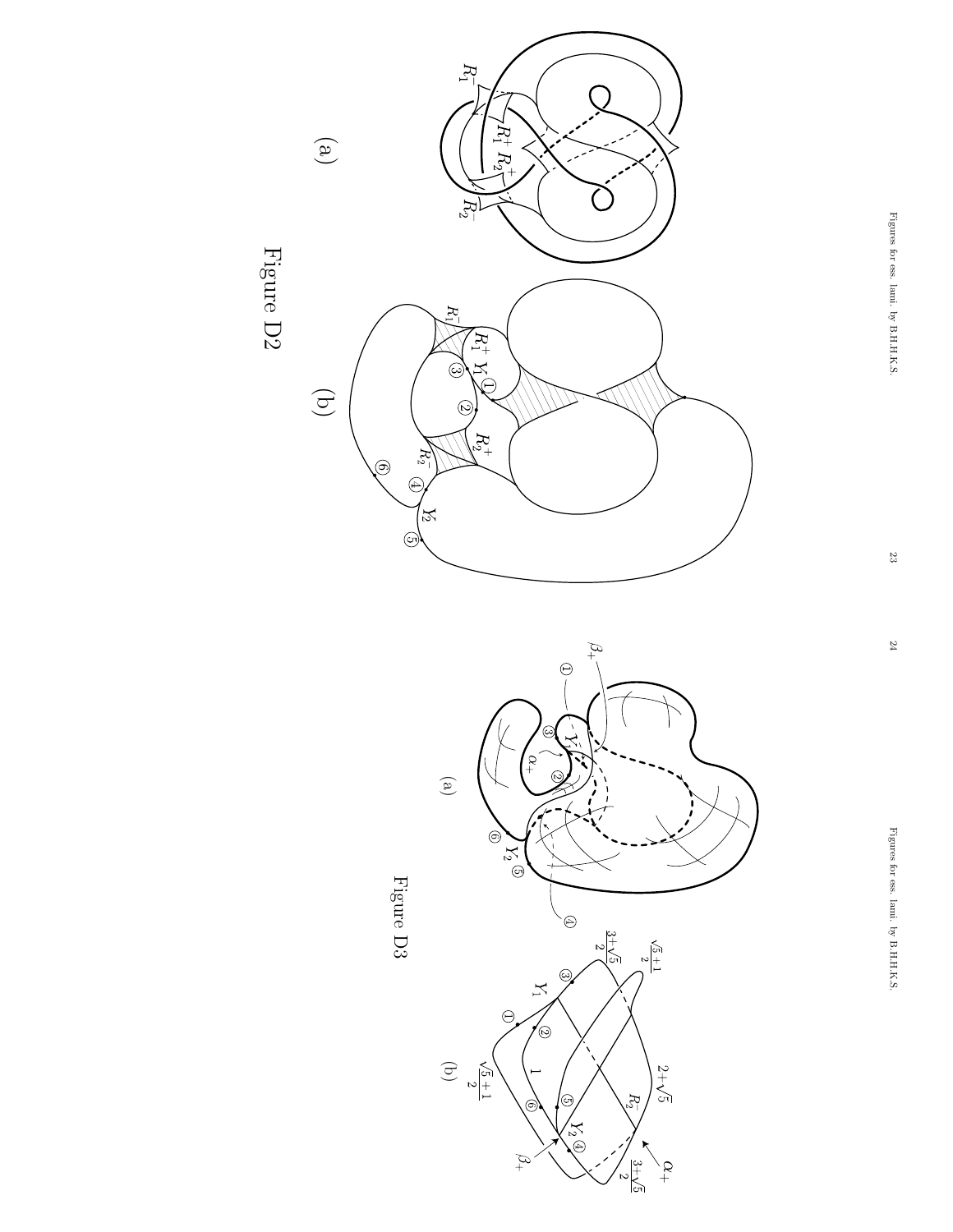



 $\widehat{\Xi}$ 



Figure D5

26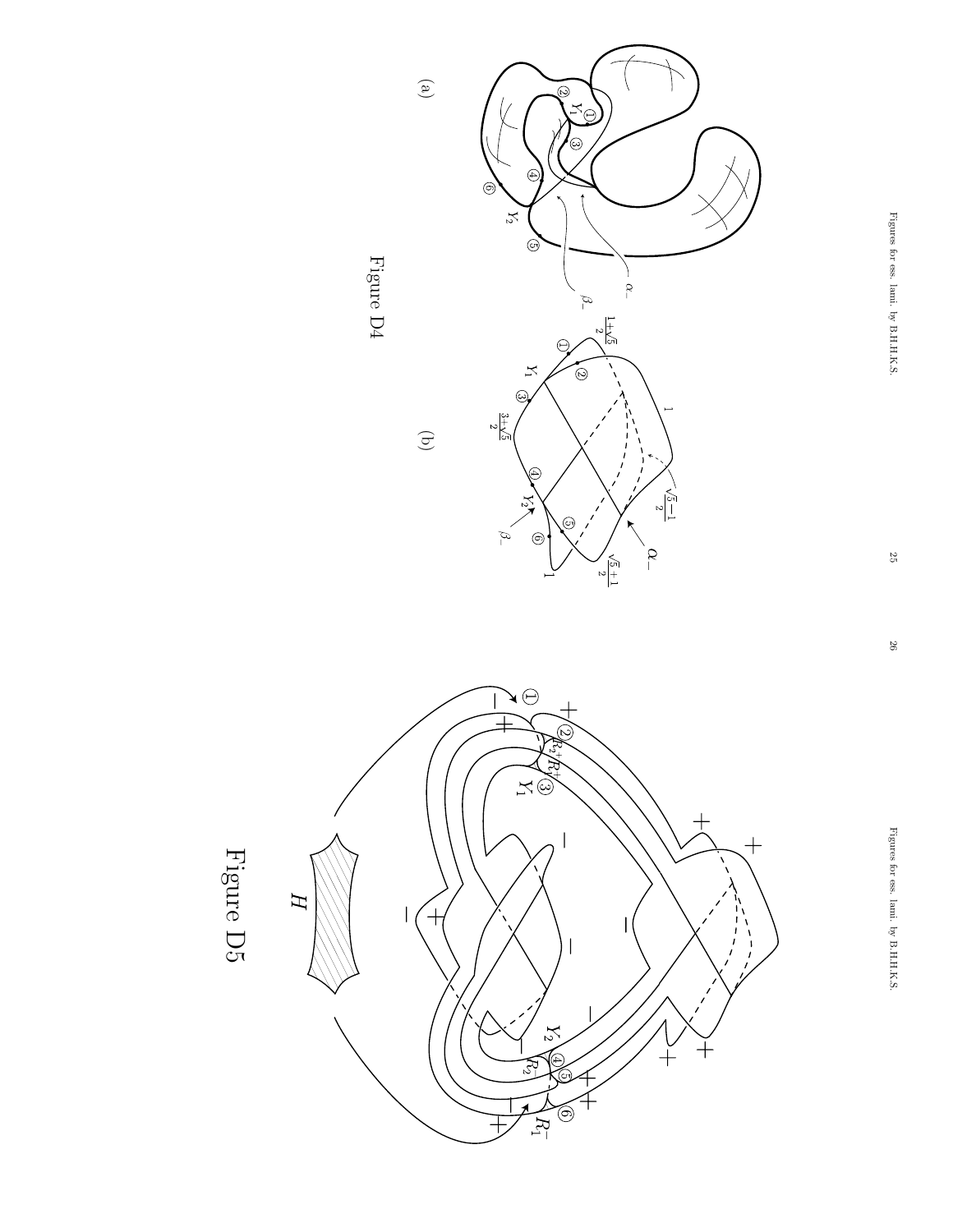

28